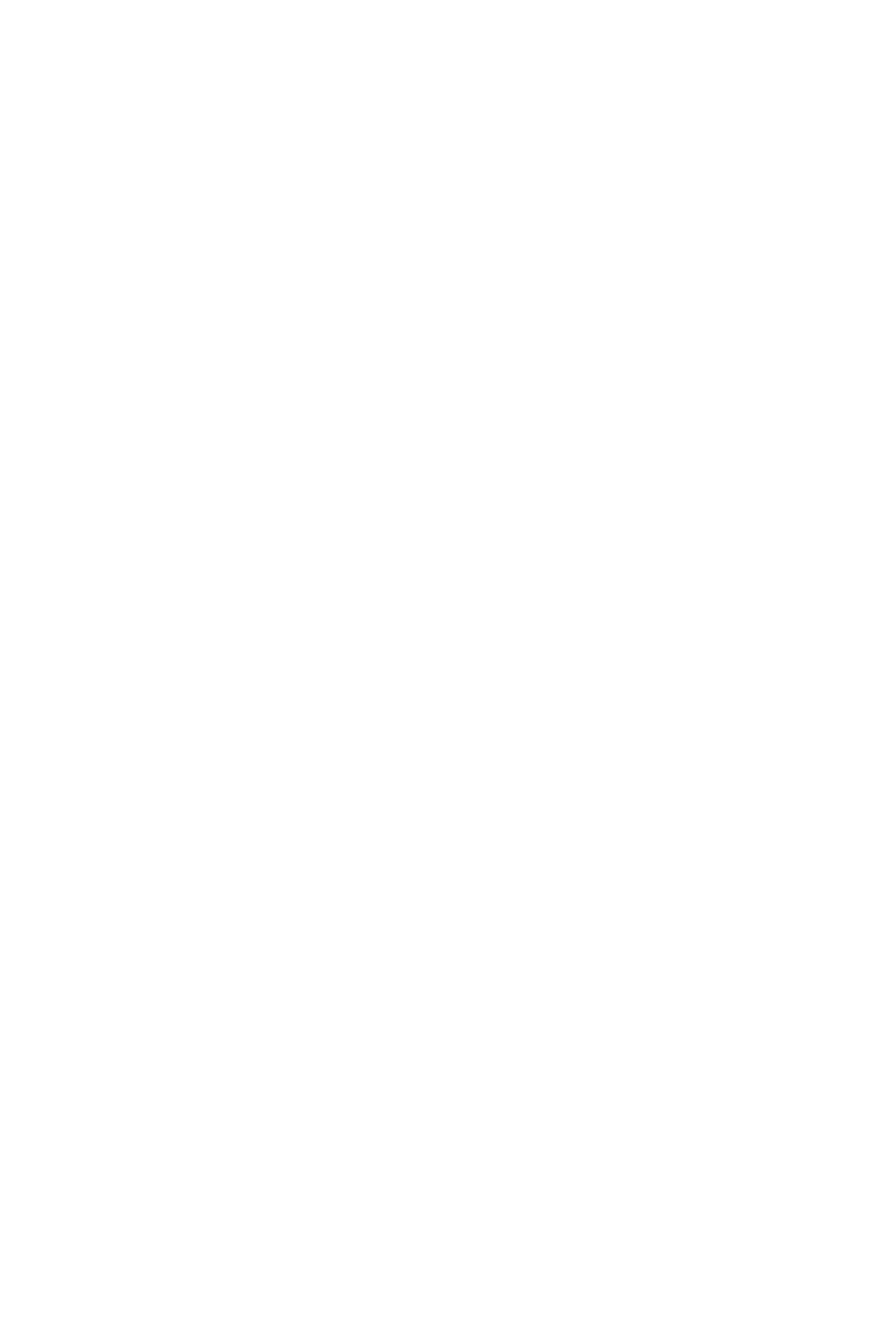## CHAPTER VI. 1744—1745.

*Opening of the Session*—*Arrangements for the formation of the Broad Bottom Ministry* —*Objections of the King to Lord Chesterfield and Mr. Pitt*—*Embarrassment of the Pelhams*—*Declarations conveyed to the Allies, on the change of Ministry*— *Fruitless attempt to engage the Dutch as principals in the war.*—*Arrangements and negotiations with the Republic*—*Favourable aspect of military affairs*—*Expulsion of the Prussians from Bohemia*—*Quadruple alliance of England, Holland, Austria, and the king of Poland, as Elector of Saxony*—*Death of the emperor Charles VII. Parliamentary proceedings after the recess*—*Discussion on the grant for the British troops to be employed in Flanders*— *Subsidiary engagements with foreign powers*— *Debates on the motion for a subsidy of* £500,000 *to the queen of Hungary—On the vote of credit for* £500,000—*On the proposal for annual parliaments, and for taxing places and pensions*—*Opposition of Mr. Pelham to the repeal of the act, vesting in the aldermen of London, a negative on the proceedings of the Common Council*— *Successful operations of the British fleet in the Mediterranean*— *Parliamentary inquiry into the conduct of admirals Matthews and Lestock—Supplies*— *Laws for the encouragement and protection of agriculture and trader-Bills for promoting the discovery of a Northwest passage, and for the improvement of naval discipline—Close of the session*— *The King, as Elector of Hanover, engages as a principal in the war*—*Death of lord Orford*—*Its effects on the situation of Mr. Pelham.*

ON the 27th of November, Parliament assembled, and a speech, as suggested by the Pelhams, was delivered from the throne.

After a brief review of the state of foreign affairs, and an encomium on the firmness and constancy of his allies, the king lamented the events of the preceding summer; and pressed the necessity of adopting speedy measures, to prevent the ill consequences that were likely to ensue. He, however, testified his satisfaction, that the vast designs of his enemies had partially failed, and his hope, that they would ultimately be defeated, by the united efforts of Great Britain and her allies. Avowing his intention never to abandon those allies, he farther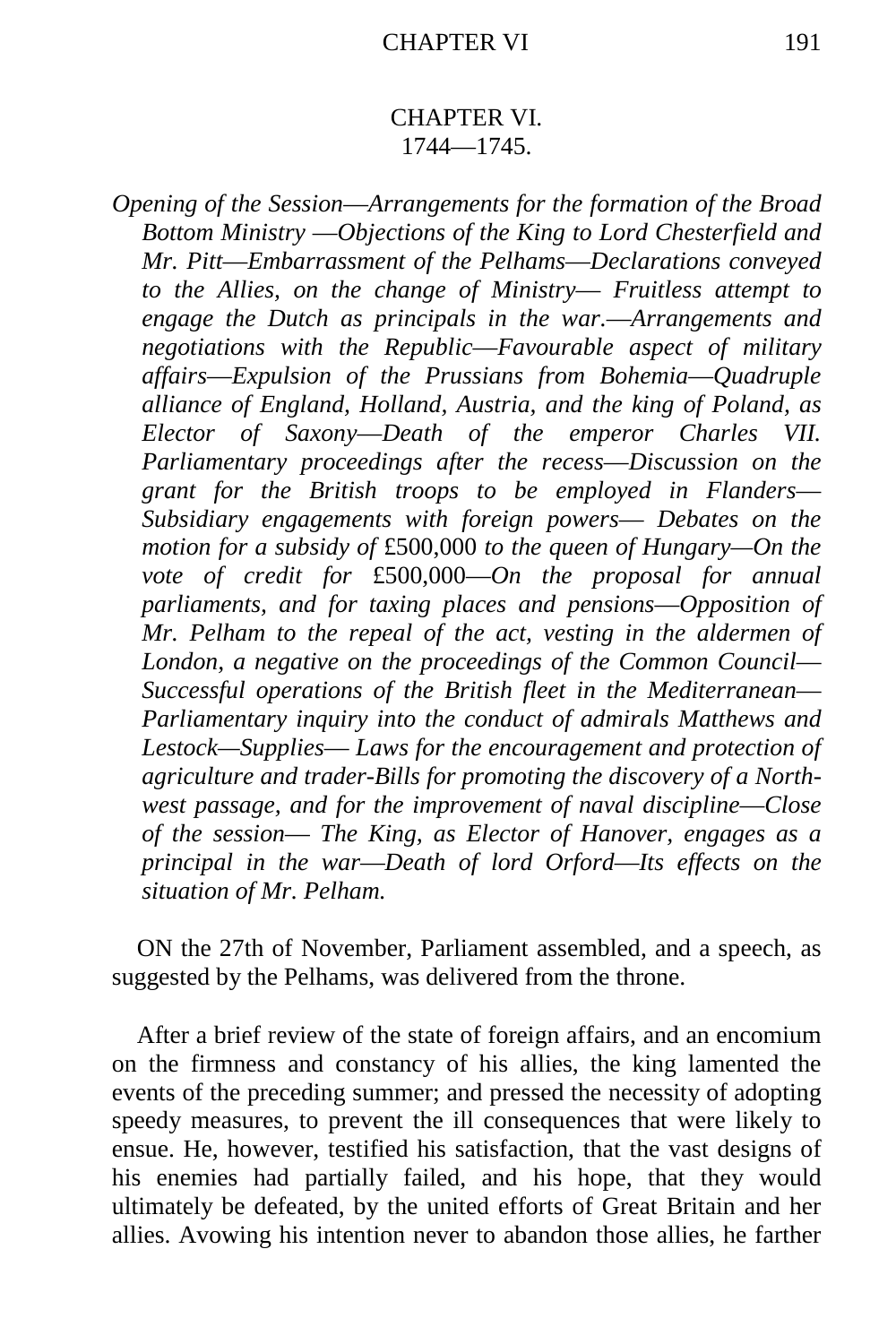announced his determination to prosecute the war, with their assistance, in the manner most conducive to a safe and honourable peace, and most likely to give perfect security to the religion, liberties, and commerce, of his subjects. He concluded by adverting to the representations he had made, especially to the States General, for fixing the proportions of troops and expense, to be contributed by each of the confederate powers.

This speech was received with unequivocal approbation, and addresses were voted in both Houses, without a division.

In expressing their concern at the disadvantageous issue of the campaign, the peers testified their surprise, that *some* powers (obviously meaning Prussia), should have taken a part so contrary to their true interests. They exulted in his Majesty's magnanimous resolution to prosecute the war, and in the constancy and firmness of the queen of Hungary, and the king of Sardinia. They announced their approbation of the precautions taken for frustrating the designs of France on Italy, and for maintaining the British interests in the Mediterranean. They rejoiced in his Majesty's determination, to pursue the course most conducive to an honourable peace, and applauded his intention not to abandon his allies. After acknowledging in warm terms, the sound policy of defining the proportions of aid, to be furnished by each of the allied powers, they expressed their gratitude for this gracious communication of his Majesty's views, and their readiness to support him, in the prosecution of measures, so necessary for the interest of Great Britain at this critical juncture. The Commons, on their part, adopted the general outline of this address; but omitted the allusion to Prussia, which was deemed, by several of the ministers, and by Mr. Pelham in particular, to be impolitic, in reference to a power, so formidable as an enemy, and so useful as an ally.<sup>[\\*](#page-3-0)</sup>

Indeed, the general feeling towards the excluded secretary was decidedly unfavourable; all parties seemed to rejoice in his disgrace; and Mr. Pelham encountered little opposition in parliament, while the new arrangements were in progress; for, the only public question, which, during the space of a month, occasioned any debate, was that

<span id="page-3-0"></span>Journals of the Lords and Commons.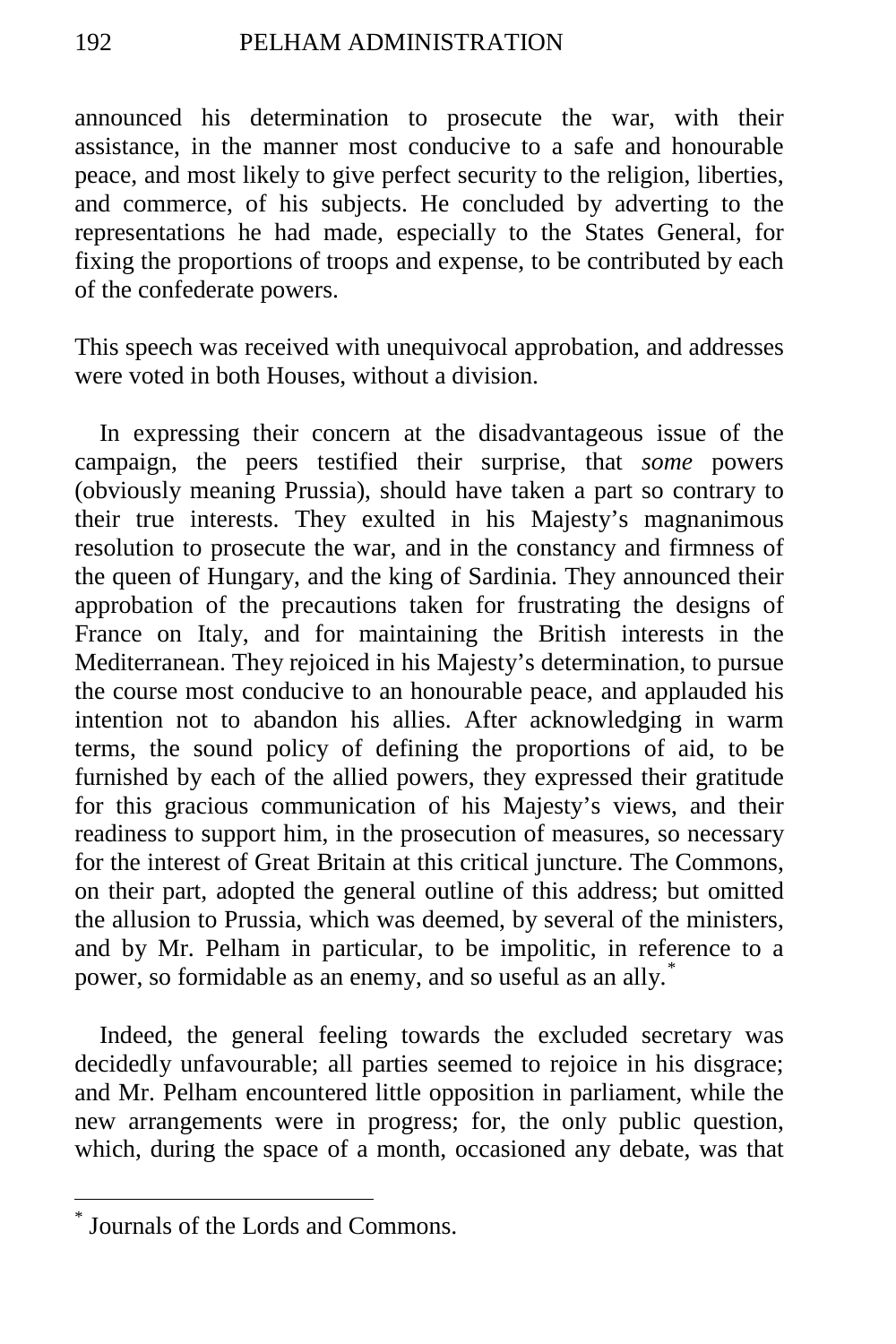relating to the land-tax of four shillings in the pound, introduced among the Ways and Means.

On the 5th of December, when this impost was brought forward, Mr. Archer proposed to supersede it, by doubling the tax levied on places and pensions. The arguments used in favour of this amendment were, that the burthens on land, and those on places and pensions, should be equalized; and the act of Charles II. imposing a duty of one shilling in the pound on land, two on places, and three on pensions, was cited as a precedent. Complaints were also made of the amount of fees and salaries*;* the improper motives from which places and pensions were conferred; the corrupt influence which they afforded to a minister; and the spirit of avarice or luxury, which they engendered in great families. It was farther urged, that the allurement of lucrative offices, was not requisite to engage men of wealth in the public service, since the patriotic ambition of such persons, if not checked, would alone ensure their gratuitous exertions; that those only who were unable to support themselves, should be intitled to support from government; and that, under these regulations, a sufficient number of efficient individuals, for the service of the state, would always be found. To deter the servants of the Crown from combating this visionary theory, it was invidiously remarked, that from reasons of decency, no placemen should speak or vote on this question, because they must be considered as actuated by personal and private interest.

The chief speakers who supported Mr. Archer, were Vyner, Fazakerley, and Southwell. They were opposed by Sir William Yonge, Winnington, and Scrope; but the principal arguments against the proposal, were comprised in a speech by Mr. Pelham, alike remarkable for sound sense, knowledge of human nature, and practical notions of government.

He began by observing, that the spirit of reformation, which had so often manifested itself in the House of Commons, required to be rigorously controlled, lest it should excite, in the other branches of the legislature, and among the people, a desire to reduce that House to its antient functions, which were merely assent or dissent to bills passed elsewhere, without any attempt at amendment, except by petition to the sovereign, for redress of what might be construed into a grievance. "We should, therefore," he continued, "for our own sakes, as well as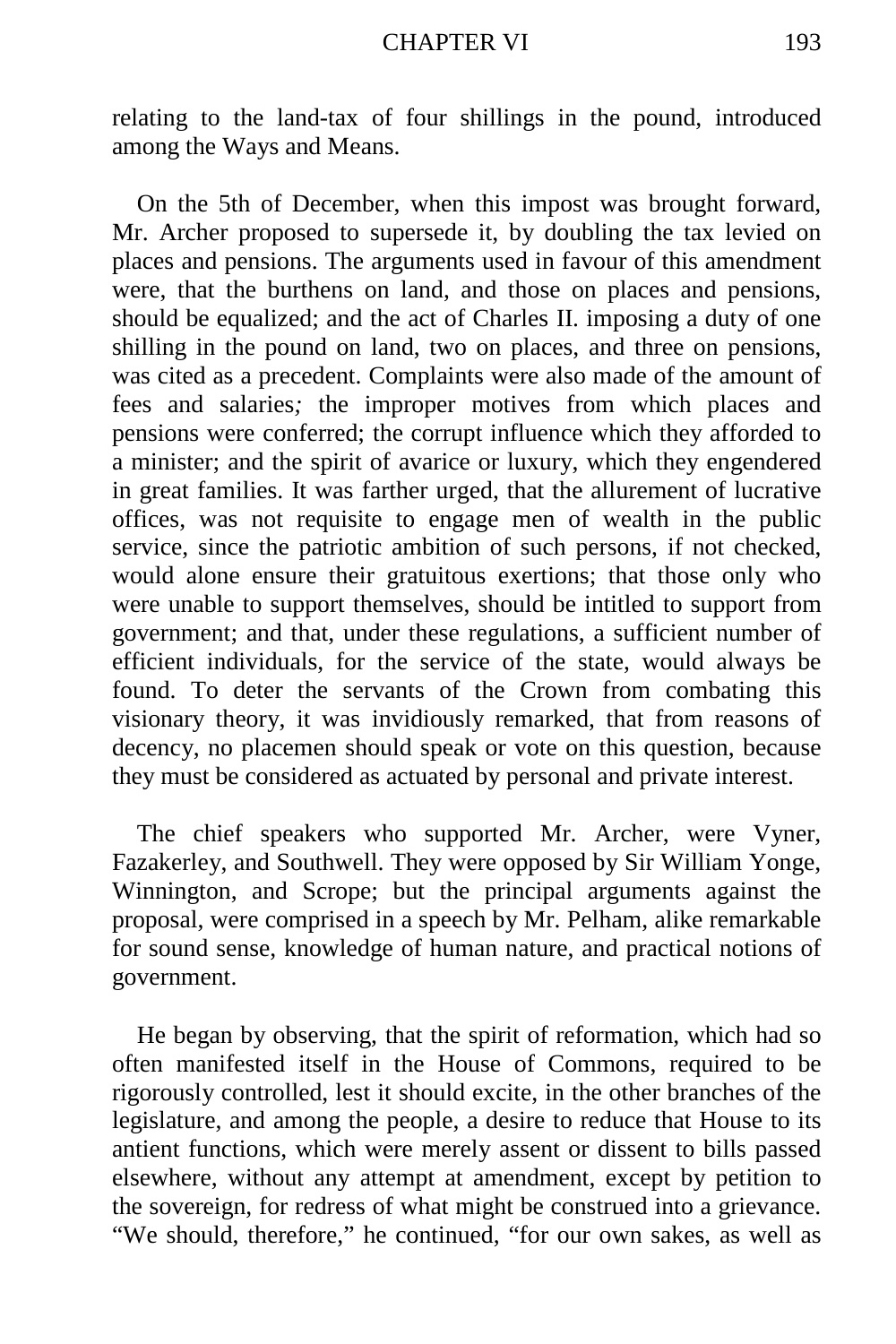for the sake of the constitution, take care to set bounds to that spirit of reformation, which now seems to be flowing in upon us; and the proposition before us, I regard as one of the most dangerous productions of that spirit, especially considering the doctrines it promulgates. By one of the doctrines, I myself," he emphatically added, "should be excluded from speaking or voting upon this occasion, or indeed upon any question of a public nature; for no question could be brought before the House, in which the servants of the Crown might not be supposed to have some temporal interest; and if the principle of excluding them were admitted, no placeman having a seat, could speak or vote on private bills. But this doctrine," he added, "has never yet been admitted, and I hope never will. A gentleman who has a place in the government, and a seat in the House, serves the Crown in the executive, and his country in the legislative part of the government. These two capacities are distinct; but were never yet thought to be incompatible. On such a principle, we should exclude the king from any share in the legislature, because he enjoys the supreme executive power; for, to this absurd conclusion we are led, by supposing it inconsistent for any gentleman to have a share in the executive, and at the same time in the legislative part of our government. Therefore I must deem myself as capable of judging impartially on this, or any other question, as if I had no place under government; for, if I did not, I am sure I should accept no place, as long as I had the honour of a seat in this assembly."

He noticed another doctrine, involved in this proposition, as still more extraordinary. It had been asserted, he said, that no man ought to have pecuniary reward from the public, unless he needs it for his support; and that men of fortune ought not to be attracted to the public service, by lucrative motives; because, if the expense is to be the same, it is indifferent whether the service be rendered by men of fortune, or men of no fortune. "I have always heard it admitted, that our liberties can never be in danger, so long as they are entrusted to men of family and fortune; and the reason is obvious, as well as unanswerable. The security of property must always depend upon the preservation of liberty. Under a despotic government there is neither property nor liberty; for every man's estate, as well as his life, depends on the caprice of an arbitrary sovereign. Has not, then, a man of fortune more reason to avoid such a melancholy predicament, than a man of no estate? Has it not always been, with great reason urged, that our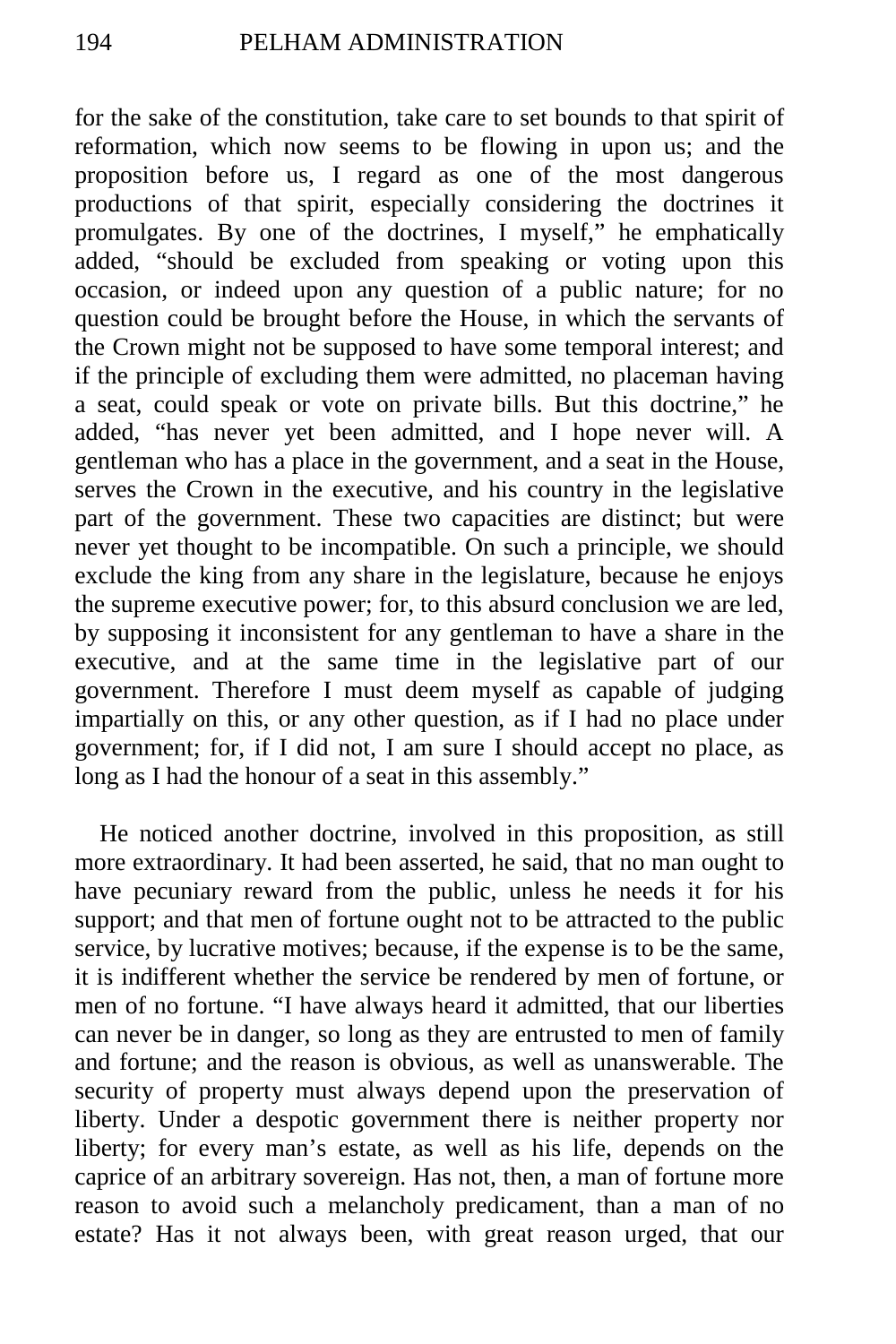liberties are in no danger from our standing army, because it is commanded by men of the best families and fortunes? Will you then agree to a regulation, that would exclude them all from our army and navy? But it is alleged, that if all lucrative motives were removed, men of fortune would, from other motives, take the trouble of having a share in our government, and even expose themselves to the danger of righting our battles, both by land and sea. This might be supposed in a Platonic republic, but I have good reasons for concluding that it could not be expected in this or any other country. Besides, it would be unjust; for if a rich man renders any service to the public, he has certainly as good a right to a reward, as if he were poor*;* and to deny him that right would be an act of injustice. In a country where the people are poor, they can give no pecuniary rewards; they can give nothing but honour and esteem. But in a country like this, where the people are rich, they can give, and ought to give pecuniary rewards, as well as honour and public esteem; and these they ought to give, without distinction, to the rich, as well as poor; for otherwise the rich, I am afraid, would spend their estates in ease and quiet, and leave the business of the commonwealth to be performed, and its battles to be fought, by those who had no other subsistence, than what was allowed by the public for their services. This, in my opinion, would be attended with many dangerous consequences. I shall mention only two: the danger of having the counsels, and even the armies or squadrons of the commonwealth, betrayed to the enemy, and the danger of having the public treasure wasted or plundered.

"When a public counsellor, or officer, has a large landed estate, it is a pledge to the public, of fidelity as well as of honesty; as such a man is not surely so liable to be bribed by foreign courts, as one of no fortune. Were he to betray the counsels, the armies, or the squadrons, of his country, he must leave his country; he could not afterwards expect to live securely in it; but he cannot carry his landed estate along with him, and he must be largely bribed by the enemy, to enable him to live with equal splendour in their country. Whereas, to a man of no fortune, all countries are alike; and a certain establishment in an enemy's country, might be a greater temptation, than a precarious post in the service of his own.

"With regard to the public treasure, how could it be secured, if no man of fortune would accept any public employment? which, I am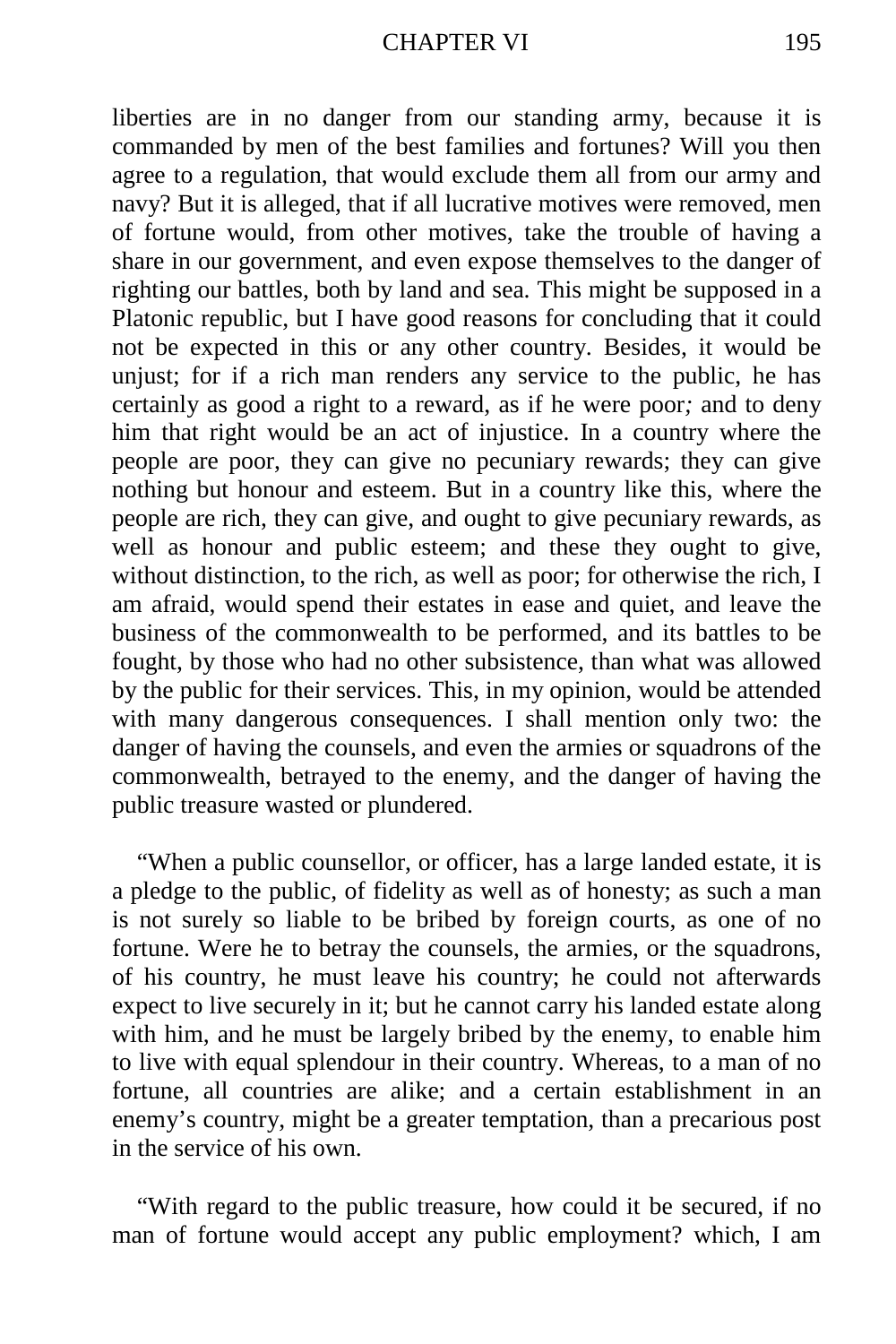afraid, none would do, if they were to have, as it is vulgarly said, nothing for their labour, but their pains. We know what large sums of public money are, and must be entrusted, in the hands of some public officer. If such officers possessed no landed estates, nor had any other means of subsistence, except a precarious salary from the public, would they not be strongly tempted to abscond with forty or fifty thousand pounds of the public money? Or, should they misapply a large amount to their own use, and waste it in extravagance, how could the public be reimbursed? To these, and many other evils, might we be exposed, if we had no men of fortune employed in the executive part of our government; and, therefore, as we ought, by all means, to encourage such men to accept such employment, I trust that this new doctrine will never be admitted in our commonwealth.

"But the proposition now before us, would be of still worse consequence, by the double tax proposed. You would reduce all the public salaries, so low, as not to be worth the acceptance of any gentleman of fortune; which would bring the government into contempt, and ultimately throw the country into confusion. I must, therefore, consider this proposition as much a Platonic scheme, as if you were to pass such a law as has been mentioned; and I am afraid it would be attended with worse consequences, for even an arbitrary government is better than anarchy, which would ensue, if you made your government contemptible.

"For these reasons, I hope that my honourable friend will waive his motion; for, although I am under no apprehension that it will pass, I dread the consequences of making it the subject of a division. The people, by some late management, have been led to think, that salaries and pensions have an influence upon the proceedings of this assembly. A question, upon such a motion, would, I fear, confirm them in this opinion; for, many may hear of the question, who neither hear, nor can comprehend the reasons for deciding in the negative; and, therefore, I hope that the honourable gentleman will not press his motion to a division."

It does not appear that this debate created much interest; for only 148 members voted: the amendment was rejected by 95 against 53; and, when the House resumed, the original motion was carried.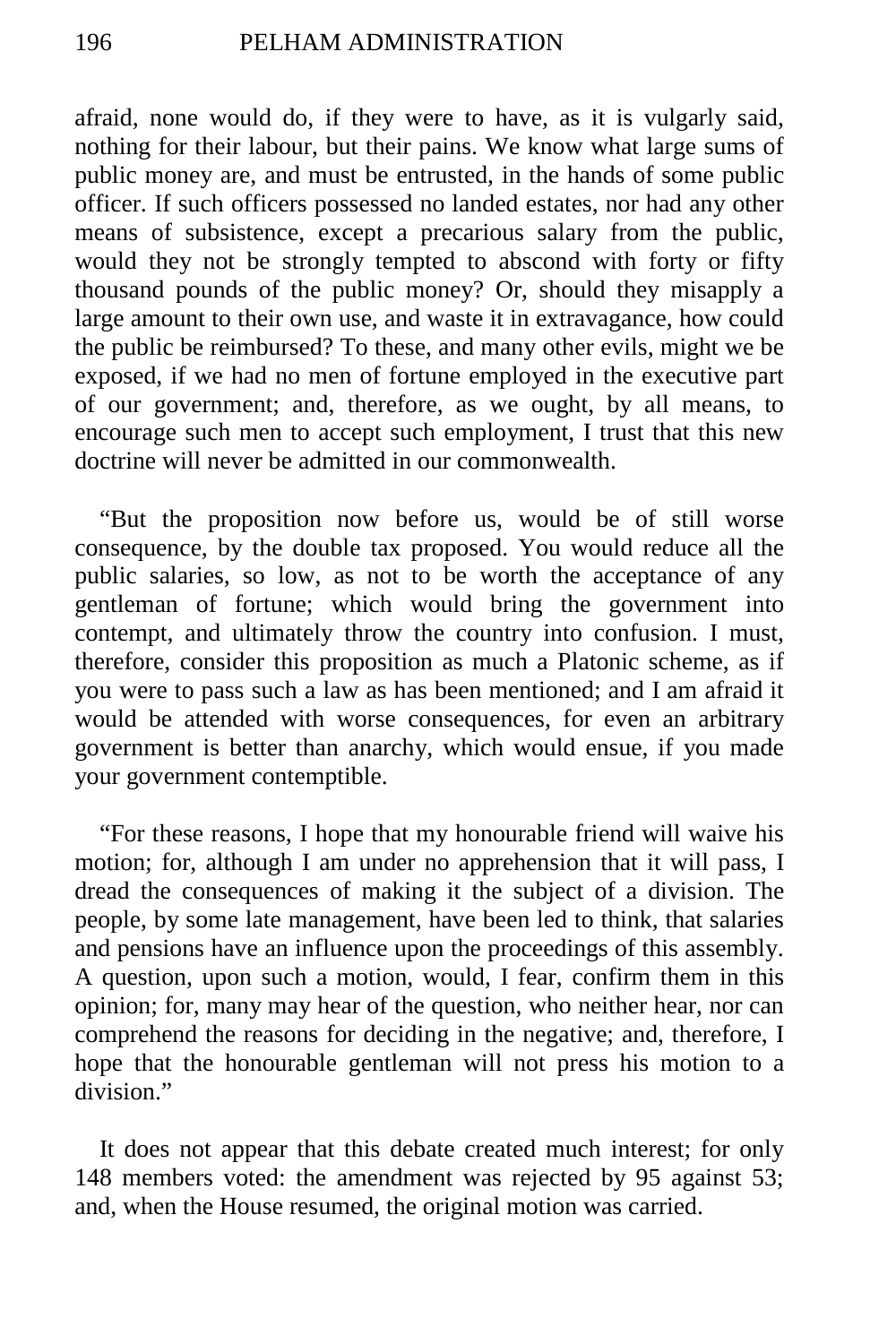Before the adjournment for the holidays, which took place on the 22nd of December,<sup>[\\*](#page-8-0)</sup> the formation of the new ministry was completed. This had been an affair of no small difficulty, in consequence of the strong objections of the king, to the admission of those, who had acted in violent opposition to his foreign measures. Against none were those prejudices more inveterate 'than against lord Chesterfield and Mr. Pitt. Lord Chesterfield, in reward for promoting the recent coalition, $\phi$  was recommended to be lord lieutenant of Ireland; and at the same time selected as embassador to the Hague, for the purpose of inducing the States General to declare war against France. When his nomination was proposed by the duke of Newcastle, his Majesty peremptorily answered: "He shall have nothing. I command you to trouble me no more with such nonsense. Although I have been forced to part with those I liked, I will never be induced to take into my service, those who are disagreeable to me."<sup>[‡](#page-8-2)</sup>

Mr. Pitt, who then held the office of lord of the bedchamber to the prince of Wales, had also received from the Pelhams, through his friend and patron, lord Cobham, the promise of the place of secretary at war; but to this the king refused to consent, in resentment for his violent attacks against his Majesty's Hanoverian partialities. The Pelhams, therefore, could not venture to press his nomination; but soothed him by the promise, that the first opportunity should be taken, to overcome the objections of the sovereign.

Although his Majesty was gratified by the exclusion of Mr. Pitt, yet he still felt the highest indignation at being compelled, by the earnest remonstrances of his ministers, to acquiesce in the appointment of lord Chesterfield, and to agree to the admission of many persons into

\* Journals of the Commons.

<span id="page-8-2"></span> $\rm^{\ddagger}$  Mr. Stone to lord Hardwicke, Dec. 6, 1744, MS.

<span id="page-8-1"></span><span id="page-8-0"></span><sup>†</sup> Glover observes, that the Junta having selected lord Cobham and lord Chesterfield, to negotiate with the Pelhams, lord Chesterfield affected to act separately from his colleague, and even, in his presence, entered into conversations and whispers with the Pelhams, so openly, as to provoke his indignation.—*Glover's Posthumous Mem. p.* 25.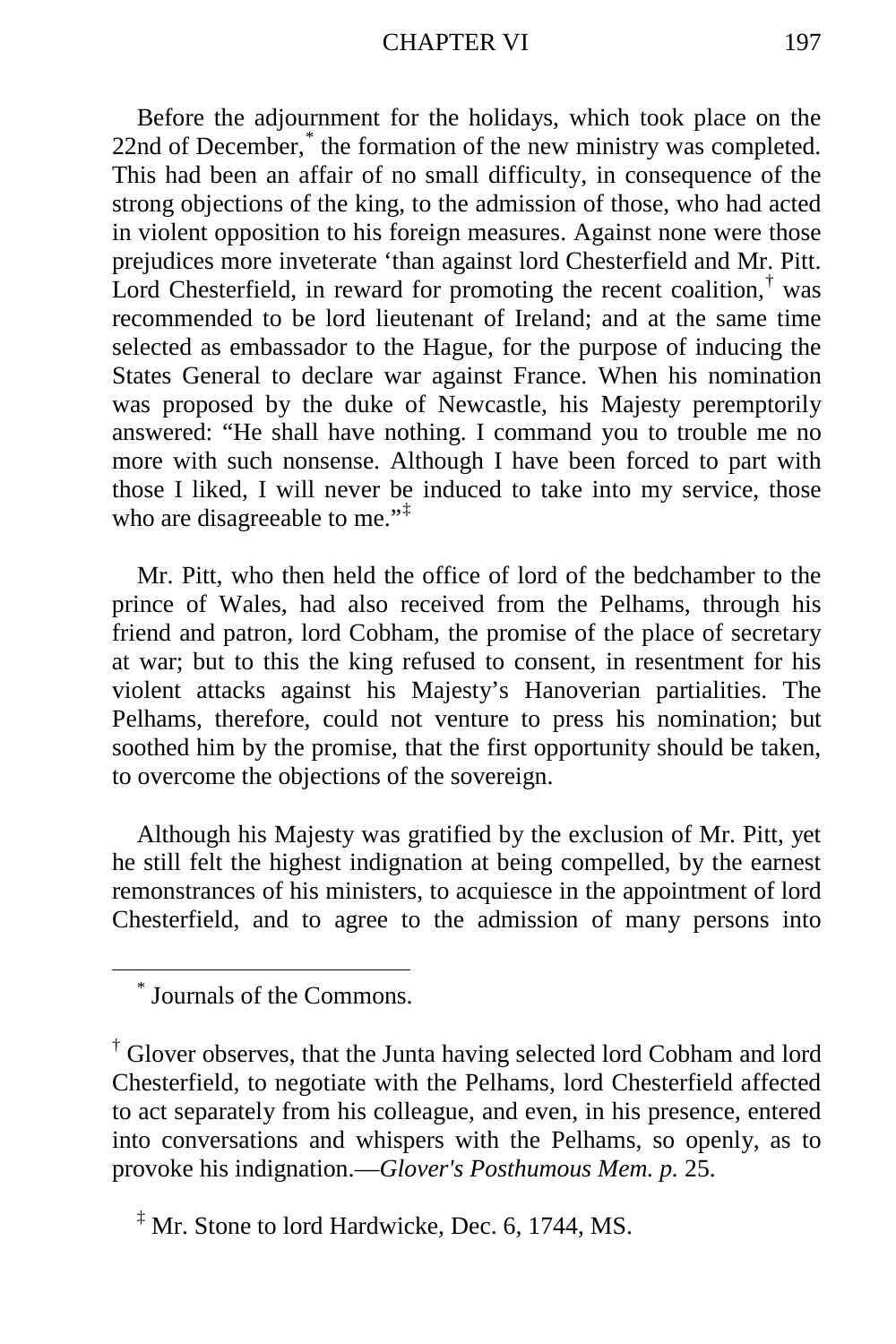power, who were peculiarly obnoxious to him. In addition to the earl of Harrington, who had recently succeeded earl Granville, as secretary of state for the Northern department, and to those who retained their places,[\\*](#page-9-0) the duke of Dorset was appointed lord president of the council, the duke of Bedford first lord of the Admiralty, in the room of the earl of Winchelsea, and lord Sandwich second commissioner at that Board. The duke of Devonshire was nominated lord steward of the household*;* Mr. George Grenville, nephew of lord Cobbam, obtained the seat at the Board of Admiralty, wbich was vacated by Dr. Lee; while Mr. Waller, who had long been one of the disaffected Whigs, was appointed cofferer of the household, on the dismission of lord Sandys. Mr. Compton and Mr. Gibbon were removed from the Treasury Board, to make room for Mr. Lyttelton, an adherent of the prince of Wales, and for Mr. Arundel, a friend of Mr. Pelham. Mr. Dodington was appointed treasurer of the navy, on the removal of Sir John Rushout, and lord Hobart captain of the band of gentlemen pensioners, on the resignation of lord Bathurst. To conciliate the Tories, earl Gower was re-appointed privy seal, on the resignation of lord Cholmondeley, who was made joint vice-treasurer of Ireland, with

<span id="page-9-0"></span> <sup>\*</sup> The principal persons who retained their posts were; \* Mr. Pelham, first lord of the Treasury, and chancellor of the Exchequer. \* The duke of Newcastle, secretary of state for the Southern department. \* The marquis of Tweeddale, secretary of state for Scotland. \* Lord Hardwicke, lord high Chancellor. \* The duke of Argyle, keeper of the great seal of Scotland. \* The duke of Montagu, master of the Ordnance. The earl of Stair, commander of the Forces. \* The duke of Grafton, lord Chamberlain. \* The duke of Richmond, Master of the Horse. The duke of Bolton, governor of the Isle of Wight. The earl of Pembroke, groom of the Stole. Lord Monson, first commissioner of Trade. Mr. Winnington, paymaster of the Forces. Sir William Yonge, secretary at War. Lord Edgecumbe, chancellor of the duchy of Lancaster. The earl of Chesterfield, lord lieutenant of Ireland. Mr. Fox, and the earl of Middlesex, lords of the Treasury. Lord Archibald Hamilton, lord Vere Beauclerc, lord Baltimore, and George Anson, esq. lords of the Admiralty.

All those marked \* were of the Cabinet.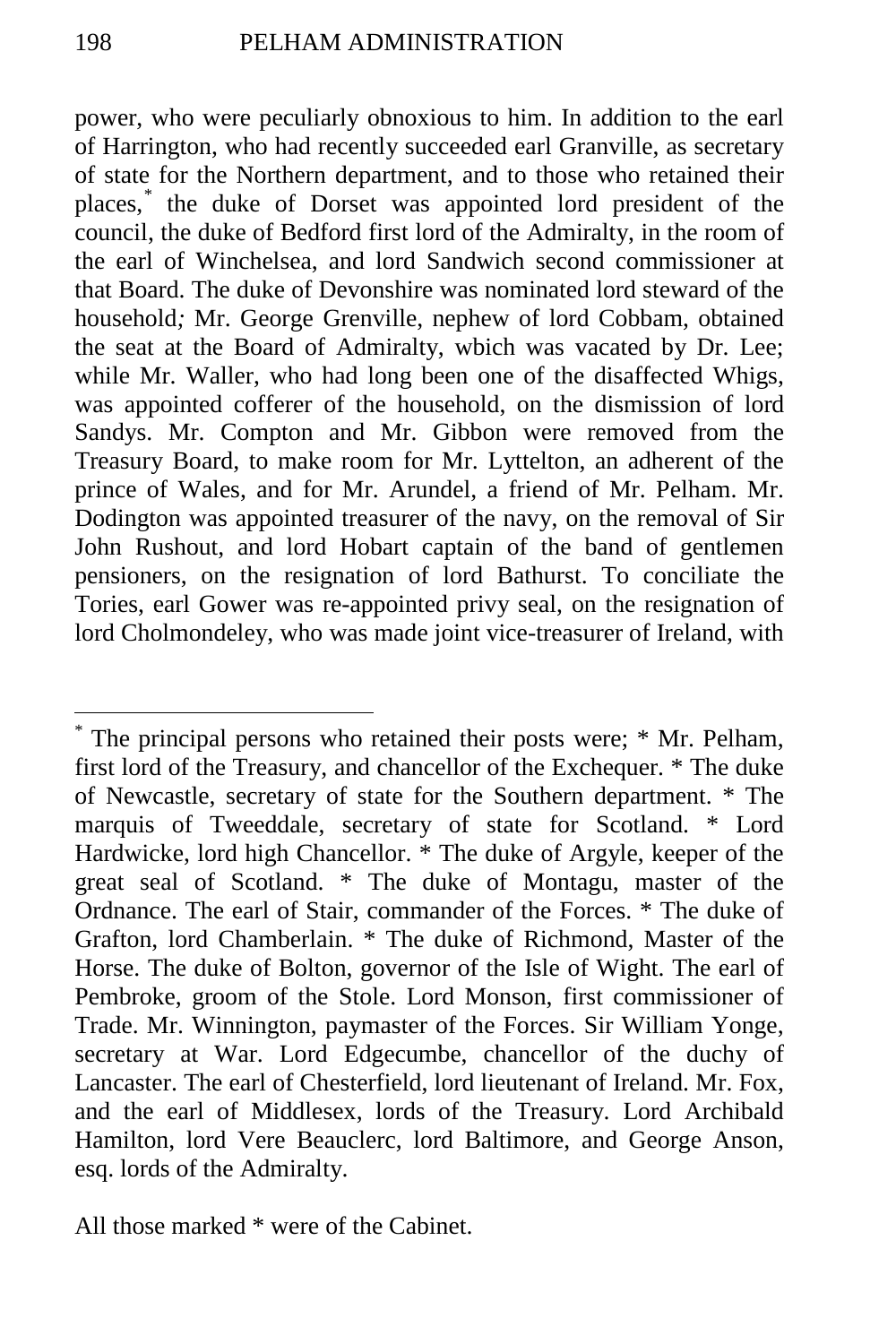#### CHAPTER VI 199

lord Torrington. Sir John Hinde Cotton was appointed treasurer of the chamber, and Sir John Philips a lord of trade.

Thus was a ministry formed, which has been ludicrously styled the Broad Bottom Administration, as comprising a grand coalition of all parties. The Whigs were fully satisfied, because their influence was predominant in the cabinet; and the Tories, though considered as accessary and subordinate, were yet pleased, because many of their leaders, who had been hitherto excluded, were admitted into offices of trust and power.

These arrangements, however, were not completed without the most decided dissatisfaction in the royal mind; and we find on this occasion a letter from the duke of Newcastle to the Chancellor, expressing a strong sense of the embarrassments, created by his Majesty's displeasure.

#### *"Claremont, December* 30*th,* 1744.

"It is high time we should meet, to consider lord Chesterfield's instructions, who proposes to go to Holland next week.

"I must own, I do not like lord Harrington's notions; they are widely different from our answer given to Boetzlaar in May; from our paper delivered to the king; and from the king's speech; and, I think, are little more than lord Granville's way of thinking upon the subject. I am as little for breaking with the Dutch as any body; but we must not, because *we seem to be in,* forget all we said to keep lord Granville out. But this only among ourselves.

"We found the closet on Friday almost as bad as ever; and I have reason to think the present resolution is, to suffer us generously to do the business this session, and to kick us out afterwards. This accounts for the continuance of the behaviour, to those who are in, and the reverse to those who are out; and this accounts for the more violent behaviour, if possible, of the Leicester Fields' Court."

Soon after the date of the preceding letter, the chancellor had an audience of the king, in which his lordship endeavoured in vain to reconcile his Majesty to the recent changes, and induce him to give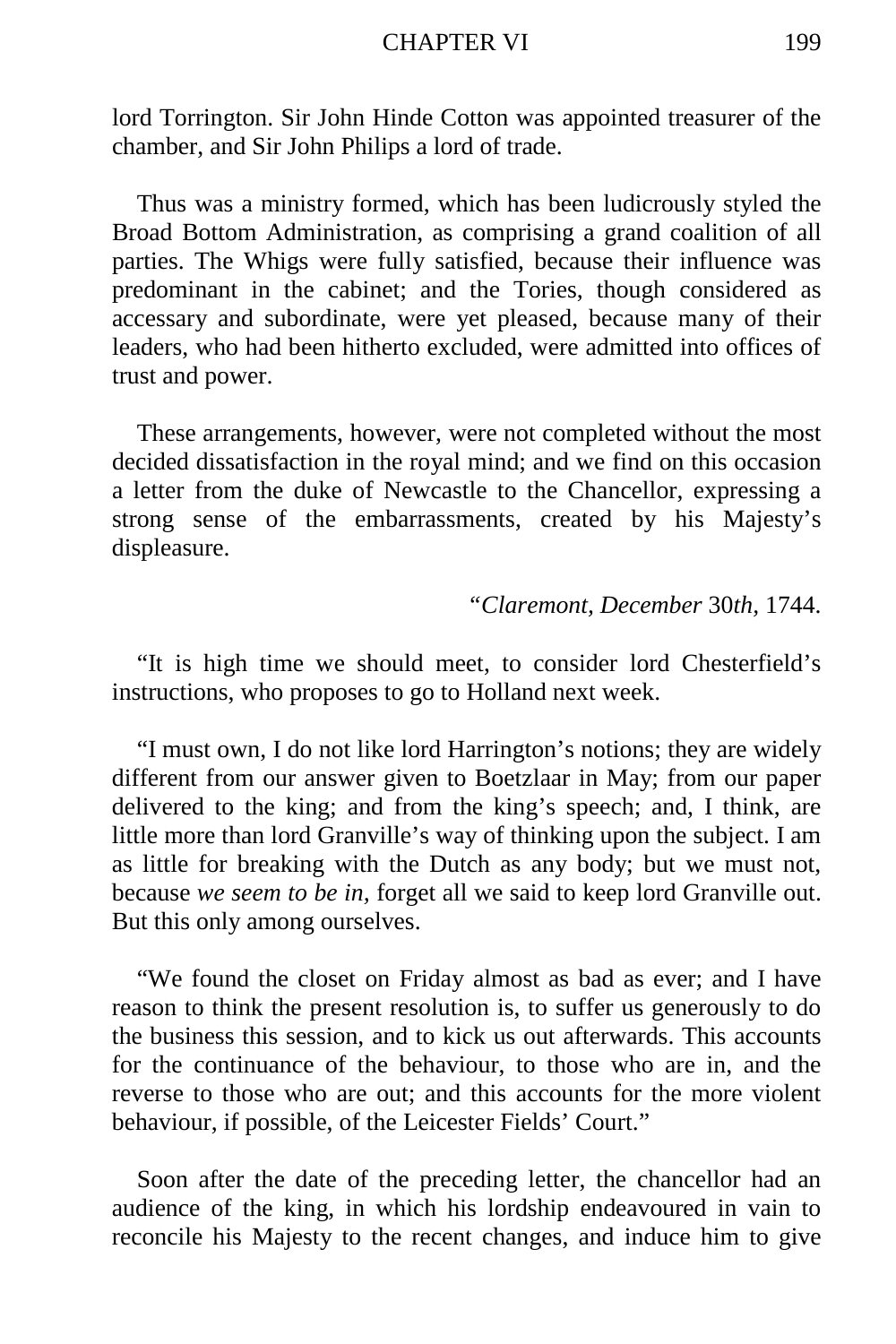that cordial support to his ministers, which he had hitherto withheld. Of this interview, we are fortunately enabled to submit to the reader an account, from notes made by the chancellor himself, which he communicated to the duke of Newcastle, in the form of a dialogue. It exhibits a striking proof of the king's indignation, at being compelled to dismiss his favourite minister, and to receive into his service, persons, against whom he fostered a decided aversion; it also displays the spirit, good sense, and respectful firmness, with which the chancellor offered his remonstrances.

## *January 5th,* 1744-5.

*Chancellor.*—Sir: I have forborne, for some time, to intrude upon your Majesty, because I know, that, of late, your time has been extremely taken up. But, as the parliament is to meet again in a few days, I was desirous of an opportunity of waiting upon your Majesty, to know if you had any commands for me. If there is any thing, that it might be particularly agreeable to your Majesty, to give me your commands upon.

## *[Pause of above a minute, and the King stood silent.]*

*Chancellor.*—Sir: From some appearances, which I have observed of late, I have been under very uneasy apprehensions, that I may have incurred your Majesty's displeasure; and, though I am not conscious to myself of having deserved it, yet nothing ever did, or ever can, give me so great concern and so sensible a mortification, in my whole life.

## *[Pause of above a minute, and the King silent.]*

*Chancellor.*—I beg your Majesty will have the goodness and condescension for me, to hear me a few words upon the motives of my own conduct, the nature of your present situation, and the manner in which I humbly think, it may be improved, for your service.

Whatever representations may have been made to your Majesty, I, and those with whom I have acted, if I know them at all, have had no view in the whole, that has passed of late, but your service, and that of the public. I considered with myself, that the principal point of the public service, and your Majesty's great object at present, is the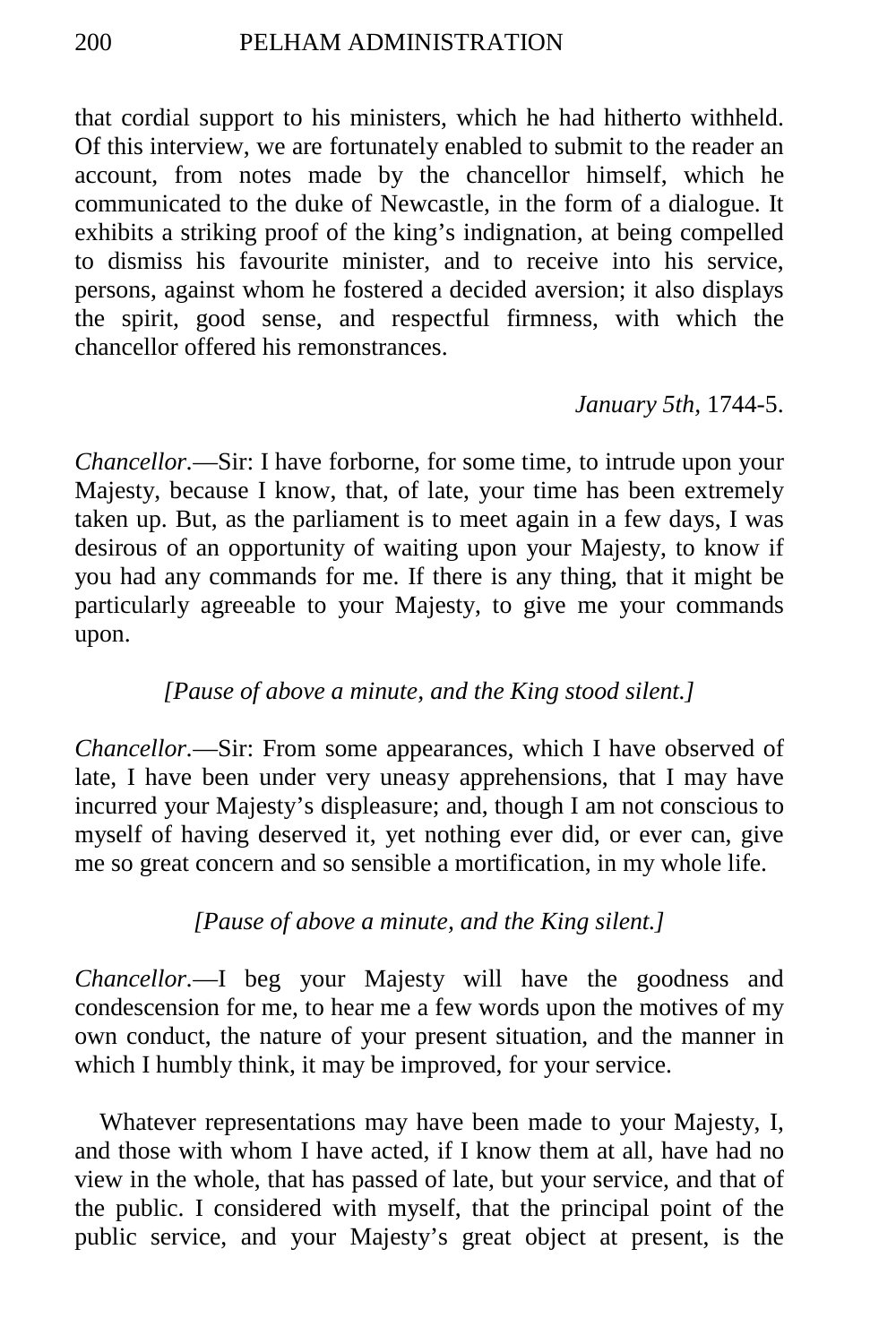carrying on the war; and though your Majesty may have been told, that we were against the war, that was a misrepresentation; we were zealously for it, but we were for it upon some practicable plan, and in such a way as we might see that it could be supported. I was always convinced, that as your Majesty was engaged, it was necessary to be carried on, until an opportunity should arise, of making a reasonable peace, for the sake of your Majesty, and for the sake of your allies. I saw at the same time, that in the condition and disposition in which your allies are at present, it would require vast sums of money, and perhaps greater annual expenses, than this country ever bore in any former war, either in king William's or queen Anne's reign. It would be impossible for any administration to carry them through, without taking some methods to reconcile the minds of men to the management of the war, and making it in some degree popular. This could not possibly be done, without taking the nation to a certain degree along with them. I beg your Majesty would consider the situation you are now in. Your old servants, and the old corps of Whigs, who are connected with them, are ready and zealous to support you. The gentlemen, who are newly come in, have come in upon that foundation; and have bound themselves by their declarations and engagements, to support, by themselves, and their friends and followers, the measures for carrying on the war*;* and I think the strongest of those measures has been opened to them. The gentlemen, who have lately gone out of your service, have, for reasons best known to themselves, declared that they will concur in all measures to support the war, and pretend to build a merit upon it. For my part, I never saw or heard of a situation, which, if rightly improved, afforded a prospect of greater advantage to the Crown than this. In parliament, there have been generally three parties, the court party, a determined opposition, and a flying squadron. But I never yet saw a time, in which all these three parties were brought to declare for the support of government, in the grand essential measures of that government, and of which for some time all other measures will be but subordinate to it. There are two points for the support of the war. One is, the great proposition<sup>[\\*](#page-12-0)</sup> from Russia; and, though that cannot be brought about, without a large new burthen, yet, if it can be turned, in any practicable shape, I see a

<span id="page-12-0"></span> <sup>\*</sup> For taking thirty thousand Russian troops into the pay of Great Britain.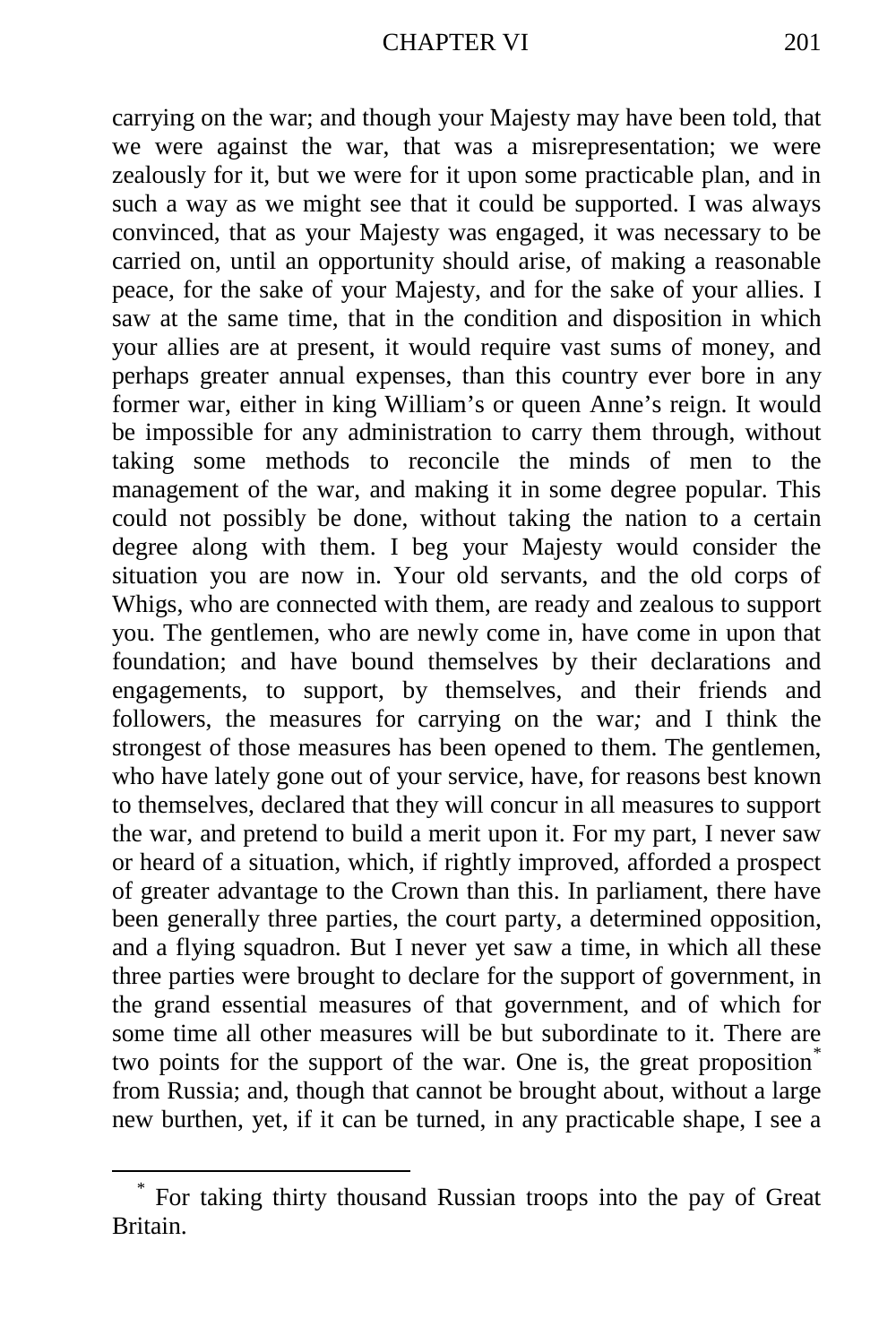## 202 PELHAM ADMINISTRATION

great disposition to make it effective. The other is the additional subsidy to the queen of Hungary, which is to be a method of keeping up your Majesty's Hanover troops, for two views combined together; I mean the defence of your German dominions, and the support of the common cause, according to the general reason of the war.

*The King.*—As to that, if they do not like it, I am very easy. I do not desire it for my own sake. I can call home my troops, for the defence of my own dominions.

*Chancellor.*—I do not mention it, in the view of a particular point of your Majesty's, but as part of the general system of carrying on the war, and as an instance of *their* readiness, to comply with expedients to get over their old prejudices. But, Sir, there still remains something very material behind; how this situation may be best improved, and the advantage of it not be lost?

*The King.*—I have done all you asked of me. I have put all my power into your hands, and I suppose you will make the most of it.

*Chancellor.*—The disposition of places is not enough, if your Majesty takes pains to shew the world, that you disapprove of your own work.

*The King.*—My work! I was forced; I was threatened.

*Chancellor.*—I am sorry to hear your Majesty use those expressions. I know of no force: I know of no threats. No means were employed but what have been used in all times, the humble advice of your servants, supported by such reasons as convinced them that the measure was necessary for your service.

*The King.*—Yes, I was told, that I should be opposed.

*Chancellor.*—Never by me, Sir, nor by any of my friends. How others might represent us, I do not pretend to know. But, whatever had been our fate, and though your Majesty had determined on the contrary side to what you did, we would never have gone into an opposition, against the necessary measures for carrying on the war, and for the support of your government and family. For myself, I have served your Majesty long, in a very laborious situation, and am arrived at a length of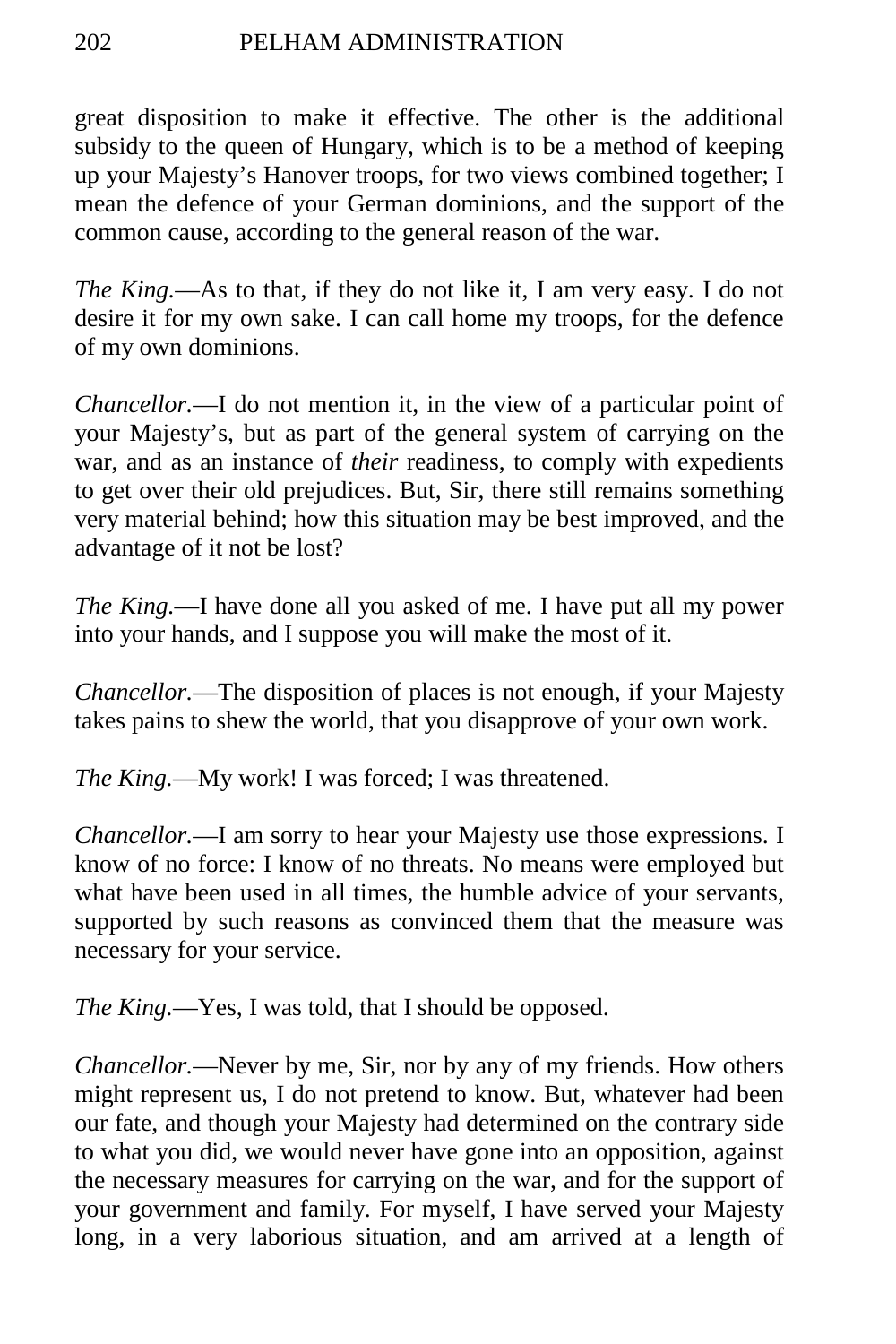#### CHAPTER VI 203

service, which makes me very indifferent, as to personal considerations. Taking your money only, is not serving you; and nothing can enable me to do that, but being put into a possibility and capacity of doing so, by your gracious countenance and support. But, Sir, to return to what I was mentioning, of making the proper use, and of taking advantage of your present situation.

*The King.*—The change might have been made, by bringing in properer persons; and not those brought in, who had most notoriously distinguished themselves, by a constant opposition to my government.

*Chancellor.*—If changes were to be made, in order to gain strength, such a force must be brought in, as could bring that strength along with them, otherwise it would have been useless. On that account, it was necessary to take in the leaders, and that with the concurrence of their friends; and, if your Majesty looks round the House of Commons, you will find no man of business, or even of weight, left, capable of heading or conducting an Opposition.

## *[Pause*—*the King silent.]*

*Chancellor.*—Sir; permit me to say, the advantage of such a situation, is a real advantage gained to the Crown. Ministers may carry their point in parliament, and frequently do so, by small majorities, and in this way they may struggle on long; but, by the same way, the Crown always loses both its lustre and its strength. But when things are put upon a national foot, by a concurrence of the heads of all parties, and yet so as not to discourage your old friends, then a real solid strength is gained to the Crown; and the king has both more power to carry his present measures, for the support of government, and is more at liberty to chuse and act as he pleases. Your ministers, Sir, are only your instruments of government.

*The King. [Smiles.]*—Ministers are the king, in this country.

*Chancellor.*—If one person is permitted to engross the ear of the Crown, and invest himself with all its powers, he will become so in effect; but that is far from being the case now, and I know no one, now in your Majesty's service, that aims at it. Sir; the world without doors is full of making schemes of an administration for your Majesty for the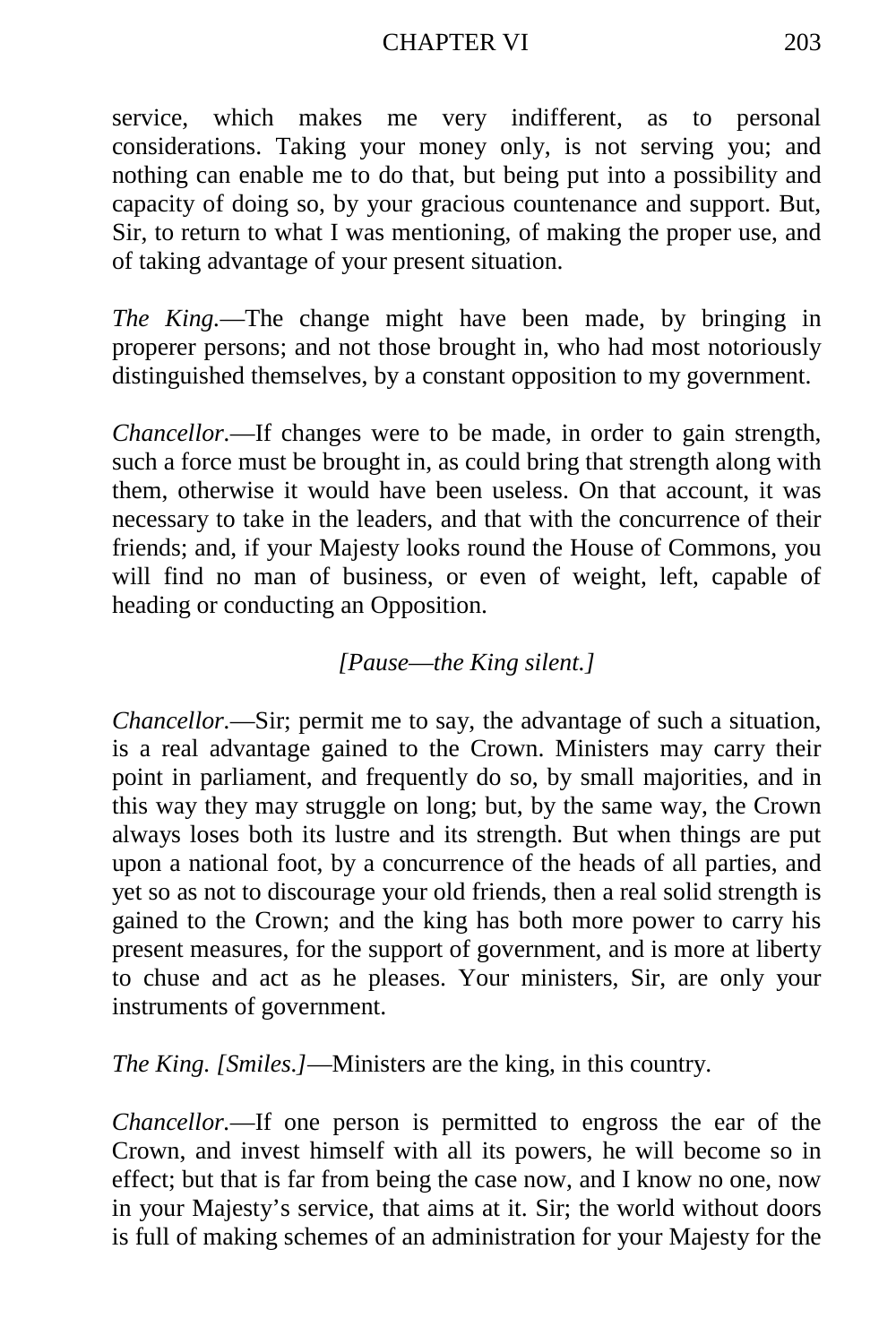future; but, whatever be your intention for the future, I humbly beg that you would not spoil your own business for the present.

*The King.*—I suppose you have taken care of *that.* If you have not success, the nation will require it at your hands.

*Chancellor.*—If right measures are not pursued, nor proper care taken, then the nation will have reason to require it; but success is in no man's power; and that success must greatly depend on your Majesty's shewing a proper countenance and support to your servants, and to what you have already done. I humbly beg leave to recommend it to your Majesty, for your own sake, and for the sake of carrying those points, which are essential to you and the kingdom. In times of peace, sometimes a session of parliament may be played with, and events waited for; but in a time of war, and of such a war as this is, the case is quite different, and the ill success of it will not be the ill success of the ministry, but of the Crown. It may be the loss of the whole.

## *[Pause*—*the King silent.]*

*Chancellor.*—Sir; there is another advantage that may be made of your present situation, which I think a very material one. The swarms of libels, which have gone about of late years, have greatly hurt the credit, and weakened the strength of government; and that weakness has produced an impunity to them. From this source, has sprung much of the confusion and disorder, which have been so justly complained of. I should think the present situation would afford an opportunity, greatly to suppress and keep under that spirit; and, though this is the season of the year in which they used to abound, scarce any thing material of that kind has appeared this winter.

*The King.*—I myself have seen twenty.

*Chancellor.*—What strokes of that kind your Majesty may have seen, in the weekly papers, I cannot take upon me to say; but I have yet seen hardly any libellous pamphlets. In the last winter, before this time, there were volumes of virulent pamphlets published, which did infinite mischief. But, whatever has happened hitherto, if this work gains some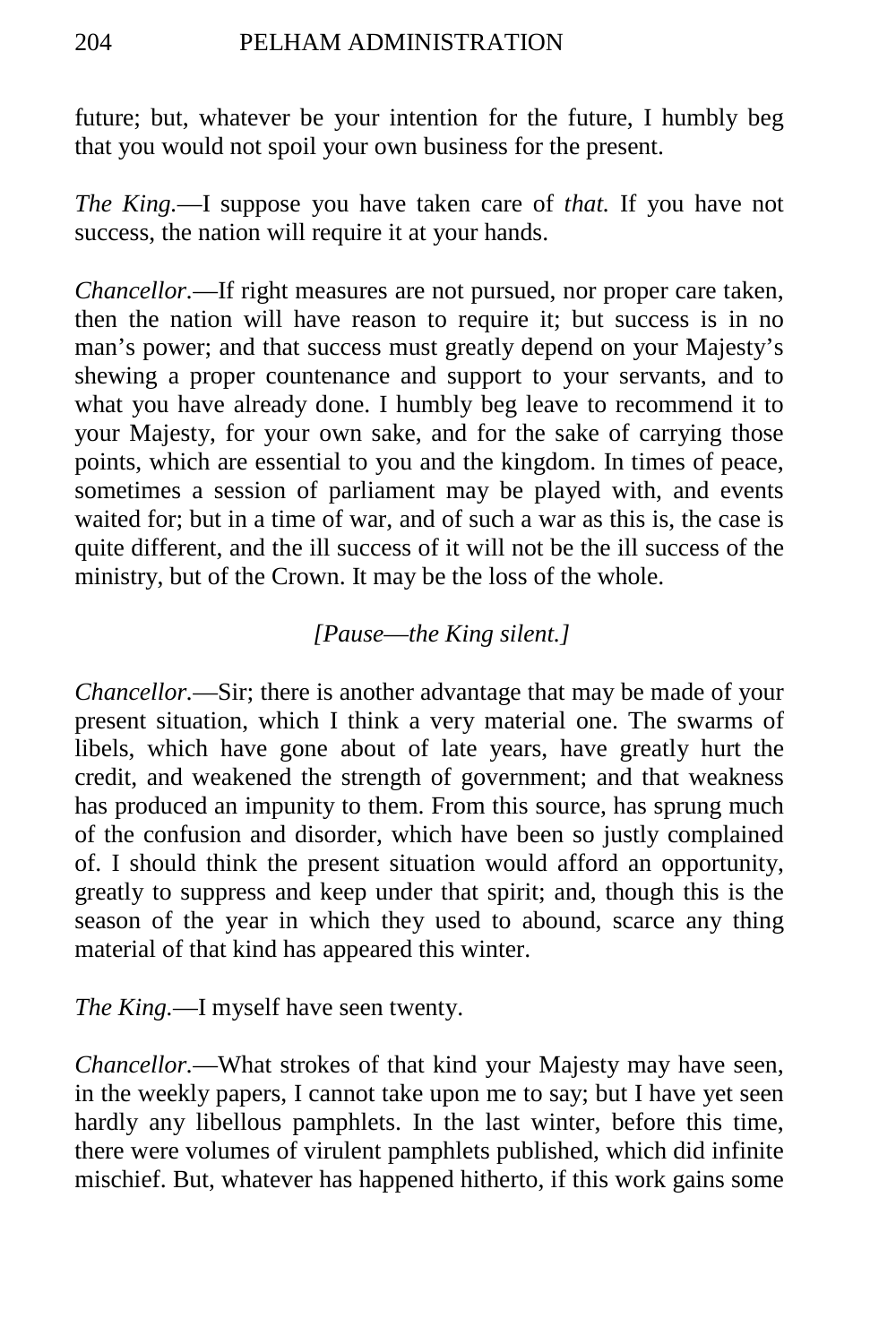#### CHAPTER VI 205

solidity and<sup>[\\*](#page-16-0)</sup>  $m$  \* \* in the nation, it will strengthen your Majesty's hands, and enable your magistrates to punish them effectually. Those who, perhaps, used to patronize and support them, will turn against them, and juries will be found now ready to convict them.

#### *[Pause*—*the King silent.]*

*Chancellor.—*Sir; I ask your Majesty's pardon for troubling you so long, but I thought it my duty to lay my thoughts before you.

In a letter to the lord Chancellor, dated Claremont, January 6, 1744-5, the duke of Newcastle observes:—

"*Claremont, January 6th,* 1744-5.

"At the same time, that I return you my most sincere thanks, for your communication of your yesterday's conversation, I give you the best proof of my obedience to your commands, by sending back the paper, which I should otherwise more gladly have kept, for my own instruction, and which I have shewed to *nobody* else here, having *nobody* but my brother with me. Give me leave, my dear lord, to express my approbation, gratitude, and astonishment, at the same time. The force of words could not, more truly, more ably, more strongly, and more decently, express what is proper, in our situation, to be laid before his Majesty, than you did,

> "Nec magis incepto vultum sermone movetur, Quam si dura silex, aut stet Marpesia cautes."[†](#page-16-1)

<span id="page-16-0"></span>\* Illegible.

<span id="page-16-1"></span><sup>†</sup> Virgil's Eneid, b. vi. 1. 470.

"And what he says and swears, regards no more, Than the deaf rocks, when the loud billows roar."

*Dryden's Virgil,* b. vi. l. 635.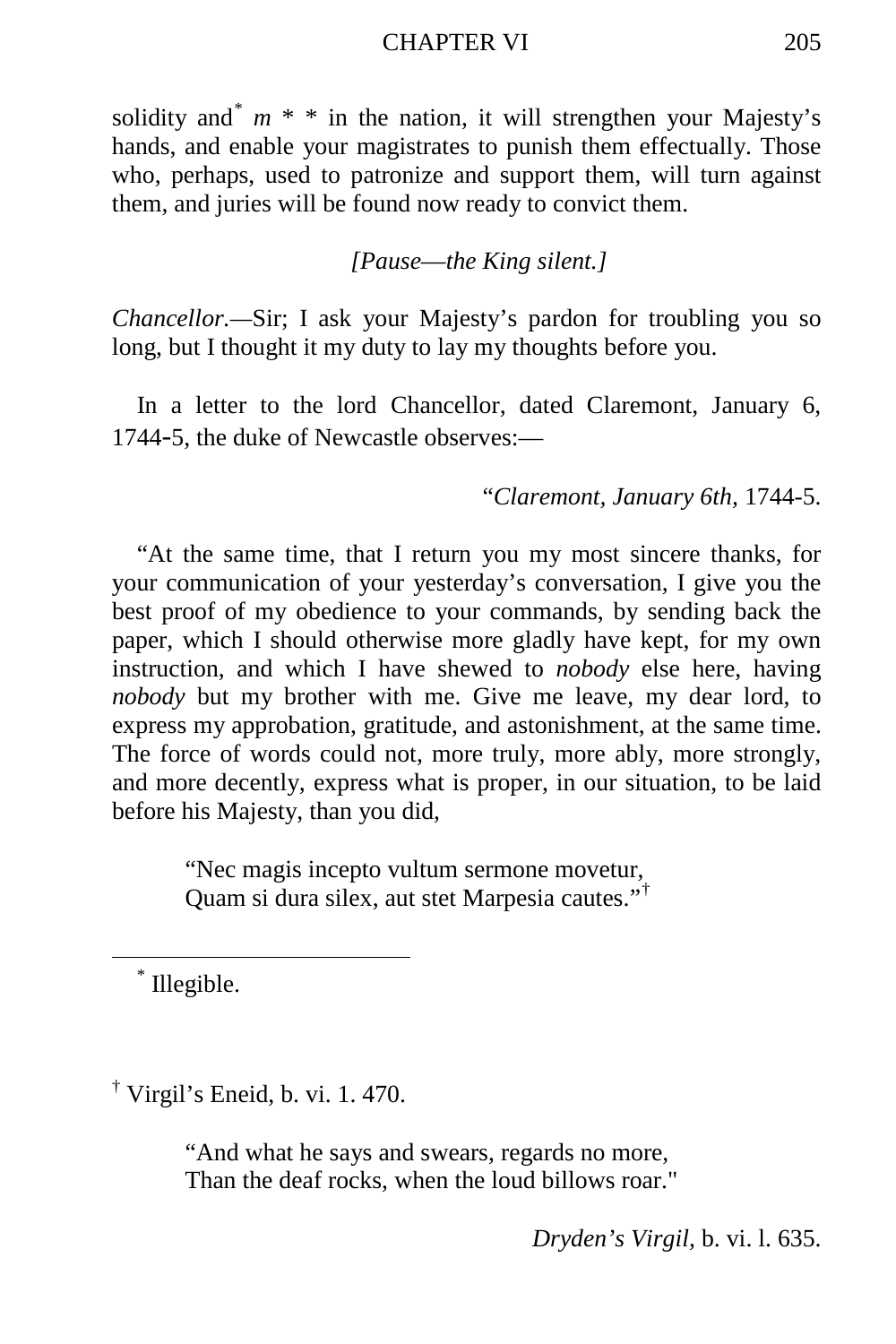"This almost sullen silence is the greatest proof of the supposed intended measure, at the end of the session, which was most admirably touched upon.

"There are cart-loads of letters from Holland, &c. The Austrians are marched some days towards the Rhine; the Hanoverians were to march, but stop for farther orders, at the unanimous representation of all the generals of all the nations. This is a sad *contretems.* I tremble for *Flanders.* It does not appear, that count Saxe's army is lessened one single battalion.

"You remember we are to meet to-morrow night, on lord Chesterfield's instructions."

In the midst of these difficult arrangements, Mr. Pelham was embarrassed by a misunderstanding which occurred with his brother. Although in virtue of his office, as first lord of the Treasury, he was usually denominated the prime minister, yet, in effect, he exercised that authority only in conjunction with the duke of Newcastle, who, not only from his exalted rank and station, but from his influence as the leader of the Whigs, considered himself as entitled to the principal direction of affairs.

Even at the commencement of their joint administration, the official jealousy of the noble secretary, which, as we have before observed, constituted a prominent feature in his character, broke forth; and we find it strongly expressed in a letter to his friend, the Chancellor, dated so early as November 7th, 1743.

"There is one thing I would mention to you, relating to myself: it must be touched tenderly if at all. My brother has been long brought to think, by lord Orford, that he is the only person fit to succeed him, and that has a credit with the king, upon that foot; and this leads him into lord Orford's old method, of being the first person upon all occasions. This is not mere form; for I do apprehend that my brother does think, that his superior interest in the closet, and situation in the House of Commons, give him great advantage over every body else. They are indeed great advantages; but may be counterbalanced, especially if it is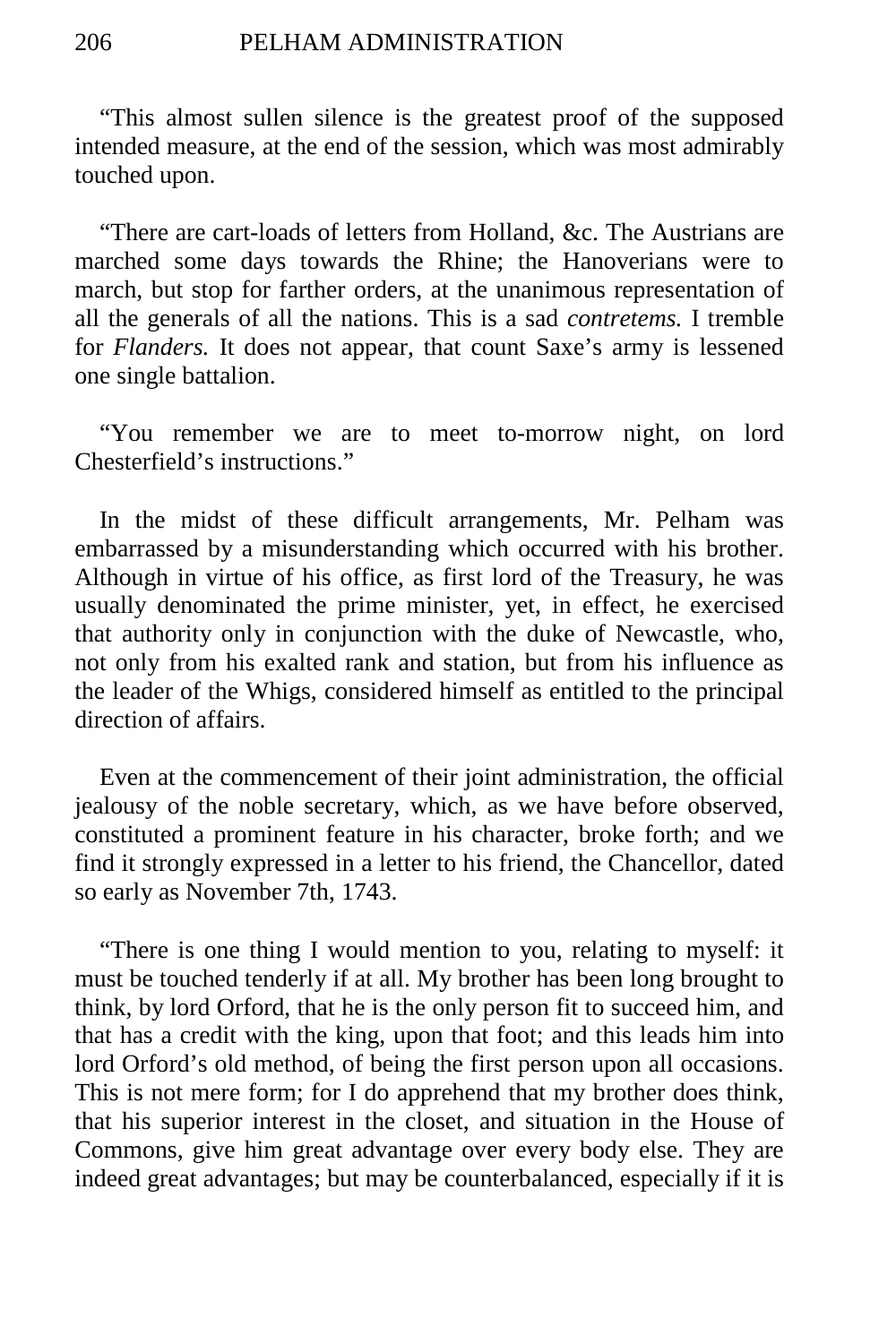considered *over whom* those advantages are given; I only fling this out and make no remarks upon it."[\\*](#page-18-0)

The difficulty of their situation, and the necessity of union, to oppose with effect the influence of lord Granville, had, for a time, induced the duke of Newcastle to suppress his feelings, and act in concert with his brother. But lord Granville, was no sooner removed from office, than the duke began to give vent to his anxieties. He deeply felt the reserve and indignation of the king, who attributed to him the change in administration; and he could ill brook the superior favour of his brother, in the closet, and the consideration which he possessed, as manager of the House of Commons. Hence, that perfect concord, which the situation of the two brothers required, at this period, was interrupted; and it was not until a few days before the re-assembling of parliament, that a reconciliation was effected. On this occasion, we find an interesting letter, from the duke of Newcastle to Mr. Pelham.

"DEAR BROTHER, "*Newcastle House, Jan.* 19*th*, 1744-5.

"I cannot forbear taking the first opportunity to express to you, the great satisfaction I had, in the confidential conversation we had last night together, so necessary and proper for our respective stations, and so agreeable to that true love and affection, which I know in reality there is between us.

"I shall not touch upon any disagreeable incidents, that may have occasioned a contrary behaviour; but only just mention what, I am persuaded, will, with ease and satisfaction to us both, improve and confirm the mutual disposition at present in us, to do what is so right and necessary for ourselves and our friends, who, I find, begin to think themselves concerned, in any possible difference or coolness between us. I know my own present situation at court, as well as any body. I can bear a good deal; but cannot bear, that any of my colleagues, especially those who are become considerable only by the measure, should take advantage of the ill will and resentment, that I have drawn upon myself by it. This you, and you alone, can prevent. I am sure you

<span id="page-18-0"></span> <sup>\*</sup> This extract forms the latter part of a letter of the same date, inserted in chap. ii. page 107.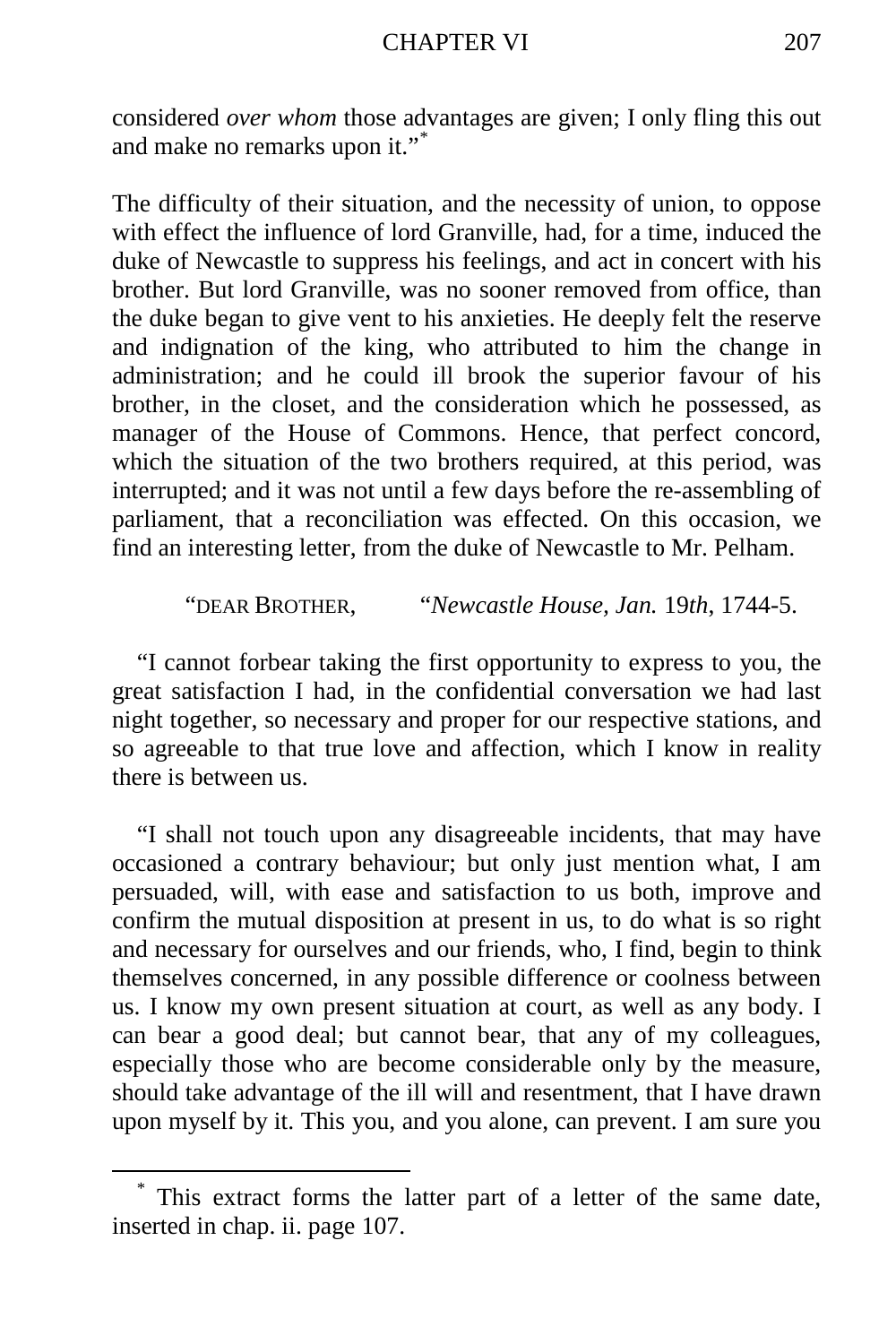will not think unreasonable what I now propose: that every thing, as far as possible, should be first talked over by you and me, before it is either flung out in the closet, or communicated to *any* of our brethren; I always except the chancellor, who, I know, is a third brother: that we shall have no reserve, either *public* or *private* with each other: and, that in our transactions with the other ministers, and other persons, who may be to be negotiated with, we should always let it be understood, that we speak in the name of both, or in the name of neither. This conduct, once established, will grow easy and natural, and effectually prevent any jealousies, on one side, or disagreeable warmth, occasioned by them, on the other.

"In order to make this practicable, I will call every morning, as regularly at your house, as I once did at Sir Robert's. There the scheme of the day shall be settled, to be handed out to others afterwards, as shall be necessary; and a frequent intercourse with ease, at each other's houses, and at all hours and times, will also make this very easy to us.

"I have only one thing to add, which relates to the closet. You must take an opportunity to let the king see, that I feel his behaviour; that I don't deserve it; and that I am and must be always a principal part of this present scheme; and indeed it would be very unjust, that I should be the object of the resentment of all our enemies, and be destroyed by my own bull.[\\*](#page-19-0) You see I write in good humour; I do so most sincerely. I beg you would attend to it. Indeed it is in your power to make yourself, and every body easy, as far as relates to *ourselves.* If you think so, I am sure you will do it. I am, with the same real affection and inclination I ever was, my dearest brother," &c.

Mr. Pelham, with his usual good nature, willingly acceded to the arrangements, proposed by the duke, in this affectionate letter, and harmony was consequently restored. We shall, however, find, in the course of the narrative, other instances of misunderstanding between them, which produced uneasiness to themselves, and perplexity to their friends. Yet, from the candour of Mr. Pelham, and their mutual

<span id="page-19-0"></span>Alluding to the brazen bull formed for the tyrant Phalaris, by Perillus, who was the first victim of his own cruel invention.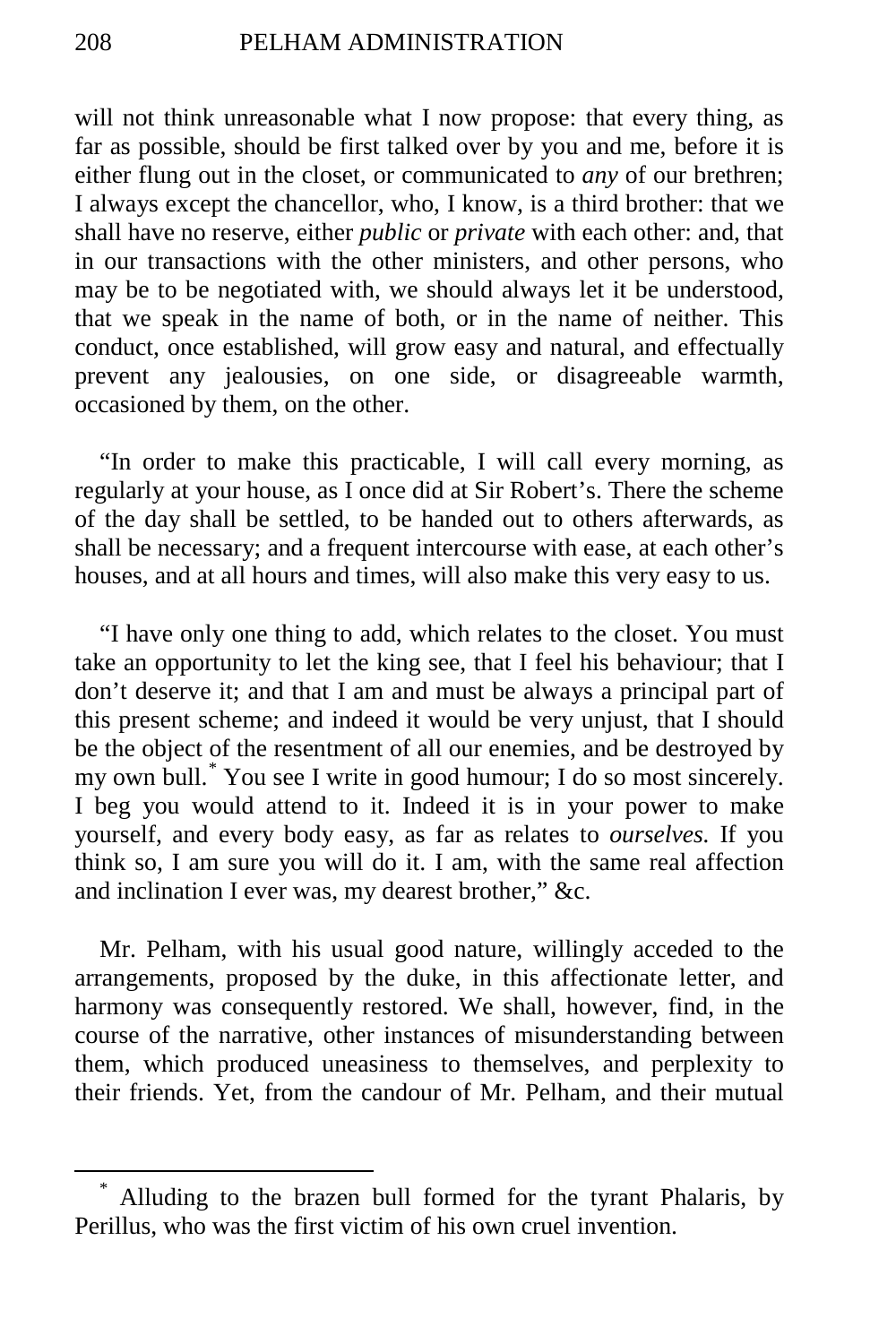affection, their personal contentions caused little obstruction to the affairs of government.

The change of ministry in England, produced a pause of great anxiety, both at home and abroad. The exclusion of lord Granville, the supposed advocate of a vigorous policy, led to the inference, that his opponents were anxious for peace, and would induce the king to relax his exertions, if not to abandon his allies. The hopes and fears of all men, however, proved ill founded, for even the advocates of peace felt the necessity of strenuous efforts, to attain that object; and, in confirmation of the royal speech, a prompt and general notification was transmitted to foreign courts, that England would not abandon the cause in which she was engaged.

Mr. Pelham, himself, in a private letter to Sir Thomas Robinson, his majesty's minister at the court of Vienna, declared his own sentiments to be, decidedly, for making the most strenuous exertions, as the means of obtaining honourable and reasonable terms of peace.

"DEAR SIR, "*December 25th,* 1744.

"I conclude you have heard, before this time, of the great alterations that his Majesty has made, in his administration here. I shall make no remarks upon it, but leave the world to judge from its consequences. This only I can assure you; it will make no difference, as to the support of the true interest of the court where you are. We may not promise so much; but we will perform what we do promise. And in my poor opinion, we shall be better able to perform, when we know what we do, than when every thing was to be taken upon trust, and without considering the means of execution.

"Another thing I can venture to say, that the removals were made to confirm, for the present, at least, the old part of the administration; and I hope will give courage to them, so as to enable them to support and carry on with vigour the present war, until honourable and reasonable terms of peace can be obtained."

In the mean time, the members of administration had been seriously intent on effecting their long meditated change in the system of foreign policy. Their project being chiefly grounded on the concurrence of the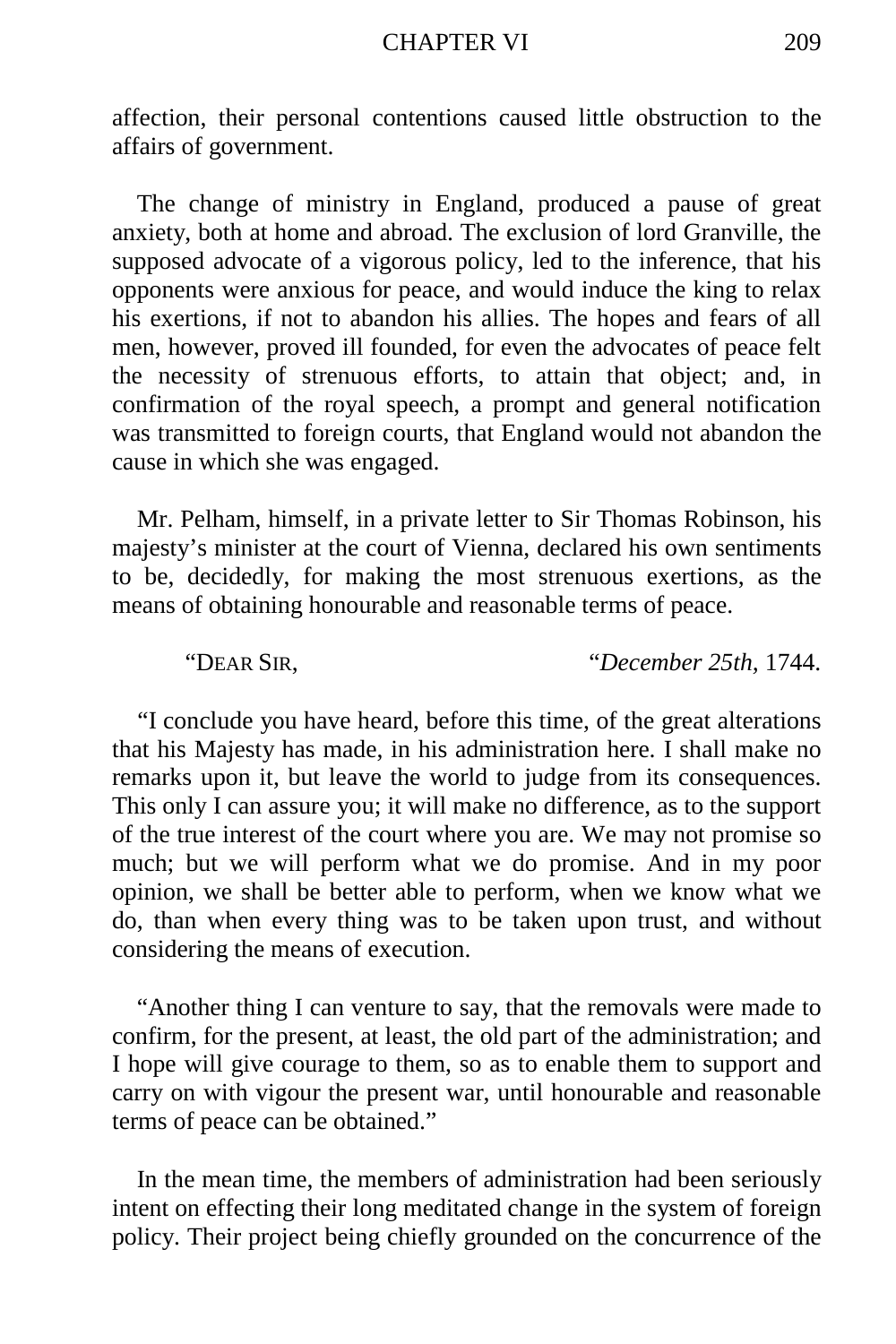Dutch, a confidential intercourse with the leading members of that Republic, had already been established, through the agency of Mr. Trevor, British minister at the Hague, for the purpose of ascertaining their views and resources, and of inducing them to take a decisive part in the operations of the campaign, by declaring war against France. But all the efforts of Mr. Trevor could not overcome the timidity of the States, or suppress their general complaints, that England did not sufficiently participate in the burthen of the war. They likewise protested against the unreasonableness of the demand, that they should declare war against France, while the British monarch, as elector of Hanover, not only continued neuter, but had procured a subsidy from England, for the only troops which he had sent into the field, although France had declared war against him as king of England. The ministers, therefore, had no alternative but to accept the aid, which the Republic might still be inclined to grant, as an auxiliary; and to press the king of England, in his character of a German prince, to declare war against France; without which, it was universally apprehended, that the grand alliance would be weakened, if not dissolved.

On this principle, the British cabinet framed their arrangement for the campaign; and in concurrence with the Dutch, prosecuted their negotiations with some of the German States, the success of which was promoted by the fortunate change in the situation of the queen of Hungary.

Notwithstanding the disastrous close of the campaign in the Netherlands, and the retreat of prince Charles from France, the aspect of military affairs in other parts of the theatre of war, had become more auspicious. On advancing into Bohemia, prince Charles acquired strength, by the junction of the Austrians, under count Bathiani, and by other reinforcements. With an army, thus rendered superior in number to that of the enemy, the prince drove the king of Prussia from post to post, retook Prague, compelled his royal antagonist to retire into Silesia, and not only preserved the hereditary dominions, but even threatened to invade the Prussian territory.

In Italy, the affairs of the allies became also more favourable. After the relief of Coni, and the retreat of the Bourbon forces across the Alps, the king of Sardinia lent a favourable ear to the representations of England; was gratified by a confirmation of the Treaty of Worms;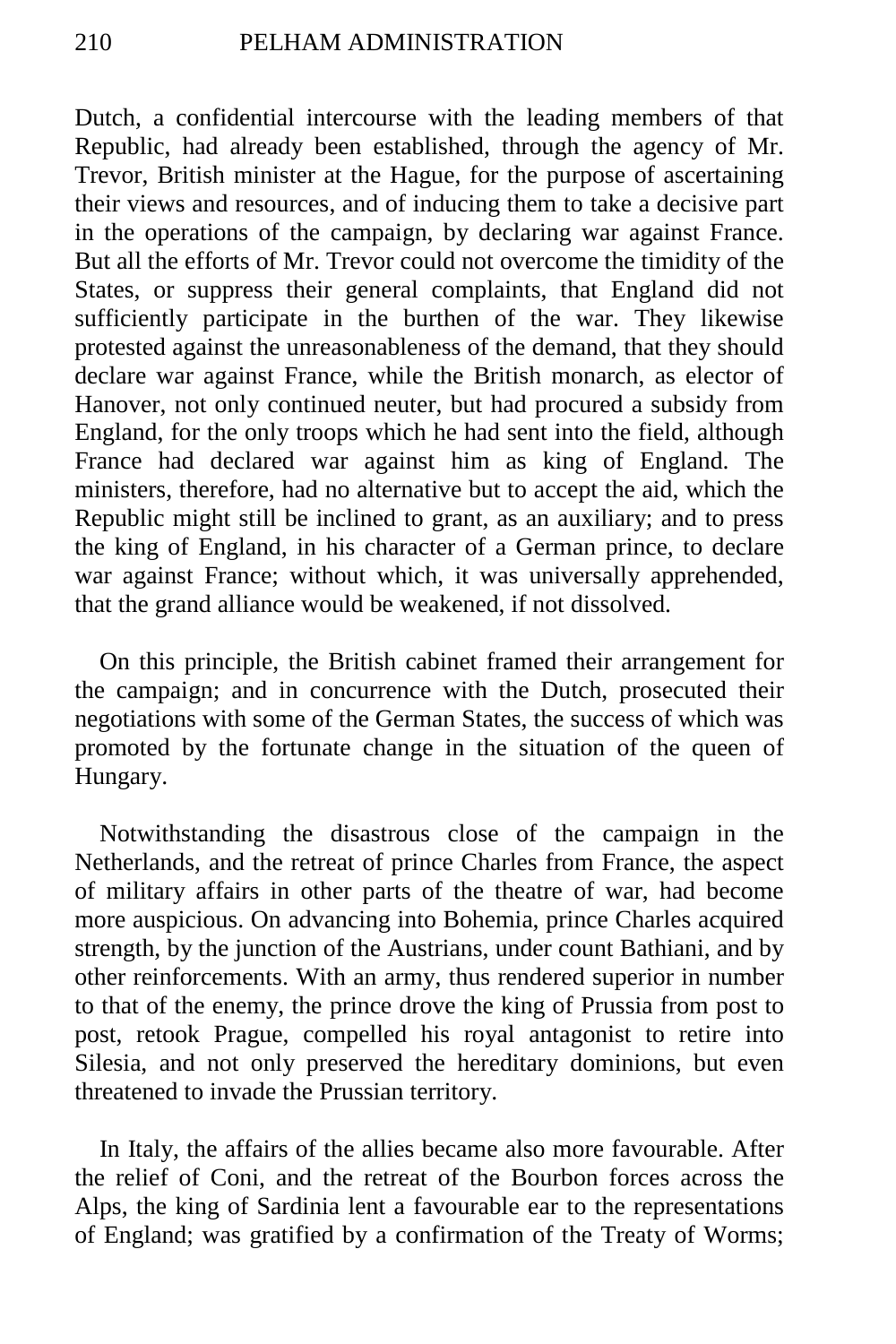and in consequence concurred in active preparations for the ensuing campaign.

Meanwhile the quadruple alliance, which had been long in agitation, was concluded on the 8th of January, 1745, between England, Holland, Austria, and Saxony. The king of Poland, as elector of Saxony, engaged to furnish thirty thousand men for the defence of Bohemia, in consideration of a subsidy, amounting to £150,000, of which one-third was to be paid by Holland, and two-thirds by England. On the recovery of Bohemia, and the restoration of Saxony to a state of security, the king of Poland consented to supply ten thousand men, for the service of the allies, in the Netherlands, or in the empire, under a subsidiary provision of £90,000.<sup>[\\*](#page-22-0)</sup>

The contracting parties agreed to support Saxony, if attacked; and the Republic of Poland and the empress of Russia, were invited to accede to the alliance.

Scarcely was this treaty concluded, when a new incident occurred, to favour the views of the allies, and restore their interest in Germany. By the death of the emperor Charles the VII, on the 20th of January, the union between France and Bavaria was dissolved.[†](#page-22-1) This auspicious event roused England to the exertion of all her power and influence. The king instantly opened a negotiation with the States General, and obtained their hearty cooperation, in mediating an adjustment between the queen of Hungary and Maximilian Joseph, the new elector of Bavaria, and in promoting the election of Francis, the consort of Maria Theresa, to the vacant throne of the empire, in opposition to the views of Prussia and France.

After some difficulties, occasioned by the ambitious and punctilious spirit of the Austrian court, the earnest exhortations of the British cabinet prevailed. A treaty was signed at Fuessen, on the 20th of April, by which the new elector renounced his pretensions to the Austrian

<span id="page-22-0"></span> <sup>\*</sup> Continuation of Rapin, vol. xxi. p. 123. Gent. Magazine, for the year 1745, p. 167

<span id="page-22-1"></span><sup>†</sup> Annales de Marie Therese. Cont. of Rapin, vol. xxi. p. 125.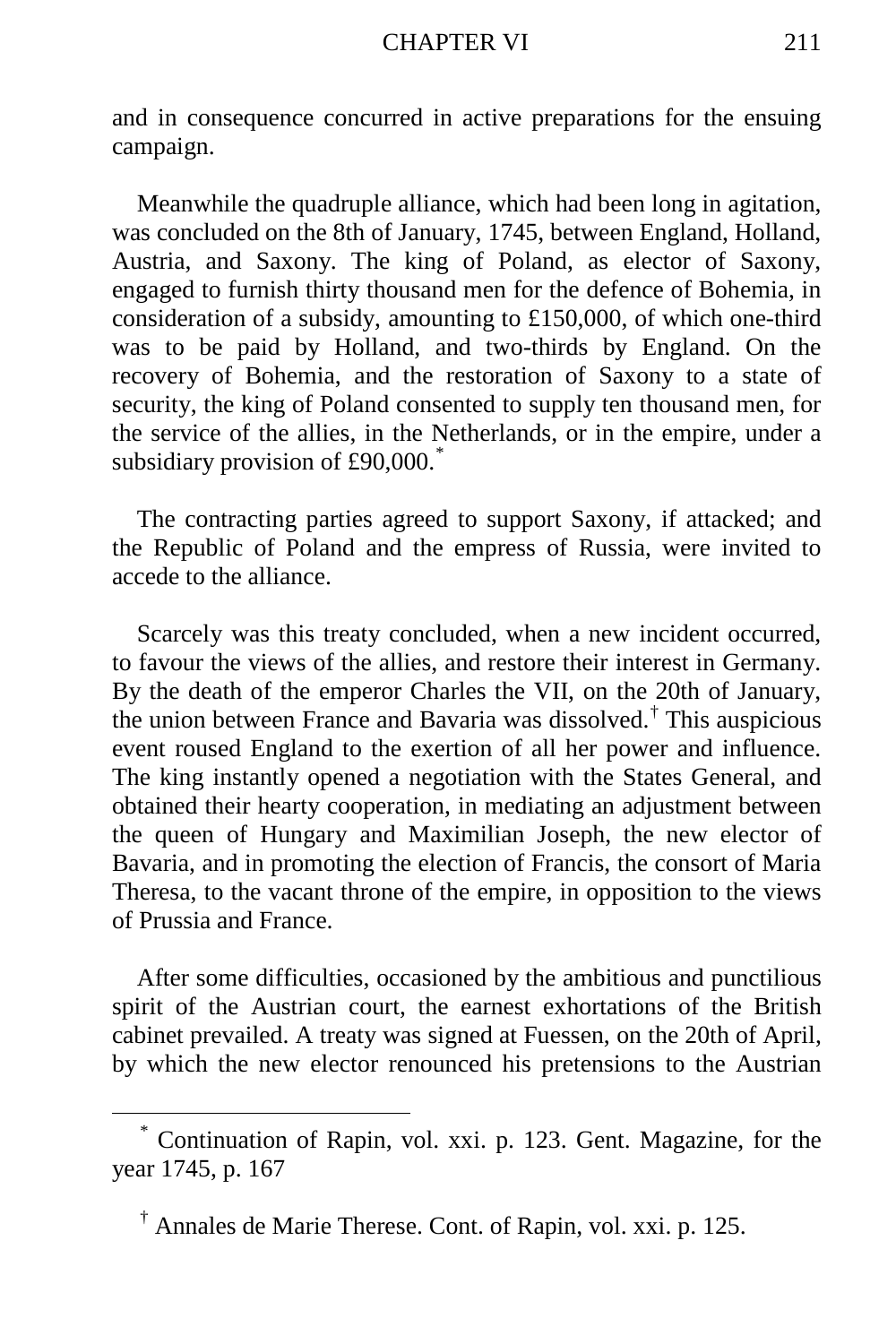succession, guarantied the Pragmatic Sanction, engaged to recall his auxiliary troops from the French army, and promised his vote for the grand duke of Tuscany; while Maria Theresa acknowledged the validity of the late emperor's election, and restored all the dominions, which she had conquered from Bavaria.

A favourable impulse was thus given to the tide of foreign affairs. The reconciliation of the courts of Munich and Vienna frustrated the projects of France in the empire; and the accession of the Saxons suspended the operations of the king of Prussia, against the hereditary countries of the House of Austria.

The subsidiary treaties with the courts of Vienna and Turin were renewed by England, and similar engagements, concluded in the preceding year, with the electors of Cologne and Mentz, were now confirmed.

This succession of fortunate events, occurring soon after the dismissal of lord Granville, produced a salutary change in public opinion. On the meeting of parliament, after the recess, at the time when affairs were beginning to take so beneficial a course, the clamour against Hanoverian influence was suddenly suspended; and, though attempts were made to stigmatize the conduct of government, as a mere continuance of old measures, by new men, little difficulty was encountered in obtaining the necessary supplies.

On this occasion, Mr. Pelham executed the delicate task of explaining the views, and vindicating the policy of ministers. In the discussion of the question for the grant of twenty-eight thousand men, to be employed in Flanders, which was introduced on the 23rd of January, by Sir William Yonge, a faint attempt was made by Mr. Powlett, to limit the term of service to two months, on the plea of waiting the decision of Holland, that the country might no longer be burthened with the expense of a land war, if that Republic should persist in her present policy. To this objection, which was obviously intended to identify the proceedings of the actual ministry, with those of the excluded secretary, Mr. Pelham replied, by a candid exposition of the principles on which he purposed to act.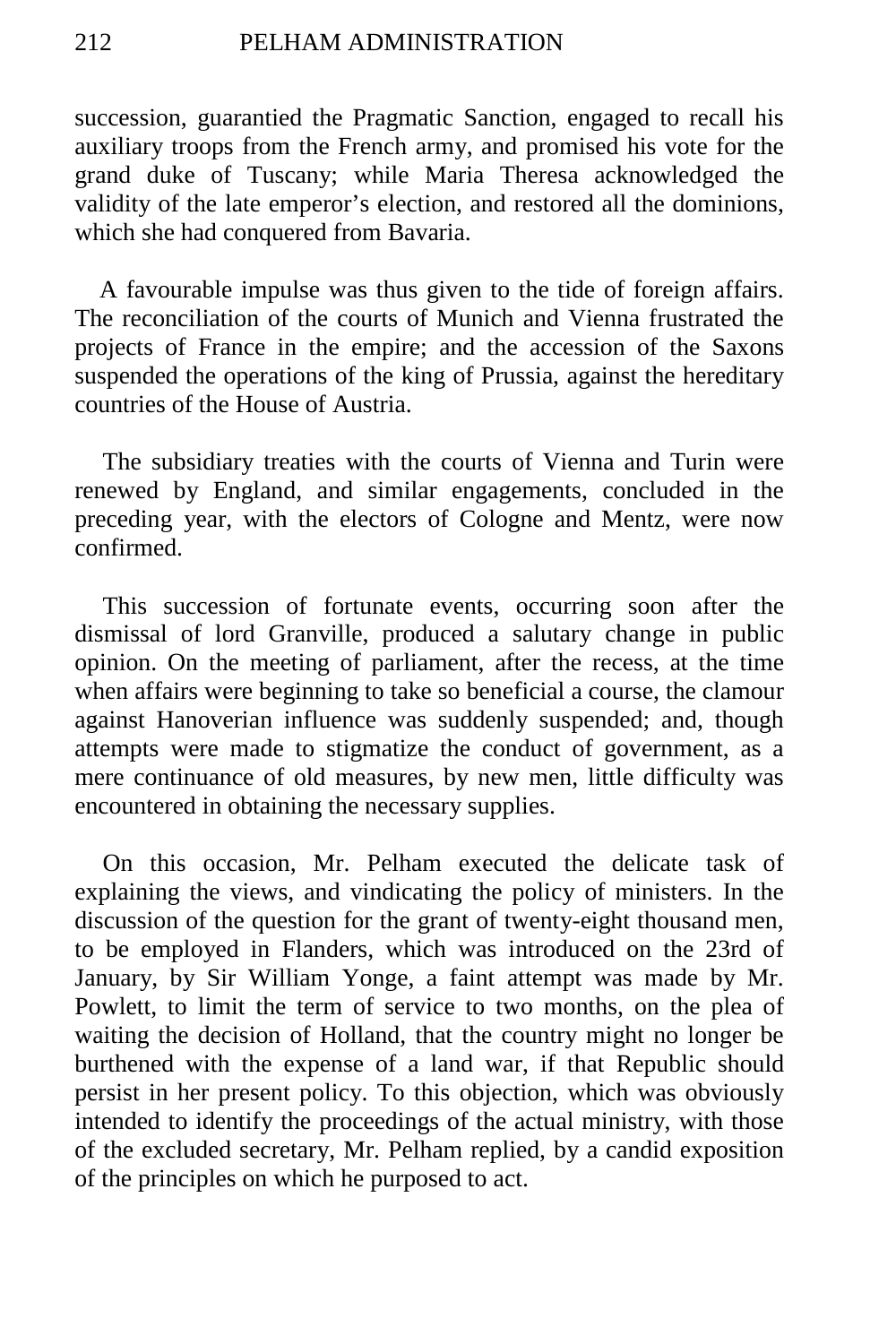Without inquiring into the causes or conduct of the war, he maintained, that there was no way of obtaining an honourable peace, except by vigorous exertions. The proposition of Mr. Powlett he treated as absurd; because, while it evinced a disposition to abandon our allies, it imposed on the nation the useless expense of maintaining an army, during a season when it could not act. But he, at the same time, protested against the erroneous representations of those, who conceived his intention to be, that Great Britain should undertake the entire charge of the war, and continue, from year to year, exhausting her strength and resources, without plan or concert. With respect to the Dutch, he was anxious to avoid speaking of their intentions, either in too sanguine or in too desponding a tone; but, that the House might have proper grounds, on which to vote these troops, he would venture to assert, that the States would reinforce the army in Flanders, with the large contingent of forty thousand men, exclusive of an efficient detachment on the Lower Rhine, and adequate garrisons in the Barrier Towns. They had also engaged to contribute one third of the subsidy to the king of Poland, and one half of that to the elector of Cologne, and had offered their due proportion towards any other pecuniary succour, that might be deemed necessary. He added, that, however just might be the opinion here entertained, that the Dutch had not been sufficiently punctual in their engagements with us, or sufficiently zealous in support of the common cause; yet their conduct was by no means relished by the court of Versailles, which had answered their complaints, against the interruption of their trade by the French ships of war, with recriminations on the hostile conduct of Holland, since the commencement of these troubles in Europe, and with an admonition, that it must be changed, before the wonted marks of friendship could be shewn.

He concluded, by anticipating an unanimous adoption of the proposed grant; since those who were so sanguine as to hope, that the continuance of the war would be glorious to the arms of Great Britain, must vote for it; while those who desired to have no opportunity neglected, for procuring a safe and honourable peace, must be convinced, that the only course for attaining that object, would be by manfully facing the enemy.

Sir Roger Newdigate and lord Strange inforced the objections of Mr. Powlett. But Sir Watkin Williams Wynne, contrary to expectation,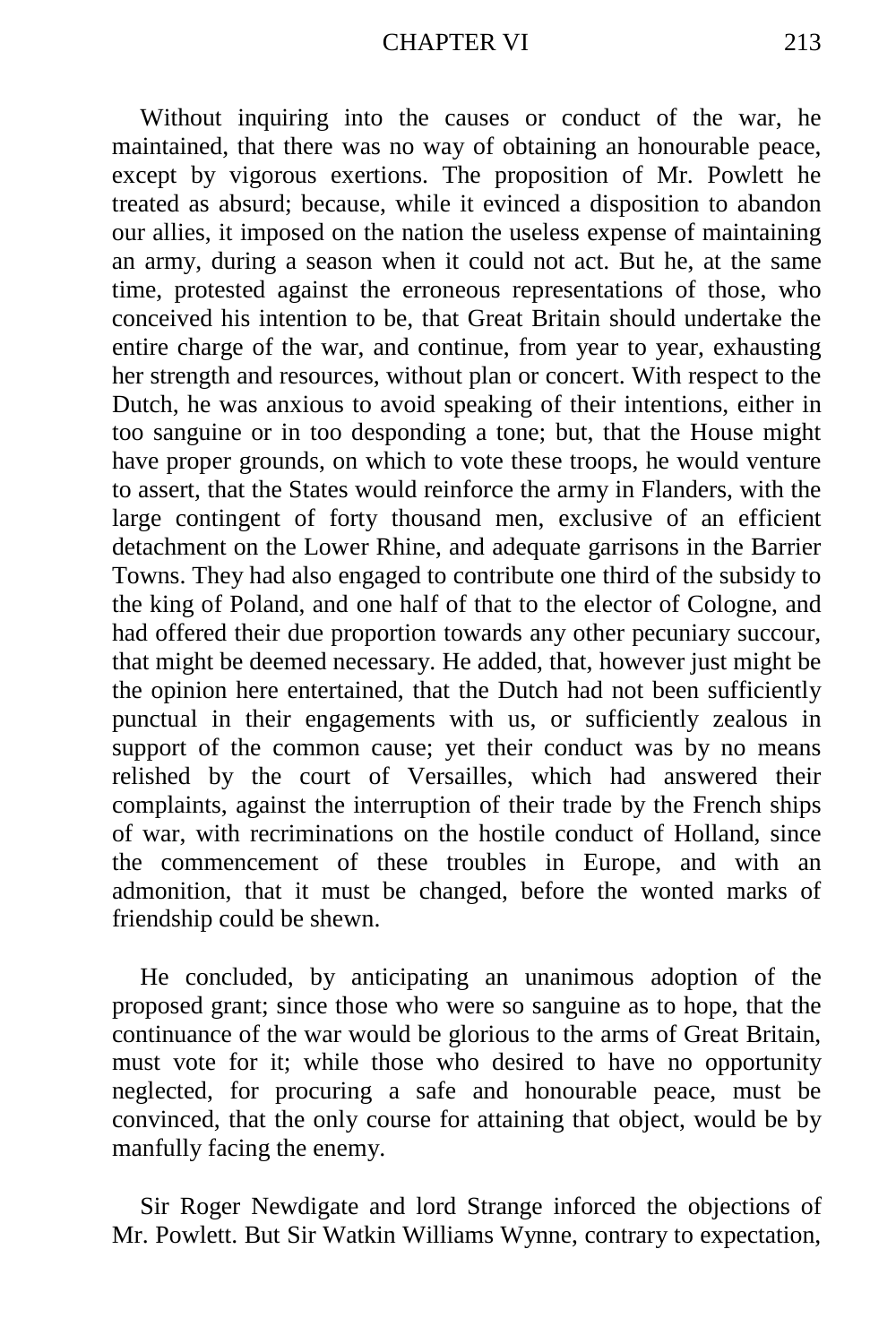defended the proposal, by declaring, that, for the first time in his life, he concurred with the court. He concluded by asserting, that the British ambassador, lord Chesterfield, would, with a very ill grace, solicit the Dutch to enter into the war with more vigour and dispatch, should the parliament pass a vote to disarm the country.

The objections of the Opposition were, however, ably answered by Mr. Pitt, who, notwithstanding his exclusion from power, displayed his characteristic eloquence, in support of the ministry. Unfettered by official considerations, he spoke more fully and explicitly than Mr. Pelham; and, in vindicating the present measures, he did not refrain from reiterating his reprobation of the former system pursued by lord Carteret. Taking his seat, with the apparatus and mien of an invalid, to use the expression of a member then present,<sup>[\\*](#page-25-0)</sup> he addressed the House with equal grace and energy.<sup>[†](#page-25-1)</sup> "If this were to be the last day of my life, I would spend it in the House of Commons, since I judge the condition of my country to be worse than even that of my own health. I hoped that the right honourable gentleman (Mr. Pelham) who spoke some time ago, would not only have persuaded, but awed the House, into an approbation of the measure; and that I should have had no occasion to enter into a detail, to which, I am apprehensive, my strength is not equal."

He argued, that the question was changed, since the preceding year, when a certain fatal influence prevailed in his Majesty's councils.

<span id="page-25-0"></span> <sup>\*</sup> Mr. Yorke, in his Parliamentary Journal, in Hansard, voi . xiii. p. 1054, says, that Mr. Pitt, who was constitutionally subject to the gout, was frequently obliged to make his appearance in the House on crutches.

<span id="page-25-1"></span><sup>†</sup> Mr. Yorke, in his notes to this speech, in the first instance applies this remark of Mr. Pitt to Mr. Pelham; but afterwards expresses a doubt whether it might not contain an allusion to Sir Watkin Williams Wynne. This second remark appears to be less founded, because Mr. Pitt designates the speaker, as the gentleman who spoke some time before; whereas Sir Watkin had immediately preceded him in the debate. Besides, the expression of *awing* the House, was only applicable to the station and speech of Mr. Pelham.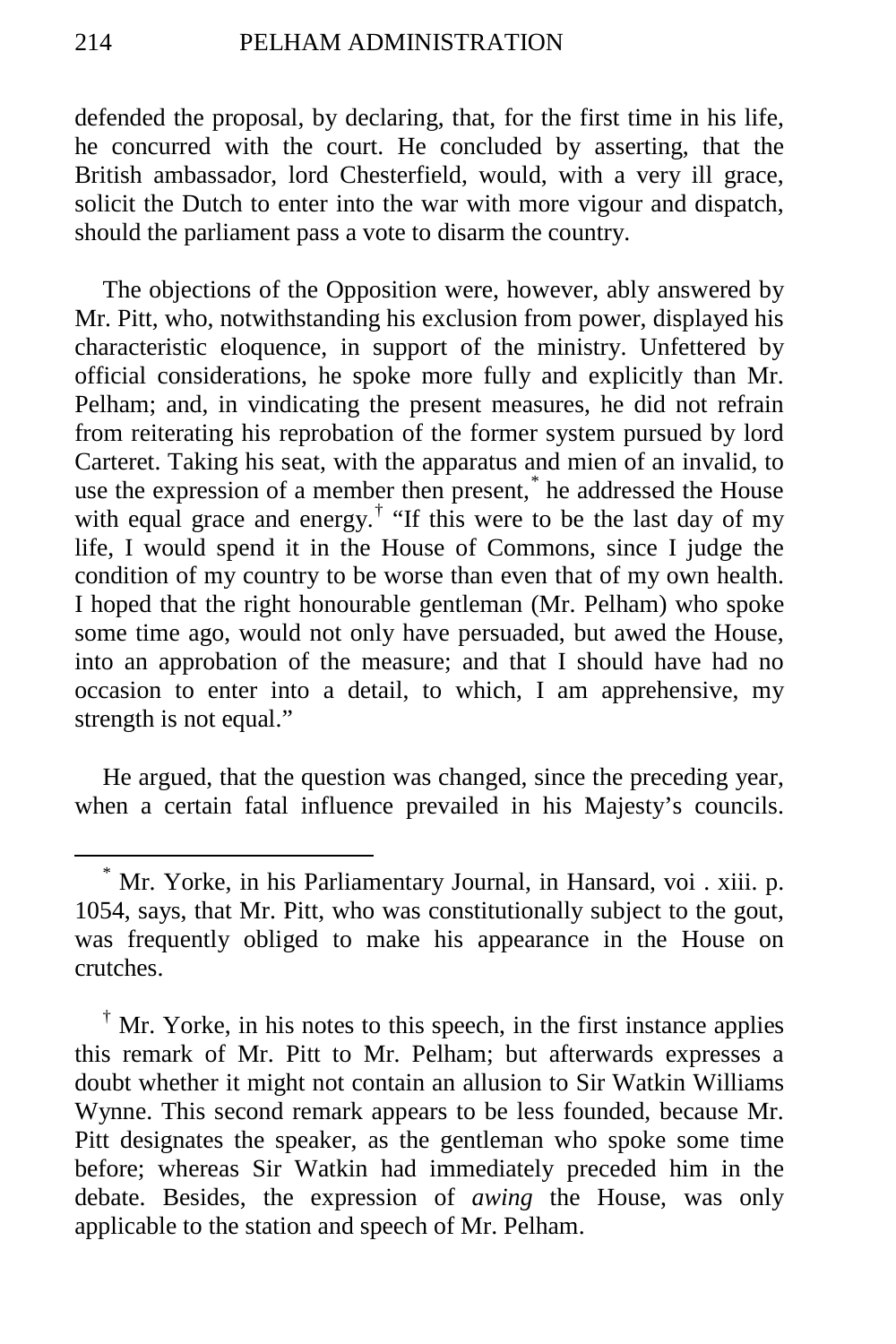"The object seemed then, to multiply war upon war, expense upon expense, and to abet the House of Austria, in such romantic attempts, as the recovery of the *avulsa membra Imperii,* without regard to the immediate interest of Great Britain. The object now is," he continued, "to enable ourselves, by a close connection with Holland, to hold out equitable terms of peace, both to friends and foes, without prosecuting the war a moment longer than is necessary, to acquire a valid security for our own rights, and those of our allies, as established by public treaties." He recapitulated the miscarriages and errors of the government, since the change of ministry in 1742, directing occasional invectives against lord Granville, who, when not ten men in the whole nation were disposed to follow him, had supported himself in the closet, on that broken reed, a dependence on foreign princes. Among the political errors which he exposed, were those of neglecting to pursue Maillebois, on his march for the relief of the French garrison in Prague; of relinquishing the meditated attack on Dunkirk; of forbearing to urge the queen of Hungary to reject the French overture at Prague; of not improving the victory of Dettingen; and, lastly, that of turning a deaf ear to the proposals made by the late emperor,[\\*](#page-26-0) through the channel of prince William of Hesse. In censuring the convention with Austria, subsequent to the Treaty of Worms, he rejoiced that the cabinet council had done their duty, by refusing to sanction what the rash hand of a daring minister had signed. He complimented Mr. Pelham on his genuine patriotism, and capacity for business; and commended the present ministry, for pursuing moderate and healing measures, such as tended to place the king at the head of his people.

"I perceive," he exclaimed, "a dawn of salvation to my country breaking forth, and I will follow it as far as it will lead me. I should, indeed, consider myself as the greatest dupe in the world, if those, now at the helm, did not mean the honour of their master, and the good of the nation. If I find myself deceived, nothing will be left, but to act with an honest despair."

He then noticed the symptoms of a good disposition in the States General, upon which Mr. Pelham had enlarged; and added, that if they

<span id="page-26-0"></span>The convention of Hanau.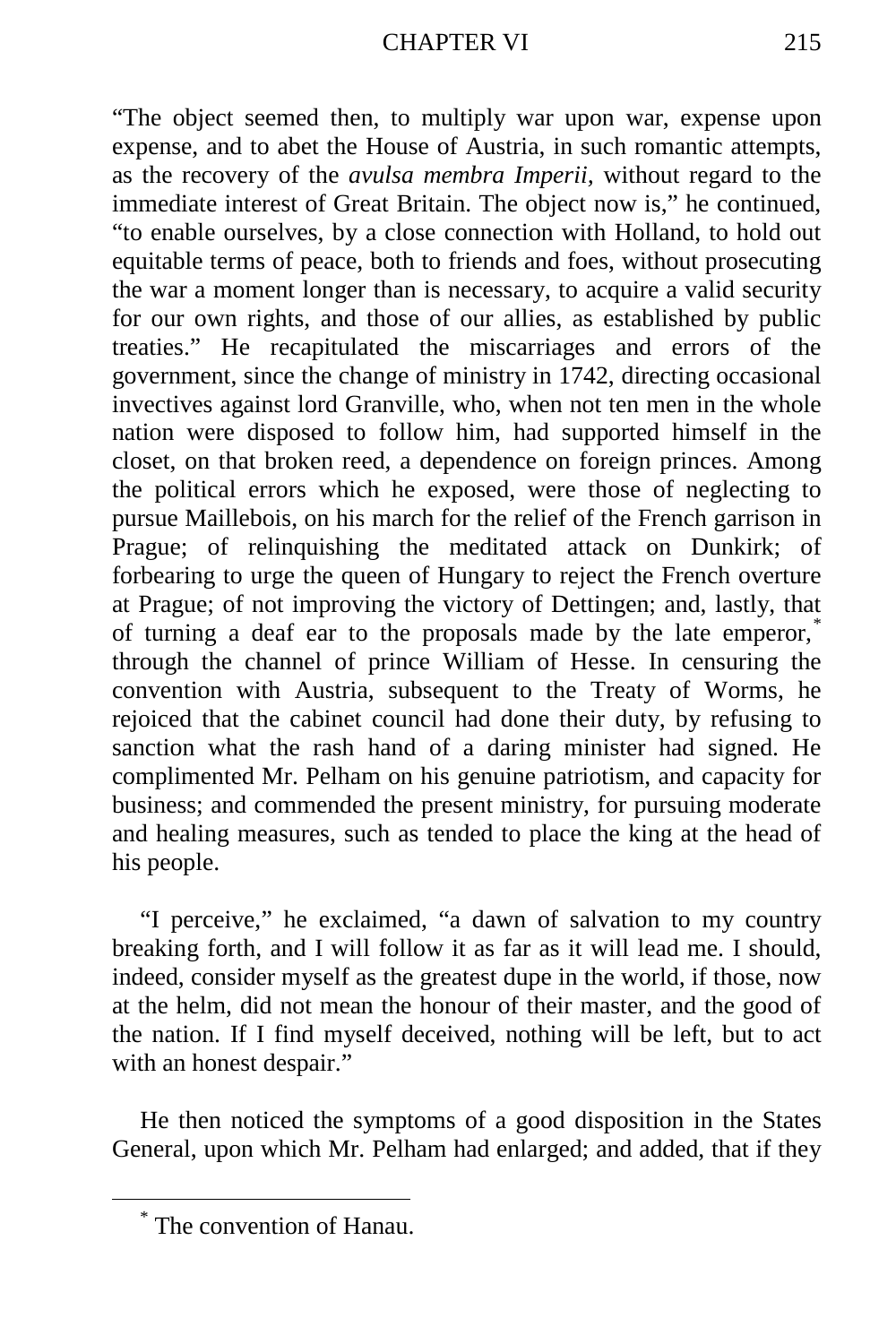completed their last augmentation of twelve thousand men, they would have a more numerous army in the field, than they had maintained during king William's war. In the heat of argument, he turned once or twice to Sir Roger Newdigate, and asked, with an air of disdain, "Can this be called an old measure from a new ministry?"[\\*](#page-27-0)

The united efforts of the minister and Mr. Pitt, produced a decisive effect; and the motion passed, with the single negative of lord Strange.

But the most delicate question, agitated in the course of the session, was that relating to the subsidiary engagements with foreign powers, which was introduced to the consideration of parliament, on the 14th of February, in a speech from the throne.

In this speech, after graciously expressing his satisfaction with the unanimity and zeal of both Houses, the king thus addressed the Commons:

"I return you my thanks, for the promptitude and cheerfulness with which you have provided so considerable a part of the supplies; and I doubt not that the same zeal on your part, will enable me to make good the alliances, in which I am already engaged, and to concert such other measures, in this important conjuncture, as shall be judged necessary, for the support of the queen of Hungary, and for prosecuting the present war with vigour, in order to secure a safe and honourable peace."

His Majesty then announced to both Houses, his intention to lay before them a treaty, which he had, in conjunction with the queen of Hungary and the States General, concluded with the king of Poland, as elector of Saxony; and earnestly exhorted them, to maintain the same steadiness and harmony in their deliberations as they had hitherto shewn, which would not fail to give encouragement to his allies, and add weight to their efforts.

<span id="page-27-0"></span>Mr. Yorke's Parliamentary Journal, printed in Hansard's Parliamentary History, vol. xiii. p. 1055.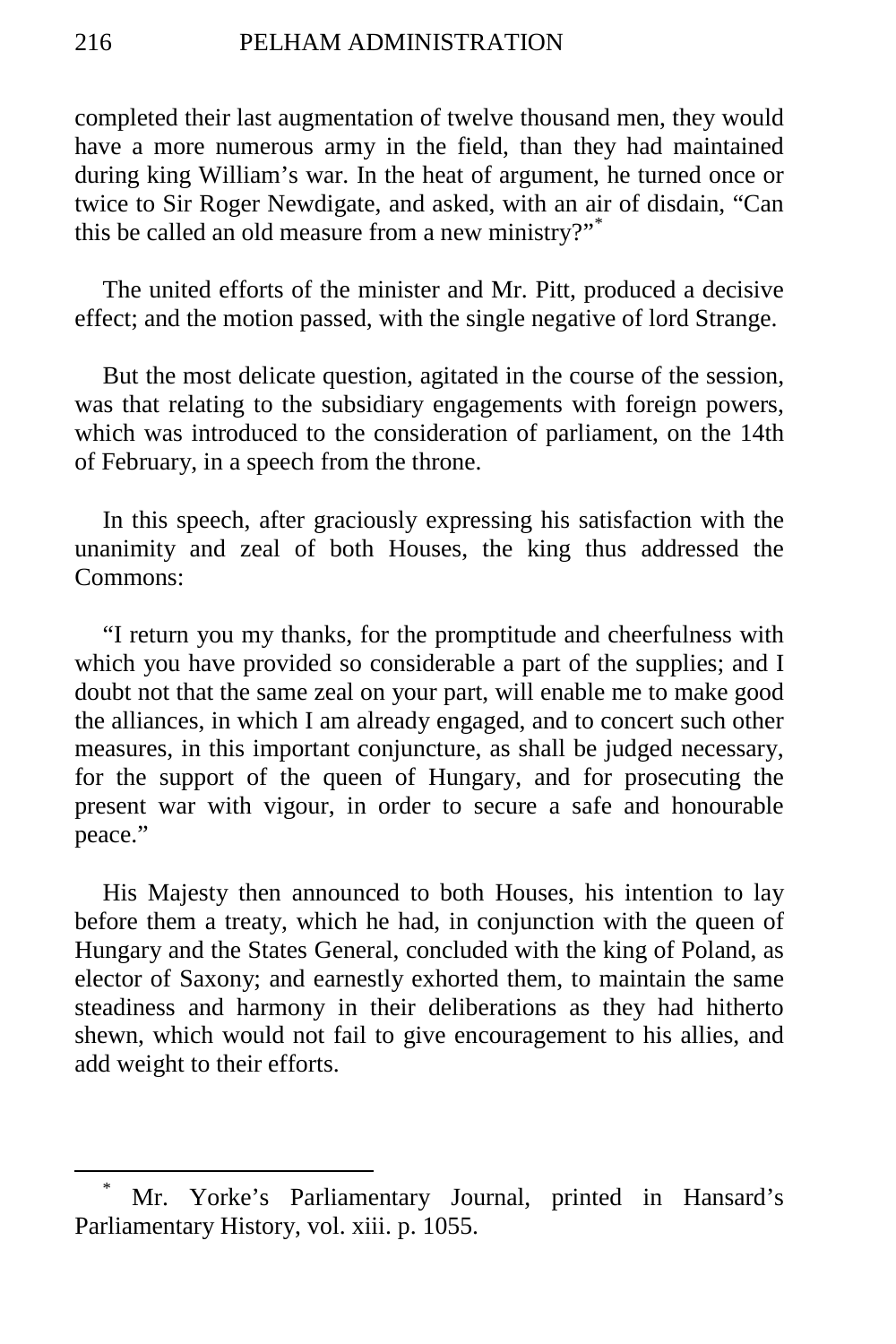#### CHAPTER VI 217

In reply to this speech, the peers unanimously voted a loyal address, conveying assurances of their concurrence, in all measures necessary for the honour of the crown, the support of the queen of Hungary, and the vigorous prosecution of the war.

The Commons simply voted an address of thanks, and referred the speech to a committee of the whole House, for farther consideration of the supply to be granted to his Majesty.[\\*](#page-28-0)

On this point, the ministry were involved in a peculiar difficulty; because the greater part of these subsidiary engagements had been contracted under the ministry of lord Granville; and, in giving them effect, they could scarcely avoid the imputation of inconsistency, in imitating the conduct of a statesman, whose continental policy they had so unequivocally condemned. From this dilemma, however, they extricated themselves, with equal dexterity and success. In consequence of the national odium excited against the Hanoverians, they prevailed on the king to acquiesce in the discharge of those troops from British pay; but, as so large a force could ill be spared, arrangements were privately made, for transferring them to the service of the queen of Hungary, who was to be gratified with a proportionate increase of subsidy.

This question was discussed in the committee of supply, on the 18th of February, after the debate relative to the force to be employed by England in the Netherlands.

The treaties submitted to the House, on this occasion, were, first, that concluded with the elector of Mentz, on the 27th of April, 1744, by which, in consideration of an annual payment of £8,620, for four years, he engaged to guard his capital and territory against the enemy; secondly, that with the elector of Cologne, signed July 4th, by which, for an annual sum of £24,299, half of which was to be paid by the Dutch, he stipulated to provide a body of troops, ready to serve in camp or garrison; and thirdly, that with the queen of Hungary, signed on the 11th of August, by which, as the supply of £300,000, already granted to her, was exhausted, and she was unable to maintain even

<span id="page-28-0"></span>Journals. Hansard's Parl. Hist. vol. xiii. p. 1173.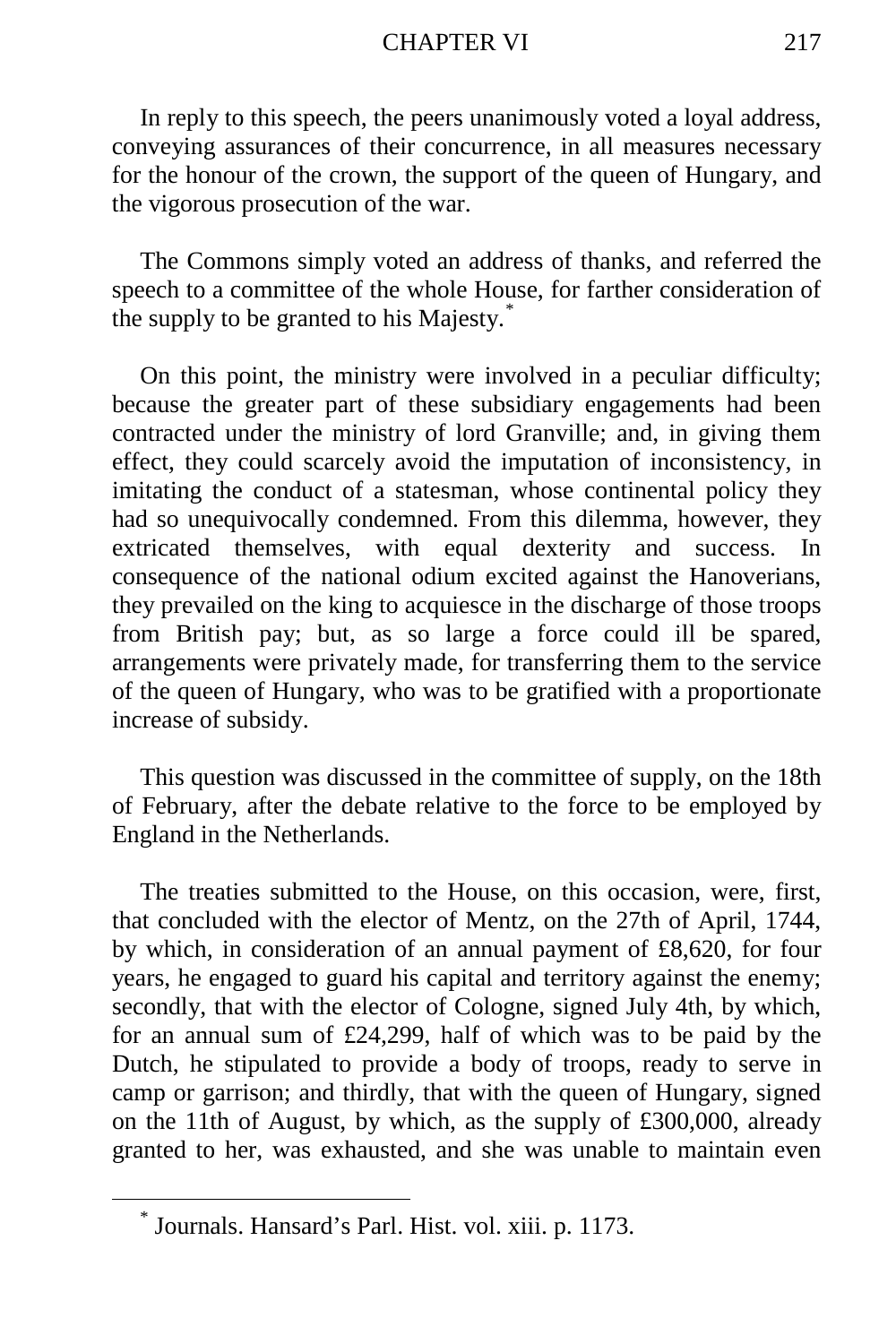her present force in the field, the king had engaged to advance a farther sum of £200,000, that she might be enabled to raise an additional levy of forty thousand men, and also to furnish the king of Poland with £50,000, to defray the expense of marching his troops to her assistance.

The grants for the fulfilment of these treaties were proposed by Mr. Pelham; and, after a slight discussion, the two first were voted unanimously. But the motion for a subsidy of £500,000 instead of £300,000, as previously paid to the queen of Hungary, provoked considerable opposition, and involved the ministry in the charge of following the footsteps of lord Granville.

On this occasion, Mr. Pelham observed, that having resolved to make vigorous efforts, we could not otherwise realise that intention, than by enabling our allies to exert the strength which they possessed. With this view, the parliament had granted an annual subsidy to the queen of Hungary, from the commencement of the troubles in Europe. That aid had been economically and judiciously applied; but, as the farther sum of £200,000 was now required, some explanation might be necessary. The danger to the Austrian succession, and to the balance of Europe, had been augmented by the violent aggressions of the king of Prussia; hence it was of the highest importance to make a timely offer of all the assistance, that could be prudently afforded to our ally. The king, from paternal regard to his British subjects, had determined to forego any claim for continuing the services of his electoral troops; and with one moiety of the £200,000 which they cost us, the queen of Hungary would be enabled to hire at least eight thousand fresh troops; while we, with the other, might attach the same number of auxiliaries to our army in Flanders. Vigorous offensive operations were evidently contemplated, in the approaching campaign, in which the Dutch were heartily disposed to join, but at the same time, expected that England would not abate her exertions. When the contingents to be furnished by both powers, to the army in Flanders, were completed, there was reason to hope that it would be superior to any force which the French could bring into the field, while prosecuting their German schemes; and if they turned their whole strength to the Netherlands, our allies in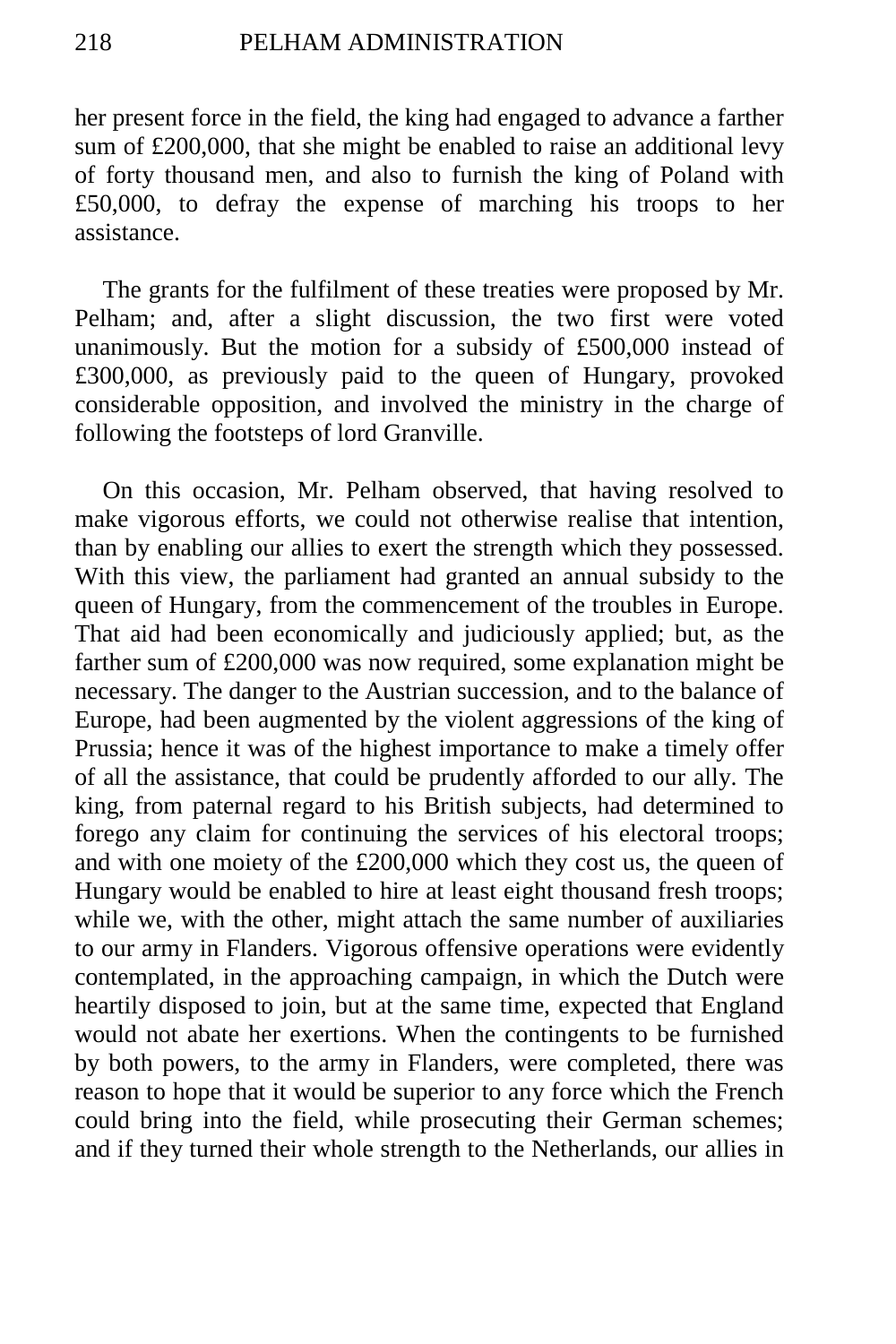the empire would send reinforcements, which would enable us to make head against them.<sup>[\\*](#page-30-0)</sup>

The grant encountered little opposition; but the surmise, that the obnoxious Hanoverians were to be transferred to the service of the queen of Hungary, afforded a plausible pretext, of which the friends of lord Granville did not fail to take advantage. They hoped to foment division, by imputing to the Pelhams a collusive disavowal of their preceding votes, in favour of the Hanoverians, and by charging their new colleagues with a glaring inconsistency, in sanctioning the employment of these very troops, merely under another denomination.

The conduct of ministers was warmly vindicated by Mr. Pitt, notwithstanding his former antipathy to the Hanoverians. He commended the proposed grant, as a measure alike honourable to the minister who advised, and to the prince who adopted it, and calculated to give pleasure to every honest heart. It might be urged, he said, that the queen of Hungary might take the Hanoverians into her pay, when dismissed from ours; but to that, he declared, he should have no objection; and, as he supposed she was at liberty either to take or refuse them, they ought not to be forced upon her; neither should they, by our votes, be proscribed from every court in Europe. The ill consequences apprehended from continuing them, as part of our army, on the basis of a rival establishment, had already been removed by his Majesty's wisdom and goodness.

Sir Henry Liddel, with much warmth, declared, that it was indifferent to him, through what channel the Hanoverian troops were paid, provided their services were not lost to the public; but the remark, which had just been made, seemed to require explanation. It led to an inference, that the Hanoverians and the British could on no occasion act cordially together; but he was prepared to repeat the testimony he had formerly given, of the good harmony which had subsisted between them, during the last campaign; and hoped for

<span id="page-30-0"></span> <sup>\*</sup> This speech is taken from Mr. Yorke's Parliamentary Journal, in Hansard, vol. xiii. p. 1174. Another is given by Hansard from the London Magazine.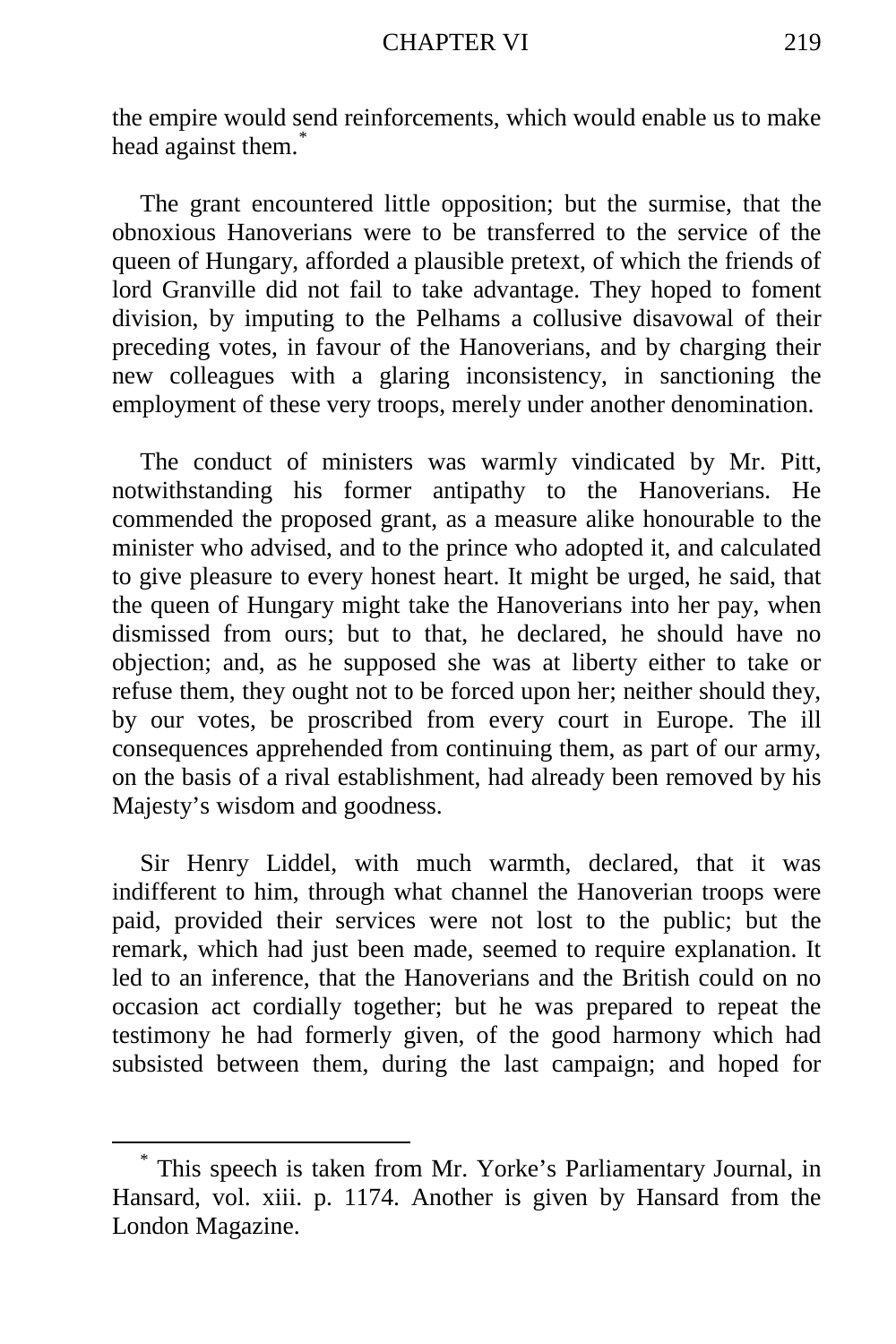assistance, in framing a motion, to take the sense of the House, on their compatibility or incompatibility of serving together.

It was feared, that this proposal might revive the discussions, which had already created so much odium; and Mr. Pitt adroitly eluded the obnoxious question. He soothed Sir Henry Liddel, by a just compliment to his honourable feelings, and reminded him, that his proposed inquiry would only serve an interest, in the removal of which, they both doubtless rejoiced, and which they would be sorry to see restored.

This temperate and judicious reply, produced the desired effect; Sir Henry Liddel thanked Mr. Pitt for repressing his warmth, and candidly observed, that as the question might be improper at this juncture, he would relinquish his intended motion. The debate was closed by Mr. Pelham, with great spirit, though in his usual tone of candour and conciliation. He charged those who had opposed the measure, with a wish to revive animosities, which every honest man desired to suppress, and added, that he trembled at the recollection of what had formerly been said, on this delicate subject, at the same time he declared that, in moving this question, he adhered to his opinion, that the objections against the Hanoverian troops were altogether groundless.

The hope of a schism between the Pelhams and their new colleagues was disappointed; for Sir John Philips was the only member of administration, who signified his dissent; and the resolution passed almost unanimously.[\\*](#page-31-0) On the 19th, when the House resumed, on the report of the committee, the grant was voted without a division.[†](#page-31-1)

In fact the question relative to the Hanoverian troops, had become so little interesting, that a motion by Sir William Yonge, on the 22nd of February, for a grant of £57,965 as an allowance of two months pay, to those troops on their return home, encountered but a feeble

<span id="page-31-0"></span>Mr. Yorke's Journal, in Hansard's Parl. Hist. vol. xiii. p. 1173. Journals of the Commons.

<span id="page-31-1"></span><sup>†</sup> Journals of the House of Commons.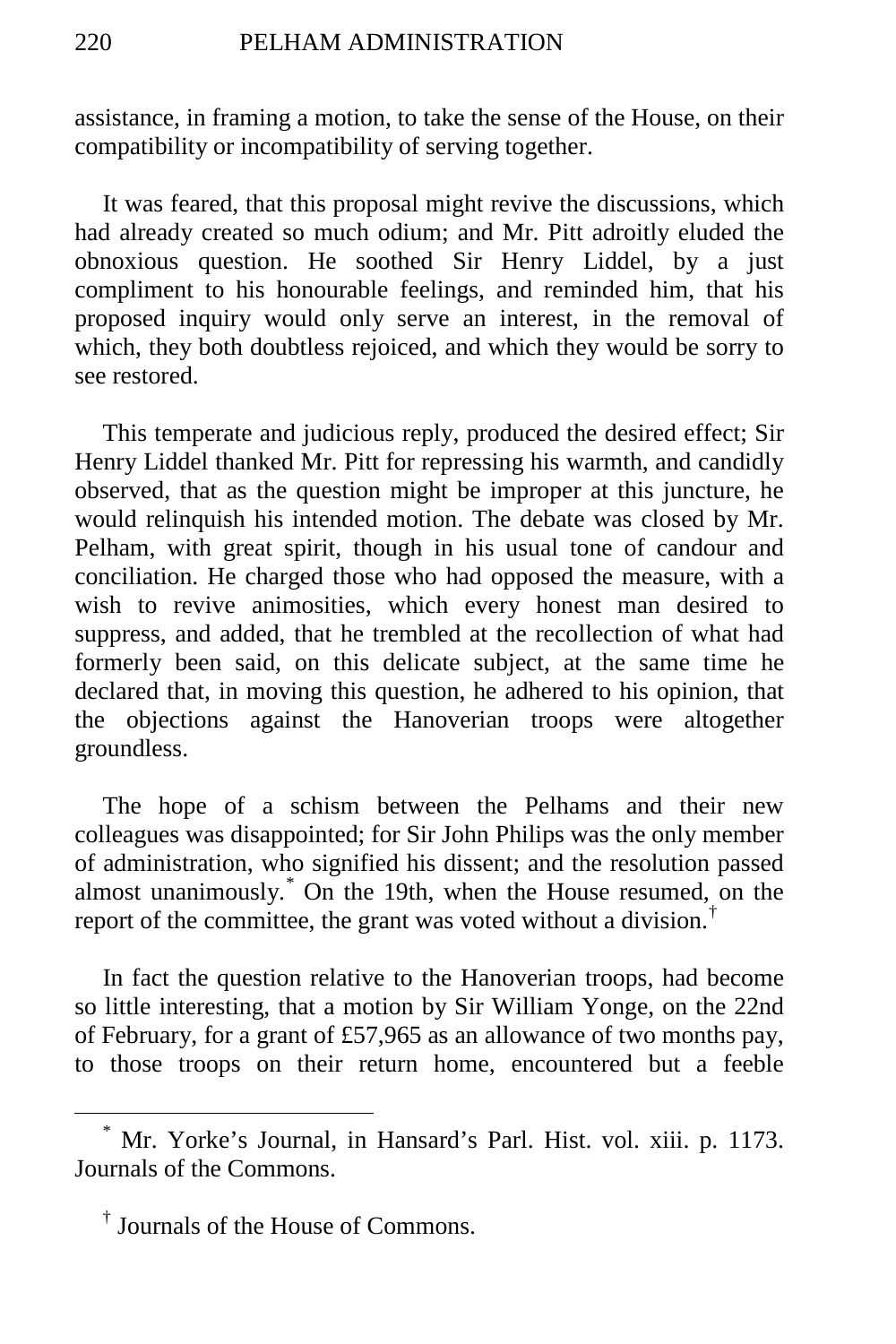#### CHAPTER VI 221

opposition. In the committee it was carried by 181 against 40; and on the report, by 244 against 40. It is remarkable, that Sir John Philips, though in office, opposed the motion, while Sir Watkin Williams Wynne, Sir John Hinde Cotton, and most of the Tories, voted with ministers.<sup>[\\*](#page-32-0)</sup>

On the 22nd of February, the Treaty of Quadruple alliance was laid before the House of Commons, by Mr. Pelham; and on the 21st of March, the subsidy of £100,000, stipulated in that treaty, to be paid by England to the king of Poland, elector of Saxony, was granted without opposition, and having been approved by the Lords, received the royal assent.[†](#page-32-1)

The system of foreign policy, was only once more brought into discussion, during this session. The debate arose from a motion, made on the 21st of March, by Mr. Pelham, on the vote of credit for £500,000 proposed in the Committee of Supply.

After alluding to the engagements of his Majesty, and to the circumstances which rendered the fulfilment of them difficult, he congratulated the House, that so powerful a prince, as the king of Poland, elector of Saxony, had put the last hand to the Treaty of Warsaw, and thus shewn, that a strength, sufficient to support the common cause, might be raised in the empire. He said, that his Majesty had used his endeavours, to hire eight thousand men, to complete his quota of forty thousand, which he had agreed to contribute, on condition, that a like number should be produced, in the pay of the States General. These negotiations, however, he admitted, were not yet sufficiently matured to be laid before parliament. His Majesty had applied to Denmark for troops; and if that court returned a negative answer, he would take into pay eight thousand Flemings, as a cheaper, though not so eligible, a contingent. He alluded to another great power, Russia, whose vigorous aid might turn the scale; and inquired whether the Crown should not be enabled, during the interval

<span id="page-32-0"></span> <sup>\*</sup> Mr. Yorke's Journal, in Hansard's Parl. Hist. vol. xiii. p. 1201. Journals of the Commons.

<span id="page-32-1"></span><sup>†</sup> Journals of the Lords and Commons.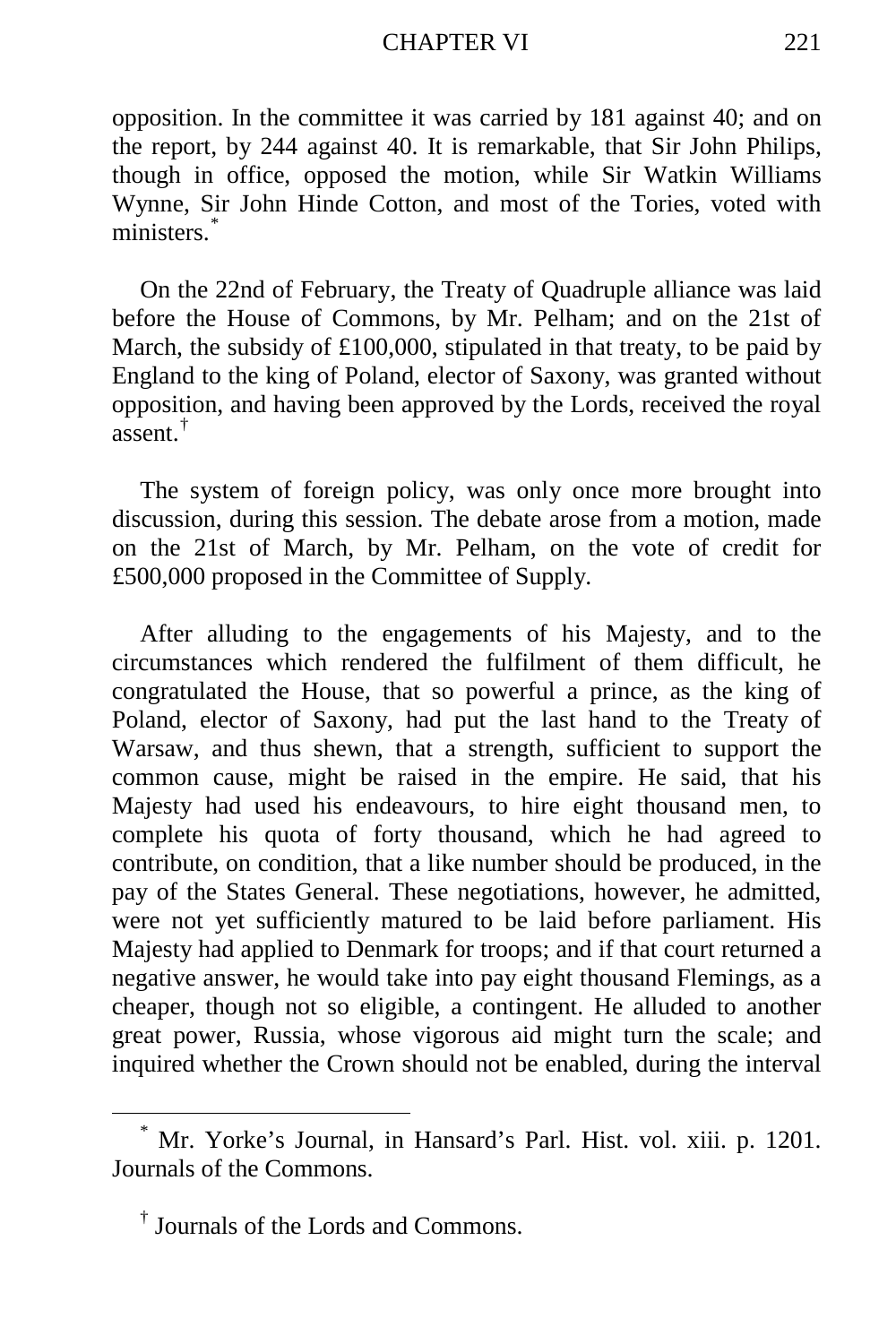of parliament, to make, or to accept, advantageous offers, when the sum, required for that purpose, would not exceed the supplies for the current service. He preferred a vote of credit, to the expedient, recommended by some gentlemen, of leaving a latitude in the appropriation clause, which was practised in the preceding year.

An objection being made to this proposal, on the plea that proper information was still wanting, relative to the state of affairs abroad, and to the disposition of the Dutch, Mr. Pelham replied, that the Dutch minister had waited on the king, in the morning, to communicate a resolution of the States, for placing their troops under the command of the duke of Cumberland, assisted by the Austrian general, count Königsegg. He adduced this, as the strongest proof of their disposition to act with England, on the offensive, and added, that they would contribute their share towards sieges, and other contingencies of the campaign.

Notwithstanding this explanation, the debate continued, but the argument chiefly turned on the general and common objection to votes of credit; namely, the danger of reposing too much confidence in ministers, and the unconstitutional precedent of granting money, without a specification of the nature and extent of the service, for which it was intended. The motion was, however, carried in the committee, by a considerable majority; and, though the discussion was renewed, with great vehemence, when the House resumed, the division proved equally favourable to government.<sup>[\\*](#page-33-0)</sup>

Before we conclude our account of this session, we must notice a debate of great importance, although it drew forth no observations from Mr. Pelham. It arose on the proposal for instituting, or as it was erroneously called, reviving annual parliaments.

The history of our country sufficiently shews the danger of governing without a parliament, or with a parliament, which cannot be

<span id="page-33-0"></span> <sup>\*</sup> In the Committee, the votes were 185 to 54. On the Report, 242 to 109. Continuation of Rapin, vol. xxi. p. 125. Journals of the Commons. Yorke's Parliamentary Journal, in Hansard's Parl. Hist. xiii. p. 1246 to 1250.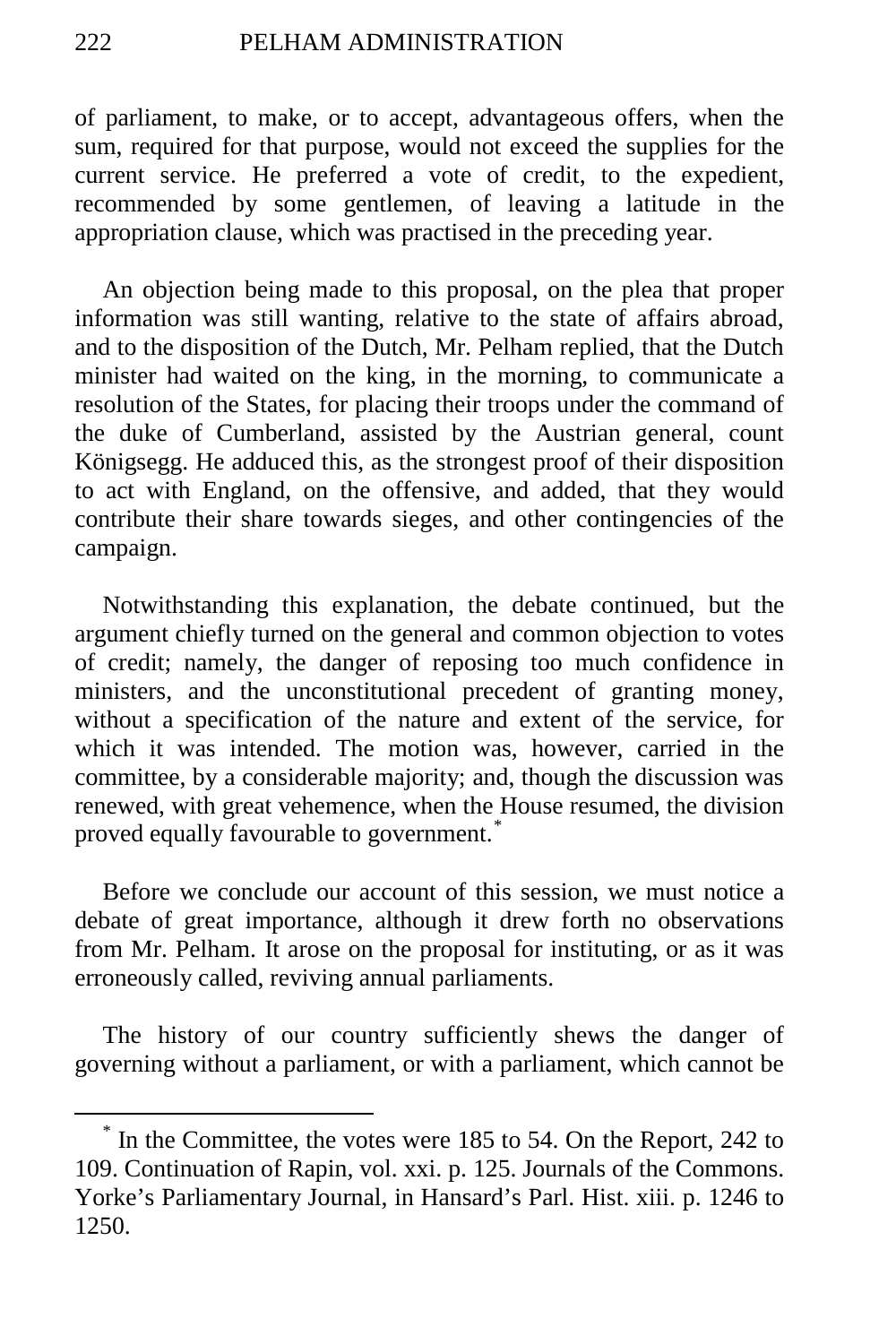#### CHAPTER VI 223

dissolved without its own consent, both being alike contrary to the spirit of the constitution, and fatal to the liberties of the people. The long parliament, in the time of the great rebellion, overthrew our constitution in church and state, and subjected the country to the yoke of a military despot. The government of Charles II, and James II, who presumed to rule without the aid of parliament, gave rise to evils, which were remedied only by the glorious Revolution of 1688. It is, however, singular, that the leaders of that Revolution did not introduce into the bill of rights, any clause to regulate the duration of parliaments.

It was deemed sufficient that the royal prerogative could not dispense with the great council of the nation, because the king could not levy supplies, without the consent of parliament, and because his own permanent revenue was not sufficient for the ordinary expenses of government. But experience shewed the impolicy of protracting the duration of parliaments to an unlimited period, at the pleasure of the Crown; and therefore in 1692, a bill passed through both Houses,[\\*](#page-34-0) for the purpose of instituting triennial parliaments.

It provided that there should be an annual session; and, that if, at the expiration of three years, the Crown should not order new writs, the holder of the great seal should, under severe penalties, issue them *ex officio.* King William considered this bill as an insult to his personal feelings, an attack on his prerogative, and a prelude to the dissolution of the parliament, which had already sat three years, and had proved itself subservient to the Tory ministry, then recently formed. He therefore refused his royal assent.

In 1694, the bill was again introduced, with the simple modification, that within three years after the dissolution, the king should direct writs under the great seal to be issued, for convoking another parliament. It passed through both Houses with little opposition; and, as a change of political circumstances had removed the objections of his Majesty, it received his formal sanction. It continued in force during the reigns of William and Anne; but, soon

<span id="page-34-0"></span> <sup>\*</sup> See Correspondence of the duke of Shrewsbury, by whom the bill was introduced into the House of Lords, chap. i. p. 17.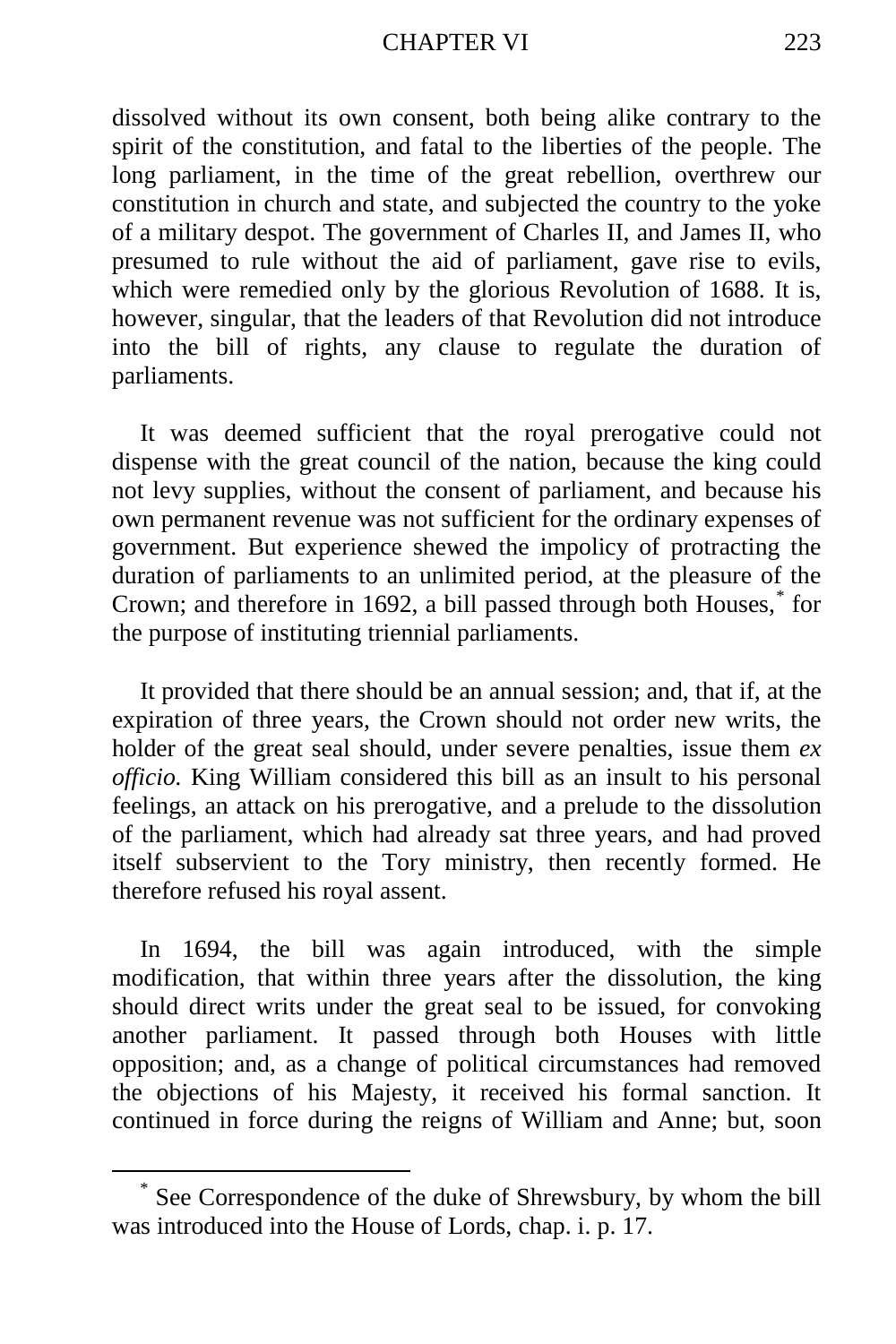after the accession of the House of Brunswick, the appalling number of Jacobites, the alarm which had been excited by the rebellion of 1715, the apprehensions of foreign intervention, the ferment arising from frequent elections, and the fears entertained for the security of the Protestant establishment, induced the parliament to supersede the triennial by the septennial act.<sup>[\\*](#page-35-0)</sup>

This important change in the representative system, had been effected before Mr. Pelham came into parliament; but he always defended the principle from which it originated, as essential to the welfare of England; and constantly opposed every attempt to repeal the septennial act, throughout the whole course of his career. In 1734, he combated, under the banners of Sir Robert Walpole, Mr. Bromley's celebrated motion, for the revival of triennial parliaments.<sup>[†](#page-35-1)</sup> On that occasion, he briefly declared, that he saw no inconveniences in the existing law, which would not prevail to a much greater degree by the re-establishment of triennial parliaments; and added, that too frequent elections kept the nation in continual ferment, and exposed it to the numerous evils, ever engendered by faction and sedition.

His objections against triennial parliaments, applied with much greater force against those limited to one year; and he accordingly opposed, with all his influence, the motion made by Mr. Carew, on the 29th of January, for the repeal of the septennial bill, and the revival of the act of the fourth year of Edward III. ordaining annual parliaments.

It would be tedious to expatiate on the mischiefs incident to a measure, which must ultimately tend to overthrow the constitution, and cause anarchy, bloodshed, and confusion. The debate on this question affords little interest. The speeches of Mr. Carew, and those of Mr. Sydenham and Sir John Philips, who seconded and supported the motion, consisted of little more than theoretical and visionary rhapsodies, and were ably refuted by Sir William Yonge, who proved,

<span id="page-35-0"></span>The reader is referred to the Memoirs of Sir Robert Walpole, for a more detailed account of this great measure, chap. xii.

<span id="page-35-1"></span><sup>†</sup> For Mr. Pelham's speech on this occasion, see Chandler's Debates, vol. viii. p. 199.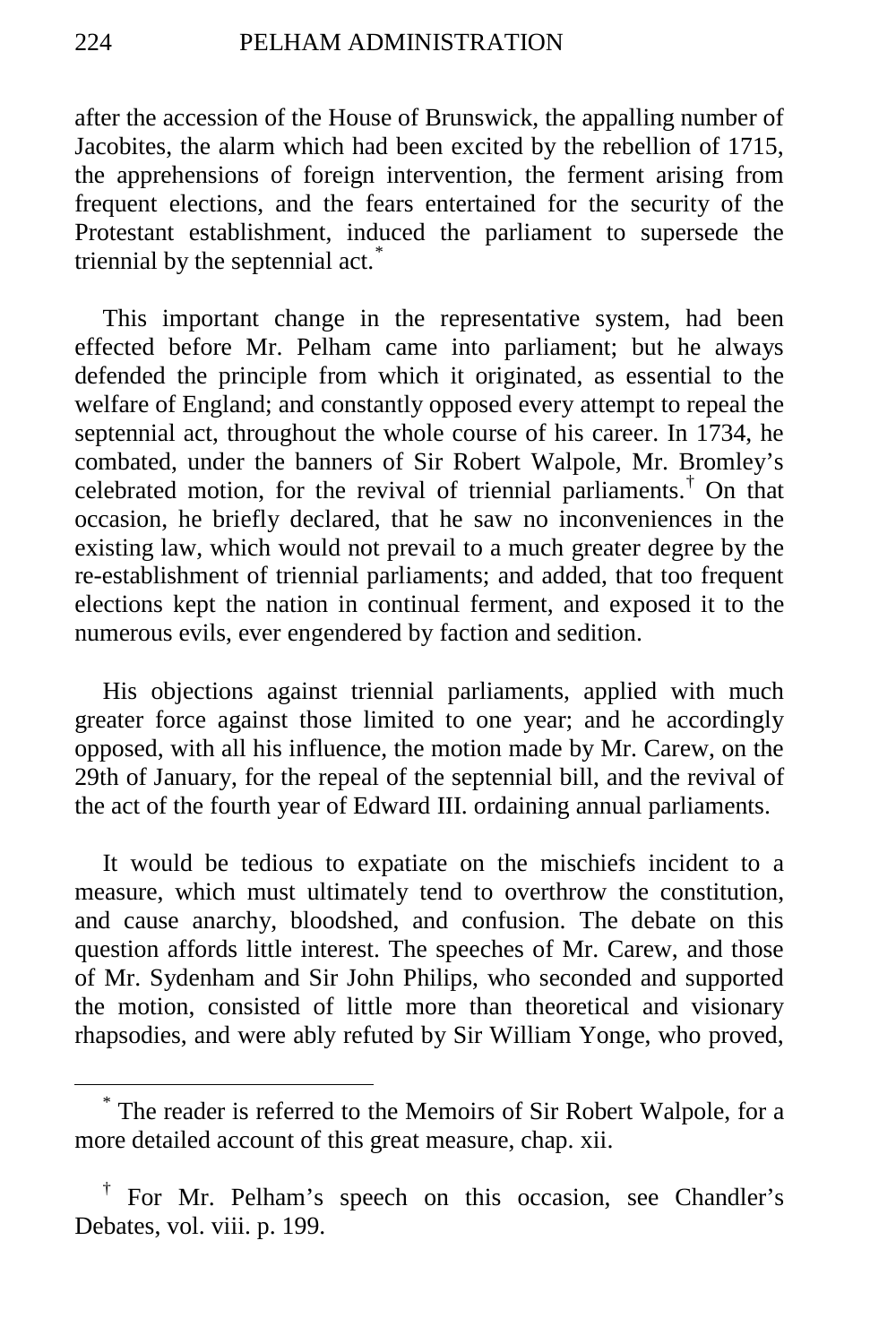### CHAPTER VI 225

that the act of Edward III. was never carried into execution, and that annual parliaments had never existed. The motion was negatived by 145 against 113; and it is a matter of astonishment and regret, that so large a minority should have voted in favour of so absurd and mischievous an innovation.<sup>[\\*](#page-36-0)</sup>

Entertaining these sound and rational notions, respecting the spirit of the constitution, Mr. Pelham was sometimes carried too far by his zeal for its purity, and his dread of popular ferment. He exhibited these feelings on a motion of trifling import, for the repeal of the act, vesting in the lord mayor and court of aldermen, a negative on the proceedings of the common council.

The bill, conferring this power, had been enacted in 1725, to curb the refractory spirit of the common council of London, and to restrain the opposition, frequently manifested by that body, against the measures of government. The negative was so highly unpopular, that it was seldom, if ever, employed, until the convention with Spain in 1739; when a motion in the common council, for a disrespectful address to the king, was set aside by the court of aldermen. A general clamour was instantly raised, against a privilege, which was considered by many, even among the aldermen, as contrary to the primitive constitution of the city, and detrimental to its rights, since any minister might thence be enabled to stifle the public voice. Proceedings were instituted to obtain its repeal; and a petition to that effect was presented to the legislature on the 25th of January, in the name of the lord mayor, aldermen, and common council, of the city of London. On the 5th of February, a bill for this purpose was brought into the House of Commons by the lord mayor of London; and, passing through the customary forms, was read a second time on the 12th, when a vehement debate ensued. Mr. Pelham, in opposing the repeal, deprecated the mischiefs arising from precipitated reform, and the danger incurred by giving too great weight to popular assemblies. He cited examples from the history of the Roman Republic, and from that of our own country, during the great rebellion. In the instance of Rome, after enumerating the successive encroachments of the people on the patricians, he shewed, in what manner the popular leaders,

<span id="page-36-0"></span>Journals of the Commons. Hansard, vol. xiii. p. 1056.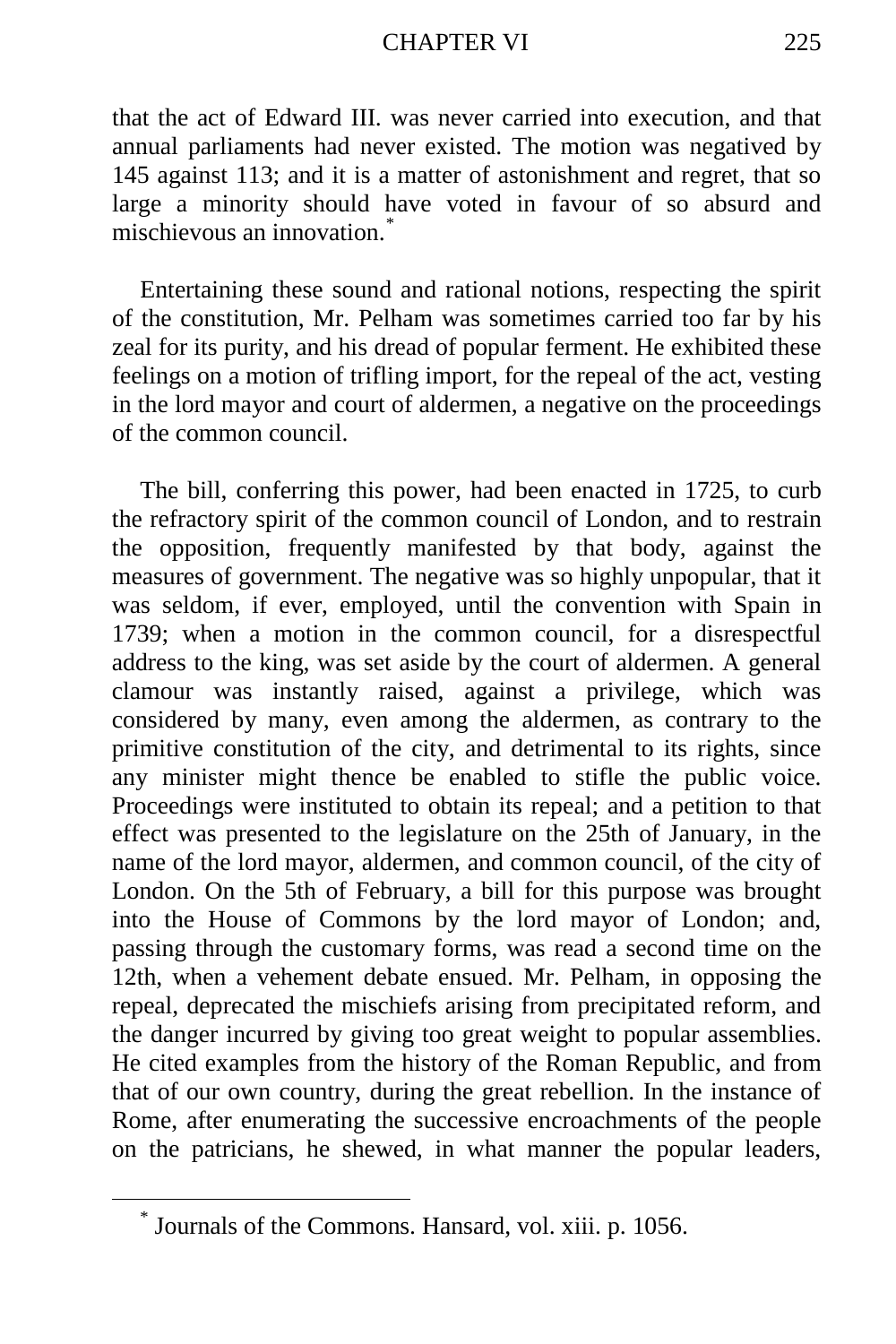Marius, Sylla, and Julius Caesar, had appropriated and abused the power of the people, had involved their liberties, as well as the authority of the senate, in one common ruin. In the instance of England, he proved, that by the operation of the same causes, the people, through their representatives in the Commons, usurped the whole power of the government, murdered their king, overthrew the constitution of their country, and were in their turn subjected to the despotism of the general, whom they had raised to the command of their army. By an exaggerated comparison, he laboured to apply these arguments, to the privilege vested in the common council of London; and concluded by asserting, that the lord mayor and aldermen had always possessed it, and ought still to retain it, for the purpose of preserving the tranquillity of the metropolis, and the safety of the state.

The supporters of the bill maintained, that the negative assumed, could not be justified by precedent, and that even if it were, it ought to be repealed. They also derided, as visionary, the apprehension of danger entertained by Mr. Pelham; and exposed the inconsistency of comparing the two hundred and thirty-seven individuals, forming the common council of London, with the great body of the Roman republic, or with the multitude of our turbulent republicans, in the state and in the army, under the Commonwealth. The influence, however, if not the arguments of Mr. Pelham, in this instance, prevailed; and the motion for the re-committal of the bill was negatived, by 117 against  $90<sup>*</sup>$  $90<sup>*</sup>$  $90<sup>*</sup>$ 

Still, the unpopularity of the claim induced its opponents to persist in their purpose; and the bill for the repeal of the obnoxious act, being revived in the ensuing session, Mr. Pelham prudently yielded to public opinion. After a trifling opposition, on the second reading in the Commons, it was carried through both Houses, and received the royal assent.<sup>[†](#page-37-1)</sup>

 <sup>\*</sup> Journals of the Commons. Hansard's Parl. Hist. vol. xiii. p. 1126.

<span id="page-37-1"></span><span id="page-37-0"></span><sup>†</sup> Journals of the Commons. For the committal of the bill, 126; against it, 32. This result we have anticipated, for the sake of placing the whole of this question in one point of view.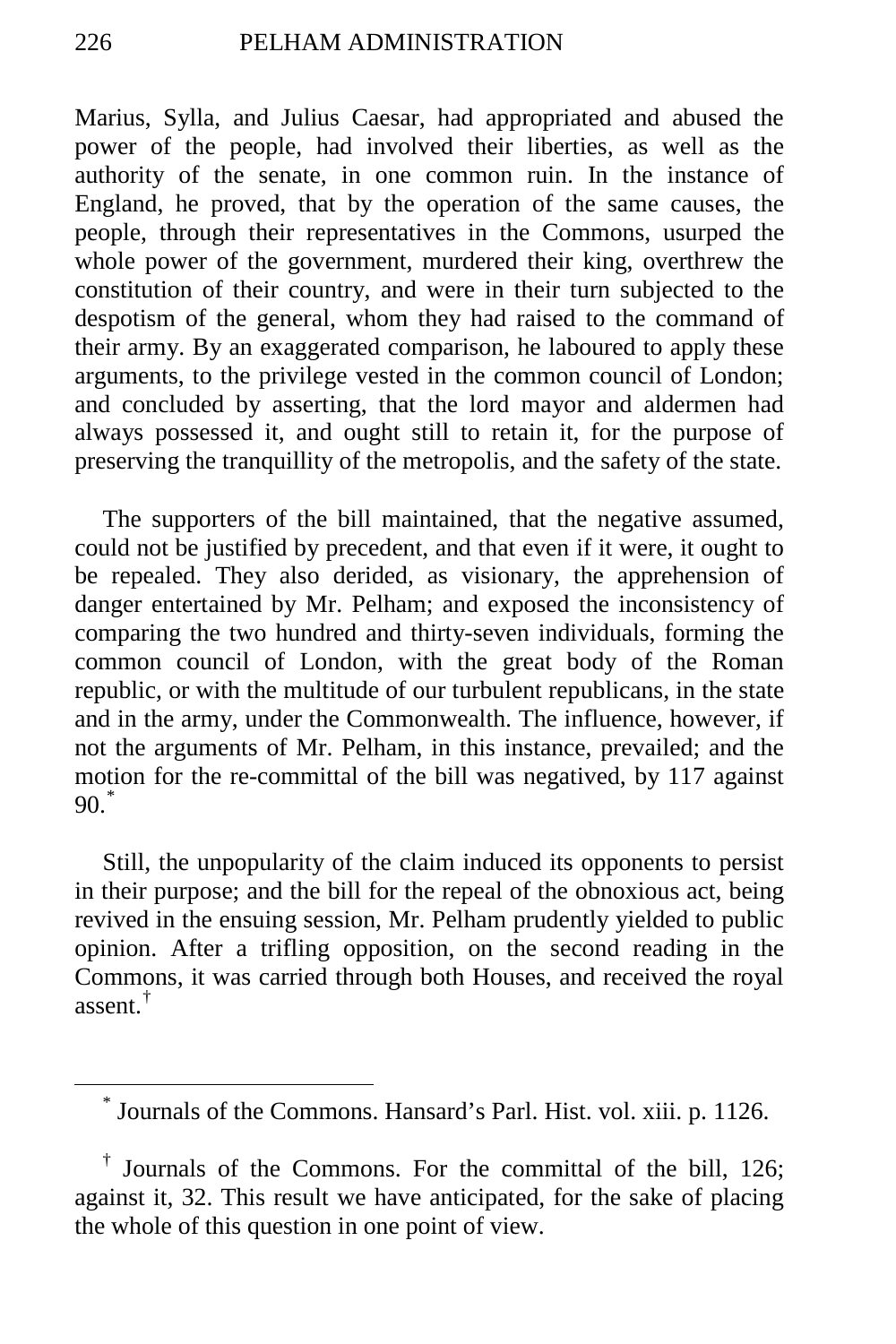During the latter part of the session, the attention of parliament was chiefly engaged, in an inquiry into the conduct of admirals Matthews and Lestock, and the causes which had occasioned the inefficient result of a naval action off Toulon.

To influence the operations of the war in Italy, a powerful fleet had been sent to the Mediterranean, under admiral Matthews, who was invested with a diplomatic character, to facilitate the necessary arrangements with the king of Sardinia. The two admirals, next in command, were Lestock and Rowley. In the course of the preceding year, Matthews having driven into Toulon, the Spanish squadron, which had conveyed the troops to Italy, established a blockade of that port, and the neighbouring coasts of Provence. The French, confident that their engagements with Spain would now enable them to act in open hostility against England, ordered a fleet of fourteen sail of the line, under admiral de Court, to escort the Spanish squadron towards the Straits; and either protect its return, or facilitate its junction with the armament at Brest.

Admiral Matthews, who had observed their movements, approached them, as they were clearing the harbour. As the British fleet consisted of twenty-six sail of the line, besides frigates; and the combined squadrons amounted to no more than the same number, without frigates, and were also inferior in force, it was the object of the French admiral to avoid an engagement. Matthews, impatient to prevent their escape, bore down with great alacrity, and was gallantly supported by rear-admiral Rowley, who commanded the van, and who was followed by several of his captains. Lestock, second in command; kept aloof, and his example operated on some of the captains in his division. A partial engagement ensued, in which Matthews and Rowley greatly distinguished themselves. The Spanish admiral's ship was reduced to a complete wreck, and was rescued from destruction, chiefly by the manoeuvres of the French commander. Other ships were much injured, and one, the Podér, was compelled to strike. Night separated the combatants, and at day-break, the enemy, who had gained considerably a-head, were making every effort to escape. They were vigorously pursued, Lestock taking the lead with the ships of his division; and a more decisive battle might probably have ensued, if Matthews had not thrown out a signal for suspending the chase. The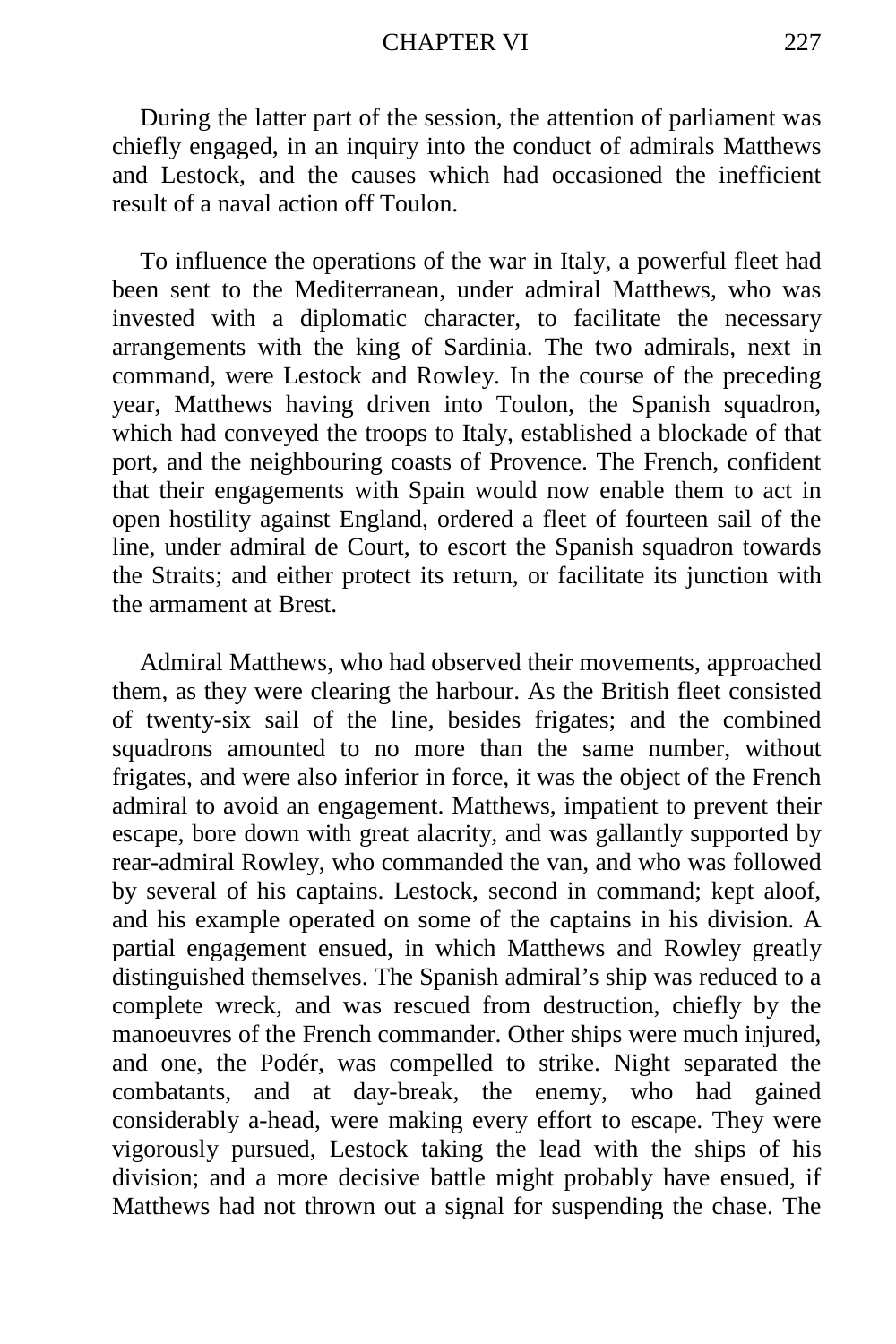combined squadrons then withdrew, and the English fleet proceeded to Port Mahon, to refit.

A violent feud immediately arose between the two admirals. Lestock was suspended by his principal, and returned to England in May; and, towards the close of autumn, Matthews himself was recalled, to substantiate his charges against his second in command. The public, deeply interested in the proceedings, clamoured for justice, applauded the bravery of Matthews, and ascribed the escape of the enemy, in the first action, to the misconduct of Lestock, who, sheltering himself under the mere forms of discipline, accused the vice-admiral of confusion in his signals and orders, and found a powerful party to support his cause in the House of Commons. Though blame was probably imputable to both commanders, the question was too important to be suppressed; and it was evident that no decision could be adopted, which would wholly vindicate the character of either, and satisfy the public.

Although, on the separate petition of each, a regular investigation had been instituted by the Crown, the eagerness of their partisans brought the question before the House of Commons, by a motion for a committee of Inquiry. On this subject, even the members of administration were divided. Mr. Pelham manifested an inclination to favour Matthews, and to resist the motion, as unconstitutional and nugatory; while it was strongly supported by Mr. Fox, who proved himself a warm friend of Lestock. The minister at length yielded to the public voice, in and out of parliament, and the proposed inquiry was undertaken.

This determination, however, was far from satisfying the friends of either party; and a considerable discussion arose, on the terms in which the vote was to be couched. Mr. Fox again vindicated Lestock, and censured the superior officer, for his treatment of the vice-admiral, after the battle. When Matthews, as a member of the House, had offered a short justification of his conduct, three resolutions were passed; namely, that the fleet was superior to that of the enemy, that the miscarriage was dishonourable to the British arms, and that it arose from the misconduct of some of the commanders and officers of the fleet.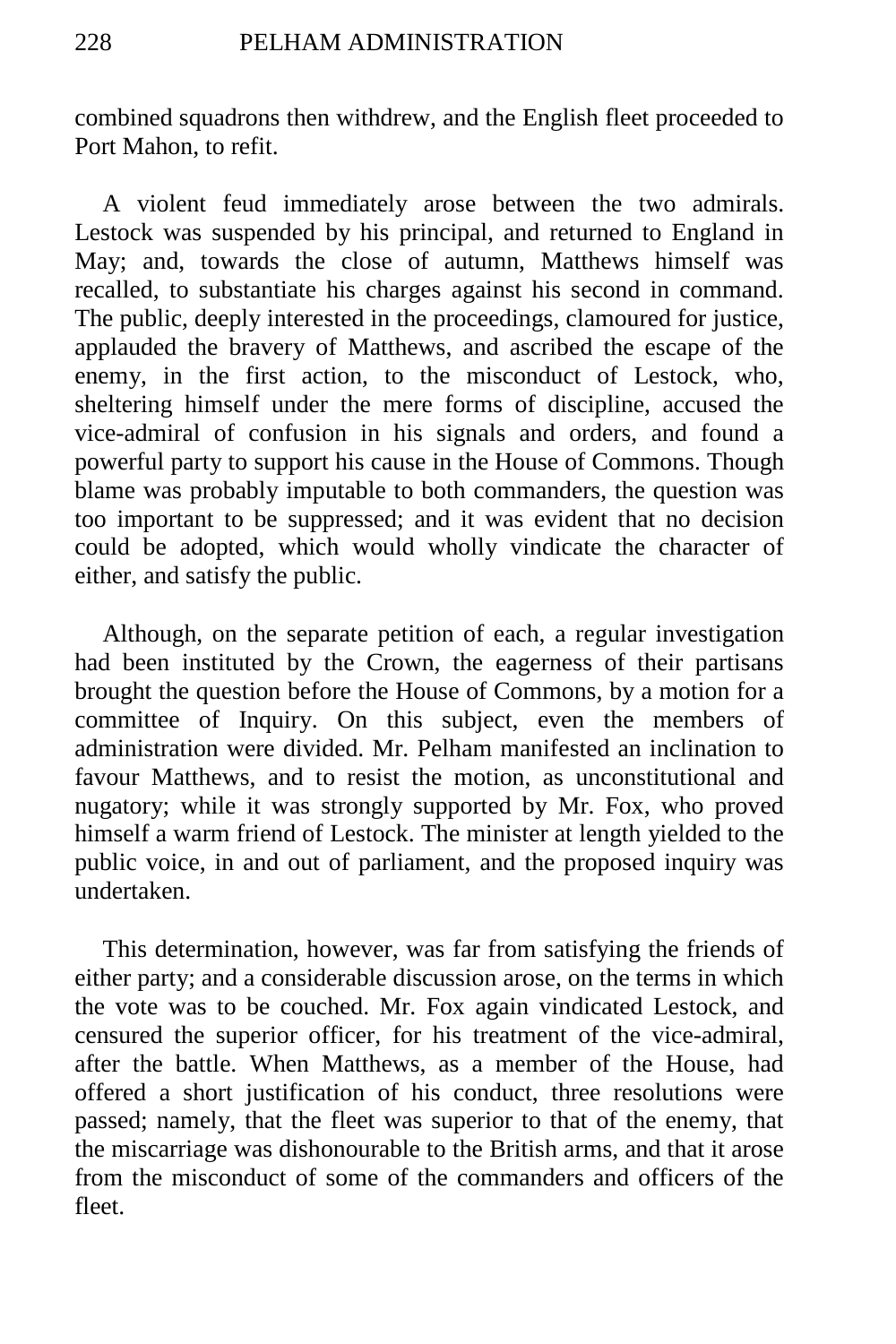In consequence of these resolutions, an address to the king was moved by Mr. Fox, requesting a court-martial, for the trial of the two admirals, six of the captains, and some of the inferior officers, accused of misconduct or cowardice. The specific mention of the admirals, and of certain officers, who were unequivocally denounced, as guilty of cowardice, being deemed unjust and dishonourable, Mr. Vyner proposed, as an amendment, to suppress all mention of names; and was supported by Mr. Pelham. He admitted that the conduct of the chase merited inquiry; but did not consider the evidence before the House, sufficient to justify a recommendation to the Crown, to put the commander of the fleet on his trial. That course, which had been represented as involving no censure, he deemed equivalent to a very grievous censure, especially when connected with the second and third resolutions. However strongly the House might be disposed for such a specification, he could not conscientiously give it his assent; and he foresaw many ill consequences to be apprehended from a procedure, in which persons were joined together, whose offences, supposing them guilty, were of a very different nature, and yet not distinguished by any specific charge.

The observation of Mr. Pelham, however judicious, did not avail, against the prejudice, which it was intended to remove. The original motion was carried by 218 against 74, and when the report was brought up, the address was voted without a division.

The court martial was accordingly held; and, after a tedious and expensive inquiry, the result was far from fulfilling the expectations of the public. Matthews was declared incapable of serving his Majesty in the navy; Lestock was honourably acquitted; and some of the captains were visited with different degrees of disgrace.<sup>[\\*](#page-40-0)</sup>

The supplies for the year are exhibited, with the ways and means, in the following table. $^{\dagger}$ 

<span id="page-40-0"></span>Yorke's Parl. Journal, in Hansard, vol. xiii. p. 1201-1217. Gazettes.—Cont. of Rapin, vol. xxi. p. 37. Journals of the Commons.

<span id="page-40-1"></span><sup>†</sup> From Postlethwayte's History of the Public Revenue.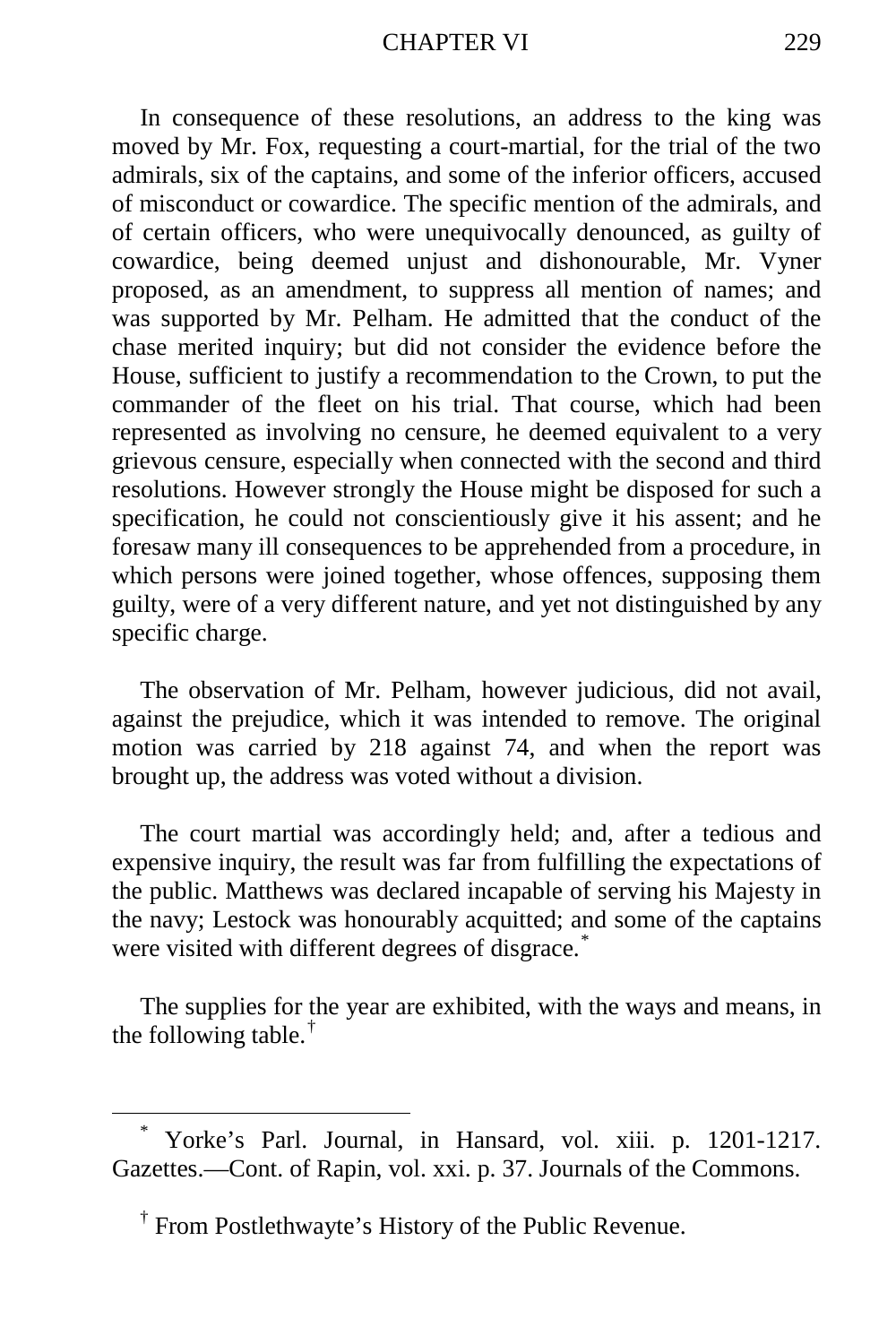## SUPPLY WAYS AND MEANS

| NAVY-Charge of 40,000<br>seamen. and 11,550 marines,<br>transports, victualling, &c<br>ARMY-Charge of 15,768 men<br>for home service, and 28,107<br>for Flanders, including<br>ordnance, garrisons for the<br>Plantations, and Gibraltar, | Land Tax of 4s. in the pound,<br>£2,567,084 deducting interest                                         | £1,942,747 |
|-------------------------------------------------------------------------------------------------------------------------------------------------------------------------------------------------------------------------------------------|--------------------------------------------------------------------------------------------------------|------------|
| <b>Allowance to Hanoverian</b>                                                                                                                                                                                                            |                                                                                                        | 787,177    |
| For defraying the charge of<br>6000 Dutch, in Great Britain                                                                                                                                                                               |                                                                                                        | 1,000,000  |
| andFlanders<br>Expenses of the troops in<br>British pay, in Flanders, not                                                                                                                                                                 | 42,334 Contributions for Annuities<br>lottery: the interest of both<br>charged on additional duties on | 1,500,000  |
| provided for<br>Subsidy to the queen of                                                                                                                                                                                                   | 85,847 wines and vinegar                                                                               | 500,000-   |
| ----- king of Sardinia                                                                                                                                                                                                                    | 500,000 From the sinking fund<br>200,000                                                               | 800,000    |
| -----elector of Saxony                                                                                                                                                                                                                    | 100,000                                                                                                |            |
| ------elector of Cologne<br>elector of Mentz                                                                                                                                                                                              | 24,299<br>8,620                                                                                        |            |
| Vote of Credit                                                                                                                                                                                                                            | 500,000                                                                                                |            |
| <b>Building Westminster Bridge</b>                                                                                                                                                                                                        |                                                                                                        |            |
| .                                                                                                                                                                                                                                         | 25,000                                                                                                 |            |
| For making good                                                                                                                                                                                                                           |                                                                                                        |            |
| deficiencies, interest, etc                                                                                                                                                                                                               | 186,651                                                                                                |            |
|                                                                                                                                                                                                                                           | 6,364,450                                                                                              |            |
| Balance                                                                                                                                                                                                                                   | 165,474                                                                                                |            |
|                                                                                                                                                                                                                                           | £6.529.924                                                                                             | £6.529.924 |

The only additional taxes were duties on wine and vinegar; viz. eight pounds per tun on French wine, and four pounds per tun on vinegar, for the purpose of paying the interest on the two loans, amounting to £2,000,000, raised by annuities and lottery. These were voted without opposition. If we add, as before, the expenses of the civil list, the surplus of the taxes, and £2,039,797 interest of the national debt, which, in December, 1744, was increased to £53,679,247, the amount of the annual charge, in 1745, exceeded ten millions.

The parliamentary enactments of this session manifest a laudable attention to various points of public interest. The importance of the linen manufacture was sensibly felt, in consequence of the rapid

 $\overline{a}$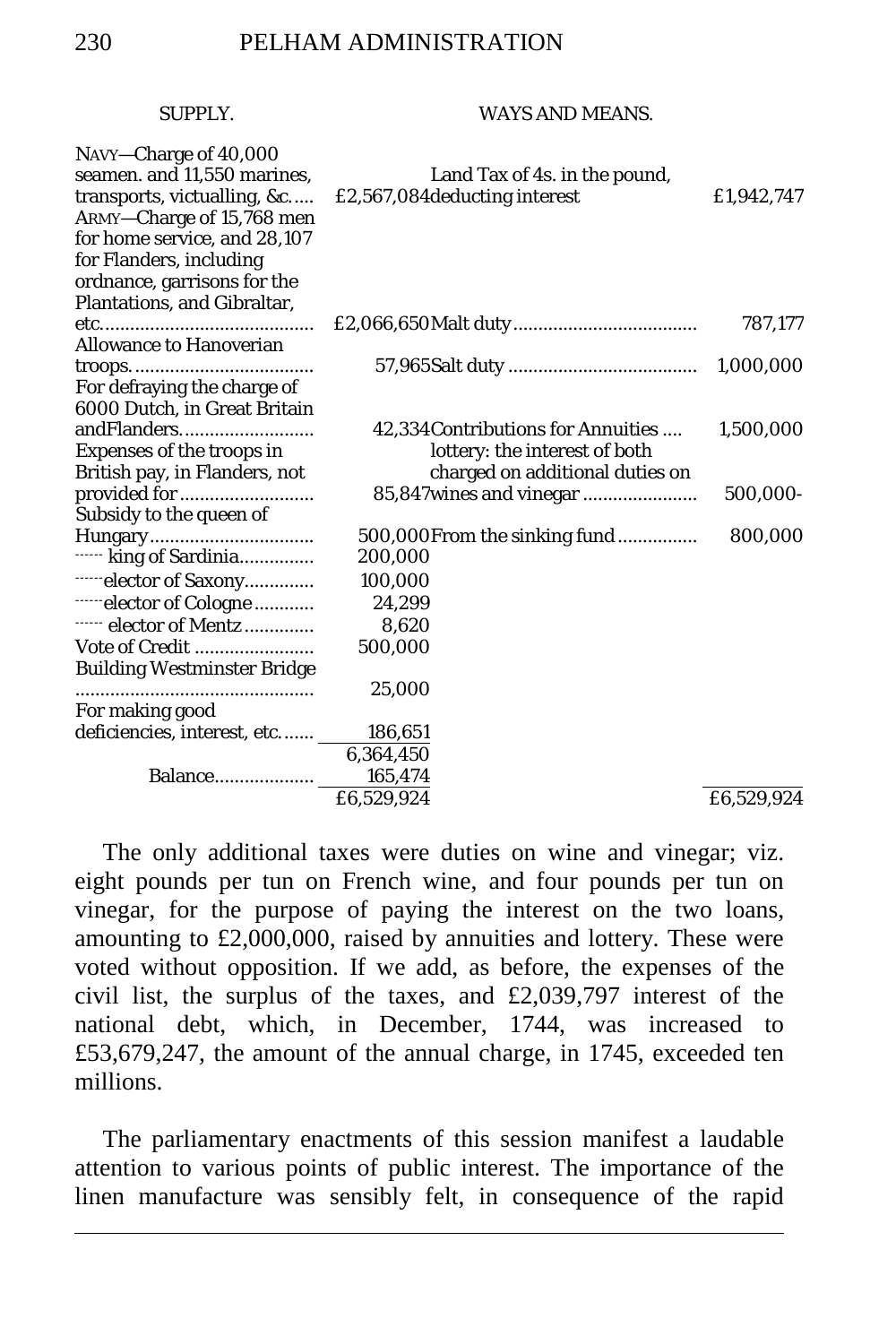#### CHAPTER VI 231

improvement, which it had recently exhibited. For its farther encouragement, additional bounties were granted, on exported linens of home manufacture; and an act was passed, to prohibit, by severe penalties, the importation and use of foreign cambrics and lawns. This was an extension of the principle, which, in 1742, had led to the establishment of a bounty on exportation, derived from an import duty on foreign cambrics; and which had produced the most beneficial results.

To secure the advantages, thus afforded to the native manufactures, regulations were introduced, for preventing the misapplication of the bounties, and the exportation of foreign linens, under counterfeited stamps, resembling those impressed on linens of British manufacture. Collateral precautions were adopted, for protecting this branch of national industry, by the enactment of a specific law, against stealing from buildings, grounds, and other places, used for printing, bleaching, and preparing linens, fustians, and cottons.

In the collection of the duty on tea, a change was introduced, to prevent evasion; and more effectual provisions were made, against the contraband traffic in that commodity.

A concern for public morals, and for the improvement of domestic policy, was evinced by the act for restraining excessive and fraudulent gaming, and the increasing passion for horse-races.

During several years, the trade to the northern regions of America, had been an object of great interest; and, among other suggestions for its improvement, the practicability of a passage through Hudson's Bay, westward, to China, had excited much discussion. The wishes of the public were gratified, and the spirit of discovery encouraged, by the grant of a parliamentary bounty of £20,000, to be given to the owner of such ship, or ships, as should first accomplish that arduous voyage.

The operations of the war, and especially the late action in the Mediterranean, having proved the necessity of a reform, in the discipline of the maritime service, an act was passed, for the more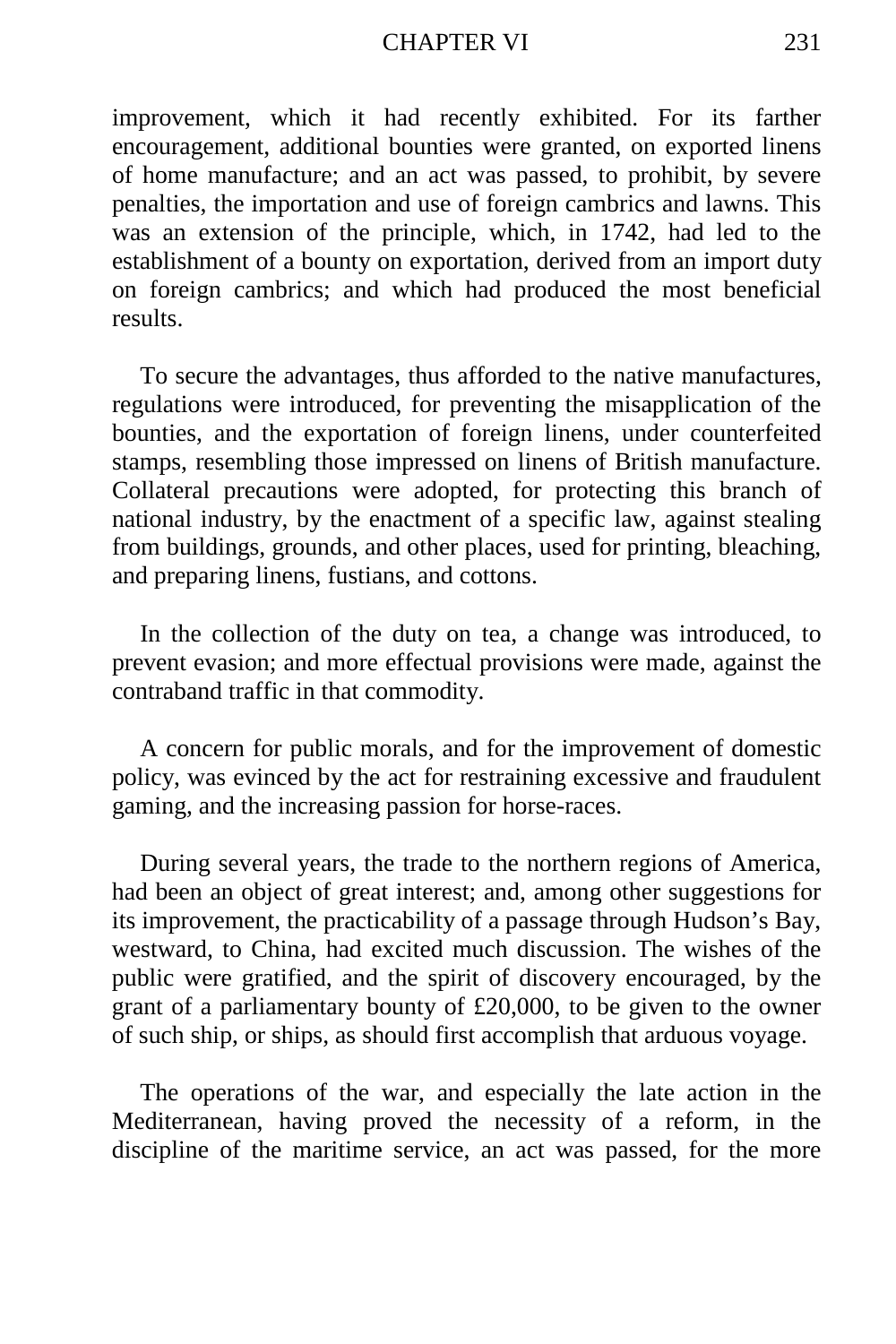efficient government of the royal navy, ships of war, and marine forces, and for the better regulation of courts martial.[\\*](#page-43-0)

On the 2nd of May, the king prorogued the parliament, by a speech, in which he emphatically alluded to the late favourable change of affairs on the continent. He also announced the resolution of the States General, to cooperate with Great Britain; and stated, that arrangements had been concerted, for settling the proportions of forces and expense, which could not fail to give spirit and vigour to the military operations. Hence, he anticipated such success in the campaign, as would contribute to defeat the ambitious and destructive projects of the House of Bourbon, against the peace of Europe, and his own kingdom. He concluded with thanking the Commons for their liberal supplies; and exhorted the members of both Houses, to cultivate and encourage the spirit of loyalty and fidelity, in their several counties.<sup>[†](#page-43-1)</sup>

Thus closed a session of parliament, remarkable for the little opposition offered to ministers, in the House of Commons; and still more remarkable for the unanimity of the peers, who seemed to meet, only that they might, from time to time, declare their concurrence, with the other branch of the legislature.

Before the departure of the king for the continent, the triumph of the new ministry was fully announced, by a declaration, $\frac{1}{x}$  on the part of his Majesty, as elector of Hanover, that he would engage as a principal in the war; and not only furnish his contingent, in that capacity, but dispatch a corps of his electoral troops at his own expense, to act either on the Rhine, or in the Low Countries, as should be settled between himself and the States General.

<span id="page-43-2"></span> $\frac{1}{2}$  Cont. of Rapin, vol. xxi. p. 126.

 $\overline{a}$ 

<span id="page-43-0"></span><sup>\*</sup> For these several acts, see the Journals of the Commons, and Anderson's History of Commerce, for the year 1745.

<span id="page-43-1"></span><sup>†</sup> Journals of the Lords and Commons. Hansard's Parliamentary History, vol. xiii. p. 1307.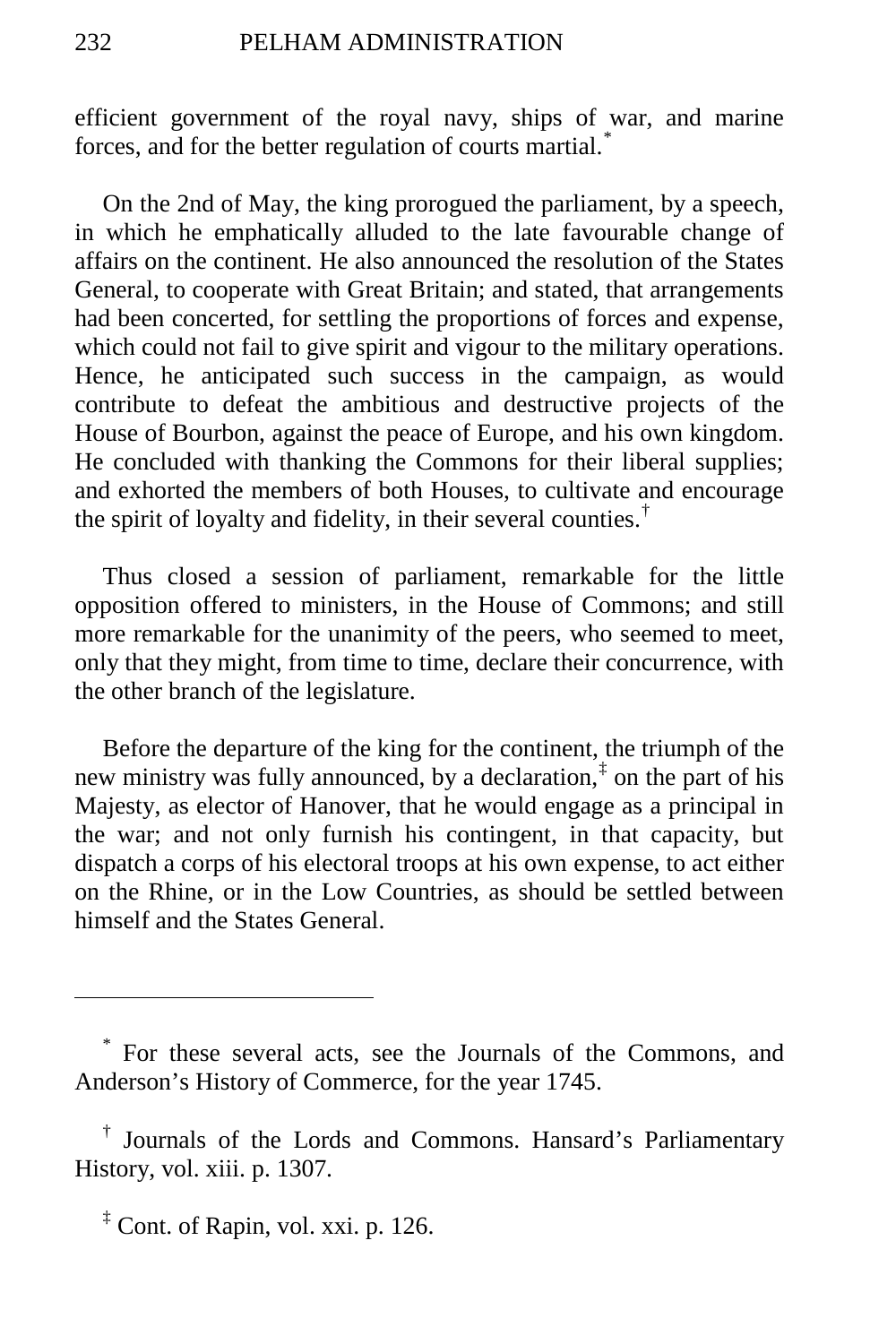The king, however, was so much irritated against the ministers, for having compelled him to dismiss lord Granville, and to sign a declaration, so contrary to his views, that he could not forbear venting his resentment on various occasions. To Mr. Pelham he behaved with mildness and condescension; but reserved his personal rebukes for the duke of Newcastle, whom he regarded as the chief cause of his vexations. On more than one occasion, he charged His Grace and his colleagues, with having tricked and deceived him; and persisted in refusing to order some farther removals, which they thought necessary for the advantage of the government. This inflexibility, on the part of the sovereign, deeply affected the Pelhams; and, it appears by a letter<sup>[\\*](#page-44-0)</sup> from the duke of Newcastle to the duke of Cumberland, dated May 3rd, that they were only deterred from tendering their resignation, by a wish not to distress his Majesty, on the eve of his departure for Hanover. In conjunction with the lord Chancellor, they made a strong remonstrance, representing, in the most dutiful manner, to the king, that they should be unable to open another session of parliament, if his Majesty could not entertain a more favourable opinion of their services.

To this representation, the king made no reply; and departed for the continent, without manifesting any abatement of his displeasure against the duke of Newcastle, or evincing any disposition to consent to the proposed removals.

Towards the latter end of this session of parliament, Mr. Pelham sustained a severe loss, in the death of the earl of Orford, on the 18th of March,[†](#page-44-1) From his entrance into public life, he had recognized a constant friend and patron, in this eminent statesman, who had not only contributed to his elevation, but had smoothed many official difficulties by his advice, and private mediation with the king. A peculiarly unfavourable result of this loss, was, the want of a connecting link with the late ex-minister's adherents; who, on his death, naturally separated into different parties, and many of whom relaxed in their attachment to Mr. Pelham, while others joined the

<span id="page-44-0"></span> <sup>\*</sup> Newcastle Papers, MS.

<span id="page-44-1"></span><sup>†</sup> Memoirs of Sir Robert Walpole, chap. lxii.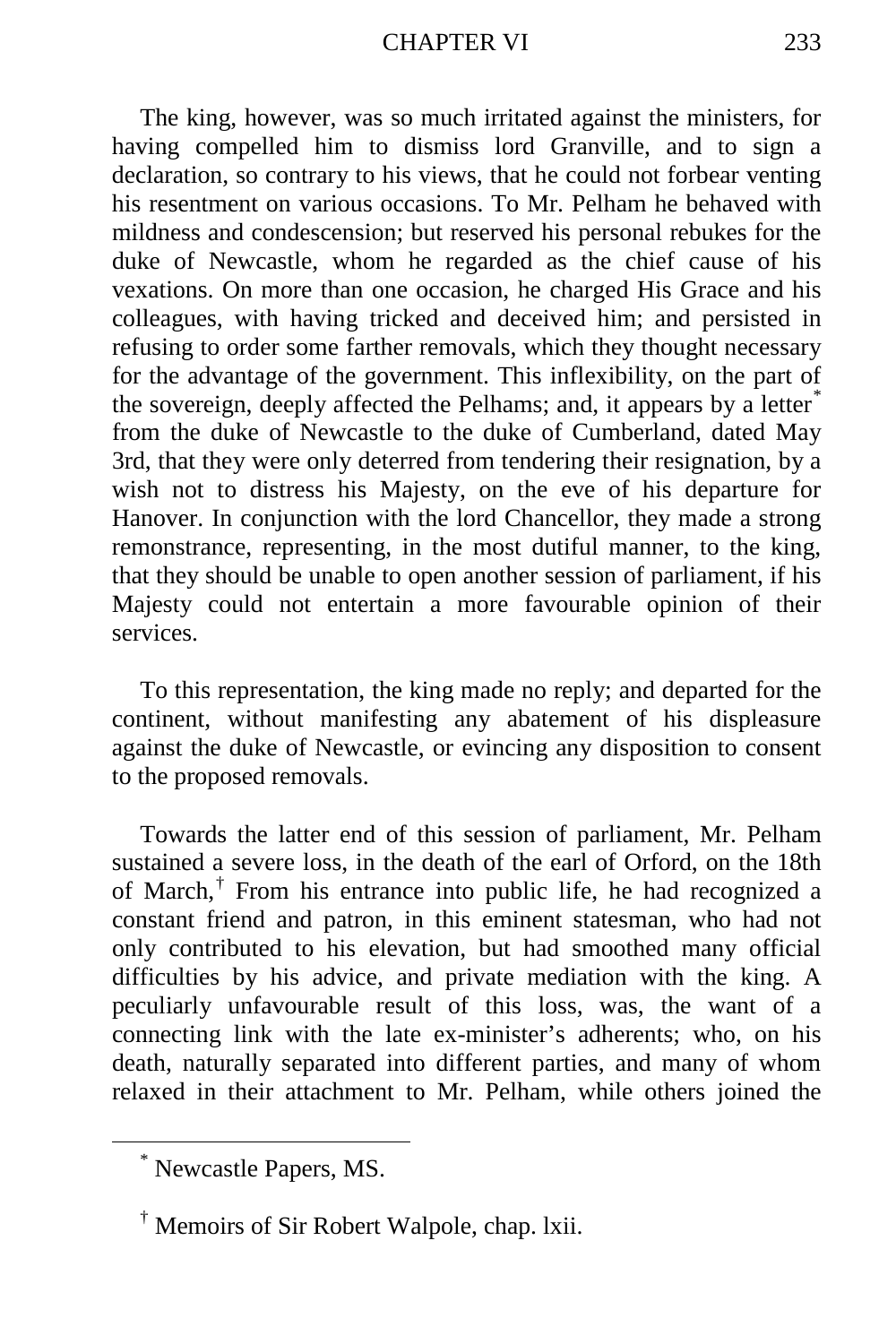ranks of opposition. Even Mr. Horace Walpole, the son of lord Orford, although he continued for a time to follow the example of his father, in supporting Mr. Pelham, yet altered his behaviour through some cause of umbrage; and not only became his determined opponent during life, but even in his Posthumous Memoirs, indulged an unjustifiable and splenetic prejudice against his memory.<sup>1</sup>

No disappointment or personal mortification, however, could weaken the grateful recollection, which Mr. Pelham cherished, for his first and inalienable patron; to whose merits he delighted to render ample justice, on all occasions, public as well as private, while he ever avowed a grateful sense of his favours. To the latest period of his administration, he pursued the same course; and was proud to acknowledge, that he considered himself as the pupil and follower of Sir Robert Walpole, in the science of politics and finance.

<span id="page-45-0"></span>For an inquiry into the motives, in which this change of disposition might have originated, the reader is referred to an article on those Memoirs, in the Quarterly Review, for April and July, 1822, vol. xxvii. p. 178.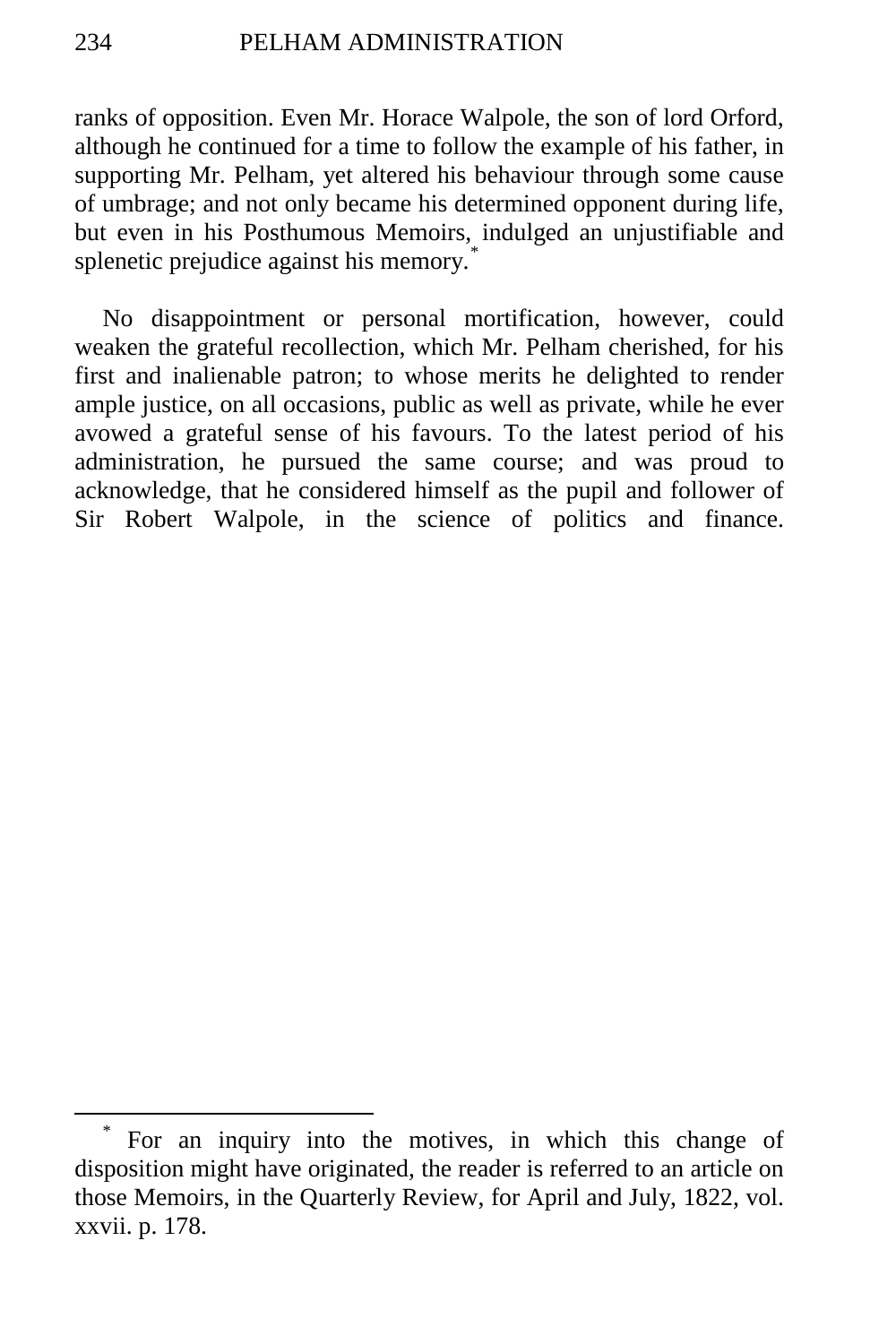## CHAPTER VII.

# 1745.

*The Duke of Cumberland appointed to command the army in the Netherlands*—*Disasters of the allied arms*—*Battle of Fontenoy, and victorious progress of the French*—*Ill success in Italy*— *Accession of the Genoese to the Bourbon cause, and retreat of the king of Sardinia to the walls of his capital*—*Don Philip overruns Lombardy, and occupies the Milanese*—*Affairs of Germany*—*Operations of the contending armies on the Rhine*— *The French retire from Germany*—*Elevation of Francis, Grand Duke of Tuscany, to the throne of the empire*—*Unsuccessful operations of the Austrians against the Prussians*—*Convention of Hanover, between the kings of England and Prussia*—*Defeat of the Austrians and Saxons; and accommodation between Maria Theresa and Frederick, by the peace of Dresden*— *Capture of Louisbourg, and occupation of Cape Breton, by the English and American colonists.*

FORTUNATELY for the country, the coalition of parties, after the retreat of lord Granville, contributed to suspend the feuds in the cabinet, and gave strength to the government; for no period of the war was marked by a more alarming series of disasters, than that of the year 1745.

To give vigour to the military operations, the king intrusted the command of the British and Hanoverian troops, in the Netherlands, to the duke of Cumberland; and it was confidently hoped, that the presence of an enterprising prince of the blood, would contribute to change the aspect of the war, in a country where the fate of the alliance was likely to be ultimately decided.

Such might probably have been the result of the campaign, had the allied army been augmented to its full complement, according to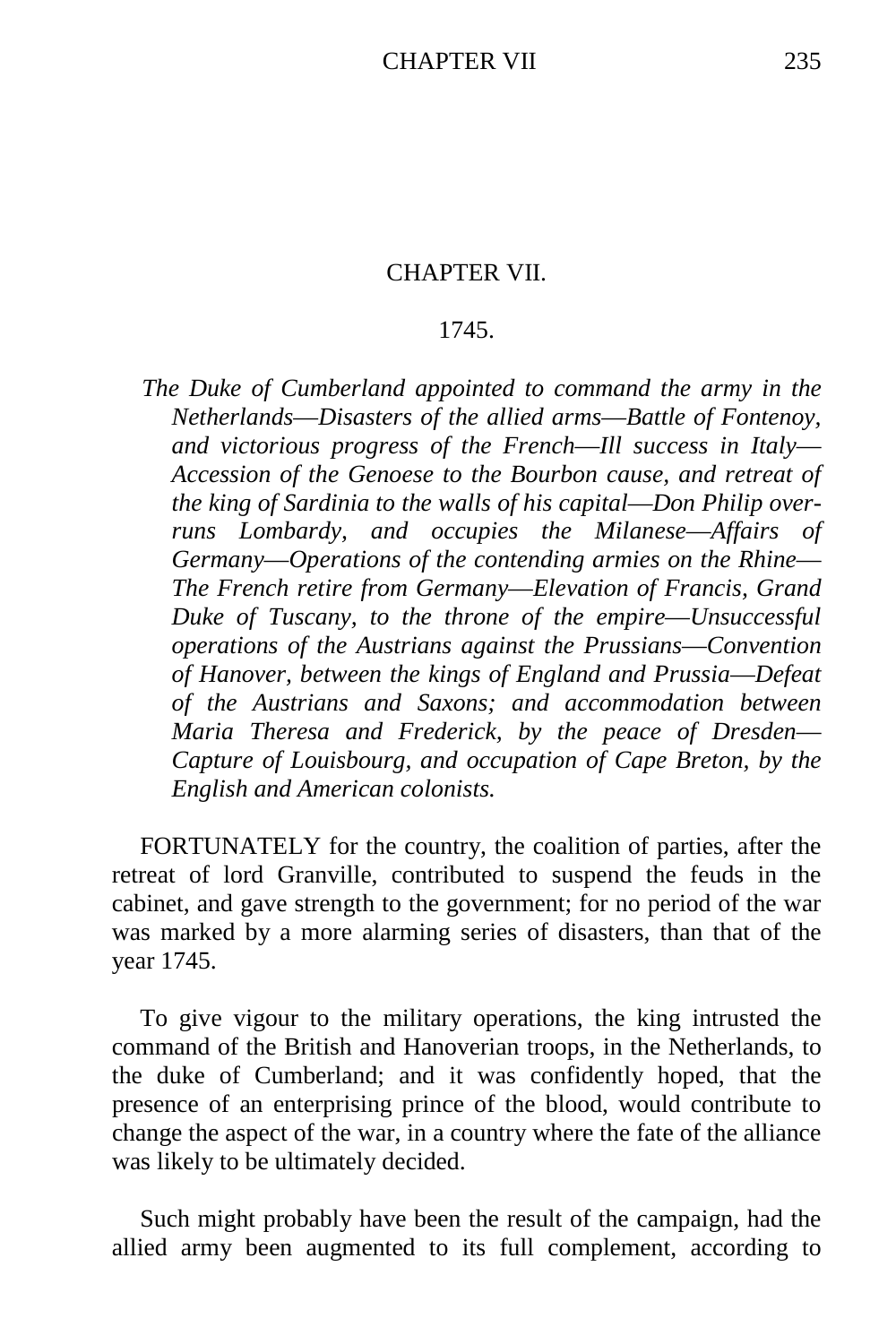previous concert. But, in consequence of the war with Prussia, and the resolution of the queen of Hungary, to support the election of her consort, Francis, to the Imperial dignity, the greater part of the Austrian forces were retained, in the hereditary countries, and on the banks of the Rhine. Indeed, scarcely any other troops were left in the Netherlands, except the garrison of Luxembourg, and eight squadrons, under count Königsegg, who joined the duke of Cumberland. The whole defence of those provinces, at this critical juncture, was therefore thrown on the maritime powers*;* and, although England had furnished her full contingent of twenty-eight thousand men, including the Hanoverians, the Dutch forces were, as usual, deficient; not more than twenty-three thousand having been sent into the field, in the beginning of the campaign.<sup>[\\*](#page-47-0)</sup> From these causes, the allied army did not exceed fifty-two thousand men; while the strength and resources of the enemy, seemed to increase with the duration of the contest.

Having prudently relinquished the continuance of hostilities on the side of Bavaria, the French withdrew from Germany all their troops, except those stationed on the Rhine, near Frankfort; and were thus enabled to concentrate a force in Flanders, sufficient to insure a decided superiority. Their army amounted to seventy-six thousand choice troops, provided with 260 pieces of artillery, and every other requisite for sieges. On the 26th of March, marshal Saxe, the commander-in-chief, assembled his forces in the neighbourhood of Valenciennes; and, after various movements, to divert the attention of his antagonists, suddenly invested Tournay, on the 1st of May, thus menacing one of the strongest fortresses in Flanders, garrisoned by a Dutch corps of nine thousand men, and amply provided with artillery and magazines of every kind. The king of France, with the dauphin, hastened to the scene of action, to stimulate the exertions of the army by their presence.

On the other hand, the duke of Cumberland had repaired to the continent, early in April, to assume the direction of the allied forces; though he was subjected to the control of marshal Königsegg, an

<span id="page-47-0"></span> <sup>\*</sup> Annales de Marie Therèse, p. 71. According to colonel Yorke, the Dutch did not furnish half their contingent. Letter from Mr. Yorke to Mr. Walpole, dated May 27th, 1745—Walpole Papers, MS.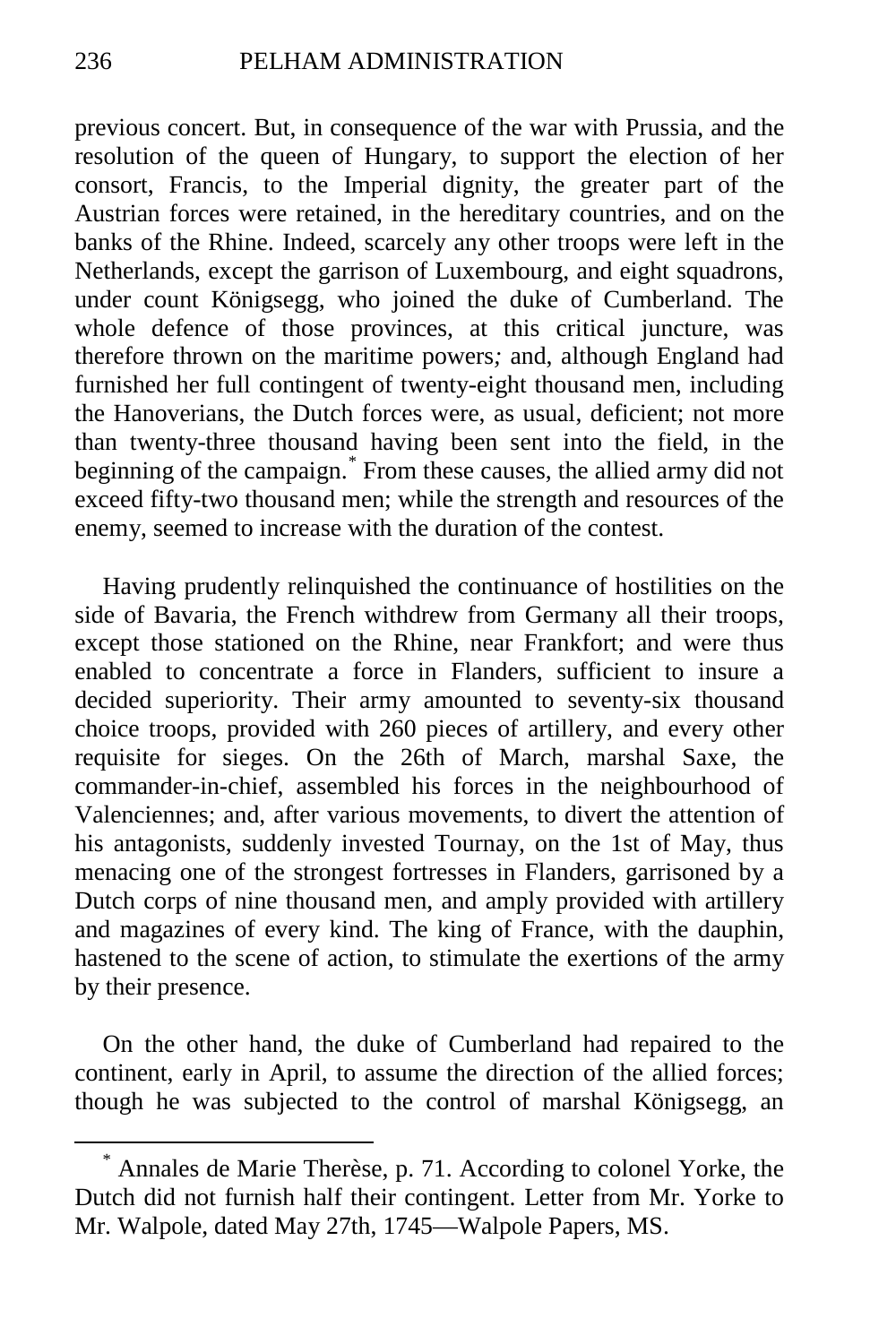Austrian general of acknowledged valour and experience, and obliged to consult the prince of Waldeck, who commanded the Dutch.

On the 18th, his royal highness reached the Hague; and, after a short conference with the ministers of the States, hastened to Brussels, to collect and review his troops, as the enemy were already in motion. After spending nine days in preparation, he began his march on the 30th, through Halle to Soignies, with the intention of risking a battle, for the relief of Tournay. In the mean time, the trenches had been opened against that fortress; and to cover the siege, marshal Saxe selected a defensive position, near the Scheld, in the vicinity of Fontenoy.

Some delays occurred in the movements of the allies, and they did not draw near the advanced posts of the French, until the 9th of May, thus leaving them sufficient time to complete their measures of defence. On reconnoitring, the three allied generals observed the hostile army, encamped on a gentle eminence, extending, from Antoine on the right, with Fontenoy and a narrow valley in their front, to Ramecroix, behind the wood of Barré on their left. The natural advantages of this position, had been improved with every resource of the military art.

A battery was erected on the farther side of the Scheld, in the vicinity of Antoine, which, as well as Fontenoy, was strongly fortified and garrisoned. The space between those two villages was protected by three redoubts; and the interval, or narrow valley, between Fontenoy and the wood of Barré, which was of itself extremely difficult to pass, on account of a deep ravine, was farther defended by a cross fire, arising from the batteries erected on the left of Fontenoy, and a redoubt, which was raised in front of the village of Vezon, at the point of the wood of Barré, and occupied by six hundred men. This portion of the front, was considered by the enemy to be so strongly secured, as to bid defiance to the most intrepid assailant. The wood of Barré, itself, was also rendered impenetrable by abbatis. At Ramecroix and other places, numerous batteries were also erected.

In the rear of Antoine, a *tête de pont,* strongly fortified, was formed before the bridge of Calonne, which was defended by a reserve of the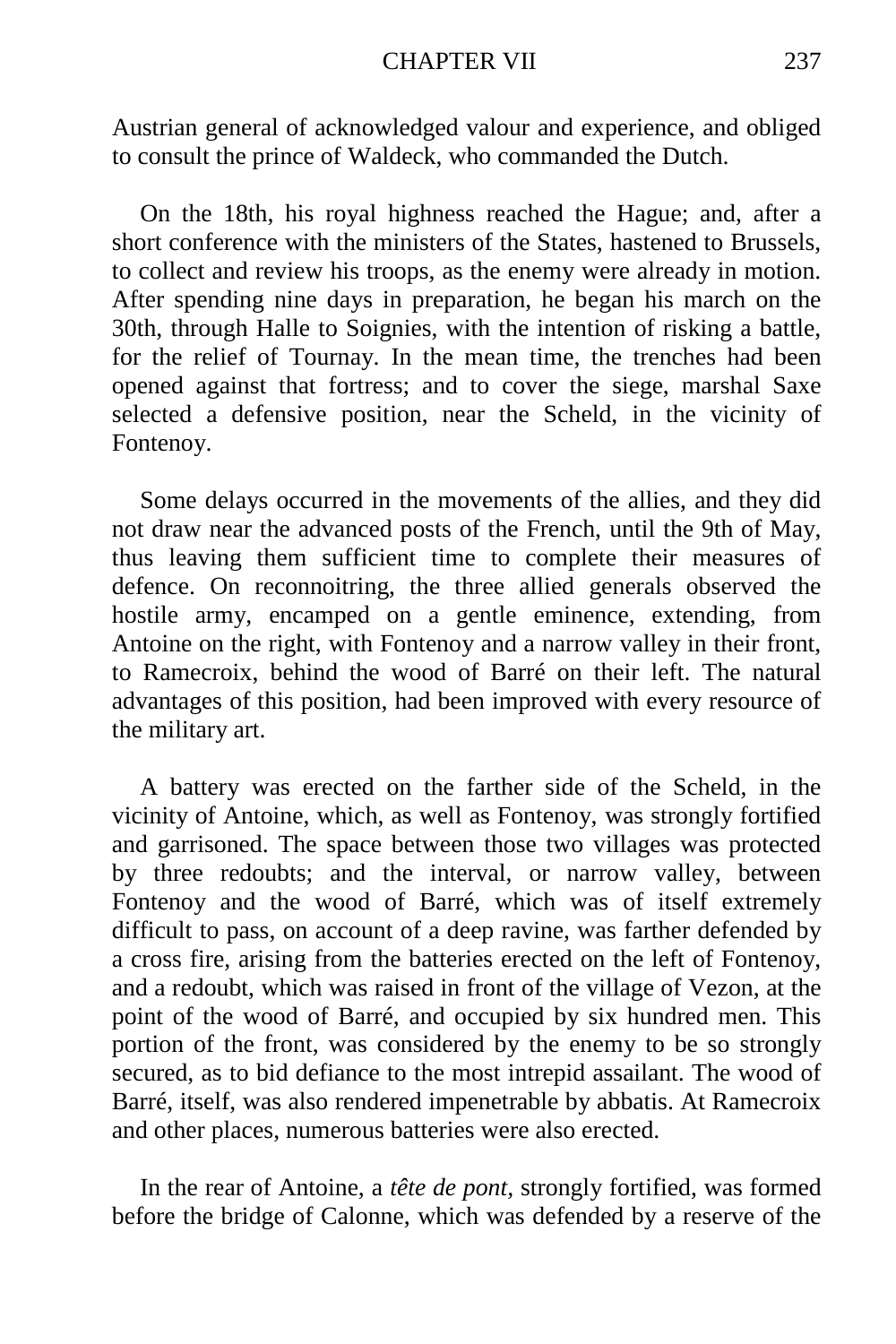household troops, and other regiments, in order to facilitate a retreat, in case of necessity.

Marshal Saxe having completed his final dispositions for receiving an attack, left the marquis de Brèze with fifteen thousand infantry, and a few regiments of horse, to prosecute the siege of Tournay; while the king of France and the dauphin repaired, early in the morning, to the field of battle, in order to rouse the courage of the troops.

Notwithstanding the strong position and superior force of the French, the allied generals determined to risk a battle. Accordingly, the duke of Cumberland, on the 10th, detached six battalions and twelve squadrons, to drive in the advanced posts of the enemy; and, that service being performed, the ground thus gained was occupied, and orders were issued for an engagement in the morning. The night was passed by the troops under arms, and the most judicious arrangements, that circumstances would allow, were actively made, for the attack on the return of day.

The allied troops, to the number of fifty thousand, were drawn up in order of battle. The British and Hanoverian infantry, under the immediate direction of the duke of Cumberland, formed in two lines, opposite the narrow valley, extending from the wood of Barré to Fontenoy, with their cavalry in the rear. The right of the Dutch was posted near the left of the Hanoverians; and their left extended towards the Scheld, fronting Antoine, and the redoubts between it and Fontenoy. The prince of Waldeck undertook to carry Antoine and Fontenoy by assault; and brigadier-general Ingoldsby was sent, early in the morning, with four battalions and three pieces of cannon, to storm the redoubt in front of Vezon; while the duke of Cumberland, with the British and Hanoverians, was to advance against the left wing of the enemy. Such was the outline of the plan, concerted between the three allied generals; and it seemed calculated to ensure success. But, unfortunately, general Ingoldsby, owing to a misapprehension of orders, did not attack the redoubt in front of Vezon; and the Dutch, though reinforced by a regiment of Highlanders, after making some feeble attempts upon Fontenoy and Antoine, were repulsed. Being assailed with the fire of numerous batteries, they were panic struck, and retired to some distance from the scene of action; where they remained, quiet and shameless spectators of the combat.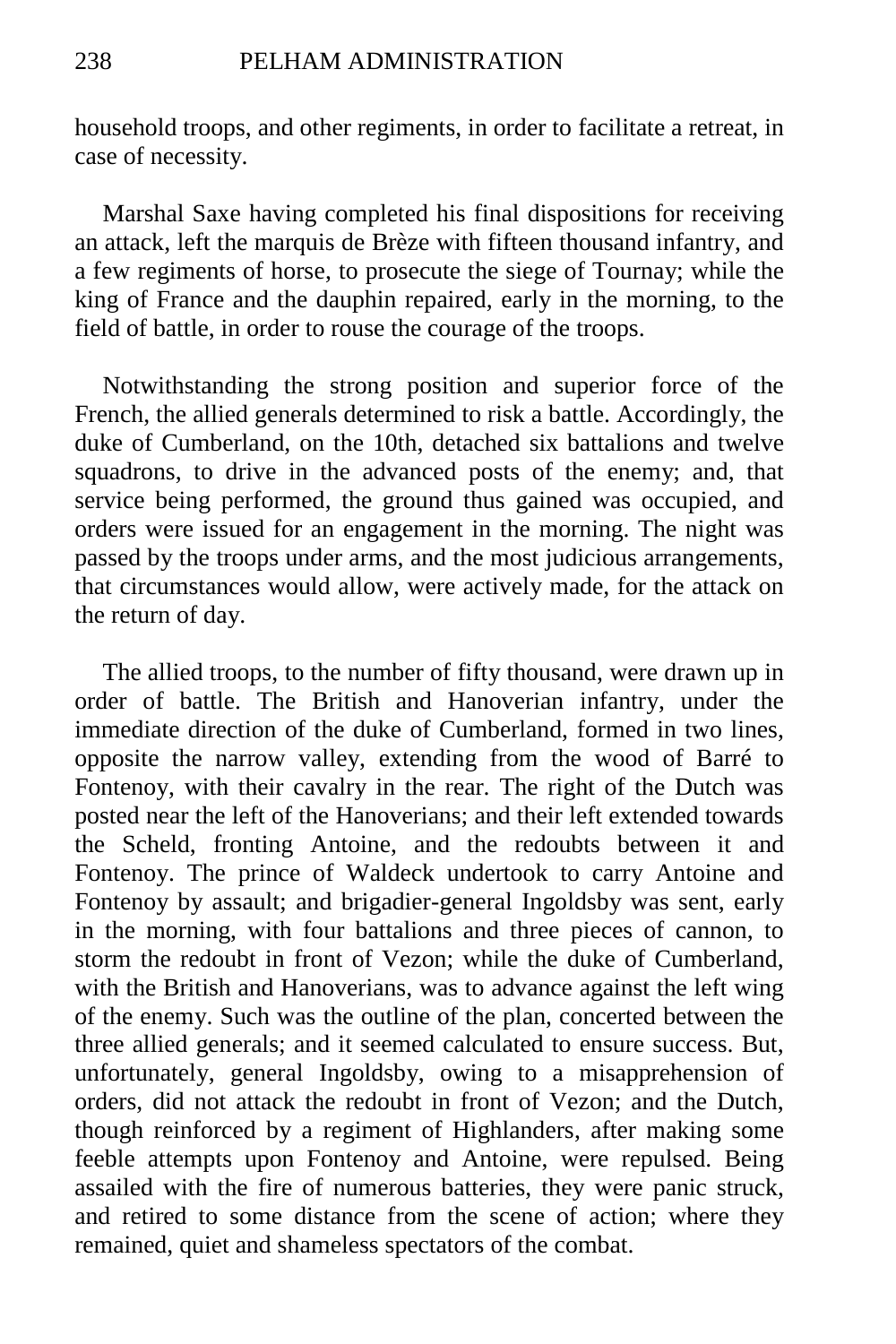In consequence of these failures, the whole brunt of the contest fell upon the British and Hanoverians, who were headed by the duke of Cumberland and general Ligonier. In the first onset, these brave troops, leaving the cavalry in the rear, in consequence of the ruggedness of the ground, and dragging forward several field pieces, forced their way beyond the hollow road or ravine, which ran from Fontenoy to the wood of Barré, after having repulsed several desperate attacks of the French infantry, who disputed the ground, inch by inch. They then advanced three hundred paces beyond the redoubt of Vezon and the village of Fontenoy, and were masters of the field of battle, as far as the place, on which, previous to the action, the enemy had pitched their camp. Being, however, exposed to the continual cross fire of small arms and cannon, they suffered so severely, that they were compelled to retire to the ground, which they had originally occupied, as a position affording greater security.

Although the Duke was now aware, that the Dutch had entirely failed in their attack on Antoine and Fontenoy, and that general Ingoldsby had not made any attempt on the redoubt of Vezon, he prepared, without hesitation, for another desperate effort, and encouraged his soldiers both by his exhortations and example. As the space between Fontenoy and the wood of Barré was extremely confined, the troops were unable to continue in line; and, therefore, by a judicious movement, the flanks wheeled back on the right and left, and thus formed a dense column. This body was so deep and compact, that the first line of French infantry was swept away by its impulse; reinforcements, which successively arrived, met the same fate; whole squadrons of horse were dissipated by its continual and deadly fire; and the repeated charges, made on the flanks of so formidable and solid a mass, proved equally abortive.

During an hour, the fate of the day hung in suspense. Charge after charge, by the French, had failed; the column of the allies continued to press forward in the rear of Fontenoy, and threatened to cut off all the communication of the enemy, with the *tête de pont,* before the bridge of Calonne.

The battle now appeared to be decided; and marshal Königsegg congratulated the duke of Cumberland upon his complete success. At the same time, marshal Saxe, conceiving the struggle hopeless,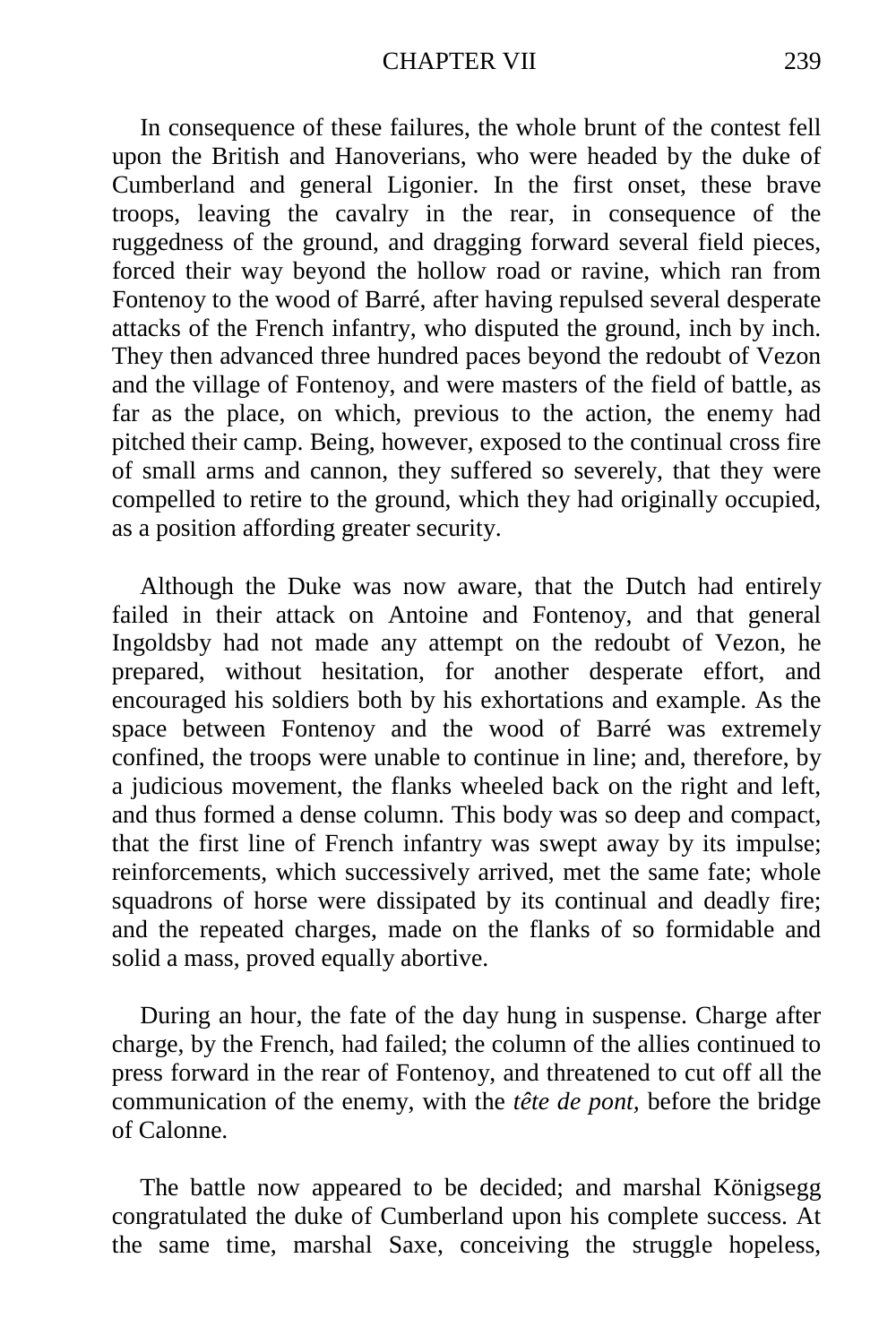prepared to commence a retreat, and the king of France was repeatedly, though vainly implored, to consult his safety, by withdrawing beyond the Scheld. Encouraged, however, by the spirit of the king, the marshal made one final and desperate effort. He collected together every arm that he could direct against the column; and he brought up the household and other troops, which formed the reserve, and flower of the infantry, with the royal body guard in the centre. He also placed a battery of four pieces of cannon,<sup>[\\*](#page-51-0)</sup> in an elevated position, which being levelled against the advancing phalanx, produced an immediate and decisive effect. Unfortunately, no remonstrances from their gallant leader could induce the Dutch to second the spirited effort of the right wing, by renewing their attack on Antoine and Fontenoy; and thus many of the enemy's troops, which had hitherto been retained for the defence of those villages, were brought into action.

A simultaneous charge, of infantry and cavalry, was now made on the advancing column; and this effort was decisive. The brave men, who had hitherto borne down all before them, exhausted by their desperate exertions, and unsupported by their heartless allies in the left wing, were at length compelled, though reluctantly, to give way.

The retreat was conducted with great skill and steadiness, and was accomplished without disorder; for the cavalry, who, from the nature of the ground, had been unable to act during the conflict, now came up, and rendered essential service, in protecting the retreat of the infantry. The wounded, who were left at Bruffoel, were almost the only prisoners; and the chief trophies of victory were a few pieces of artillery, which the allies were unable to drag along in their retreat.

In this battle, the French had rather the advantage in point of numbers; their force amounting to sixty thousand men, and that of the English and allies to about fifty thousand. The loss on both sides was

<span id="page-51-0"></span> <sup>\*</sup> This resource is said to have been recommended to marshal Saxe, by the duke de Richelieu, on the suggestion of the count de Lally. Biog. Univ. Art. SAXE.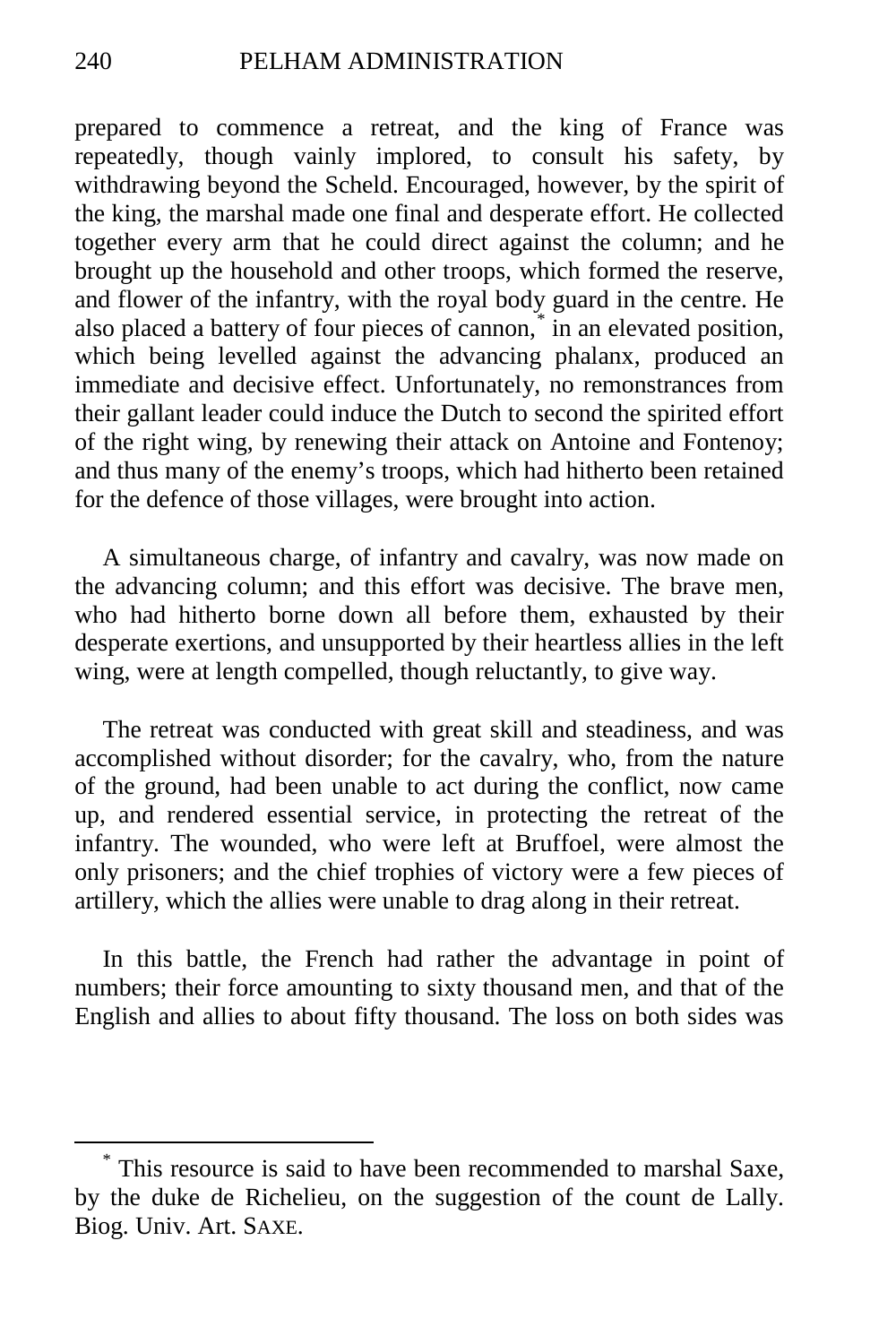#### CHAPTER VII 241

severe, and nearly equal. That of the allies amounted to 7347 men, of whom 4041 were British, 1762 Hanoverians, and only 1544 Dutch.<sup>†</sup>

The defeat of Fontenoy made a deep impression on the public mind in England; but it was a great consolation, that the intrepid gallantry of the British troops, and the chivalrous courage of the duke of Cumberland, had averted the dishonour which usually attends a defeat; and, as the Hanoverians, also, acted with great spirit, the disgrace of the failure fell solely on the Dutch, and on the inactivity of general Ingoldsby.

We submit to the reader, with great satisfaction, a letter dated the 16th of May, O. S. 1745, from Mr. Philip Yorke to Mr. Horace Walpole, which gives some interesting details of this memorable battle, communicated by colonel Yorke, who was aide de camp to the duke of Cumberland.

"DEAR SIR, "*London, May* 16*th,* 1745.

"I should not have thought of replying upon you so soon, had you not invited me to it, by saying you expected from me a farther account of the action; and, had I done it sooner, it would not have been easy to add any thing material or explicit to the first advices, which resemble always the confusion of the battle itself. One must stay till the smoke is a little cleared away, before one can take a distinct view of any object. I think you very right in your judgment, that the French were *only not beat.* Our repulse was owing, not to their bravery, but to their

<span id="page-52-0"></span>The account of this battle is taken, principally, from the official relation in the Gazette, the periodical Journals and Papers, two letters dated May 4th and l6th, 1745, from Mr. P. Yorke to Mr. Walpole, containing many circumstances which he received from his brother colonel Yorke. Walpole Papers, MS.—Continuation of Rapin, vol. xxi. p. 128 et seq— Memoirs of Richelieu, who was himself in the action.—Memoirs of marshal de Noailles, who was also present.—A candid and perspicuous account of the battle, in the Siècle de Louis XV. of Voltaire, who received a detail of many of the circumstances from the generals in command, on that occasion. See also, Histoire des Provinces Unies.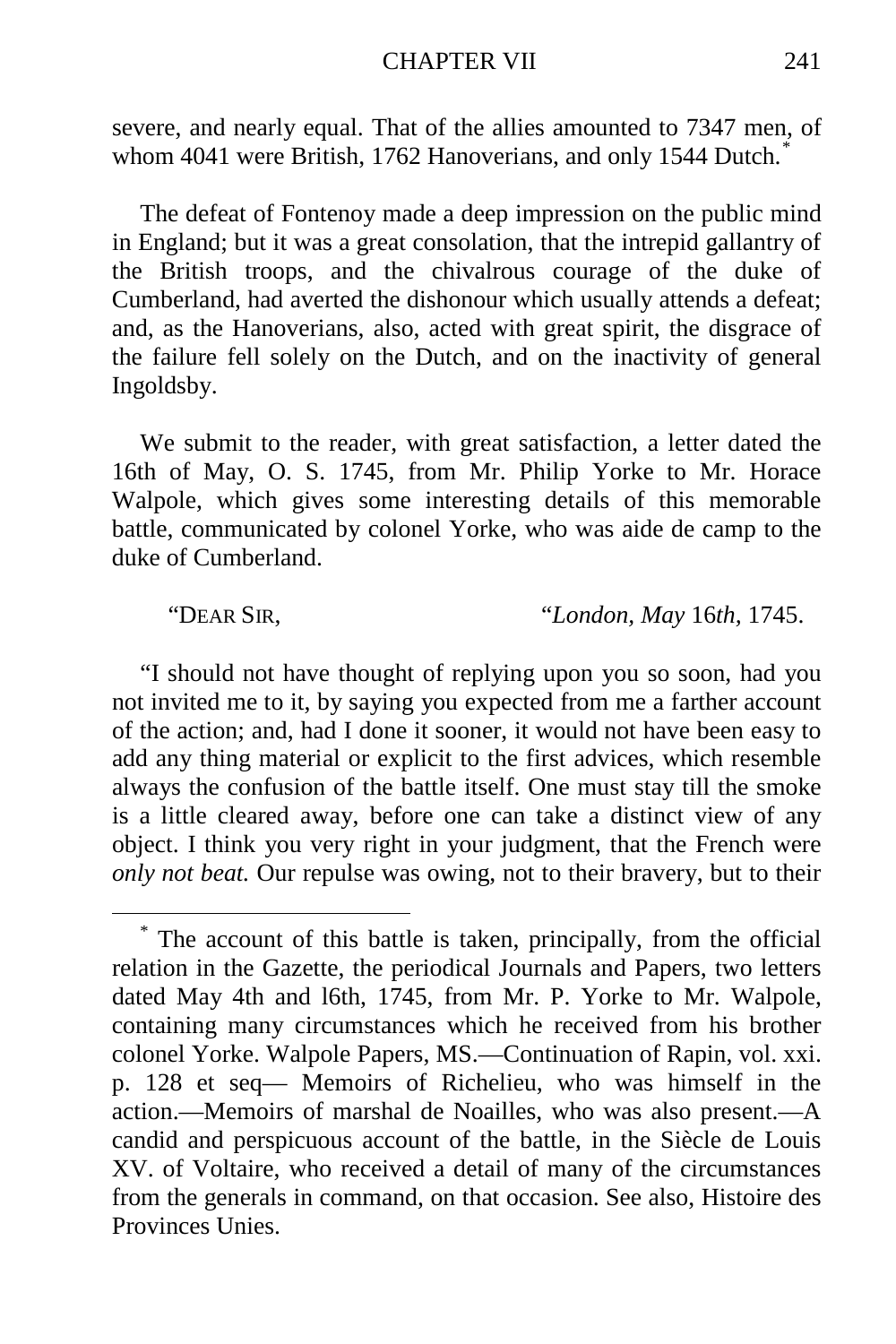advantageous situation, and the number of their batteries, from which they had an hundred pieces of cannon or upwards, playing upon us without intermission. Nay, even under these difficult circumstances, the opinion of the most intelligent is, that had Ingoldsby done his duty,[\\*](#page-53-0) and the Dutch infantry behaved as gallantly as ours, there was the greatest probability of our carrying the day. I wonder the former was not superseded on the spot; and that Zastrow, who was sent to him with orders, did not take the command of his brigade, and march directly to the fort, which the enemy were beginning to desert. We might then have turned their infernal engines of death, upon the artificers themselves.

"The duke's behaviour was, by all accounts, the most heroic and gallant imaginable. He was, the whole day, in the thickest of the fire. When he saw the ranks breaking, he rode up and encouraged the soldiers in the most moving and expressive terms; called them countrymen; that it was his highest glory to be at their head; that he scorned to expose them to more danger than he would be in himself; put them in mind of Blenheim and Ramillies: in short, I am convinced, his presence and intrepidity greatly contributed to our coming off so well. Nor must I omit doing justice to Ligonier, who, the duke writes, fought like a grenadier, and commanded like a general. His royal highness seems determined to keep up strict discipline, and drew out a pistol upon an officer, whom he saw running away. Königsegg was run over and bruised by the Dutch cavalry, in their flight; insomuch that when the army marched to Lessines, he was left at Aeth. I have not heard, as yet, that the French plume themselves much upon their victory. Their accounts run in a modester strain than usual. It was certainly a dear-bought advantage. You see by the Gazette, they have a

<span id="page-53-0"></span>The consequences of his conduct were certainly most fatal; but in justice to his memory, to which a certain stigma is attached by this event, we think it right to call the attention of the reader, to an extract of a letter from Mr. Pelham to his brother, dated May 31st. "There are letters in town, which entirely acquit Ingoldsby; and it is said that the duke has declared publicly that he is well satisfied with his conduct. Zastrow certainly mistook Skelton's brigade for Ingoldsby's."— Newcastle Papers. See, also, in Gent. Mag. for 1745, a justification of general Ingoldsby, published by himself.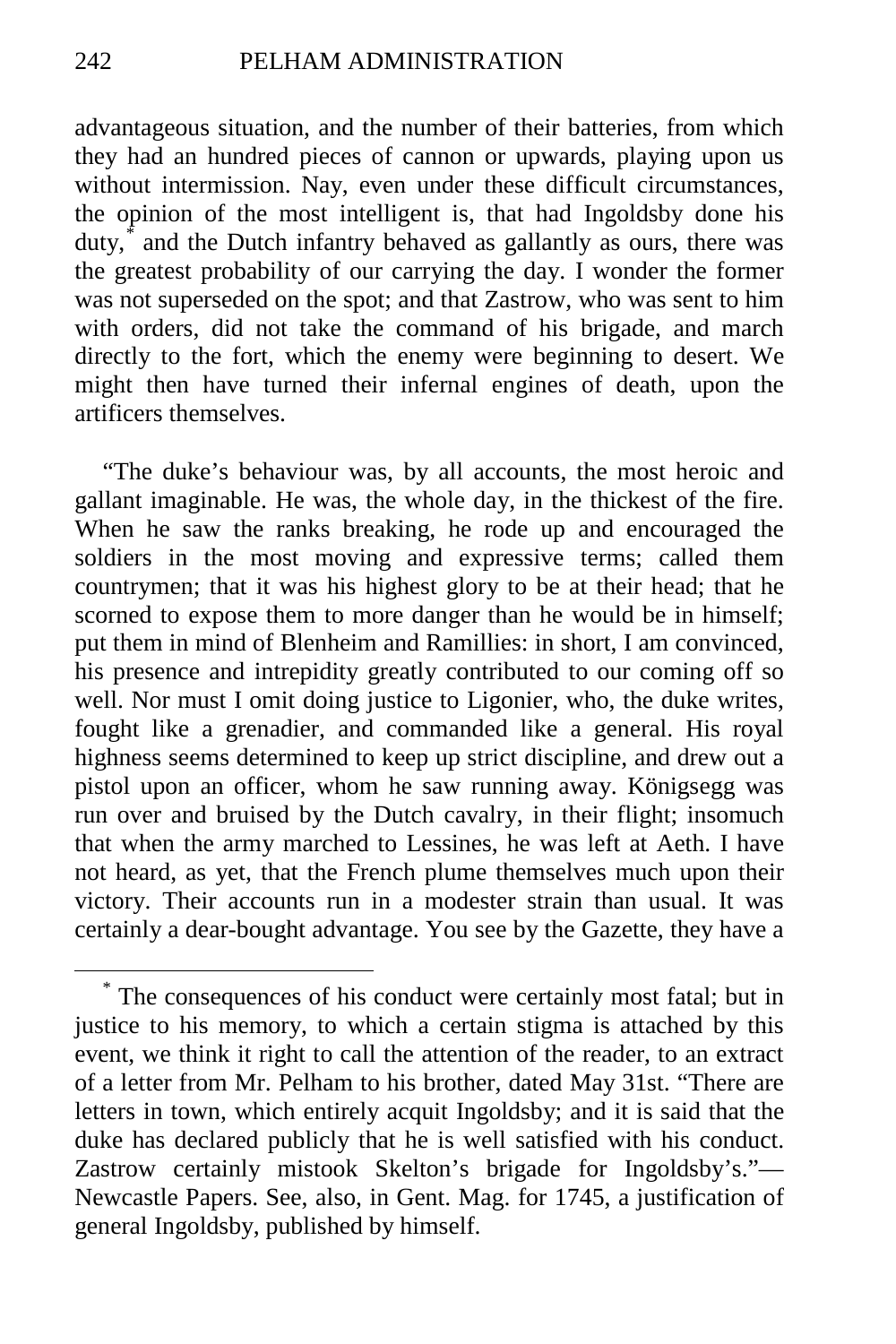great number of general officers killed and wounded; their loss of private men is said to be, from five to ten thousand. Ligonier writes, that they confessed it to be the latter; but whether he means the reports of deserters, or intelligence from the French camp, I cannot tell. We may thank count Saxe for our ill fortune. It was he advised them to erect so many batteries, and to throw up entrenchments along part of their line, against the opinion of the rest of the council of war, who were for giving us battle, *en rase campagne.*

"The orders which the States have dispatched for their corps de reserve to join the army, and for trying the delinquents, alleviated the clamour, which would otherwise be raised against them, on account of the bad behaviour of several regiments, both horse and foot, in their service. One Appius, colonel commandant of the regiment of Hesse Homberg, rode off, upon the spur, to Aeth, with the greatest part of his men, in the very beginning of the action; and with an impudent folly, equal to his cowardice, wrote from thence to his masters, that the allied army had engaged the French, and been totally cut to pieces, except that part which he had prudently brought off safe. I hope, after the loss of so much gallant blood, exemplary justice will be done upon the guilty."

After the battle of Fontenoy, the French remained on the field; and the allied forces, continuing their retreat unmolested, during the night, encamped the next day at Aeth, and subsequently took up a position at Lessines. On the 22nd of May, the duke of Cumberland thus describes his situation, in a letter to the duke of Newcastle.<sup>[\\*](#page-54-0)</sup>

"Your letter, dated April 12th, O. S., came to my hands but two days ago; for lord Dunmore has been detained until now, else I should have taken some other notice of it. As to what you let me know, about my own settlement,<sup> $\dagger$ </sup> I can only say, that I never suspect my friends,

\* Newcastle Papers.

<span id="page-54-1"></span><span id="page-54-0"></span>† Alluding to the proposed marriage between himself and a princess of Denmark, to which he was averse, unless he could obtain a liberal settlement from parliament.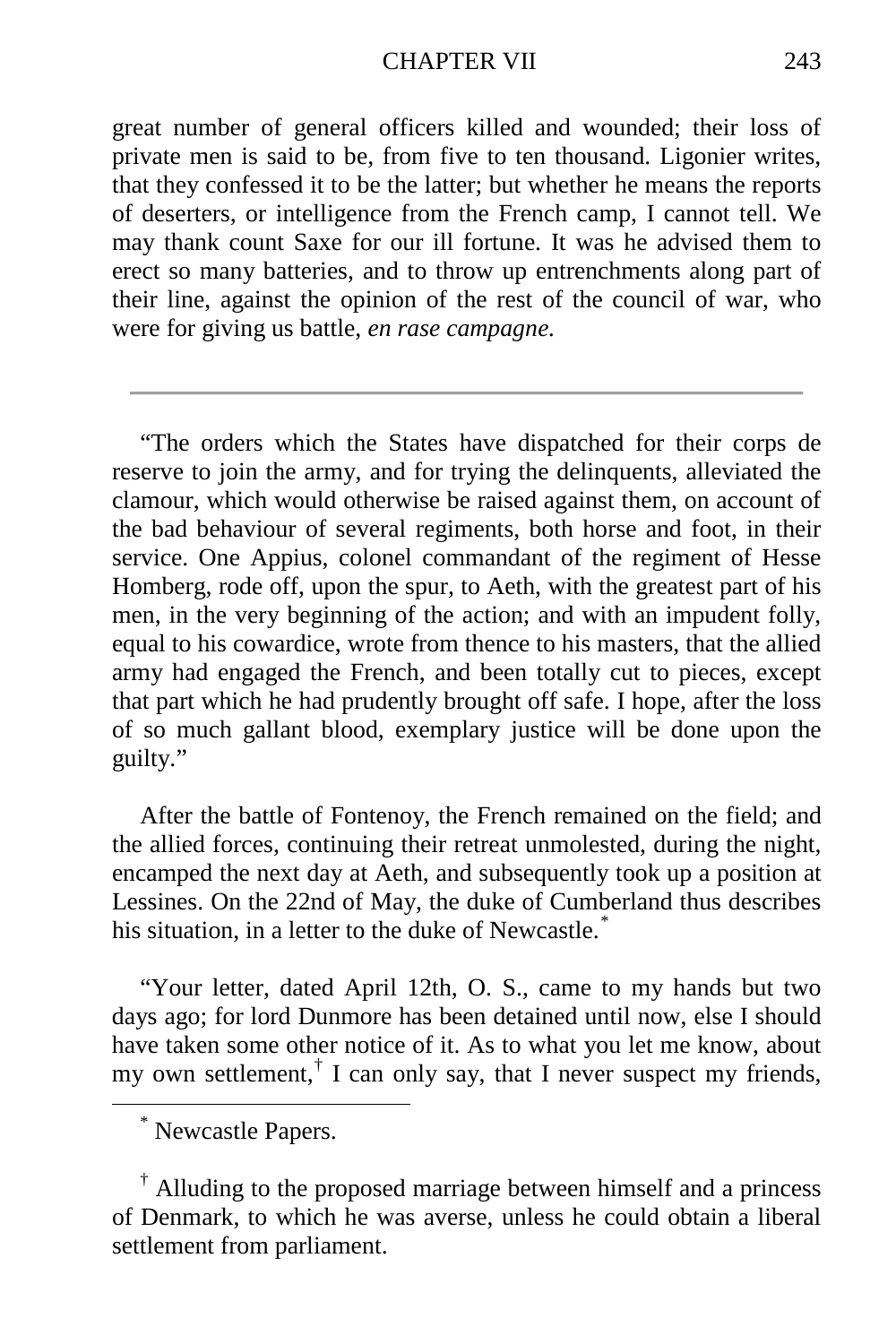but much less when they have tried to meet my wishes. Whilst I am not married, I am quite satisfied; and without a parliamentary settlement, it cannot be expected. As to the king and family's old friends (the Whigs I mean), I am rejoiced that they are still in temper: Without them we should never have seen England, and without them I fear we should hardly stay. This, I know, is your opinion, as much as it is mine; so I need lay no more stress on that subject, but return to my present situation here.

"We are at present encamped at Lessines, equally at hand for Hainault and Flanders; and, while Tournay holds out, we may prevent any little attempts upon either of these two provinces. But, afterwards, should we take a strong position to secure Mons *(a favourite point with the Dutch),* all Flanders is open to the enemy; and that neither the marshal nor I think proper; for, to do that worthy man justice, he is extremely inclined to all *English* movements, and that is one; so that all we can do, is to throw a strong garrison into Mons, and let it take care of itself. The greatest difficulty that remains, is to persuade the prince of Waldeck, to part with some of his Dutch battalions for that garrison, but that is not easy; for, though he owns them to be as great scoundrels, as we know they are, yet he has the assurance to expect, that our whole army should abandon Flanders to cover Mons, or that I should give an equal proportion from the right wing, for that purpose. Was not the marshal as good as he is, the prince of Waldeck would soon run his head against a wall; for he is a little obstinate, and not very deep.

"I conclude this letter of ill tidings, with assuring you, that I shall not spare my trouble, and that the good marshal will do his utmost to save what we can of the last war's conquests. How much that will be, God alone knows! For my part, though I affect to be in spirits, and talk of demolishing the French, I shall be contented if we save Brussels and Flanders. I beg you will present my compliments to the duke of Grafton; and don't let him think me rash because unfortunate."

The French immediately pushed the siege of Tournay, with redoubled vigour; and in consequence of the timidity of the garrison, and the treachery of the principal engineer, and other officers, who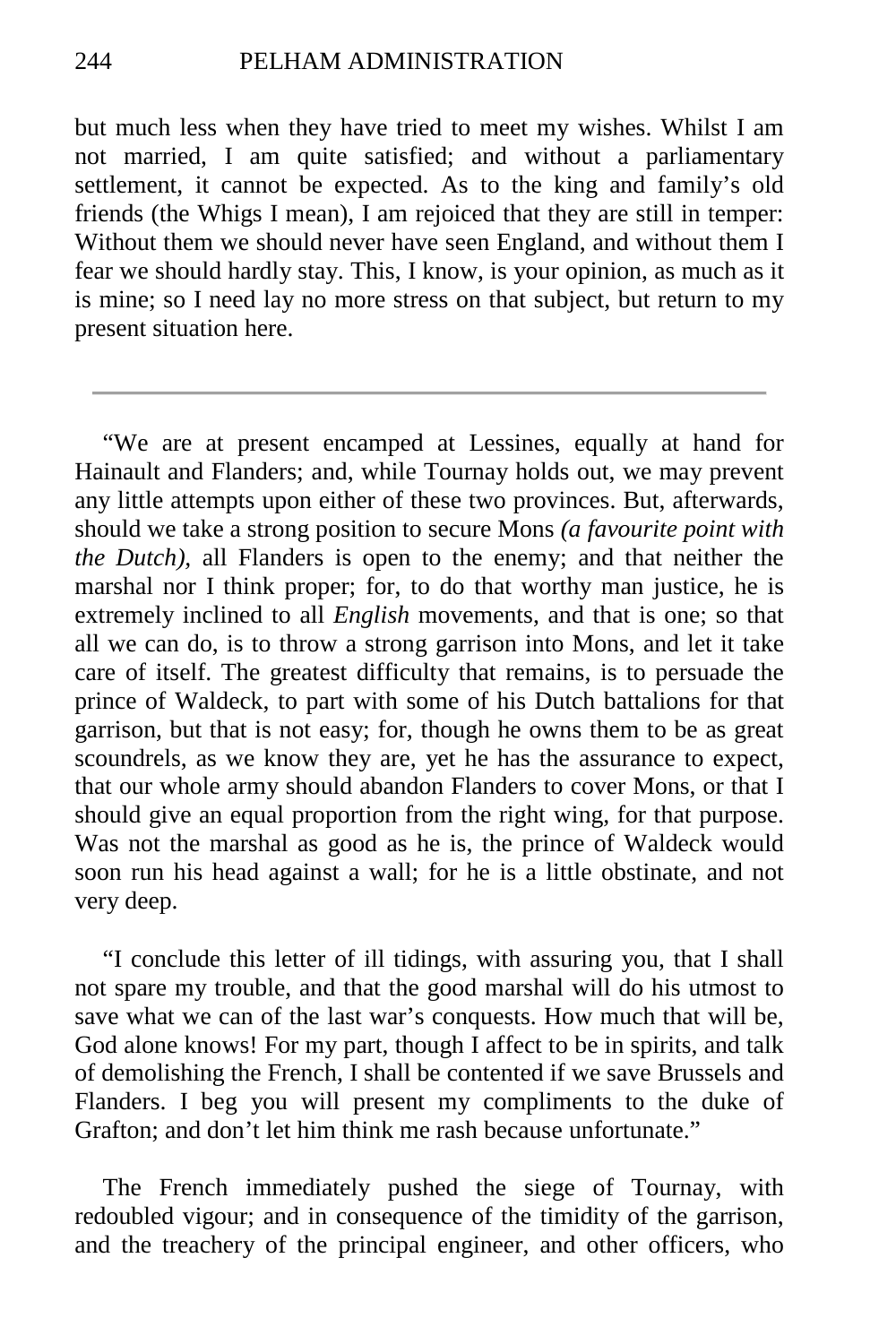#### CHAPTER VII 245

deserted to the enemy, the governor, baron Dort, withdrew, on the 24th of May, into the citadel, with seven thousand men, leaving the town in the possession of the enemy. By a capitulation with marshal Saxe, farther hostilities were then suspended, until the 1st of June.

At Lessines, the duke of Cumberland anxiously expected reinforcements from England, to replace the losses sustained in the engagement; for experience had indelibly impressed on his mind, the superior valour and energy of the British soldiery. He observes to the duke of Newcastle, May 26th, "As to the succours from England, that is what I build chiefly upon; for I am more and more proud of being at the head of a national army; and think four or five thousand men from England, worth all the other schemes of reinforcements. Dear Duke, continue that unwearied zeal for the common cause; and on this side the water, nothing shall be omitted.'

The shameful conduct of the Dutch troops in the battle, and still more the dishonourable surrender of a fortress, so capable of defence as Tournay, excited the utmost dissatisfaction, both in England and in the army. Indeed, the British commander, in his correspondence, does not scruple to charge the Dutch officers with treachery, as well as with cowardice. This feeling was far from being soothed, by the subsequent conduct of the garrison; for the citadel, which was considered as one of the most perfect works of its kind, was also yielded, after a siege of no more than a week, and its defenders submitted, without reluctance, to an engagement, not to serve against France, until the expiration of two years.

A letter written by the duke of Cumberland, at this juncture, will at once exhibit the sentiments entertained of the Dutch, and the weakness and perplexity of the allied army.

"MY LORD, "*Lessines, June* 13-24*th*, 1745.

"I am extremely sorry that I cannot let a messenger go from hence, without sending news by him, that must affect any honest and wellwishing man. Every day gives us more and more reason, to be either extremely jealous of the Dutch politics, or of the inexpressible cowardice of their generals and troops. The capitulation of the citadel, that you will receive, will be a pretty sufficient proof of both. Not only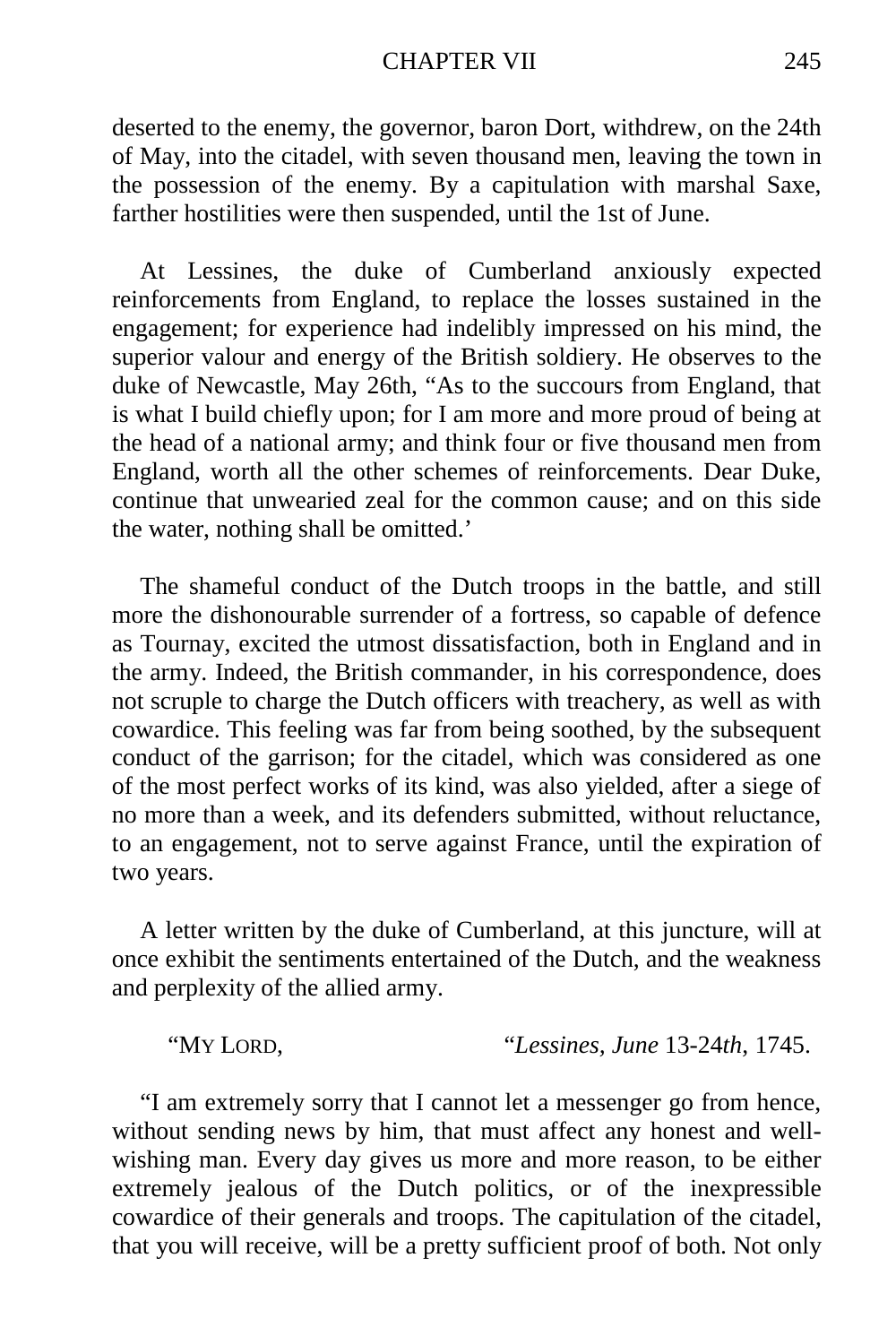Hirtell, the best officer of artillery they had, but two sluice masters, and three of the chief miners, and the private secretary of the Republic, for managing their secret intelligence, but, I fear, the major of the town also, have deserted to the enemy. This last is not certain. These are pretty strong proofs of treachery; and as for failure of courage, both the terms of the capitulation, and the behaviour of the national troops, will be evidence sufficient.

"As to the present situation of the two armies, it is thus. The French, consisting at present of one hundred and thirty-three battalions, and two hundred and four squadrons, are masters to send a great detachment into Flanders, to ravage all that country, and even to take Ostend; whilst we must either march that way our whole little army, and abandon Brussels, or, if we should detach, be overpowered both there and here. Our army consists of twenty-two English, six Hanoverian, and twenty-seven Dutch battalions; and of twenty-nine English, sixteen Hanoverian, and forty-two Dutch squadrons; the whole making fifty-five battalions and eighty-eight squadrons, of which one half exceeding bad. As to garrisons, I cannot yet tell exactly what the Dutch have; for the prince of Waldeck has not been prevailed on yet, to let either the marshal or me see a return of his strength. What relates to garrisons, I hope that you will reckon for; as it is, they complain much that all their troops are put into towns; and it would add weight to their argument, if we did not allow them as much as the troops in the field.

"As things now are, I cannot divide the only force that remains good, which is the right wing; because I fear I shall be but too soon reduced to the melancholy necessity of retiring behind the canals of Bruges, my only hopes being to save all from Ostend to Antwerp. This can be done with ease; but then Brussels and all Flanders will be given up to the enemy. As yet, it is not come to that, but I fear it will. Yesterday I prevailed on the marshal to prepare letters, both for lord Harrington and the Pensionary, shewing the state of our affairs here. He is rather more sanguine than I am, though he desponds more, since this infamous capitulation, than he has done this whole campaign.

"Since I had written this, the prince of Waldeck and I, met at the marshal's, and have formed the first resolution, that has been taken, since the battle; which is, that I should put the four complete Austrian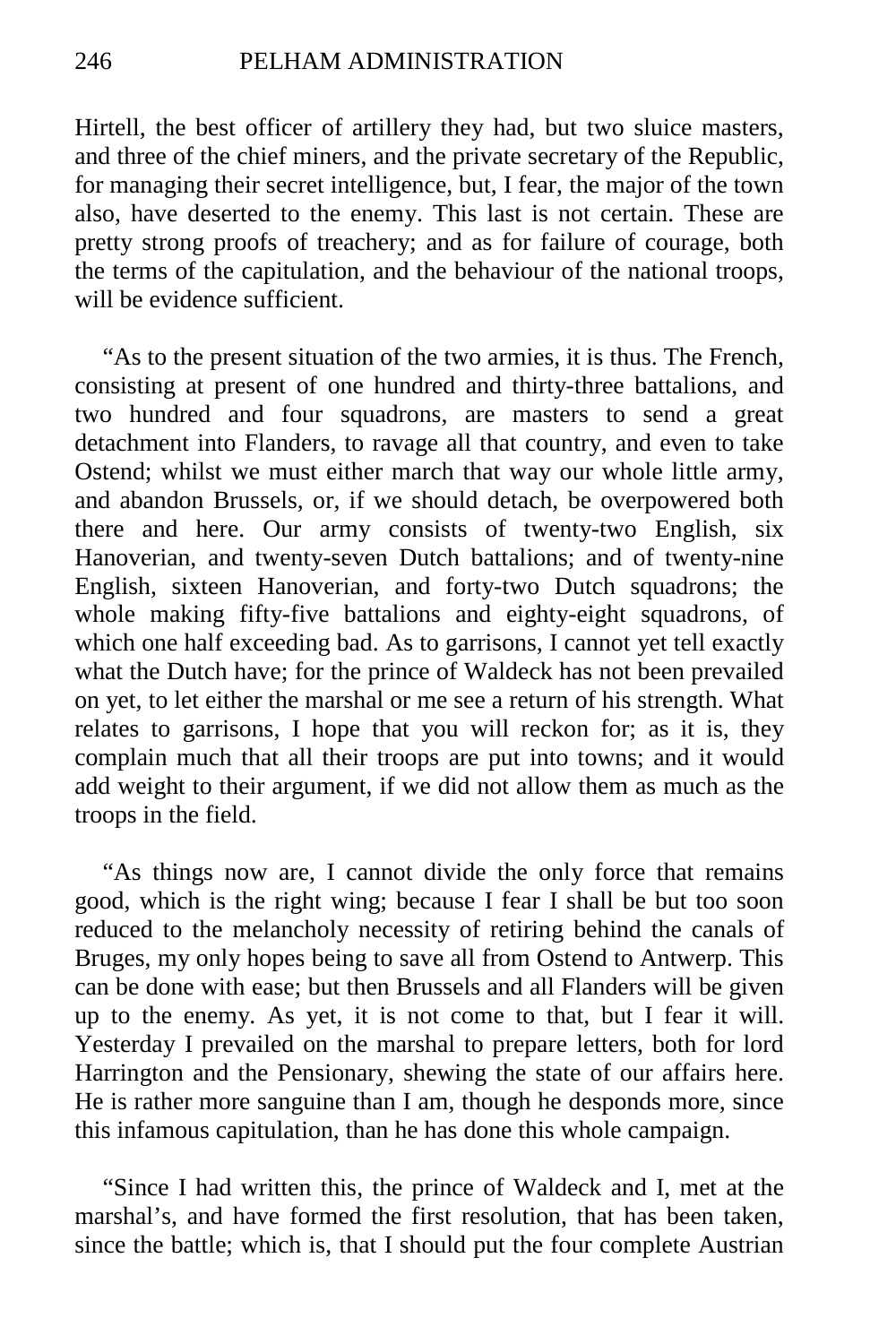battalions, that are on their march from Luxembourg, into Namur, where the Dutch are to have six, so that makes ten; in Charleroy, there is one of the queen's and two Dutch; Mons with nine Dutch; so that, thank God, all the places are tolerably well garrisoned; and both the marshal and the prince of Waldeck have promised me, that Flanders shall be the first considered in every motion. This is the greatest point I have yet got through, since I have been here. Yesterday, I received a letter from the Premier, which I beg you would thank him for, in my name, and tell him that I will answer it as soon as possible. I am very much obliged to him and all others, that resented the ill treatment I met with from a certain person; but I hope that it is over, for the marshal has rebuked him strongly, and that person even lowered himself so much as to tell Ligonier, that he feared that he had done something to displease me; but at present we are in all appearance intimate, and I hope it may continue so."

Unfortunately, England was so drained of troops, that only three thousand men could be spared at this time of danger. From Holland, little aid could be expected, notwithstanding lord Chesterfield had concluded a treaty with the Dutch, who agreed to bring fifty-two thousand men into the field. From Austria, the prospect of assistance was still more discouraging; for we find the duke of Newcastle, in a letter dated July 12, 1745, lamenting to the duke of Cumberland, how much he had been deceived and misled, by the court of Vienna, with exaggerated representations of their strength on every point. "My lord Harrington," he adds, "from authentic hands, says, that the combined army of the Austrians and Saxons, does not exceed forty thousand regular troops in Bohemia;. and that on the Maine, including the irregulars, does not exceed forty-six thousand, which he says is inferior to the prince of Conti. The republic of Genoa have made their peace with France and Spain, and are to furnish them ten thousand men, with artillery. What a melancholy prospect have we from all quarters!" And in another letter, he observes in still stronger terms, "I am afraid, *tant Autrichien comme je suis,* that experience will shew your Royal Highness, that the promises and professions of the court of Vienna are not to be depended on, even when their own interest is in question."

An army, therefore, which, with all the reinforcements that could be collected, did not exceed fifty-five battalions, and eighty-eight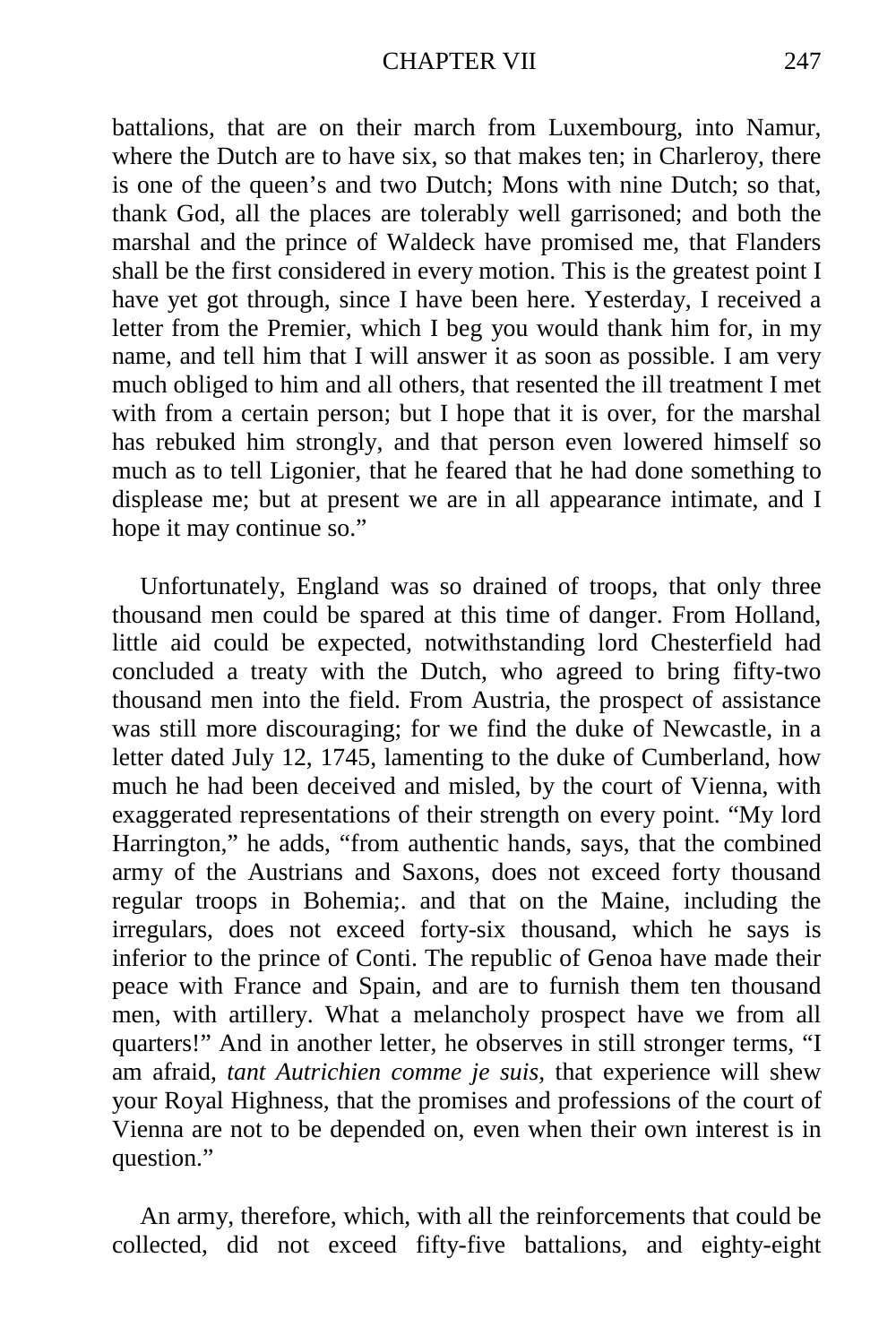squadrons, the duke of Cumberland could offer no effectual resistance to a body of one hundred and thirty-three battalions and two hundred and four squadrons. It was, indeed, impossible to protect one part of the frontier, without abandoning the other; and thus the French were left at liberty to pursue their career of conquest, in that direction which best suited their ulterior purposes. Advancing to Lessines, they forced the allies to retire towards Brussels, and then made demonstrations for besieging Aeth. But this feint was only intended to cover a project for the seizure of Ghent, against which place Löwendahl was secretly detached, with four regiments of dragoons, and forty companies of grenadiers. In his route, he encountered and dispersed, at Melle, an allied detachment, sent under the command of the Hanoverian general Molk, to strengthen the garrison. But, notwithstanding this alarm, and the delay of his arrival until dawn, he found little difficulty in surprising the indolent guardians of this valuable post, which contained several magazines, and a considerable portion of the heavy baggage belonging to the allied army. Equal success attended a similar attempt on Bruges. In the midst of these operations, marshal Saxe received a reinforcement of twenty thousand men from the Rhine, and thus the relative strength of the two armies became still more disproportionate.

On the 6th of July, the French laid siege to Oudenarde, and in six days reduced the garrison to surrender, as prisoners of war. Pushing, then, their detachments, on one hand to the Dender, they captured Alost and Grammont; and on the other, towards the coast, they made themselves masters of the small, but important post of Plassendael, within two leagues of Ostend. They thus commanded the course of the Scheld, and the great chain of communication formed by the canal of Bruges; while they insulated Ostend, and debarred it from receiving any succour except by sea. The allies, reluctant spectators of these successes, had no other resource than to abandon Flanders, and take up the position of Vilvorden, between Brussels and Antwerp, with a view to avert, or delay the threatened invasion of the Dutch territory itself.

No effort had been omitted by the ministry in England for reinforcing the allied army; but the Dutch government seemed deaf to all remonstrances; and the queen of Hungary even diminished her small force in the Netherlands, for the purpose of strengthening her army on the Rhine, in order to secure the imperial diadem for her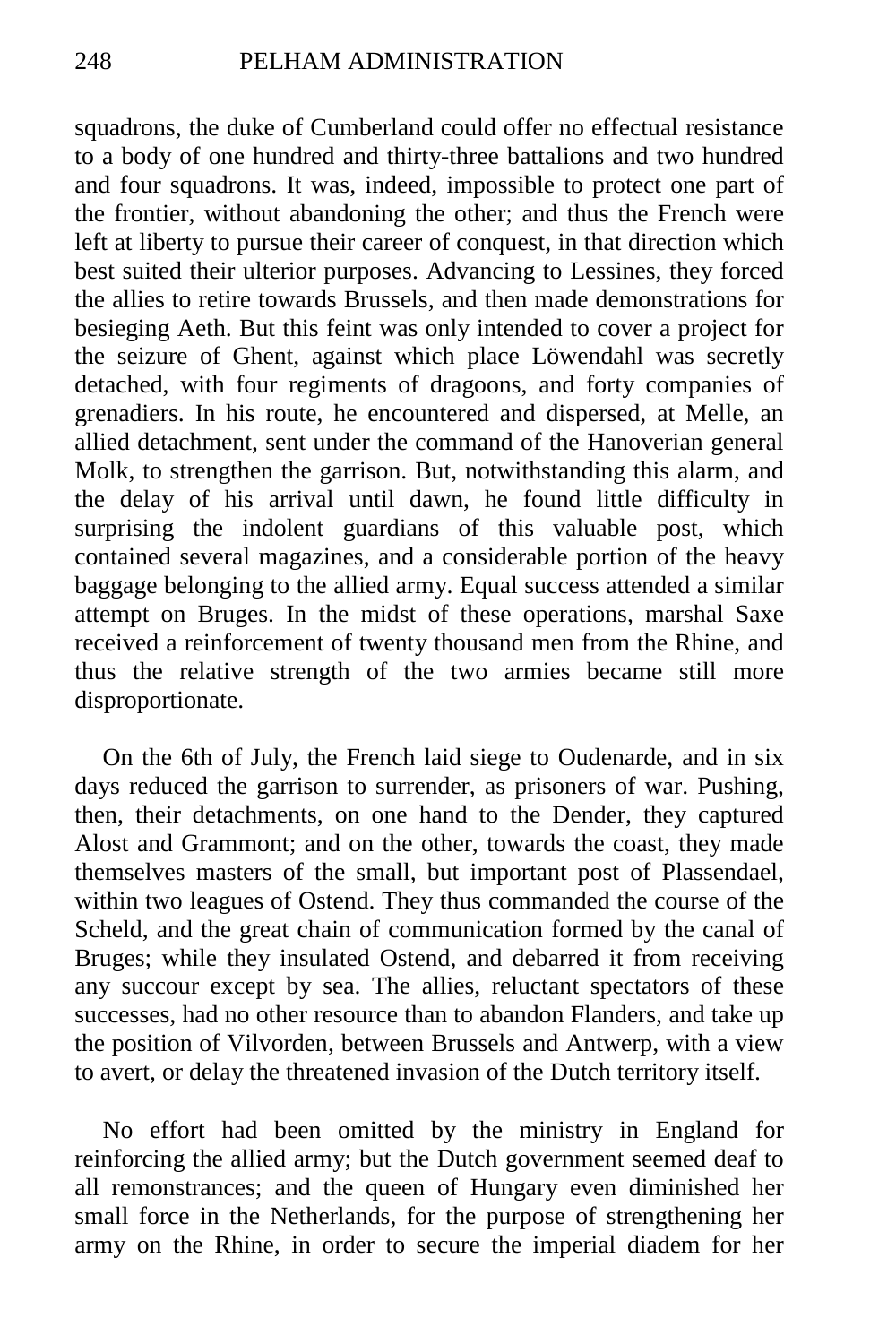#### CHAPTER VII 249

husband. She also continued to retain her principal army in the hereditary dominions, to resist the hostile aggressions of the king of Prussia. Hence the correspondence between the British commander and the duke of Newcastle teems with complaints of the apathy and inefficiency of the allies.

On the 26th of July, his royal highness observes, in a letter from Deighem,

"I had the pleasure, yesterday, of receiving yours of the 6th O.S. and am very glad to see that a fleet is ordered for the preservation of Ostend, and that you have two battalions in readiness to throw into it, when the enemy shall attach themselves to that place. As to poor lord Stair, I am sorry to find that he goes on in the fatal error, of imagining that the French may be beaten by an army two-thirds less. Indeed, it is not so; and even it is very hard for us to prevent ourselves from being beaten, which nothing but situation and strength of ground can hinder.

"But I have the additional misfortune to see, that the only succours I could reasonably depend on, are taken from me, to be added to a strength that has already driven the enemy out of Germany. Pray consider, whether you or the whole regency will be able to answer to the nation, the entire loss of these provinces; for I desire that you would not flatter yourselves with the hope of a detachment to the Rhine, while the French king remains here; and if they should send a force of twenty thousand men to Germany, and we not be reinforced, it will only prevent their taking possession of the rest of this country for a short time; for they may be masters of it all before the end of the campaign.''

After the surrender of Oudenarde, the French removed their camp to Alost, where the king and the dauphin arrived on the 24th of July. An attempt was in vain made by the allies, to reinforce the garrison of Dendermonde, which was evidently the next object of attack; and on the 27th, that fortress was invested. Its defence was still more feeble than that of the neighbouring places; for the garrison surrendered, even before the trenches were regularly opened, and was allowed to depart with the ill-merited honours of war.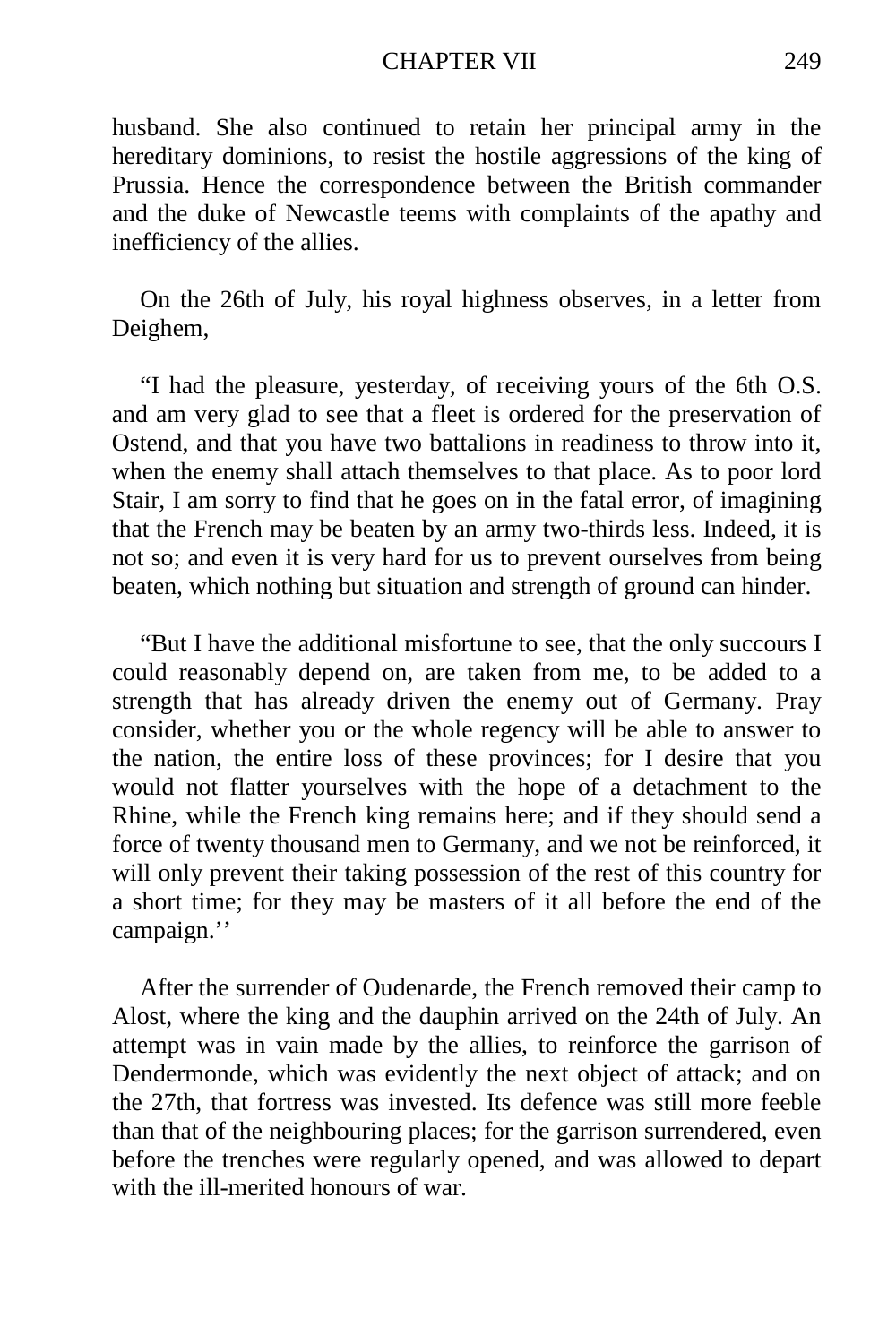In the mean time, the enterprising Löwendahl was detached, with twenty-five thousand men, to invest Ostend; and, notwithstanding the arrival of two battalions from England in the harbour, the place did not sustain more than fourteen days' siege; for the Dutch governor could not be induced to avail himself of the only means of defence which he possessed, by inundating the vicinity of the fortress. Within three days, the dependent post of Nieuport shared the same fate.

Alarms from another quarter contributed still more to paralyse the efforts of the allies in the Netherlands. The sudden and unexpected landing of the Pretender's son in Scotland,<sup>[\\*](#page-61-0)</sup> and his extraordinary success, joined to the absence of the king, and the weakness of the royal forces, struck the cabinet with a panic; and the lords justices instantly recalled four regiments, from the already diminished army on the continent. After the arrival of the king in England, a farther reinforcement of ten battalions was ordered home; and this order was accompanied by a private letter, from the duke of Newcastle to the duke of Cumberland, justifying so large a draught.

# "SIR, "*Newcastle House, September* 4*th,* 1745, O.S.

"I could not let this messenger go, without returning your Royal Highness my most dutiful thanks, for the honour of your two letters, in your own hand. My lord Harrington will fully explain to you, the occasion and necessity of sending your Royal Highness the orders you will now receive. Though I have constantly seen the reality, and danger, of this attempt to invade his Majesty's dominions, I own I did not imagine, that in so short a time, the Pretender's son, with an army of three thousand men, would have got between the king's troops and England, and be within a few days march of Edinburgh; where, some think, we shall soon hear that he is, and that he may attempt to call a parliament there. Others rather suppose that he will proceed with his army towards England, where there are no regular troops to oppose him, till he comes towards London. This must justify to our allies, and all the world, the necessity of sending for troops from your Royal Highness's army. I heartily wish, the present circumstances would permit them to be conducted hither by your Royal Highness."

<span id="page-61-0"></span>A full account of this rebellion is given in the next chapter.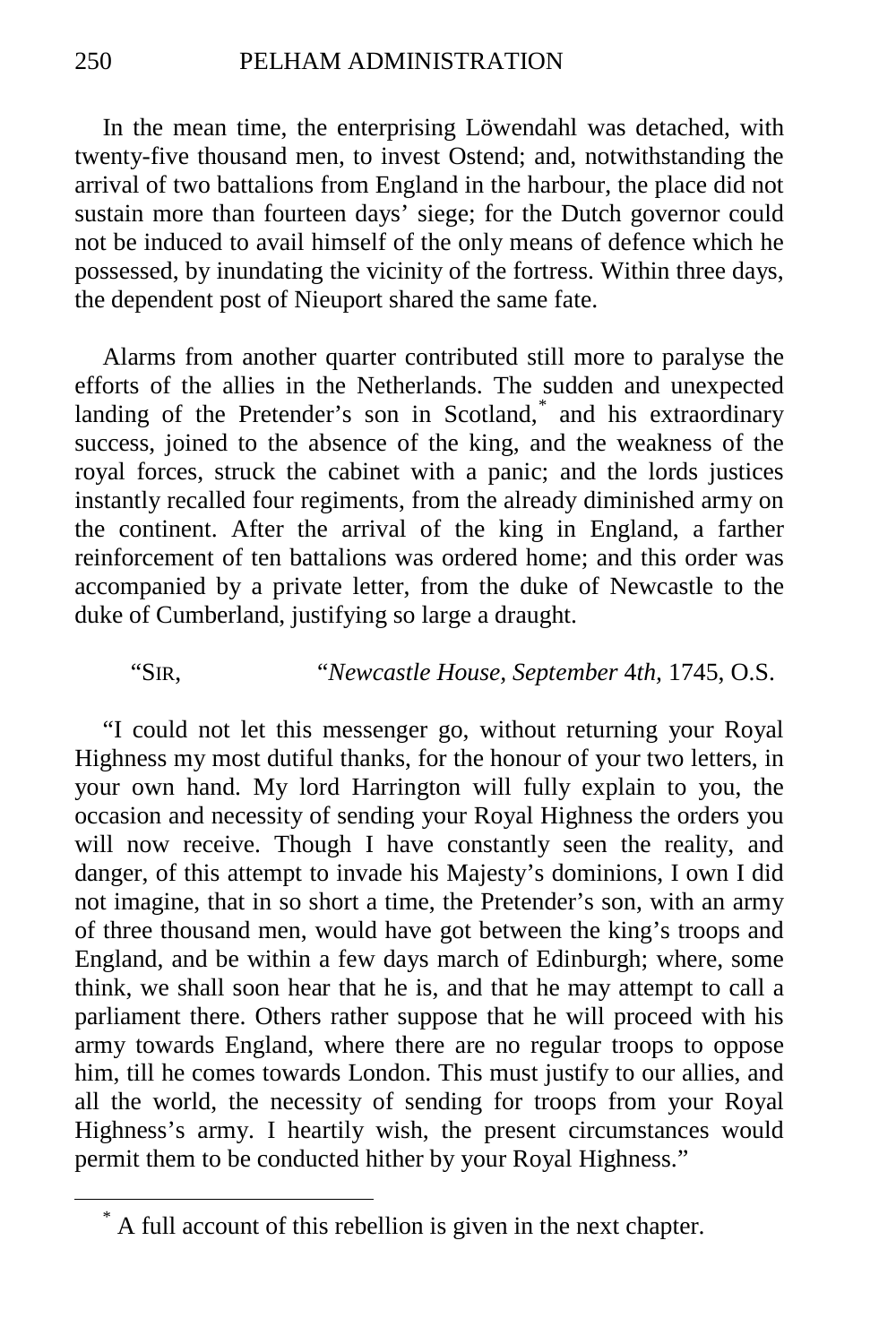CHAPTER VII 251

The duke of Cumberland executed these instructions with extreme regret, being convinced that the diminution of a force, already much inferior to that of the enemy, would render all farther resistance hopeless. We find several letters, written by his Royal Highness to the duke of Newcastle, representing the fatal effects to be apprehended from the measure, when the allied army was already in so weak a condition.

"MY LORD, "*Vilvoorden, September 6th,* 1745.

"I received yours late last night, and you will see, by my public dispatch, what I have done. I make no doubt that you, who are on the spot, have your reasons, and very good ones too, for recalling troops from hence. I assure you, that if England wants them, I am entirely of opinion, that this country, and even the whole alliance, ought not to be considered, comparatively with our own country. But the detaching from hence, at so critical a juncture, may be so fatal, that I have sent to the king for immediate orders. As for an embarkation from Ostend or Dunkirk, as yet, there are no signs; and I don't think that France, as all their Irish regiments are at present here,[\\*](#page-62-0) for, if they should intend any such thing, they would send them on that service, preferably to any other.

"As to the preservation of Antwerp, it is as safe as any thing can be, else we should not have remained here. As that has been all along the main view, that, I promise, is as well secured, as from London to Claremont. I don't doubt, but this alarm will have one good effect, since it must convince the king of the zeal of his servants, and, in that respect, will be of infinite good. Do not imagine, that I take it into my head to be dissatisfied with any orders the lords of the Regency may give; for I know their zeal for the king, and his whole family; but, on the other hand, I hope that my friends will forgive me, if I don't see the danger at home so imminent.

"I am at present so hurried, that I can add no more, but that I remain your affectionate friend."

<span id="page-62-0"></span>Probably the words "will attempt one," were omitted in the original.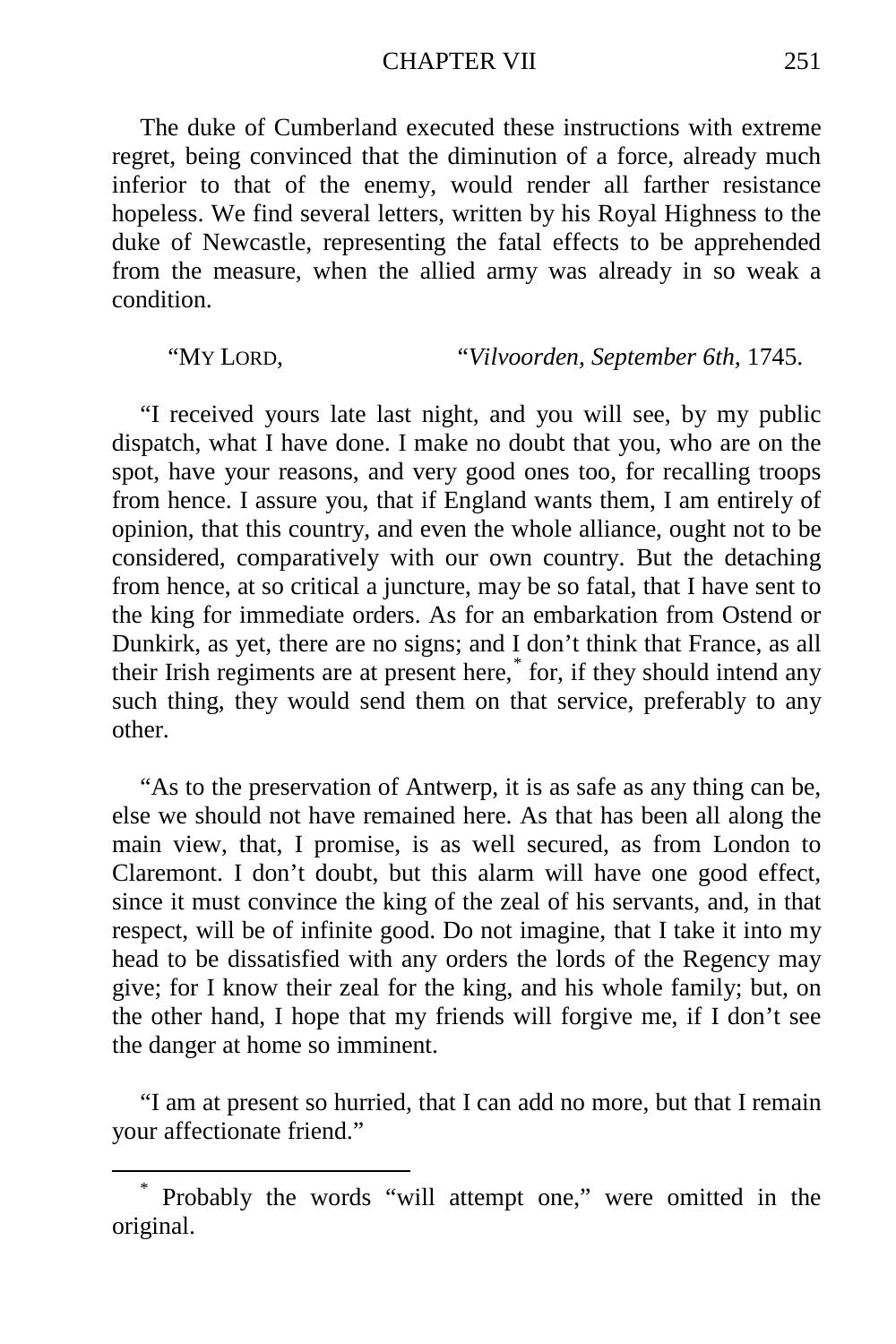"MY LORD, "*Vilvoorden, September* 20*th,* 1745.

"I thank you for your kind letter, which I received yesterday. I am heartily sorry for the occasion of this great detachment from our army; but will do my utmost not to be devoured by the enemy, who will now become as much superior as ever. I am rather rejoiced than frightened, at the Pretender's son being got between Sir John Cope and Edinburgh, since I see no retreat left them; and I hope that Great Britain is not to be conquered by three thousand rabble, gathered together in the mountains. But should they dare to advance, I will answer, man for man, for the ten battalions Sir John Ligonier will bring you. As he is coming over, I think it my duty to assure you, that he is not the man you take him for. If his advice is asked, he will give it, according to his opinion; and, generally, I have found it a good one. In short, the services I have had from him, this campaign, are too great for me to neglect recommending him to you, as one who may be very useful at this conjuncture.

"I am a little sorry, that when the king views the thing, of so serious a nature, as to send home for such a force,<sup>[\\*](#page-63-0)</sup> I should be left here; but I trust to my friends at home, that, should this affair continue, they will use their endeavours to get me employed, where my inclination and duty call."

To augment the perplexities of the allies, the French approached the banks of the Rupel and the Eyke; but, fortunately, as the season was far advanced, they contented themselves with investing Aeth, which they took on the 9th of October, and thus completed the subjection of all Flanders. In November, both armies retired into winter quarters; and the duke of Cumberland, to his great satisfaction, was recalled to England, to assume the command of that force, which was speedily to decide the fate of the British Crown.

In Italy the campaign was equally calamitous. The Genoese, irritated by the promised cession of Finale to the king of Sardinia, openly embraced the Bourbon cause; and, by contributing ten thousand auxiliaries, with their local advantages, essentially facilitated the

<span id="page-63-0"></span> <sup>\*</sup> So in the original.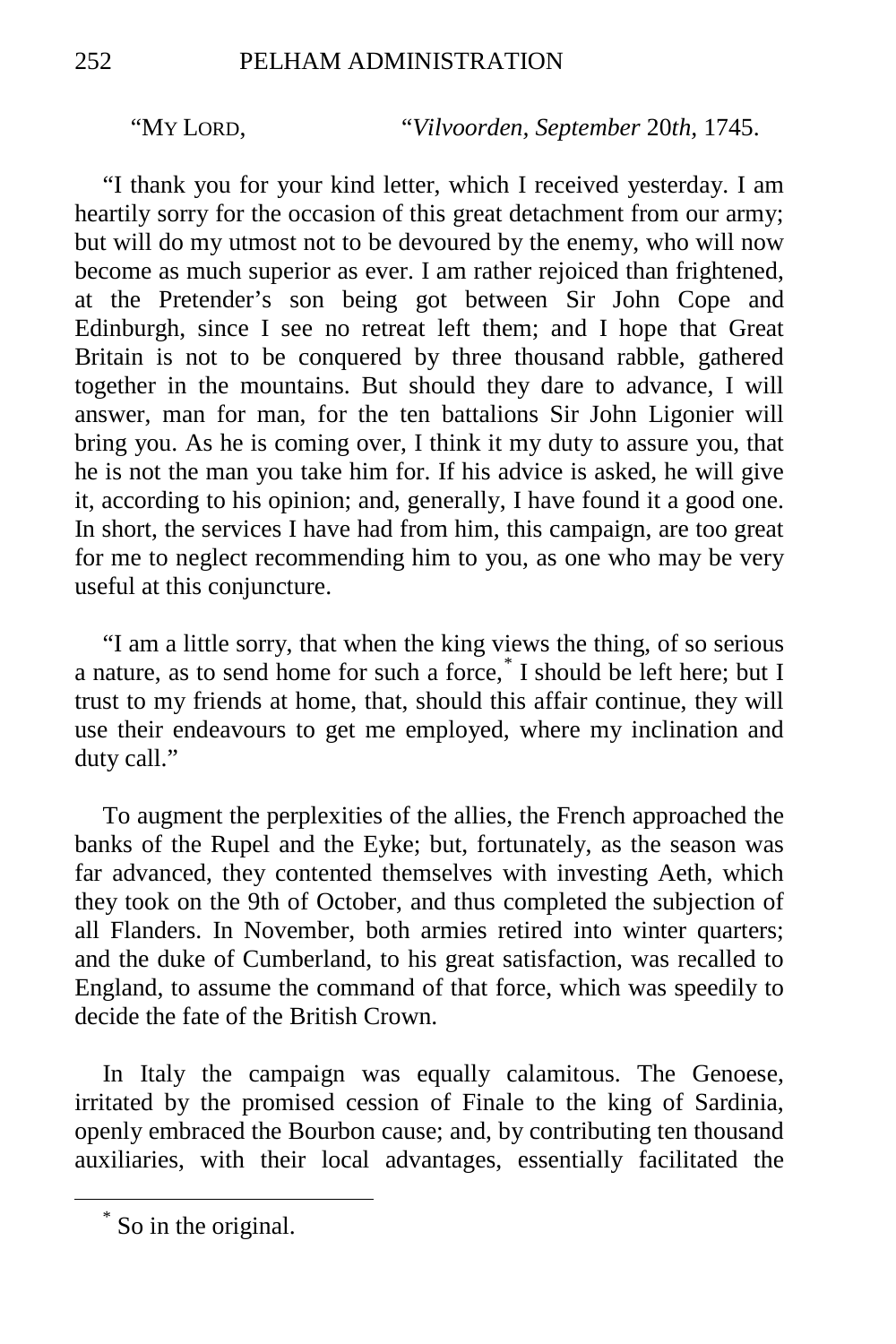#### CHAPTER VII 253

invasion of Lombardy. A powerful French and Spanish army, under Don Philip, again traversed the Alps, and, uniting with the Genoese, presented a force, which the Austrians and Sardinians were unable to withstand. On one side, they over-ran the territory of Tortona and the Milanese; and, on the other, forcing the passage of the Tanaro, compelled the king of Sardinia once more to retire under the walls of his capital. Don Philip, entering Milan, received the homage of the inhabitants; and Alessandria, the last barrier on that side, was closely blockaded; so that all hope of recovering the superiority in Italy, appeared to be annihilated.

During these disasters, in the Netherlands and in Italy, the allies obtained some successes over the French, on the Lower Rhine, which had no other effect, than that of securing the election of the grand duke Francis. To accomplish that object, however, it was necessary to drive the enemy from the vicinity of Frankfort; and this operation was favoured by the reduction of their army on the Lower Rhine and Maine, in consequence of the detachment of twenty thousand men to the Netherlands.

An army of twenty-four thousand Austrians and sixteen thousand Hanoverians, under the command of marshal Bathiani, compelled the prince of Conti, who had succeeded Maillebois, to recross the Rhine. Thus Germany was again delivered from the presence of a hostile force. On the 13th of September, Francis was elected emperor at Frankfort, with the usual forms, and, on the 4th of October, he was crowned. Maria Theresa, who witnessed this ceremony from a balcony in the town hall, was the first to exclaim, "Long live the Emperor Francis the First!" and these words were re-echoed with enthusiasm by the applauding spectators.[\\*](#page-64-0) This event, though gratifying to the empress, and advantageous to the Germanic body, was not of sufficient consequence, to counterbalance the sacrifices, by which it had been purchased.

In fact, the only source, from which the allies could derive consolation, amidst their adversity, was the accommodation at length

<span id="page-64-0"></span> <sup>\*</sup> Continuation of Rapin, vol. xxi. p. 140. House of Austria, chap. cvi. Annales de Marie Therèse.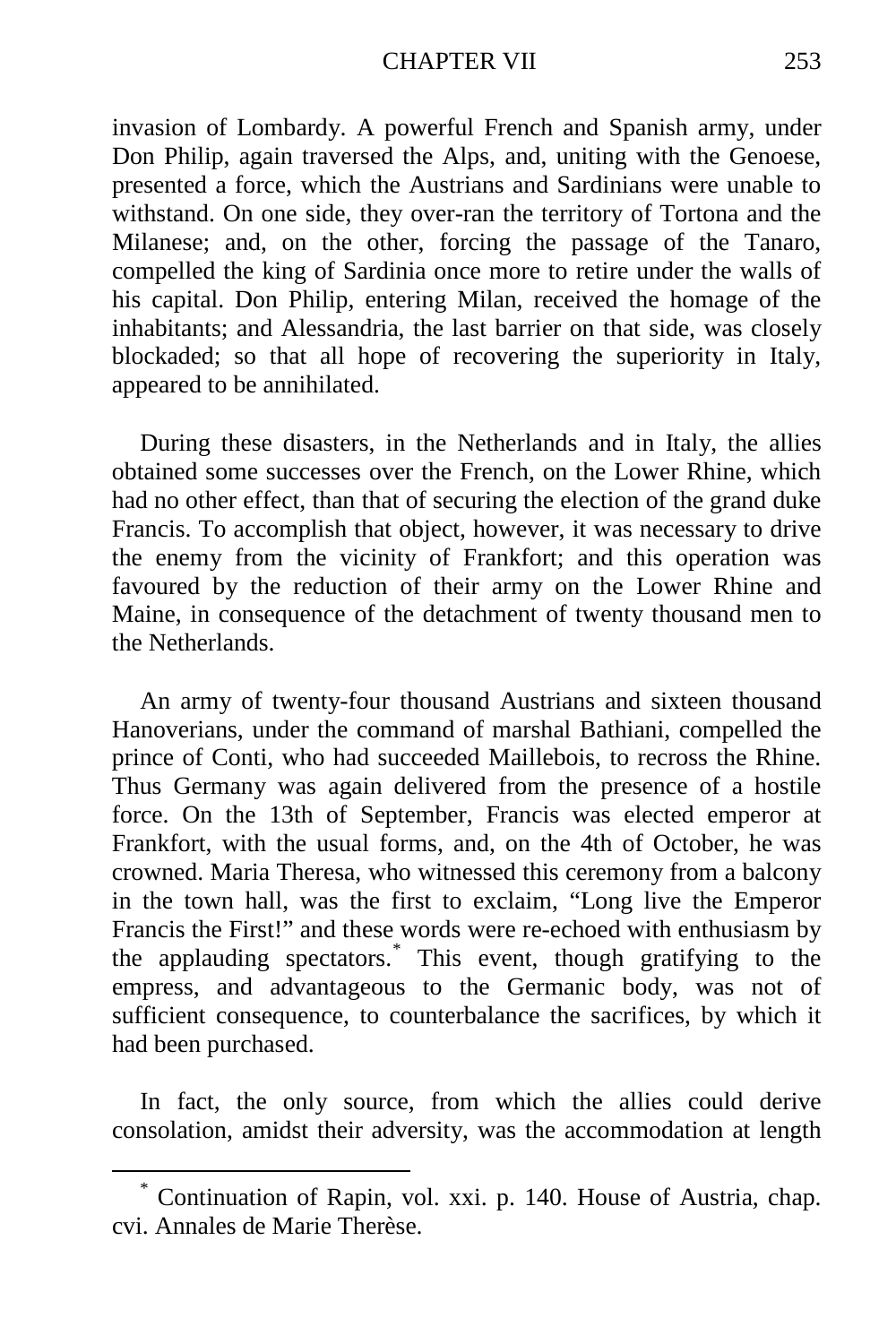effected between Austria and Prussia. Notwithstanding his discomfiture in the preceding campaign, Frederic redoubled his exertions against the superior force of the Austrians, who, under prince Charles, had penetrated into Silesia, by the defiles of Landshut, marched towards Schweidnitz, and threatened to reconquer the duchy. The approach of the king, to the invading army, near Schweidnitz, with a well disciplined, but inferior force, occasioned a battle at Hohenfriedberg, on the 3rd of June, in which the Austrians were surprised and defeated, with considerable loss, and compelled to retreat into Bohemia[\\*](#page-65-0) .

This defeat, with that of the allies at Fontenoy, and the uncertain issue of affairs on the Rhine and in Italy, stimulated the Pelhams to make new efforts for detaching the king of Prussia, from his alliance with France. On this subject, the duke of Newcastle transmitted to the king at Hanover, a clear and forcible representation of the sentiments of the cabinet. After stating the subsidies paid by Great Britain, to the allied powers, as exceeding  $£1,178,000$ , he proved, not only that this enormous supply was inadequate to support a force, able to contend with the enemy; but also, that such a force was unattainable, by any sacrifice, however great. He then shewed, that the contingents, promised by the Austrians, had proved deficient in every quarter; and strongly exposed the fallacy of their assertions, that the aid of the Saxons, in this campaign, would enable them to contend, with effect, against the king of Prussia. He declared, that they could not repair their recent losses, without draughts from other quarters, where a force was equally needed; and, consequently, that circumstances imperatively demanded the adoption of means for detaching the king of Prussia from the French interests, by inducing the queen of Hungary to conclude a peace with him, and acquiesce in the Treaty of Breslau.[†](#page-65-1)

<span id="page-65-0"></span> <sup>\*</sup> See account of this battle in the History of the House of Austria, in which the loss of the Prussians is stated as not exceeding two thousand men, while that of the Austrians included four thousand killed, seven thousand made prisoners, and sixty-six pieces of artillery taken.— *House of Austria,* chap, xxvii.

<span id="page-65-1"></span><sup>†</sup> The duke of Newcastle to lord Harrington, June 14, 1745. MS. Grantham Papers.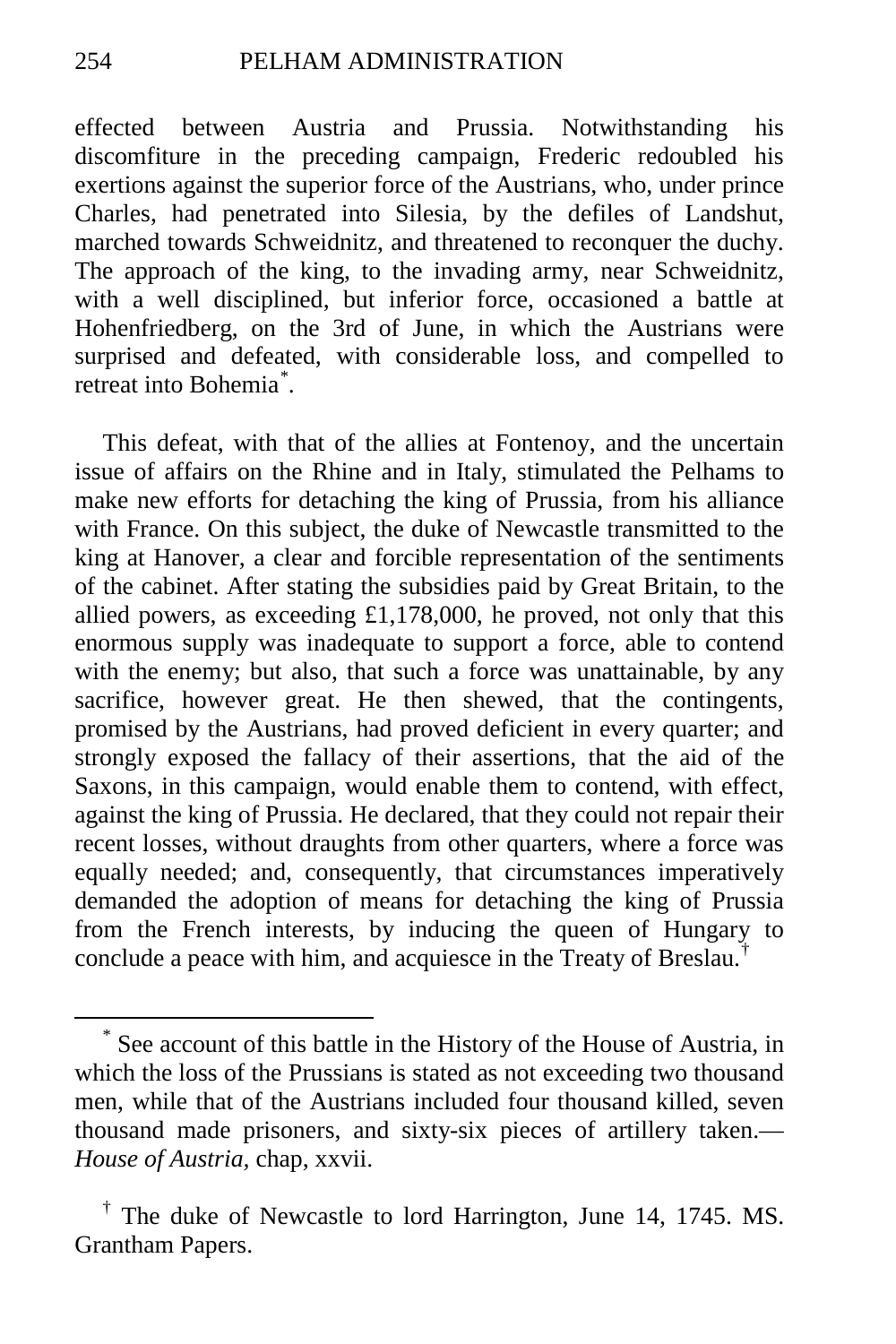This spirited representation subdued the prejudices of the king against his nephew; and all minor difficulties were fortunately overcome, by an overture from Frederic himself, who witnessed, with alarm, the rapid successes of France in the Netherlands. A private negotiation, therefore, was carried on with the king of Prussia; while the most pressing solicitations to conclude a peace, were made, though at first ineffectually, to the court of Vienna. So zealously, however, did his Britannic Majesty pursue this object, that, on the 26th of August, a preliminary convention was privately concluded, at Hanover, with the king of Prussia, for re-establishing a peace with Austria, on the basis of the Treaty of Breslau. It included a reciprocal guaranty of their respective territories by the two monarchs; and, in particular, his Britannic Majesty engaged, that the king of Prussia should retain possession of Silesia, in the like manner as it was ceded to him by the Treaty of Breslau. At the same time, he promised to use his utmost endeavours, to obtain a general guaranty of it by the empire, and the other powers of Europe, whenever a peace should be concluded. New and pressing representations were made to the court of Vienna; and a declaration was conveyed, from the British cabinet to the queen of Hungary, threatening, that if she persisted in withholding her acquiescence, she must relinquish all hope of future subsidies from England.[\\*](#page-66-0) Maria Theresa, however, still scornfully repelled every application, and imprudently resolved to incur all the hazards of war, rather than confirm the cession of Silesia. Her sanguine hopes were once more cruelly disappointed; for, on the 30th of September, her army was defeated at Sohr. Unsubdued by misfortune, she then attempted to carry the war to the gates of the Prussian capital; but, on the 15th of December, her Saxon allies were totally routed at Kesseldorf; her own army was driven back into Bohemia; and Dresden itself fell into the power of the enemy. These reverses at length humbled her haughty spirit; and, by the Treaty of Dresden, signed on

<span id="page-66-0"></span> <sup>\*</sup> Letter from the duke of Newcastle to Mr. H. Walpole, dated Aug. 22, 1745 Walpole Papers, MS.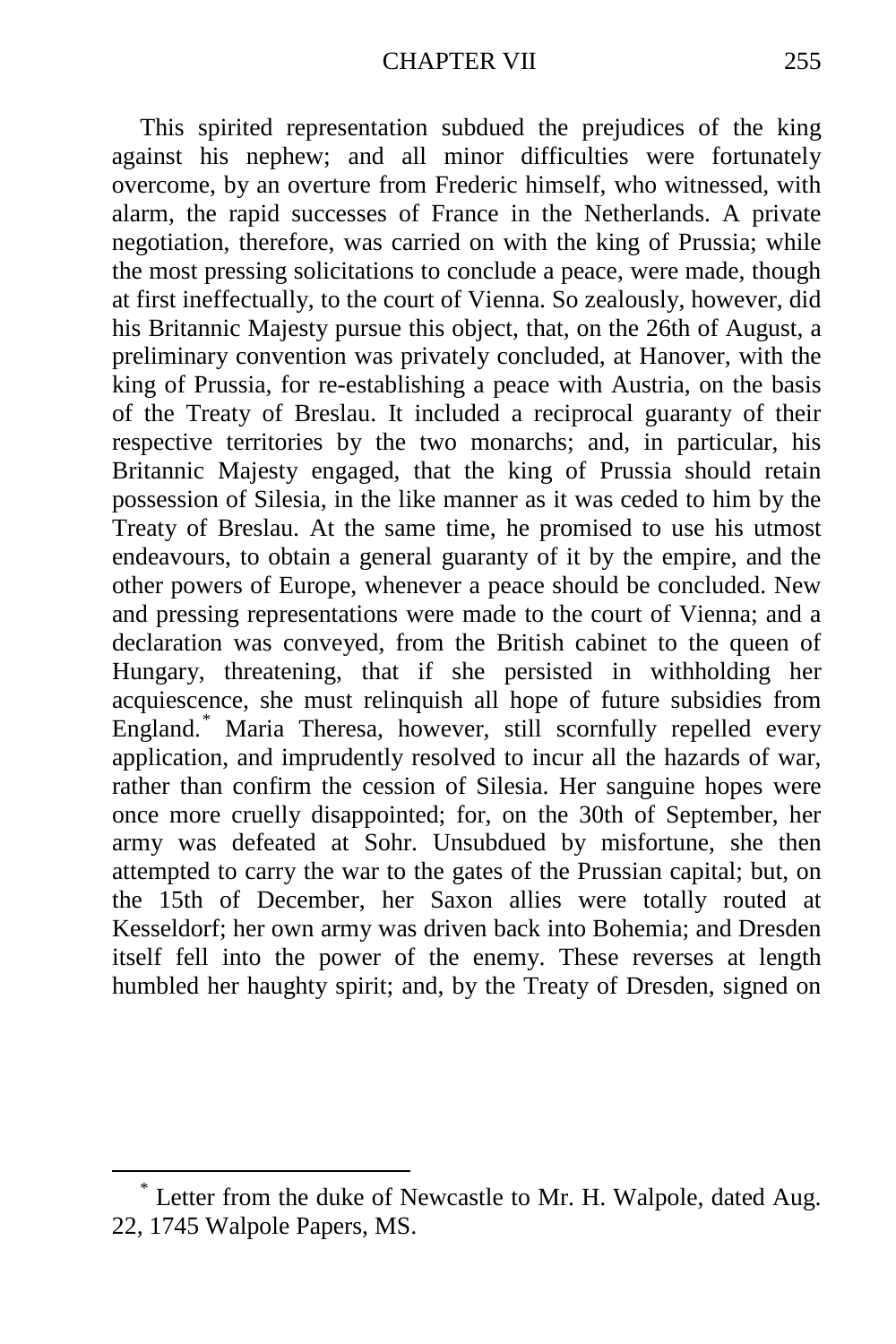the 25th of December, she reluctantly accepted the conditions offered by the Treaty of Hanover.<sup>[\\*](#page-67-0)</sup>

The good effects which this peace might once have produced, were no longer to be expected; for, the advantages gained by the French in Flanders, during the campaign, were permanently secured; and the illtimed pertinacity of Maria Theresa had given that ascendancy to the enemy, which the allies, with all their subsequent efforts, were unable to recover.

While defeat and calamity attended the principal operations on the continent, an event occurred in a distant region, which threw additional lustre on the British navy, reflected honour on the enterprising spirit of the American colonists, and produced an important advantage, towards the adjustment of negotiations for peace.

Ambitious to cooperate against the common enemy, the people of New England formed the bold design of surprising the French settlements, on the island of Cape Breton, which commanded the mouth of the river St. Laurence, and protected the fisheries at Newfoundland. The enterprise was approved by the British government; and admiral Warren, who commanded a squadron in the West Indies, was ordered to assist in its execution. Early in the spring of 1745, a force, consisting of six thousand volunteers, raised in the colony, a British squadron of ten ships of war, and a number of American privateers, sailed for the point of attack. They reached the bay of Gabarus, before the inhabitants of the island suspected their danger, and, landing without loss, invested Louisbourg, the capital, while the fleet blockaded the harbour. Although the place had been recently fortified, and was garrisoned with twelve hundred men, the persevering exertions of the colonial troops were so successful, that on the 15th of June, Louisbourg and the whole island surrendered to. his Britannic Majesty.

<span id="page-67-0"></span> <sup>\*</sup> Correspondence of lord Harrington and Sir Thomas Robinson.— Œuvres Posthumes du Roi de Prusse.—History of the House of Austria, chap, xxvii Annales de Marie Therèse.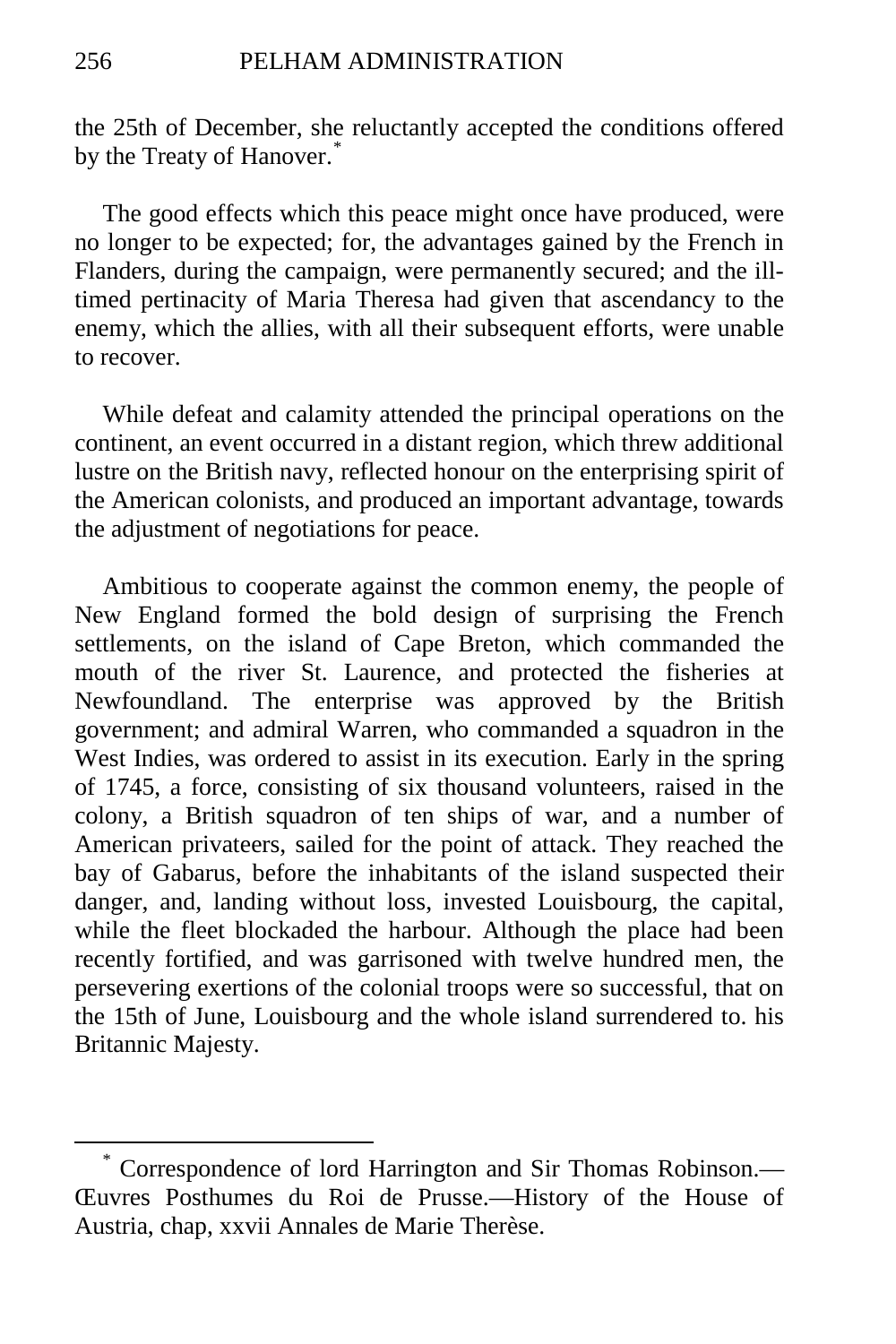The intelligence of this conquest created a greater sensation in Europe, than could have been anticipated, from the acquisition of a small and remote settlement. It was indeed a severe mortification to the French, to be thus excluded from the profitable fisheries of Newfoundland, while their colonies in North America were laid open to British enterprise, without any certain means of direct and effectual communication with the mother country.<sup>[\\*](#page-68-0)</sup>

<span id="page-68-0"></span> <sup>\*</sup> Continuation of Rapin, vol. xxi. pp. 156-162.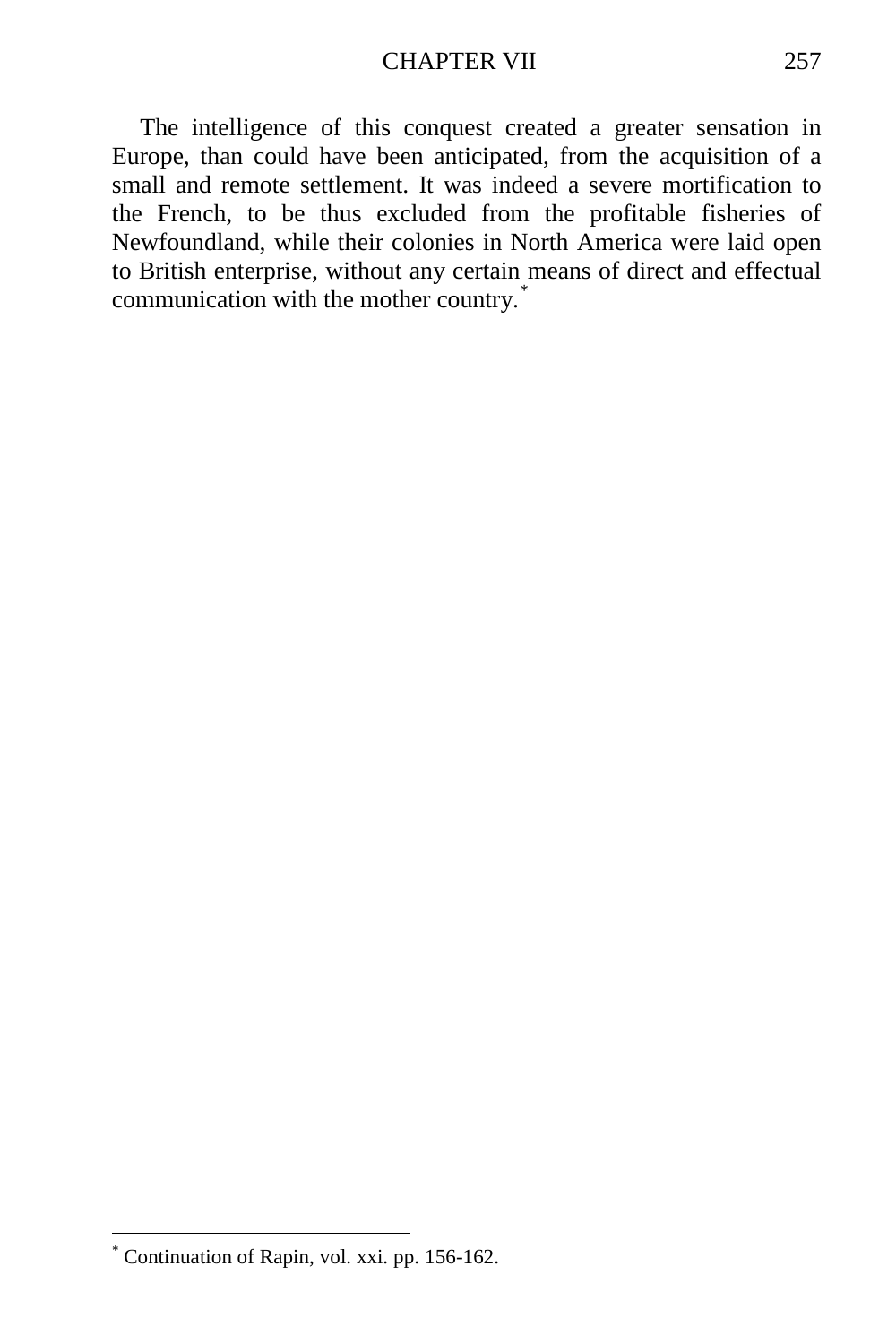# CHAPTER VIII. 1745—.

*Landing of the young Pretender in Scotland—His successful progress*—*Consternation of the friends of Government*— *Correspondence of the duke of Newcastle and Mr. Pelham, with the duke of Argyle, on the state of Scotland*—*Dissensions in the Cabinet*—*Advance of the rebels to the Grampian hills*—*Retreat of the royal troops, under Sir John Cope, to Inverness*—*Alarms and apprehensions excited throughout the British dominions, by the progress of the rebels*—*Inefficient measures for the defence of Scotland*—*Return of the king to England*—*Continued feuds in the Cabinet, and unabated displeasure of the king against the Pelhams*—*The young Pretender occupies Edinburgh—Defeats the royalists at Preston-Pans, marches into England, takes Carlisle, and advances to Manchester*—*Dissensions in the Cabinet suspended, and the views of the Pelhams approved by the king*—*Vigorous preparations for the suppression of the Rebellion*—*The Duke of Cumberland takes command of the army*—*Marshal Wade occupies Northumberland*—*Edinburgh recovered*—*The rebels, after advancing to Derby, retreat precipitately to Scotland— The duke of Cumberland pursues them to the frontier, and retakes Carlisle*—*The rebels besiege Stirling castle, and defeat the royal forces under general Hawley, at Falkirk*—*Loyal proceedings of both Houses, during the session of Parliament*— *King's Speech*—*Address of the Peers*—*Debate on the Address, in the House of Commons*— *Forces voted*—*Grant proposed, for the temporary payment of thirteen regiments, raised by different noblemen—Speech of Mr. Pelham on that subject* —*Message from the King, on the preparations of France for an invasion*—*Proposal for taking into pay six thousand Hessians, agreed to.*

IN this eventful year, England was menaced with a calamity, greater than any to which she had been exposed, since the Revolution.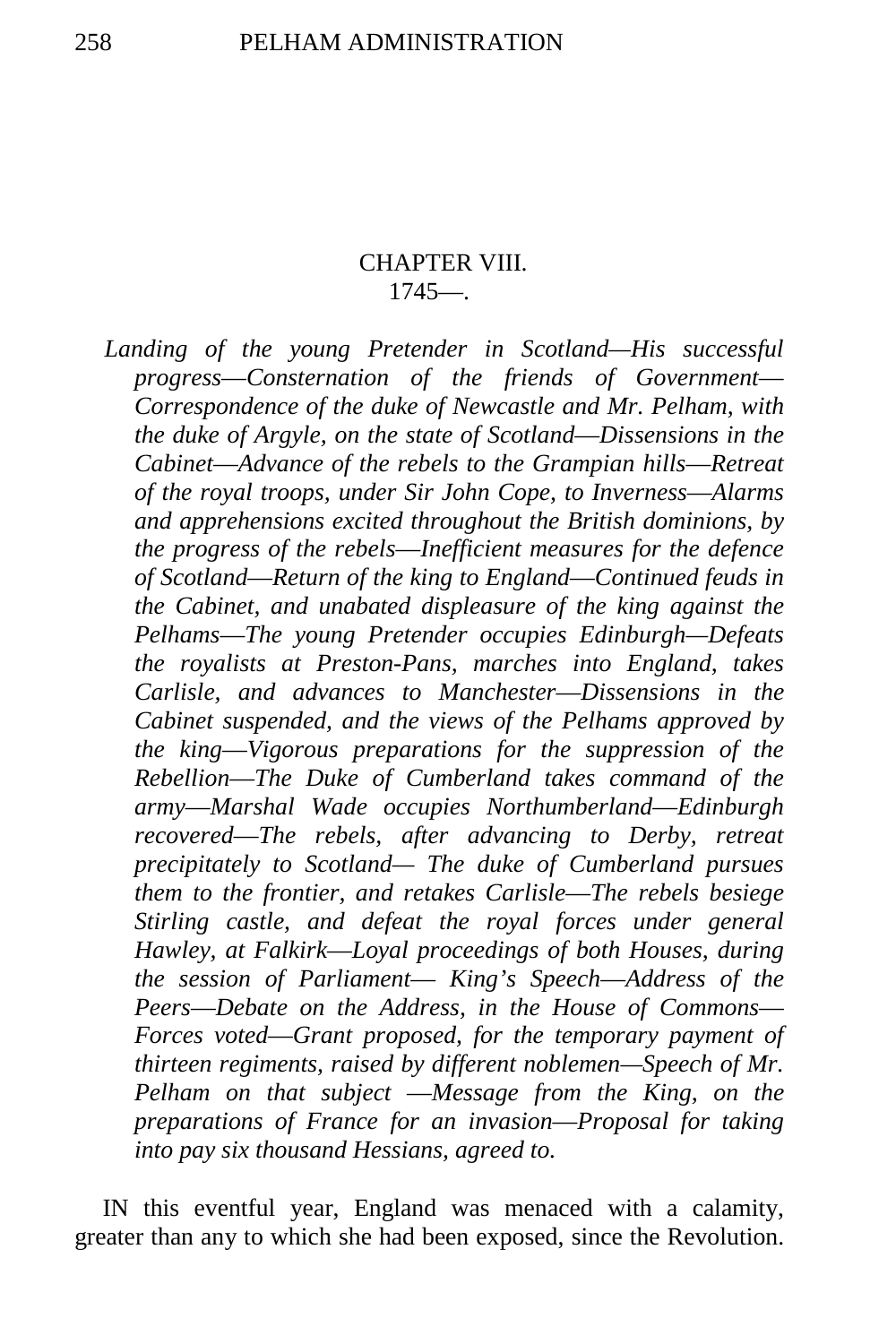While the French threatened a renewal of the invasion, and were prosecuting their successful career in the Netherlands, Charles Edward, the son of the Pretender, was impelled by his hereditary ardour, and the solicitations of his sanguine partisans, to undertake an expedition, of the most romantic character, for the recovery of the throne, which his family had forfeited. He hired a frigate of eighteen guns, belonging to Nantes, in which he embarked, carrying with him nine hundred stand of arms, and a sum of money, not exceeding £4,000. With this slender provision, he sailed, on the 14th of July, from Port Lazare in Britanny, attended only by the marquis of Tullibardine,[\\*](#page-70-0) Sir John Macdonald, Mr. Thomas Sheridan, Mr. Sullivan, his governor, and a few other Scottish and Irish adventurers. His frigate was escorted by the Elizabeth, a ship of sixty guns, which conveyed about one hundred volunteers, with two thousand musquets and five hundred broadswords, and had been equipped for this purpose, with the connivance of the French court.

Directing their course towards the coast of Scotland, the two ships were met on the 20th of July, by the British man of war, the Lion, of sixty guns, which immediately engaged the Elizabeth; and, after an obstinate conflict of six hours, so crippled her, that she with difficulty effected her return to Brest. Undismayed by this misfortune, the young adventurer pursued his voyage, and on the 23rd, approached South Uist, one of the Western Islands. Meeting with less encouragement than he expected from the inhabitants, he sailed for the main land, and disembarked on the shore of Loch Sunart, near which resided several of his most active partisans, especially the Camerons of Lochiel. His enterprise, however, appeared so desperate, that even his warmest adherents endeavoured to dissuade him from proceeding; but they at length became inspired with a portion of his enthusiasm, and in the course of a few days, he numbered nine hundred followers, consisting chiefly of the Camerons, Macdonalds, and Stuarts. With this little band, he approached the mountain-chain of the Grampians, daily receiving new accessions of Highlanders; and on the 19th of August,

 $\overline{a}$ 

<span id="page-70-0"></span><sup>\*</sup> The son of John, the first duke of Athol, who died in 1724. Having been concerned in the rebellion of 1715, he was attainted, and his title and estates forfeited.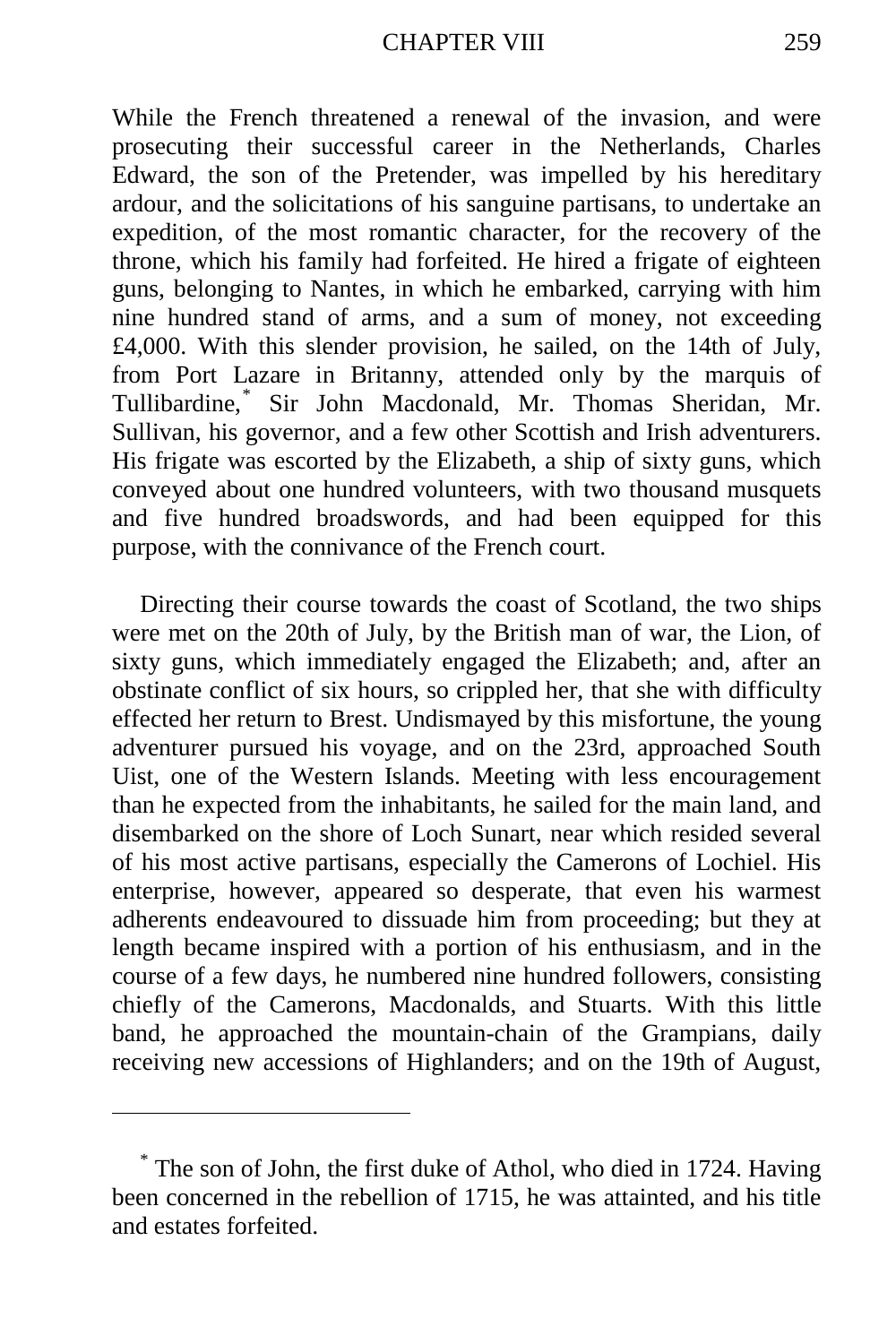finally raised the standard of rebellion, in the valley of Glensinnan, near Fort Augustus. Several skirmishes took place between his troops and the royal forces; the Macdonalds of Keppoch in particular, having captured two companies of the royal Scots, exultingly presented their prisoners to their young leader, as an earnest of future success.

By this sudden and daring enterprise, the British government was confounded. Much anxiety had indeed prevailed, relative to the state of Scotland; and even in the preceding autumn, the Pelhams had warmly inforced the representations of the duke of Argyle,[\\*](#page-71-0) for encouraging and arming those of his countrymen, who were known to be loyal; as we find, from a letter written to him by Mr. Pelham.

"MY LORD, "*Arlington Street, Sept. 22nd,* 1744.

"Upon communicating a letter I had from Sir William Yonge.[†](#page-71-1) I had an opportunity of speaking to the king, upon the intended additional companies of the Highland regiment; and I found his Majesty, not only approving of the method in which you proposed they should be raised, but also disposed to grant the commissions in the manner your Grace advises. This led me also to talk upon the other subject, which your Grace has so often mentioned to the king's servants, the want of arms in the hands of the friends of government, and the little care there has been taken to disarm the enemies. I have directions to speak to the duke of Montagu<sup>[‡](#page-71-2)</sup> and my brother about it. What the king seems inclined to, is, that a number of spare arms should be sent down to Scotland, and delivered to such persons as your Grace shall appoint to receive them, they promising, as I believe is always done, by indenture, to deliver them up again, whenever the court shall demand them. I hope this will enable your Grace, to put your country in a better state of security, than you have hitherto thought it."

<span id="page-71-0"></span> <sup>\*</sup> Archibald, earl of Hay, succeeded to that title, on the death of his brother John, in November 1743. See an account of both these noblemen in the Memoirs of Sir Robert Walpole, chap, xxvi. and liii.

<span id="page-71-1"></span><sup>†</sup> Secretary at War.

<span id="page-71-2"></span><sup>‡</sup> Master of the Ordnance.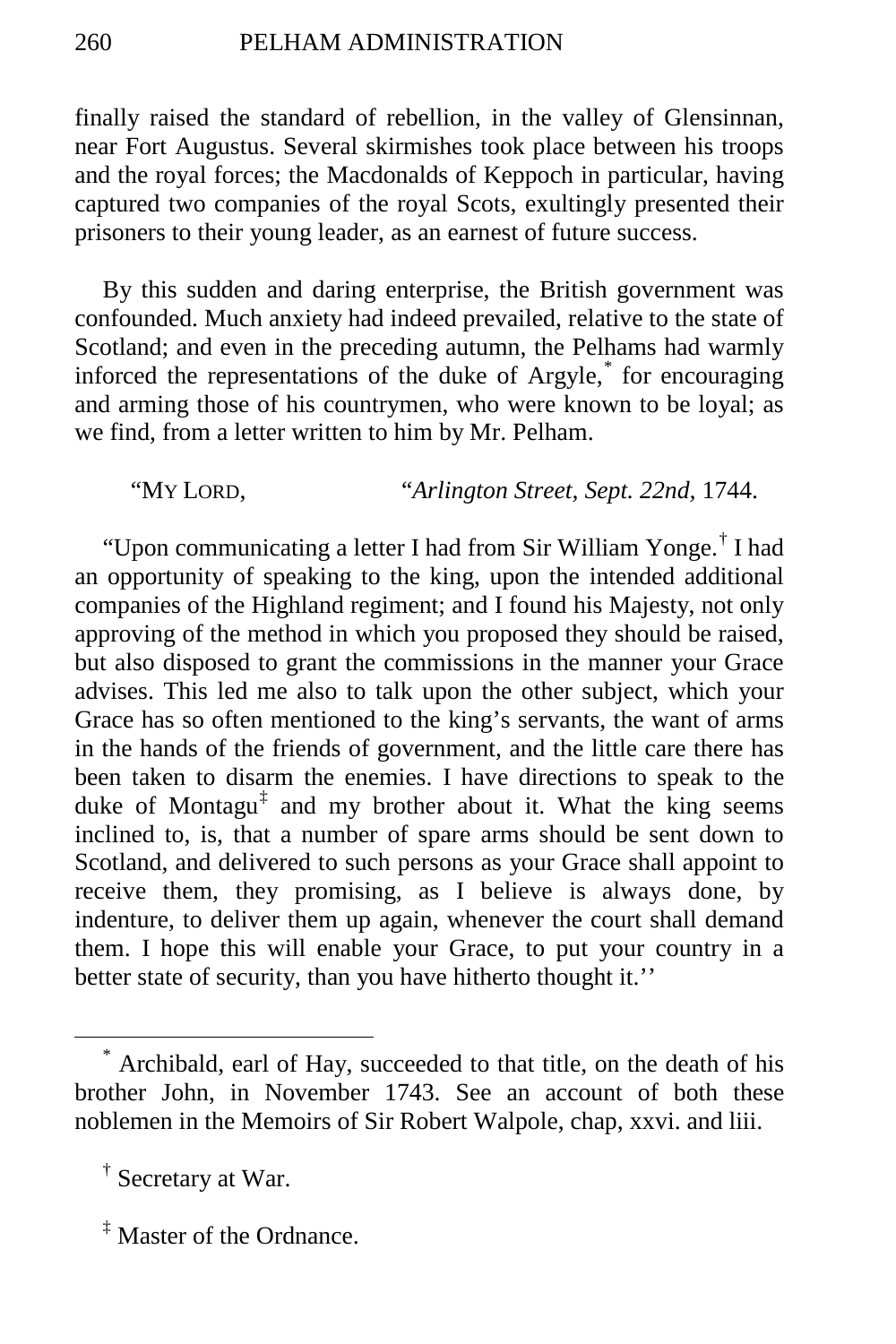The Pelhams, however, were prevented from carrying this plan into effect, partly by the apathy observable in some adherents of the government, and partly, perhaps, by mistrust of the Highlanders. The mind of the king, also, being engrossed by continental affairs, and the attention of the cabinet being fixed on the menaced invasion from France, Scotland remained in neglect, until vague rumours began to be circulated, concerning the enterprise of the young Pretender. Even at the moment of his landing, ministers evinced the hesitation, naturally arising from want of concert and intelligence, and their embarrassment was increased by the absence of the king. This distraction in the cabinet is evident, from the correspondence of the Pelhams with the duke of Argyle, on whom they mainly relied, for the preservation of the established order of things in Scotland.[\\*](#page-72-0)

*The Duke of Newcastle to the Duke of Argyle,*

"My LORD, "*Whitehall, August* 1*st,* 1745.

"I received last week a letter from my lord Harrington, acquainting me that the king had undoubted intelligence, that the resolution was actually taken at the court of France, to attempt immediately an invasion of his Majesty's British dominions. This intelligence came through such a channel, that they have not the least doubt, at Hanover, of the truth of it. It is impossible for me to acquaint your Grace, by a letter, with the particulars of it, but they are such as make the thing but too probable; and, at the same time, our advices for some time past, from the ports, and the coast of France, shew that steps are actually taking to put that design in execution. My lord Harrington wrote immediately, by the king's order, to the duke of Cumberland, to have a body of troops ready to send hither in case of necessity; and we have been using our utmost endeavours to get together a good squadron in the channel, though, I am very sorry to say, we have made but little progress in it as yet, which is to be commanded by admiral Vernon. His Majesty has been so good as to declare, that, if this scheme of an invasion should go on, and if it should be thought absolutely necessary

<span id="page-72-0"></span> <sup>\*</sup> The following letters are taken from the Campbell Papers, in the possession of Archibald Campbell, esq., grandson of Archibald duke of Argyle. See Memoirs of Sir Robert Walpole, Preface.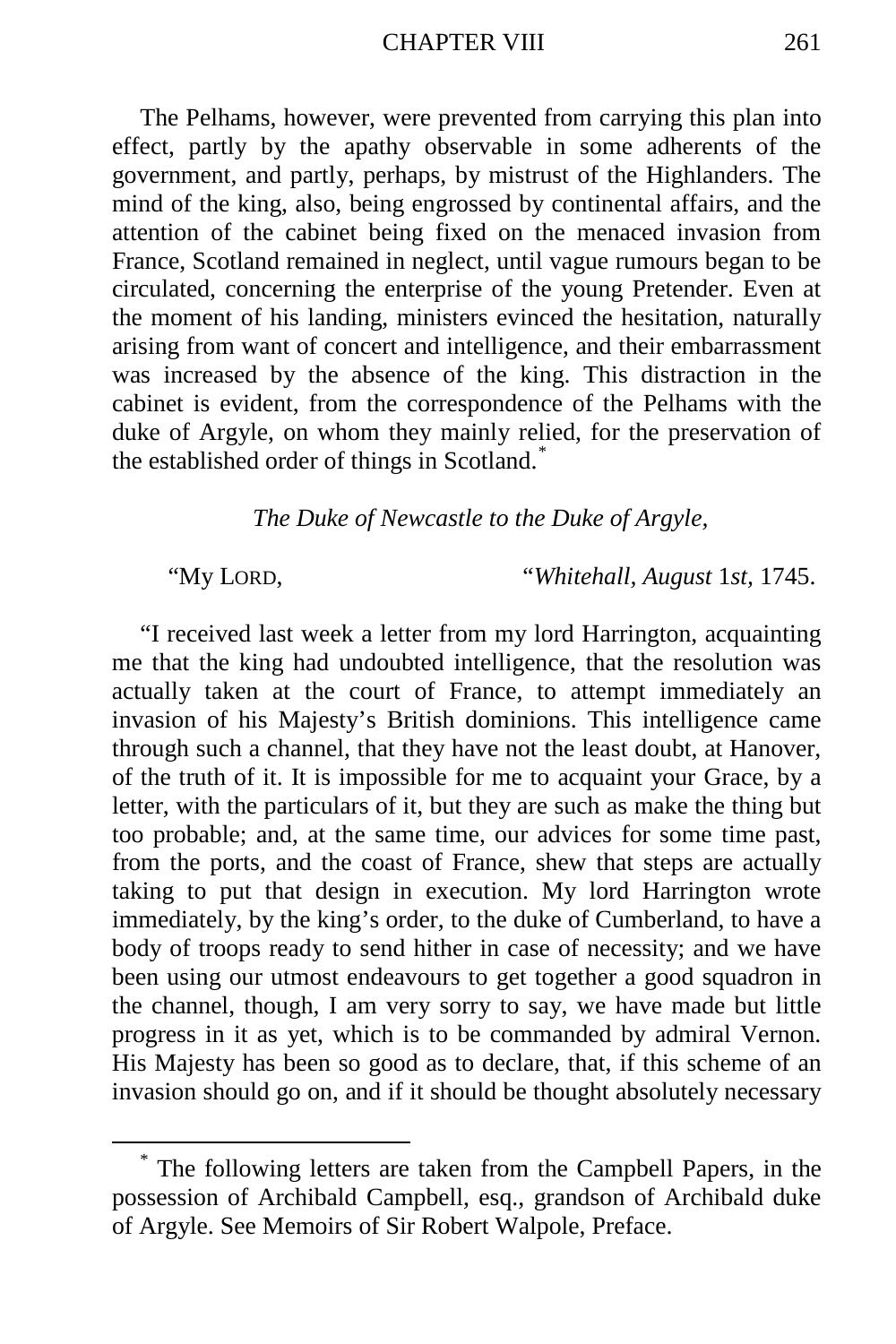for the public service, that he should return immediately to England, he would begin his journey on the first notice. In answer to which, I wrote to my lord Harrington on Friday last, in the name of his Majesty's servants here, humbly to intreat his Majesty, not to defer putting those his gracious intentions in execution.

"All this happened before Sunday last, when we had an account from Mr. Trevor, that Van Hoey[\\*](#page-73-0) had dispatched an express to the States, acquainting them, that the Pretender's eldest son embarked on the 15th of July, N. S. at Nantes, on board a ship of about sixty guns, attended by a frigate, loaded with arms for a considerable number of men; and that it was universally believed, that they were gone for Scotland. I send your Grace, inclosed, the extract of Van Hoey's letter, with the several other accounts we have received, where you will see the circumstances of this affair, differently related; but they all agree in the main fact, of the Pretender's son being actually sailed for Scotland.

"This account was laid before the lords justices on Tuesday last; and it was thought necessary, that my lord Tweeddale should immediately send directions to Sir John Cope, to assemble the troops in proper places, and to order the dragoon horses to be taken up from grass.

"Sir John Cope is also to concert with the lord justice clerk, and the lord advocate, what may be proper to be done, for securing the public peace and tranquillity, and disappointing these designs. But my brother and I thought it absolutely necessary, that I should send your Grace a particular account of this affair; as we are fully convinced, that your Grace's great influence and power, enable you to be of the greatest use for the support of the government, if it should be attacked in that part of the king's dominions, which seems at present to be particularly threatened. We do not presume to point out to your Grace, any particular measure to be taken at this juncture, as your own judgment will direct you infinitely better than we can do; but if there is any thing, that you may think proper to be done by us here, I shall hope you will be so good as to let me know it.

<span id="page-73-0"></span>The Dutch ambassador at Paris.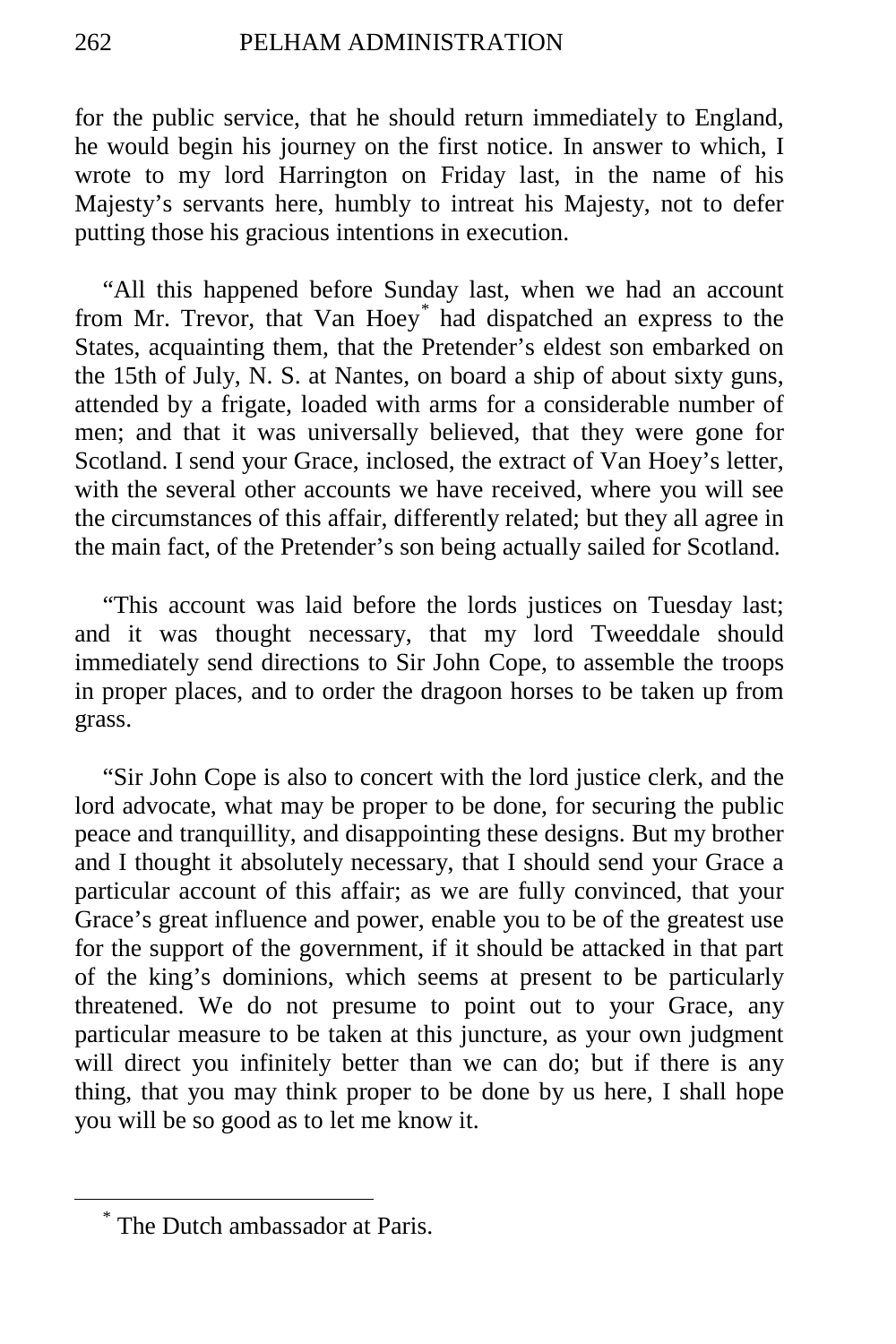#### CHAPTER VIII 263

"We have this day signed a proclamation, offering a reward of £30,000 for apprehending the Pretender's son, in case he should land, or attempt to land, in any part of his Majesty's dominions. Transports for ten thousand men are preparing to be sent to Camp Veer in Zeeland, from whence they may go up the Scheld to Antwerp, if it shall be thought proper; or, the body of men to be sent to England in case of necessity, may be embarked at Camp Veer.

"On Saturday last, Ostend was invested. I had a letter from general Chanclos, dated on Sunday night; he expected, the trenches would be opened that night. The two battalions sent from hence, viz., one of guards, and Harrison's, arrived at Ostend on Saturday last, as also a great quantity of ordnance stores, of which we are sending a fresh supply. General Chanclos talks of making a good defence; but what is very surprising, is, that the great inundation so long talked of, and so often pressed from hence, is not yet made, and now cannot be made, it being in the enemy's power to prevent it.

"Our last letters from our army in Flanders, were of the 4th inst., N. S. The army was then extended in one line, from Brussels towards Antwerp, with a view to secure both those places. His Royal Highness's quarters were at Villevorden. It was thought, the French were preparing to make a large detachment to the Rhine; where the prince of Conti certainly stands in need of one, having been obliged to repass the Rhine with precipitation, though without much loss.

"We hope the election of the emperor will soon be made; though, it is possible, it may still meet with some difficulties and delays.

"The armies in Bohemia continue in a state of inaction. That of the allies is, I am afraid, very weak, not having, as it is confidently said, above twenty-four thousand foot, of regular troops; and indeed there has been a shameful non-performance of the promises made by the court of Vienna, as to the strength of their armies, in all parts.

"I am to acquaint your Grace, in great confidence, that the king has allowed my lord Harrington, pursuant to our repeated advice, to represent to the court of Vienna, in a very strong and a very proper manner, the indispensable necessity of making up immediately with the king of Prussia, if practicable, upon the foot of the treaty of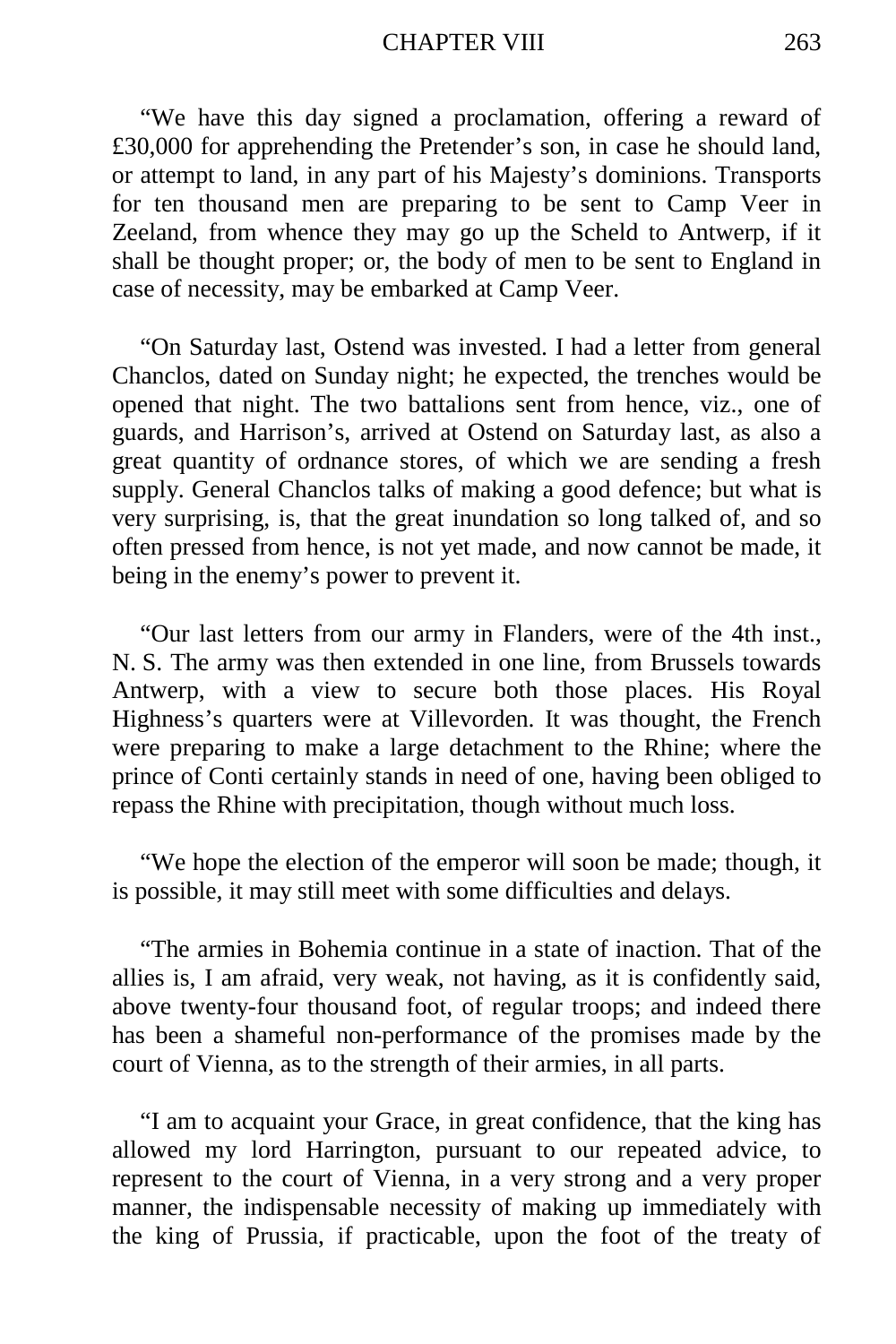Breslau. Lord Harrington has also talked to the Prussian minister at Hanover, upon that subject, who immediately dispatched a courier to his master upon it. If this could be brought about, it would give us some relief. But my hopes are not very sanguine, considering the obstinacy of the court of Vienna, on one side, the successes, and ambition of the king of Prussia, on the other, and the need, all the world must see, we stand in, of lessening the force of our enemy, when it is not practicable for us to increase our own.

"P. S. I proposed to the lords justices, this day, the sending down arms to Scotland, that the well-intentioned Highlanders might be armed, if it was necessary; and, particularly, that a number of arms might be ready to be delivered to your Grace's order. We had, as you may imagine, some disputes upon it; but it was at last determined to send down forthwith five thousand arms to Edinburgh, to be lodged there, at Stirling Castle, and at Inverness, according as Sir John Cope shall direct; and that a private hint should be given to Sir John Cope, that arms should be delivered to your Grace, upon your application for them. There is one letter that says, the Pretender's son is actually landed in the Isle of Mull. I must beg your Grace would have the goodness to send the best intelligence you can procure, of this design of the Pretender's son, and of the motions of the Jacobites in Scotland."

# *The Duke of Newcastle to the Duke of Argyle.*

"MY LORD, *"Whitehall, August* 14*th,* 1745.

"I received yesterday the honour of your Grace's letter of the 7th instant; and am extremely obliged to you, for the early information which you was so good as to send me, of the landing of the Pretender's son in Scotland.

"The circumstances, mentioned in the intelligence sent by your Grace, tally so exactly, almost in every respect, with the accounts we had received of the frigate, which, it was said, the Pretender's son was on board, that there can scarce be any doubt but that it is the same vessel which sailed from Nantes, and which is supposed to have had the Pretender's son on board, when the Elizabeth engaged with the Lion. I immediately acquainted the lords justices with the advice I had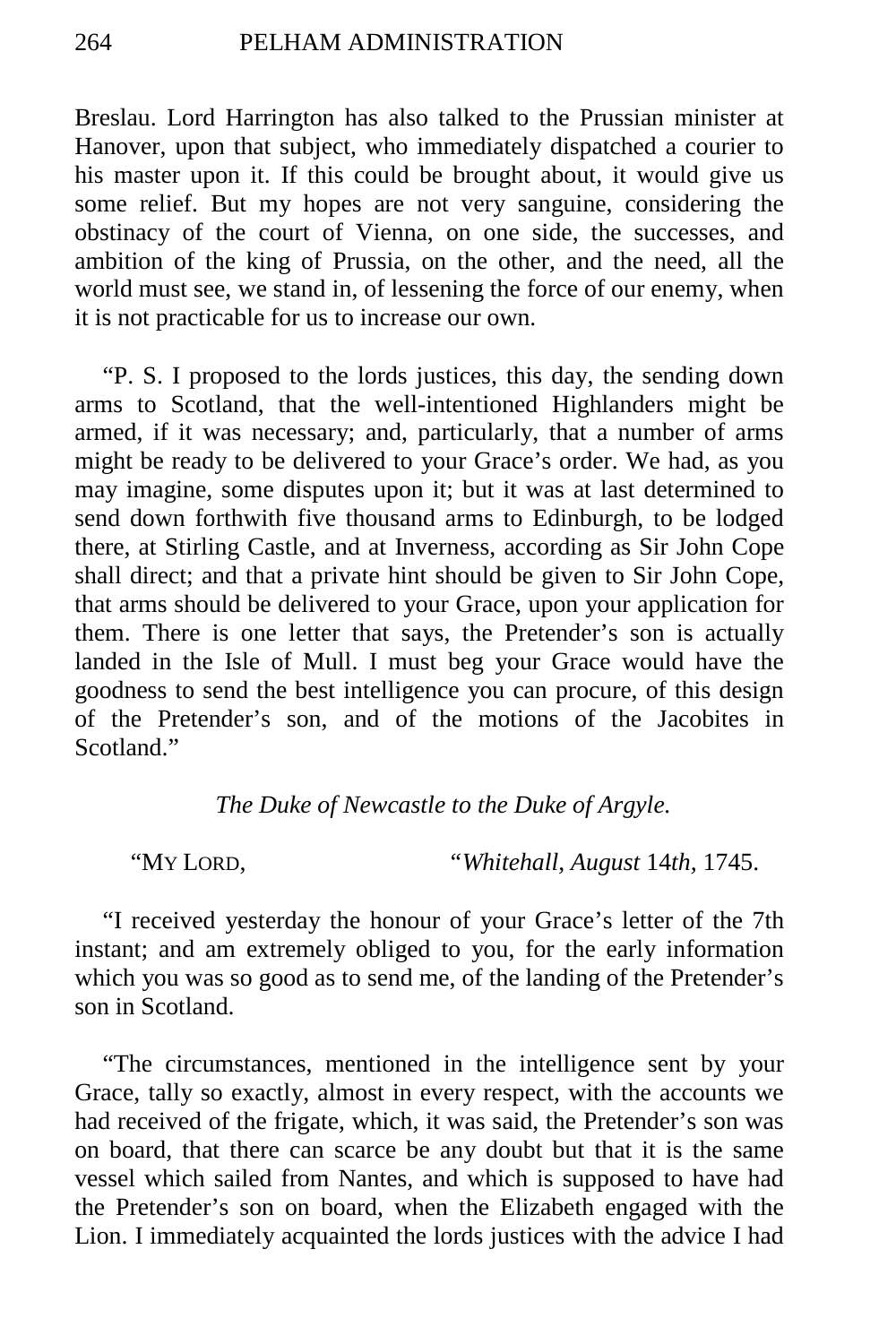received from your Grace; and I have their directions to return your Grace their Excellencies' thanks, for giving such early notice of an event, which so much concerns the peace and security of his Majesty's government.

"I am also, in their Excellencies' name, to desire your Grace, to take such measures as you shall judge most proper, for the defence of the kingdom against these attempts of his Majesty's enemies; and to acquaint your Grace, that they have ordered arms to be sent to Scotland, and have directed Sir John Cope to give them out to such persons as your Grace shall think proper, as your Grace will have seen by my former letter. My lord Tweeddale communicated to the lords justices, the several letters he had received from the lord justice clerk, the lord advocate, and Sir John Cope; and orders were thereupon sent to Sir John Cope, to get together, as he himself had proposed, as great a number of troops as he could assemble, and to march directly to the place where the enemy shall rendezvous, and endeavour to attack and suppress them at once. The officers of the revenue are also directed, to furnish Sir John Cope with such sums of money, as he shall want for carrying on the service; and whatever service your Grace shall think proper to be undertaken, I am persuaded, upon your Grace's giving notice to Sir John Cope, he will give directions for furnishing the money, that it may be put in execution.

"Your Grace does me great honour and justice, in taking notice of any attention that I gave, to the necessary representations your Grace made, of the state of the friends of the government, in Scotland. It was but my duty so to do; and I heartily wish the advice, your Grace then gave, had been followed. Many inconveniences would, by that means, probably have been avoided. But, however, your Grace's weight and power in Scotland are such, that, notwithstanding some disappointments, I am persuaded you will do great service, and be able to prevent any attempts from the enemies of the government, in your part of the kingdom.

"I desired your Grace, in my last letter, to suggest what you should think might be proper to be done, upon the supposition of the event, which has now happened. I must beg you would let me know, by the return of the messenger, what farther intelligence you may have procured of the motions of the enemy, and what steps you would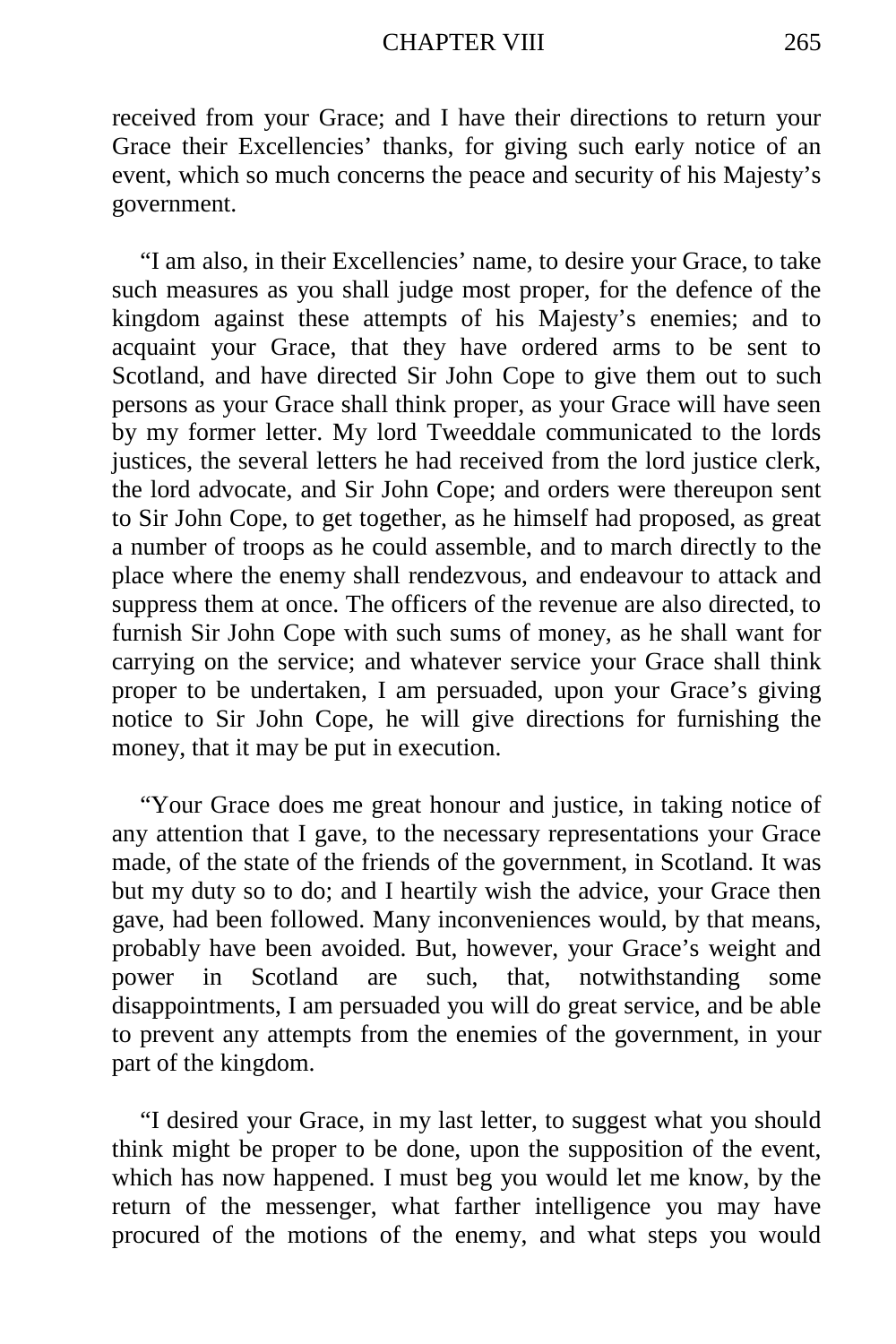advise to have taken, and I will endeavour, as far as depends upon me, that they may be carried immediately into execution. Your Grace will allow me to assure you, in confidence, that I never was in so much apprehension as I am at present. Before ever the motions of the Pretender's son were suspected, his Majesty had undoubted intelligence that the court of France intended to make an attempt upon these kingdoms. That intelligence was soon after confirmed, by the departure from France, and is now put out of all doubt, by the arrival of the Pretender's son, in Scotland.

"The loss of all Flanders, and that of Ostend, which, I am afraid, must soon be expected, will, we apprehend, from the great superiority of the French in Flanders, be soon followed by some embarkation from Ostend or Dunkirk, or both. And there is reason to believe, that the French and Spanish ships, which are now in the western ports of France, and in the Bay of Biscay, amounting to between twenty and thirty, twenty of which are of the line, may be intended to support these embarkations; either by coming up the channel, where at present we have not a squadron sufficient to oppose them, or, as I find is apprehended by some, by coming north about Scotland, to Ostend. Seven French men-of-war sailed from Brest about five weeks ago. It is thought possible, they may be somewhere lying in the westward, to wait there till Ostend shall be in the hands of the French, and then proceed round Scotland thither.

"We are getting our ships ready with the utmost expedition. Admiral Martin, who was cruising in the Bay of Biscay, is sent for home; and I hope we shall soon have a tolerable squadron in the channel; but, if the French should come north about, they might surprise us. We are sending transports for ten thousand men, to Camp Veer and Flushing, in order to bring part of our army from Flanders, if it should be necessary, for the defence of the kingdom.

"I have the pleasure to acquaint your Grace, that I received the king's orders on Friday last, to send away the yachts to Helvoetsluys, in order to his Majesty's returning to England. The yachts will sail tomorrow, and I hope we may expect the king here, the beginning of the week after next.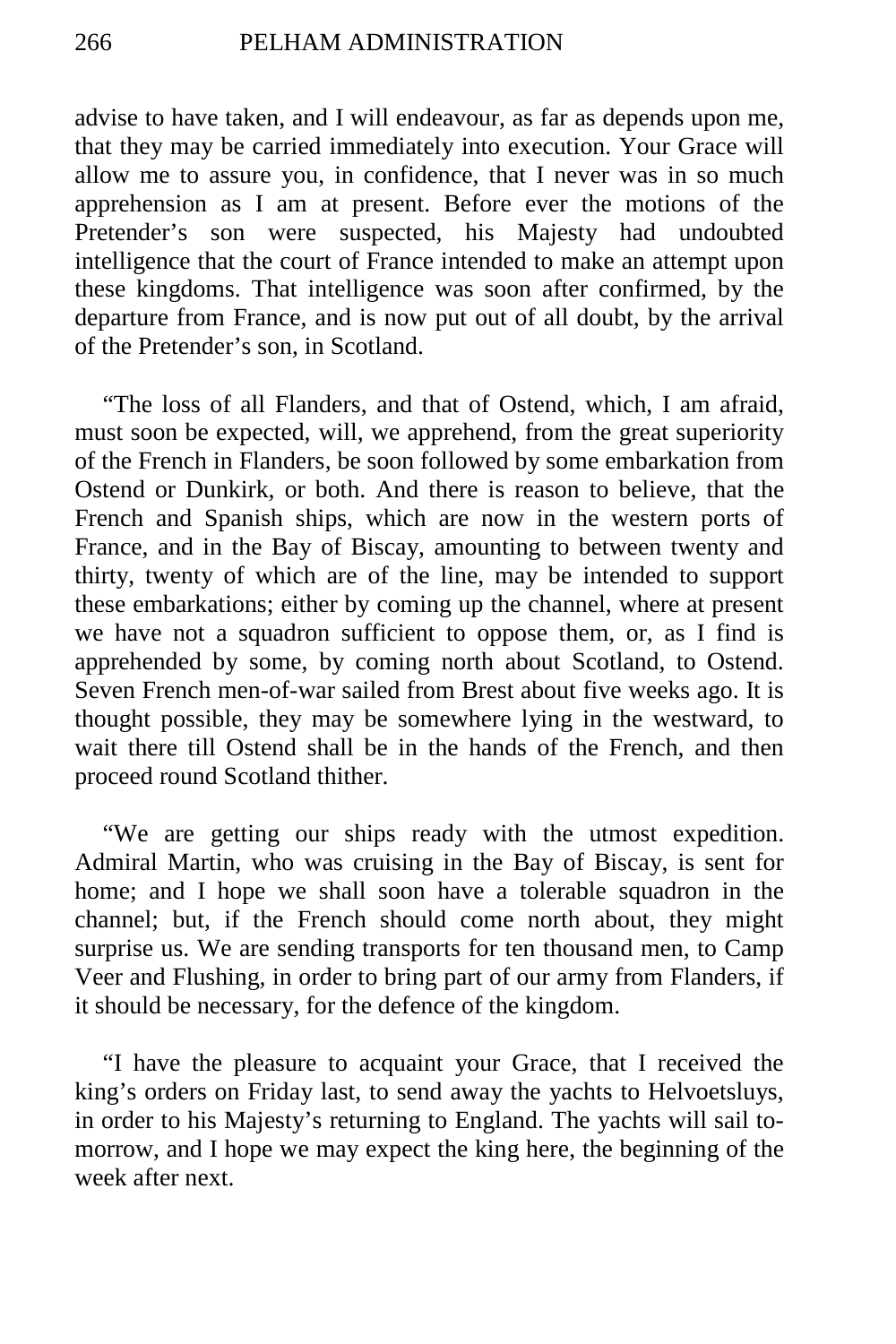"I beg pardon for giving your Grace this trouble. I know your Grace's zeal for his Majesty's service is such, that, I am persuaded, it is unnecessary for me to desire you to exert your great power and authority in Scotland, for the defence of the government.

"Whatever commands your Grace may have for me, shall be punctually obeyed; and, whatever you shall think proper to be done, you may depend upon my promoting, with the utmost attention and care."

*Mr. Pelham to Archibald, Duke of Argyle.*

"My LORD, "*August* 20*th,* 1745.

"I had a letter from general Cope, whom I am sorry to see in such distress and perplexity. Your advice is a great comfort to him; but, as he is not likely to have the benefit of that long, I own I am in pain for him. I have endeavoured to keep up his spirits as well as I can. I am not so apprehensive of the strength or zeal of the enemy, as I am fearful of the inability or languidness, of our friends. I see, the contagion spreads in all parts; and, if your Grace was here, you would scarce, in common conversation, meet with one man who thinks there is any danger from, scarce truth in an invasion, at this time. For my part, I have long dreaded it; and am now as much convinced as my late friend lord Orford was, that this country will be fought for some time before this year is over. Be that as it will, we must do our best; but nothing can go on right till the government has a head, which, I hope it will not be long without; for lord Harrington was to set out from Hanover last Friday; and the king intended to follow him in a very few days.

"Ostend, you see in the newspapers, has capitulated. The garrison is saved; but, to our great surprise, the Duke sent lord Crawford and Jack Mordaunt thither, with orders, rather to carry the troops to Flushing, than England. We immediately sent to Flushing, to stop their going from thence to the army in Flanders; and this day have sent positive orders to four regiments to come here to the river; and the fifth, being the Scotch fusileers, commanded by Jack Campbell, is ordered to Scotland, to strengthen Sir John Cope's army, and to recruit itself in that country. I do not doubt but your Grace will approve of this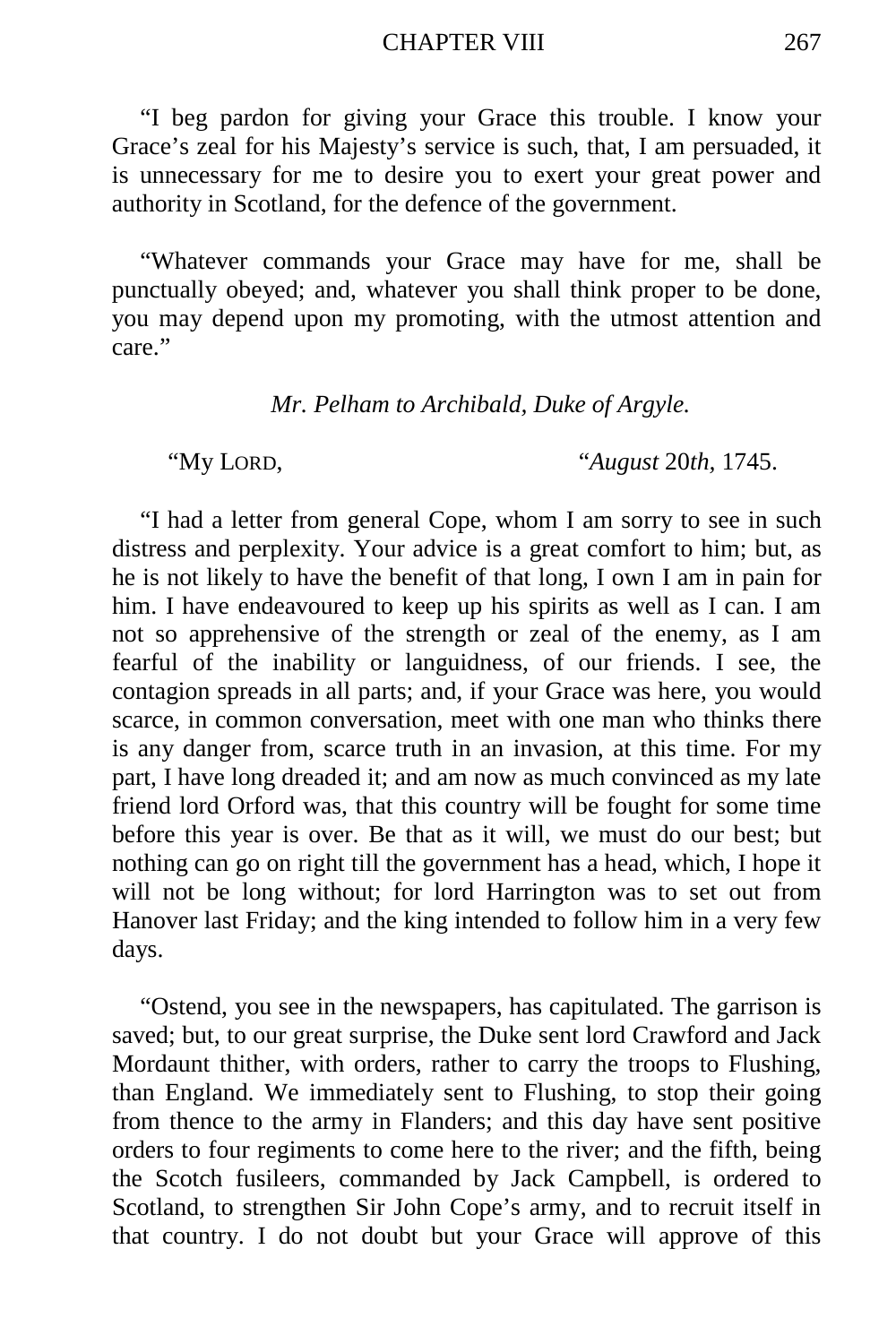exertion of power in the lords justices; it is the only instance in which we have exerted it to any real use. Lord Tweeddale tells me, there are no warrants directed from hence, for seizing any one, except lord Perth. A general recommendation, both to the advocate and justice clerk, to issue warrants against any persons that they shall have reason to suspect, is all he knows of. What the truth is of this, I cannot pretend to say.

"Other public affairs remain in *statu quo.* When the king comes, every thing will, and must unveil itself. These are not times for doubts; and, if I see right, our master will be of the same opinion. How he will determine, time will shew."

## *Duke of Newcastle to the Duke of Argyle.*

*"*My LORD, "*Newcastle House, August* 21*st,* 1745.

"I have had the honour of your Grace's several letters of the 11th, 12th, 13th, and 17th inst., and am extremely obliged to you, for the informations you have been pleased to give me, which, I find, contain the chief intelligence that has been received from any quarter, relating to the arrival and proceeding of the Pretender's son and his adherents. Your Grace may be assured, I am truly sensible of the confidence you have been pleased to place in me, and shall never make any use of it, but what shall be agreeable to you. I heartily lament, for the sake of the public, that your Grace's advice has not been followed.

"It is a melancholy consideration, that the government has, at present, no friends and no force to defend it, but a small number of regular troops; when, if your Grace's proposal had been pursued, we might now have had a much more considerable number, in arms, for the government, than, in all probability, can be brought against it. However, I should hope, it might not be yet too late to make some stand of this kind; and that the well affected clans might be provided from the government with arms, which Sir John Cope has had orders to deliver to them. As to the legality of bearing arms in the defence of the government, those who are intrusted with the administration, should surely find out means to give lawful authority for that purpose.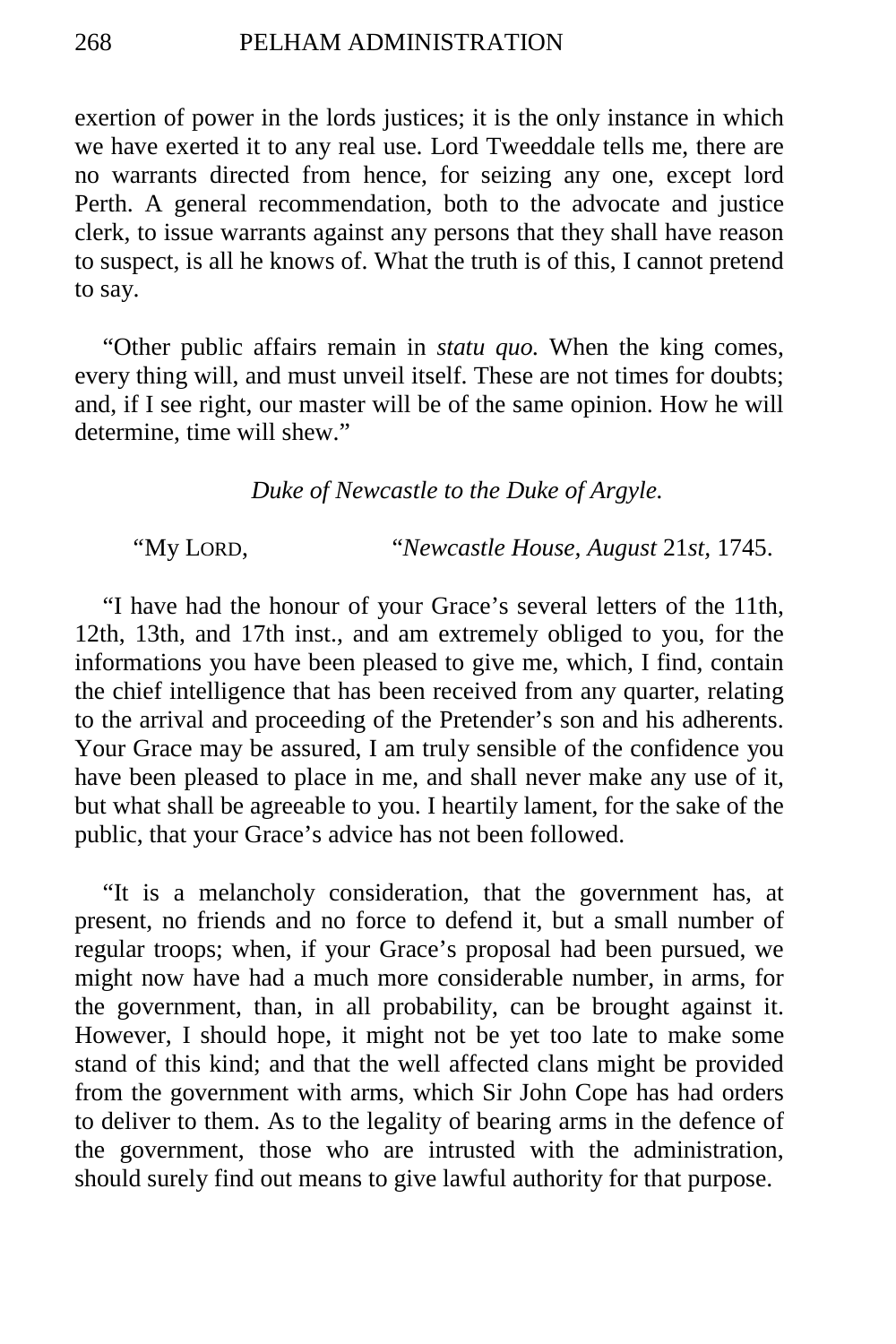"Your Grace was extremely good, in the advice you gave to captain Noel; and I am glad he is so wise as to follow it. The lords of the Admiralty will send, immediately, a twenty-gun ship, to cruize about the islands, where the Pretender's son is landed.

"Nothing could be so surprising, as the searching Mr. Maule's house. My brother has mentioned it to my lord Tweeddale, who assured him he knew nothing of it. As your Grace intended to set out soon for London, it is possible you may have left Edinburgh before this letter arrives. If you should not be set out, I beg you would leave your thoughts with the lord justice clerk, as to the methods to be taken, for disappointing the Pretender's adherents in their present designs, and animating the friends of the government with a proper zeal for the defence of it. Sir John Cope, I presume, will follow your Grace's advice. He has very prudently desired it, and he cannot do better, than be guided by it.

"The great lords of the Highlands, who are well affected, as the duke of Athol, lord Glenorchy, &c., will, I doubt not, be directed by your Grace; and, whatever you are so good as to suggest to us, as proper to be done, in this critical conjuncture, shall, as far as depends on us, be immediately executed. As nobody wishes better to the government, than your Grace, nobody can do it half so much service, upon this occasion, as yourself; and, therefore, I was not surprised to hear, that the first attempts of the Jacobites, should be to seize you. When we have the honour of seeing your Grace here, we shall give you a full account of every thing that has passed, since you left us. Things must clear up upon his Majesty's return; and his ministers must have his confidence and authority, or not the appearance of being his ministers.

"We conclude the king will be here, by Monday or Tuesday next. My lord Harrington proposed to be at the Hague, as to-morrow. Your Grace will have heard of the surrender of Ostend. The garrison, five battalions of which were English, was suffered to come away.

"We expected, they would have been brought immediately to England; but, very unluckily, I am afraid, they were ordered to the army. However, we have sent for them back, and ordered four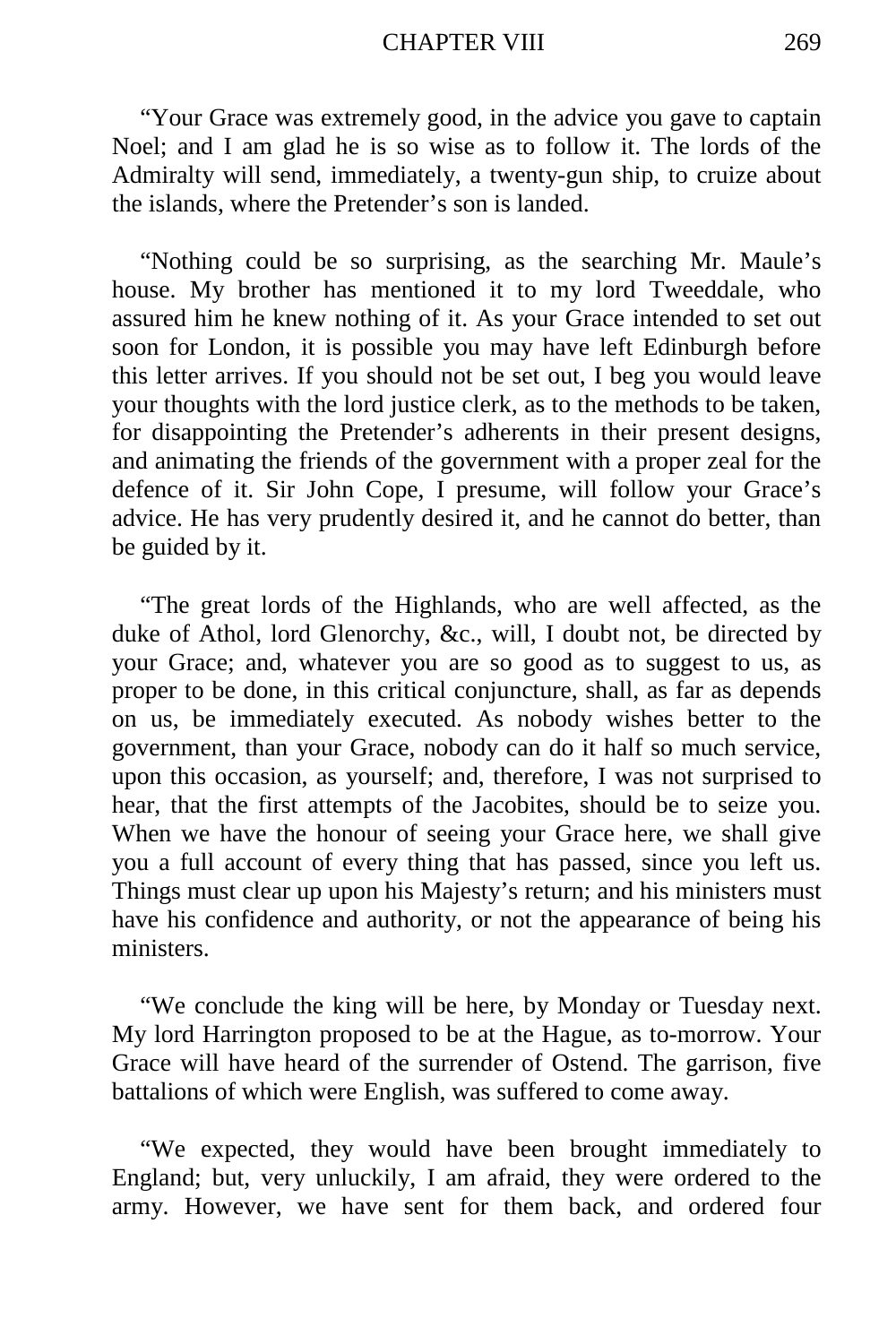battalions to be brought to England; and major general Campbell's regiment to be sent directly to Leith.

"I beg your Grace will be assured, that I am highly sensible of your goodness to me; and shall, upon all occasions, endeavour to shew myself, with the greatest truth and sincerity," &c.

These letters shew, that, although Mr. Pelham, as prime minister, and the duke of Newcastle, as secretary of state, were ostensibly the leaders of administration; yet they were far from possessing the power and influence, which were absolutely necessary, for conducting efficiently the affairs of government. They had, it is true, driven their great opponent, lord Granville, from office; but he still retained the confidence of the king, and had several warm adherents in the cabinet, particularly the marquis of Tweeddale, the secretary of state for Scotland. The king himself, who had left England with feelings of the highest displeasure against the Pelhams, still exhibited unequivocal proofs, that his resentment had not subsided. To these causes, we must principally attribute the indecisive course taken by the government, in relation to Scotland; for, the marquis of Tweeddale and his friends ridiculed the danger as chimerical, and opposed all vigorous proceedings as unnecessary; and it was with the greatest difficulty, that the Pelhams could extort from the lords justices, the order mentioned in the preceding correspondence, for the recal of four regiments from Flanders. But even then, no adequate means were employed, for rousing into action the loyalty of the nation; and the friends of government in Scotland, were depressed and discouraged, by the want of all countenance and support from the servants of the Crown. These considerations will fully account for the disastrous events which ensued.

Sir John Cope, the commander-in-chief, stationed at Edinburgh, had under his command no more than three full regiments, and fourteen odd companies of infantry, with two regiments of dragoons. Having obtained intelligence that the Pretender's son was expected to land in the northern part of the country, he waited for orders from the lords justices, to whom he had made the proper communication, requesting that arms, of which there was a great deficiency, might be immediately dispatched to Scotland, by way of precaution. The marquis of Tweeddale, in reply, directed him to keep a vigilant eye upon the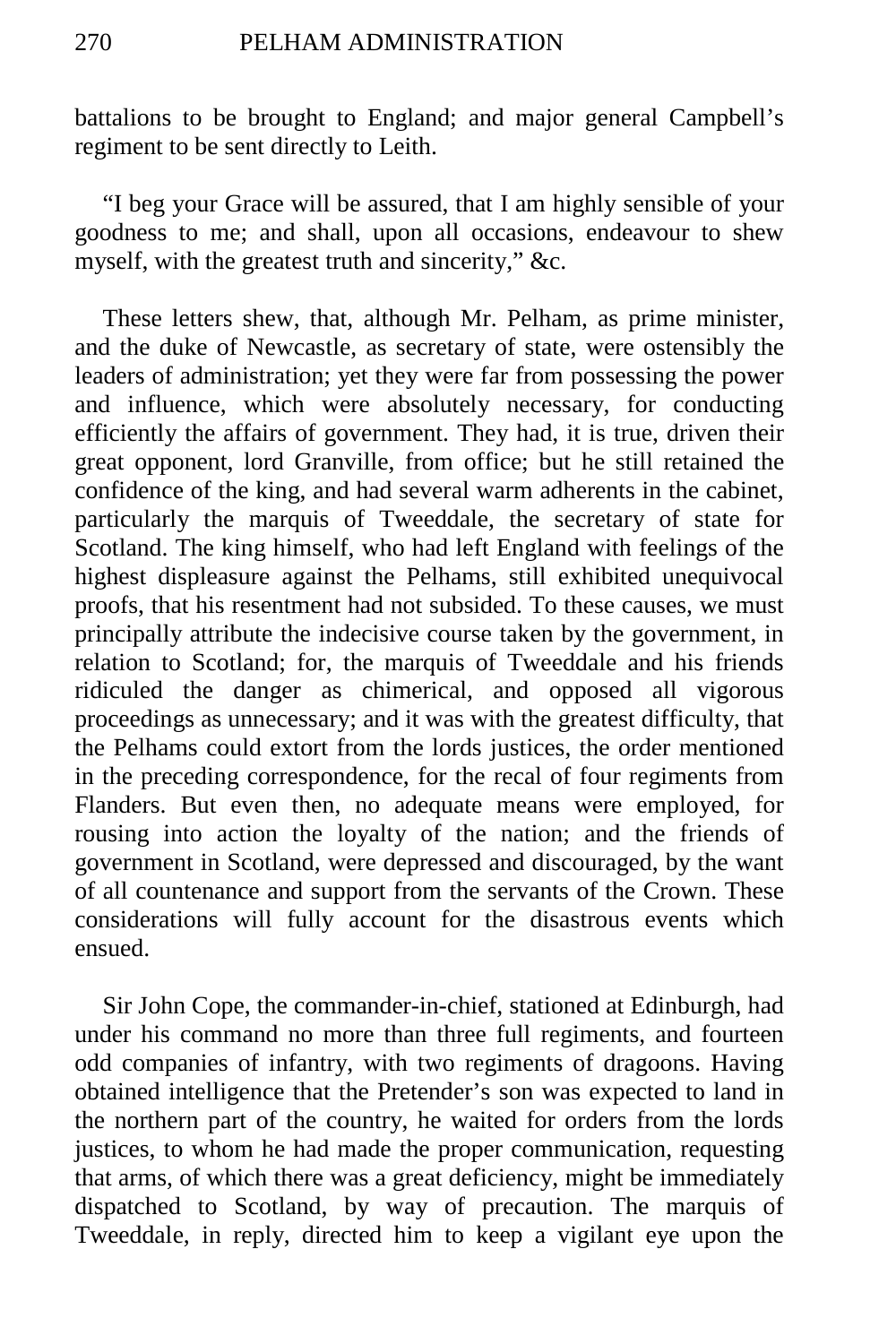north; but informed him, that the lords of the Regency declined, upon such a vague report, taking so critical a step, as that of sending arms. At length, when certain intelligence had been transmitted, that Charles Edward had actually landed, Sir John Cope received positive injunctions from the lords justices, to advance immediately against the rebels, and engage them, whatever might be their strength or position. In obedience to these orders, he marched from Edinburgh on the 20th of August, and took post at Stirling, with an ill-provided force, of no more than one thousand four hundred infantry, and two regiments of dragoons, and with only four small pieces of artillery. On learning the movements of the adventurer, he sent to Edinburgh the cavalry, which he considered as useless in so rugged a country, and proceeded towards the Grampians, in the hope of penetrating into the Highlands, and overwhelming the rebels, before they could collect in sufficient numbers to oppose him. He took with him one thousand stand of arms, which had been sent from England, to distribute among the loyal Highlanders, by whom he expected to be joined. He experienced, however, considerable obstruction, from the broken nature of the country; and, on approaching the mountains, he received the mortifying intelligence, that the rebels had anticipated him, by occupying the strong pass of Corrievroch,[\\*](#page-82-0) which obstructed his

<span id="page-82-0"></span> <sup>\*</sup> "Corrievroch, of which the rebels had taken possession, is an immense mountain of the most lofty proportions. The real distance from the plain on one side to the plain on the other, of this vast eminence, is perhaps little more than four or five miles; but such is the tortuosity of the road, to suit the nature of the ground, that the distance, by that mode of measurement, is at least eighteen. The road ascends the steep sides by seventeen traverses, somewhat like the ladders of a tall and complex piece of scaffolding, and each of which leads the traveller but a small way forward, compared with the distance he has had to walk. It was the most dangerous peculiarity of the hill, in the present case, that the deep ditch, or water-course, along the side of the road, afforded innumerable positions, in which an enemy could be entrenched to the teeth, so as to annoy the approaching army, without the possibility of being annoyed in return; and that, indeed, a very small body of resolute men could thus entirely cut off, and destroy, an army, of whatever numbers or appointments, acting upon the offensive."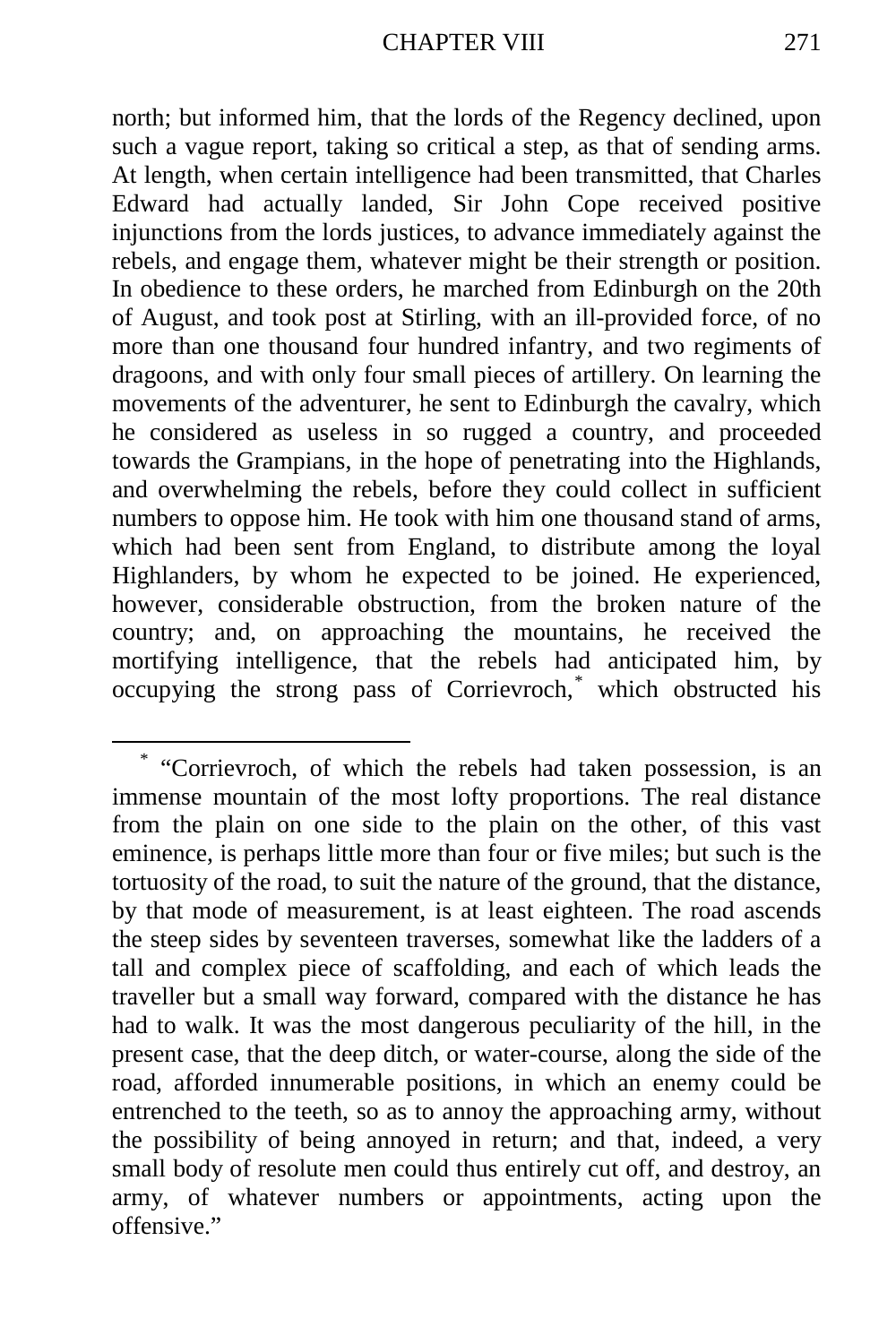intended march to Fort Augustus. Disappointed in his hope of assistance from the Highlanders, he prudently sent back, to Stirling castle, a considerable proportion of the spare arms; and abstained from attempting to dislodge the enemy with an inferior force, which was daily diminishing by desertion, and already distressed for provisions. He apprehended, also, that if he retreated on Stirling, the Highlanders, by a rapid movement, might intercept him; and he, therefore, drew towards Inverness, that he might proceed by sea to Edinburgh. The Lowlands being thus left defenceless, the rebels advanced to Perth, where the prince proclaimed his father king, by the title of James VIII, and assumed the authority of Regent. His force, at this period, did not exceed fifteen hundred men; but it was speedily augmented by the junction of that able partisan, lord George Murray, brother of the duke of Athol, the titular duke of Perth, viscount Strathallan, lord Nairn, and other persons of distinction, who appeared at the head of their tenants and dependents. The marquis of Tullibardine took possession of his family mansion and estate of Blair-Athol, which, in consequence of his attainder, had devolved to his younger brother; and appealed with considerable success to his former adherents. Among the friends of government, the panic was so great, that some of the principal nobility fled to Edinburgh for safety; and the duke of Argyle, in particular, alarmed by some rumours of a design to seize his person, took refuge in England, at the moment when his presence was most needed, to give countenance to the royal cause.

The unexpected progress of the rebels produced great consternation, not only in Scotland, but among the well-affected throughout the kingdom; as it was generally known, that nearly the whole force of the country was engaged in Flanders. Such, however, was still the disunion in the cabinet, that, notwithstanding the urgent representations of Mr. Pelham and the duke of Newcastle, no effectual precaution was taken to repel the danger. The only acts upon which the lords justices seem to have agreed were, to offer a reward of thirty thousand pounds for the apprehension of the young Pretender; to press the return of the king; to dispatch cruisers to the coast of Scotland; and to demand from the States General the six thousand Dutch troops, which they had stipulated by treaty to furnish, should England be invaded. The Pelhams awaited the arrival of the king, with great anxiety, arising from the apprehension, which they justly entertained,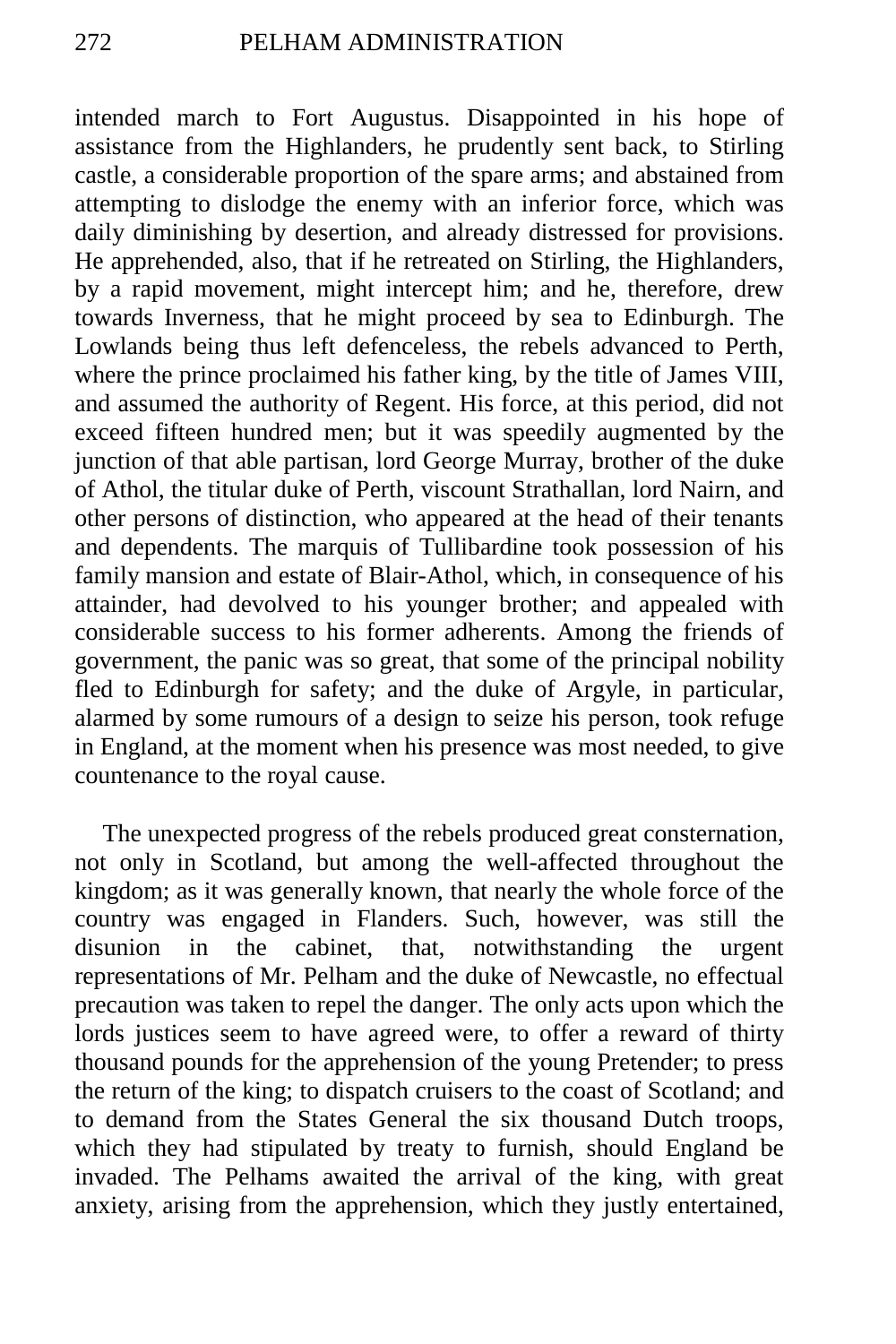#### CHAPTER VIII 273

that he would sieze the earliest opportunity to restore lord Granville to power, and withdraw his confidence entirely from the Whigs.

On receiving intelligence of the danger which menaced the state, his Majesty took his departure from Hanover, and landing at Margate, on the 31st of August, proceeded immediately to London. His presence produced a general manifestation of loyalty throughout the country. He was received in the capital with acclamations of joy; an appropriate address was presented by the citizens of London; two regiments were raised at the expense of the merchants; the train-bands of the city, and the militia of several counties, were called out; loyal associations were formed; and voluntary contributions were offered to the government, from all parts of the kingdom. Instructions were also given, that the Dutch troops, after their debarkation, should march towards Lancashire; and orders were issued for collecting an army, under marshal Wade, to defend the north-eastern counties, and oppose the inroad of the rebels into England.

The presence of his Majesty did not, however, suspend the feuds in the cabinet; and the Pelhams had to contend against the displeasure of their royal master, the secret influence of lord Granville, and the open resistance of lord Tweeddale, whose official situation enabled him to thwart all their dispositions for the security of Scotland.

The state of affairs, at this critical juncture, is described in a concise and striking manner, by Mr. Fox, in a letter to Sir Charles Hanbury Williams, dated September 5th, 1745.

"The rebels are got twenty-four miles on this side Cope, and are in full march to Edinburgh, or still farther south. There are four men of war and thirty transports at Dunkirk. No account of the Ferrol, or part of the Brest squadron. This news has at length forced the sending for ten battalions of English, which were sent for by express, last night: a counsel that has prevailed with the greatest difficulty, and is blamed by Granville, as it was opposed by lord Tweeddale. The latter did not, ten days ago, believe the Pretender's son to be in Scotland; and the duke of Argyle left it, because he was there; as the duke of Athol has left his house, and estate, and clan, to his elder brother, and is set out for Edinburgh, on a message from lord Tullibardine, to get dinner, &c. ready for him, by such a day. England, Wade says, and I believe, is for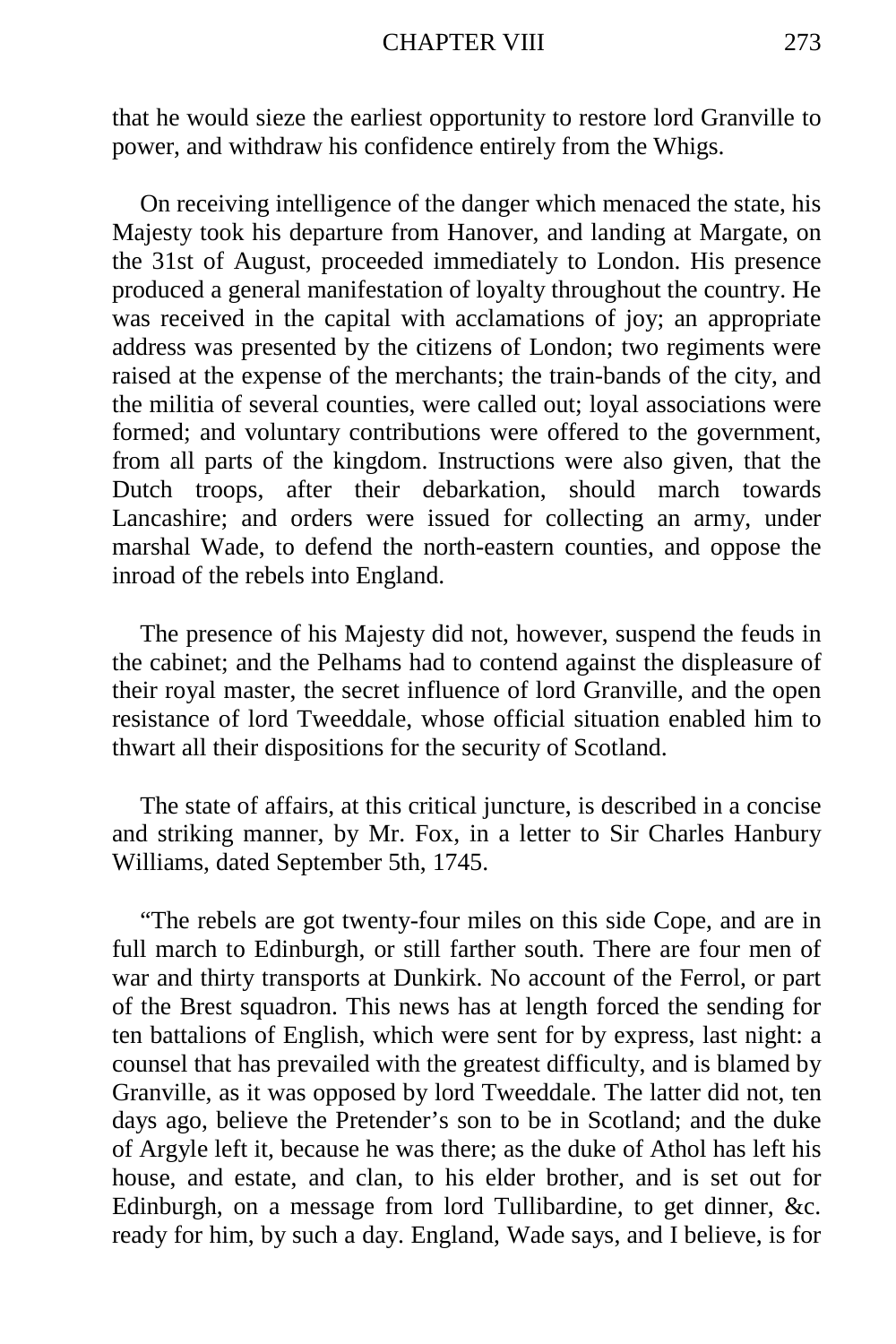the first comer; and if you can tell whether the six thousand Dutch and the ten battalions of English, or five thousand French or Spaniards, will be here first, you know our fate."

Another letter, from Mr. Fox to Sir Charles Hanbury Williams, exhibits, in a still stronger light, the conflict among the members of administration, and the obstructions experienced by the Pelhams, in their efforts to support the throne.

"*September* 19th, 1745.

"The rebels advance towards England, having passed the Frith above Stirling. Three battalions of Dutch, landed yesterday, began their march, immediately, for Lancashire. They are to be joined by the few English troops, quartered near their march, and are commanded by Wentworth. On Monday last, none of lord Tweeddale's friends, or rather none of the Scots, would believe this; but called them the rabble, and it was a farce. As they are by this time, perhaps, as I hope, plundering and burning Tweeddale's estate and houses, I fancy he will think they might have as well been looked after sooner. Though, I hear, lord Stair, even yesterday, opposed sending these Dutch, which Dutch will not act against the French, if the French come. They are not come, God be thanked! And, I think, now it would be too late. But had five thousand landed in any part of this island a week ago, I verily believe the entire conquest would not have cost them a battle. \*\*\*\*

"Every domestic matter is such as could not be explained, in other than an extreme long letter, and must not be wrote in any. Imagine every thing in confusion; obstinate, angry, determined impracticability throughout; and then know, that the parliament is to meet for business, the 17th of next month."

The anger of the king, to which allusion is here obscurely made, is more pointedly described, in a letter from the lord Chancellor to his son, Mr. Yorke. \*

"*Powis House, September* 19*th,* 1745.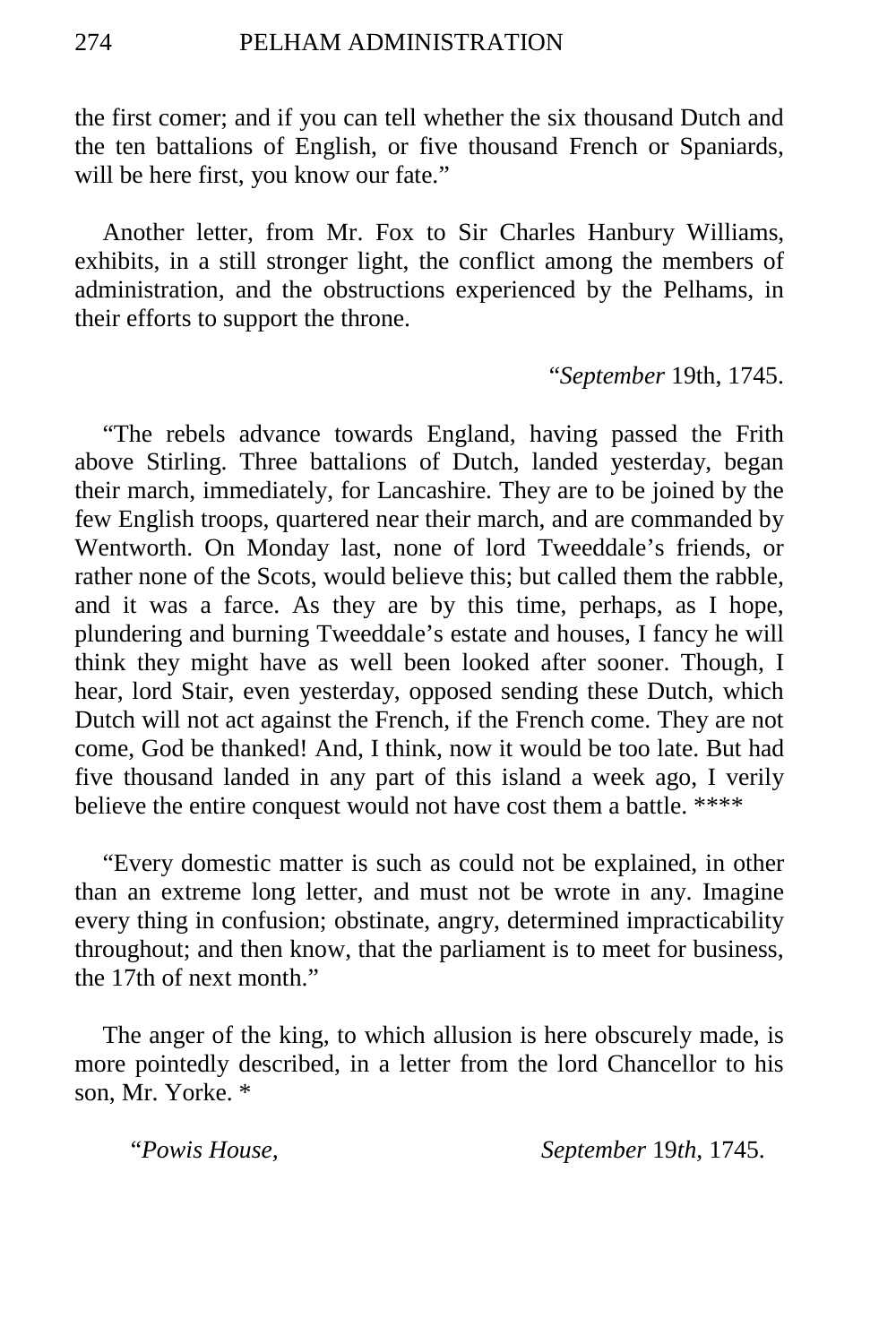"'Parturiunt montes;' but the mouse is not yet brought forth. It has vexed me heartily to be so cruelly called away from Wrest,[\\*](#page-86-0) to attend the labour, when the birth seems to be so far off. A certain person feels many pangs and throes; but I perceive, plainly, his principal midwife<sup>[†](#page-86-1)</sup> does not undertake to deliver him; and he, notwithstanding his partiality to him, does not rely upon him. I have gone thus far in metaphor; and, indeed, I know not how to describe the scene upon paper, in plain words. Imagine to yourself a situation, where a man wants to bring about what he sees is impracticable; will not enable the old servants of his family to do his business; and yet is convinced, that those whom he is more inclined to, cannot carry it on; wishing on one side, and embarrassing on the other; and then you have the picture of the present family."[‡](#page-86-2)

While the powers of the state were thus paralyzed, it is no wonder that the rebellion should hourly gain strength. The young adventurer continued his march unmolested from Perth, by Dumblaine; and, on the 14th of September, crossed the river Forth, four miles below Stirling, in sight of Gardiner's regiment of dragoons. After making a feint, to threaten Glasgow, he pushed directly for Edinburgh, where preparations for resistance were indeed begun; but loyalty and courage were alike wanting. The two cavalry regiments of Gardiner and Hamilton, which had been detached by Sir John Cope, precipitately withdrew. The city volunteers and guards refused to advance; and negotiations were opened by the magistrates, for a surrender. During this period of suspense on the 17th of September, the rebels forced the Netherbow port, and instantly occupied the city, without the slightest obstruction. They then disarmed all the men upon duty, and relieved the guards, as quietly, as in a time of perfect tranquillity. In a few hours the inhabitants found the government of the city completely transferred, from the magistrates in the name of king George, to the Highlanders in the name of king James. Fortunately, the principal valuables had been previously transported to the castle, which was

<span id="page-86-0"></span> <sup>\*</sup> The seat of the marchioness Grey, who had espoused Mr. Yorke.

<span id="page-86-1"></span><sup>†</sup> Lord Granville.

<span id="page-86-2"></span><sup>&</sup>lt;sup>‡</sup> Hardwicke Papers; and Memoirs of lord Walpole, chap, xxviii.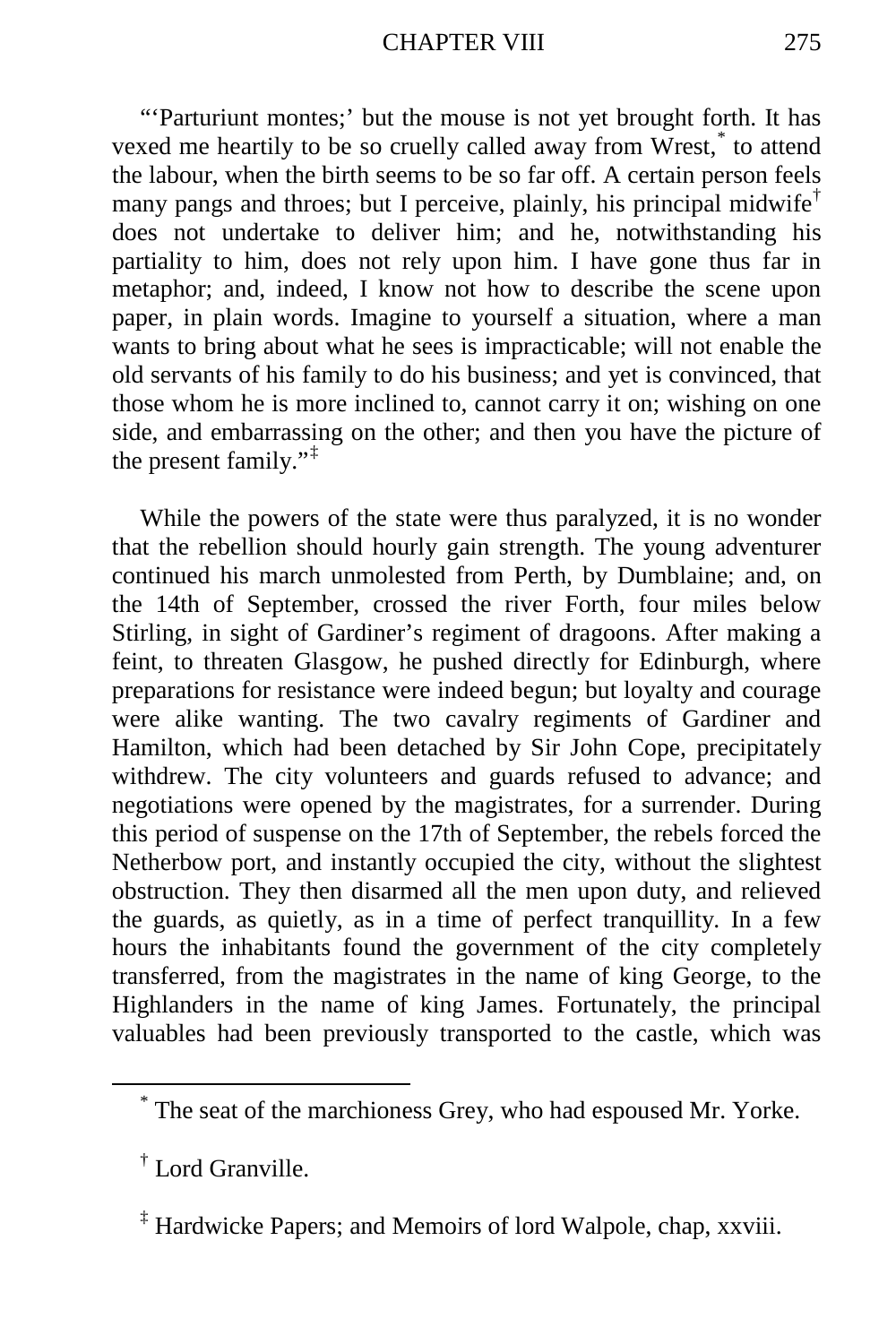garrisoned by five hundred men, under general Guest, and could not be reduced without artillery and other necessaries, which the rebels did not possess. The young Pretender marching round by Duddingston with the main body, established his residence at Holyrood House, caused his father to be proclaimed at the High Cross, and issued an appeal to the people, promising to dissolve the Union, and redress all grievances. He also seized such public monies as had not been removed to the castle; exacted provisions, tents, and clothing; and, by new levies, augmented his ill-disciplined force, to about three thousand men. The only additional persons of note, however, who joined him, were lords Wemyss, Elcho, Balmerino, and Kilmarnock.

In the mean time, Sir John Cope had used great diligence, in the hopes of saving the capital. Having been joined, at Inverness, by a tardy reinforcement of two hundred Highlanders, he hastened to embark, on board transports, waiting at Aberdeen; and, on the 18th of September, landed at Dunbar, twenty-six miles from Edinburgh, where he learned that the rebels had occupied that capital on the preceding day. He, however, instantly marched; and, being joined by the two dragoon regiments, and a few loyalists, found his force augmented to two thousand two hundred men. After several movements and changes of position, he finally occupied a strong defensive post on Gladesmuir, near Preston-Pans, upon a plain, swelling gently up from the coast, where his cavalry and artillery could act with effect against an enemy unprovided with either. Cockenzie and the sea were in his rear; the intricate little village of Preston, with its numerous inclosures and garden walls was on his right; Seaton House,[\\*](#page-87-0) at a distance on his left; and his front was covered by a morass, intersected by a deep ditch or drain, the passage of which was deemed impracticable.

Charles no sooner heard of the arrival of Cope and his army at Dunbar, than he determined to march against him. Accordingly, he quitted Edinburgh on the 19th of September, at the head of two thousand four hundred men, and took post for the night, in the village of Duddingston. He resolved to attack the royal army the following morning; but, arriving in the vicinity of Preston-Pans, he found their position much stronger than he expected. Considering the passage of

<span id="page-87-0"></span>Belonging to the marquis of Tweeddale.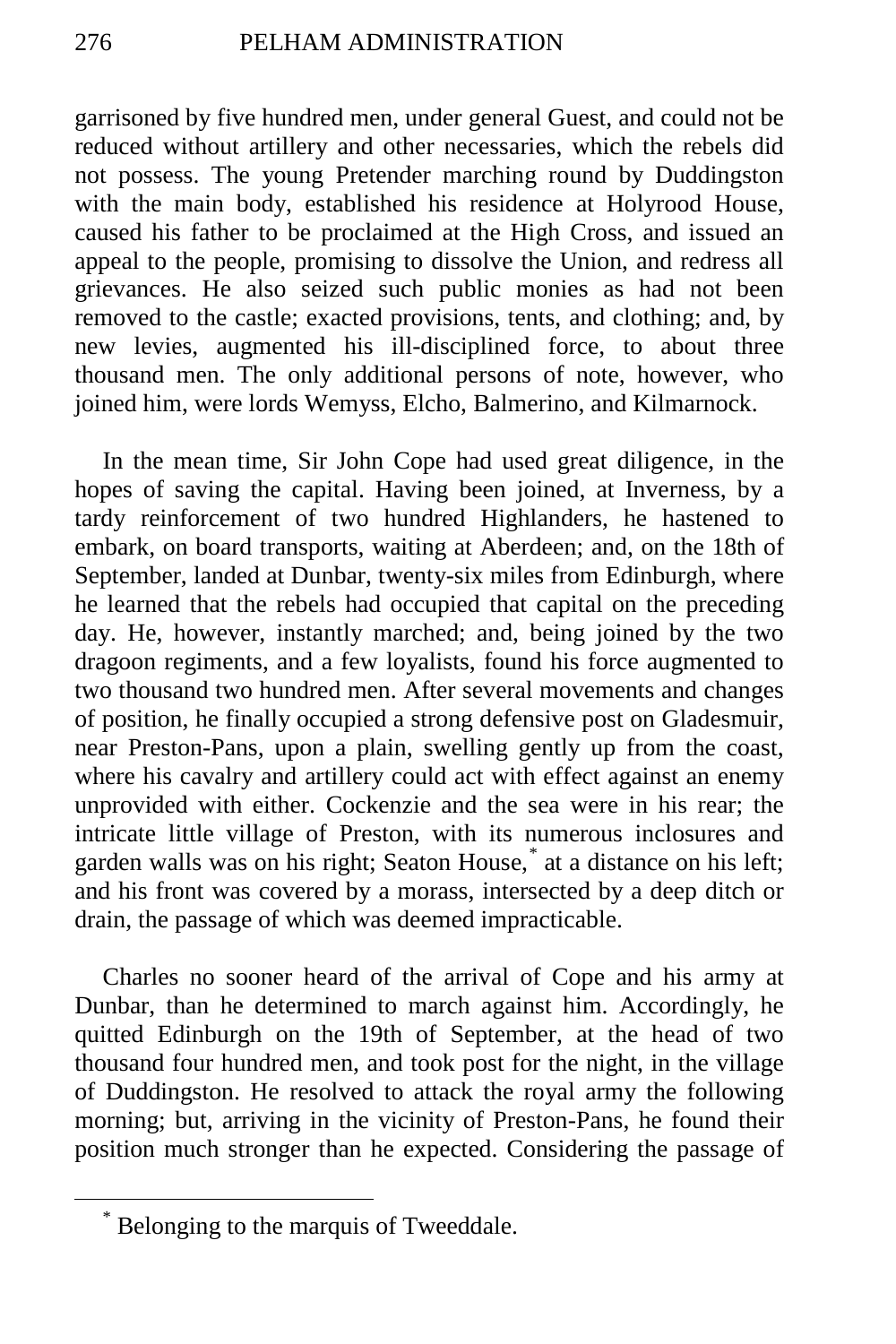the marsh as impracticable, he altered the disposition of his troops; and, as the evening was approaching, he suspended the attack, and passed the night under arms. While he was reposing in the midst of a field, he was awakened, and informed that a passage had been discovered, by which the morass might be traversed, unobserved by the enemy. In consequence of this information, the troops were put in motion at three o'clock in the morning. Having crossed the morass, they formed, after their own manner; and then suddenly advancing, with their dirks and broadswords, and raising their wonted war cry, burst upon the royal troops, who were drawn up, and waiting to receive them. Confounded by a mode of attack, so rapid, unusual, and terrific, the royalists were in a few minutes irrecoverably routed.[\\*](#page-88-0) The cavalry first took flight, and the infantry, being too much discouraged to make a vigorous defence, were either dispersed or cut to pieces. After many desperate but ineffectual attempts to rally his troops, Sir John Cope, with four hundred and fifty dragoons, rapidly retreated to Coldstream, distant forty miles from the field of battle; but not deeming himself safe at this place, he proceeded in the morning to Berwick, and conveyed the first news of his own defeat.

In this combat, so disgraceful to disciplined soldiers, the principal loss fell on the infantry; four hundred being killed, seven hundred made prisoners, including seventy officers, and scarcely two hundred effected their escape. Of the dragoons, besides those who fled with Sir John Cope, two hundred were dispersed, and the remainder fought their way to the castle of Edinburgh. The baggage, tents, cannon, and military chest, fell into the hands of the Highlanders; and no royal force remained in Scotland, except the garrisons of the different fortresses<sup>[†](#page-88-1)</sup>

<span id="page-88-0"></span> <sup>\*</sup> The accounts of the force under Sir John Cope are so vague and contradictory, that the exact number cannot be ascertained. His journalist states, that he had not more than one thousand five hundred men fit for action, and the rebels rate his troops at four thousand. The truth probably lies between the two extremes. The list given in the Scots Magazine amounts to 2,191 men.

<span id="page-88-1"></span>See the account of this battle of Preston-Pans, in the English Gazettes, and in the journal published by the rebels. This successful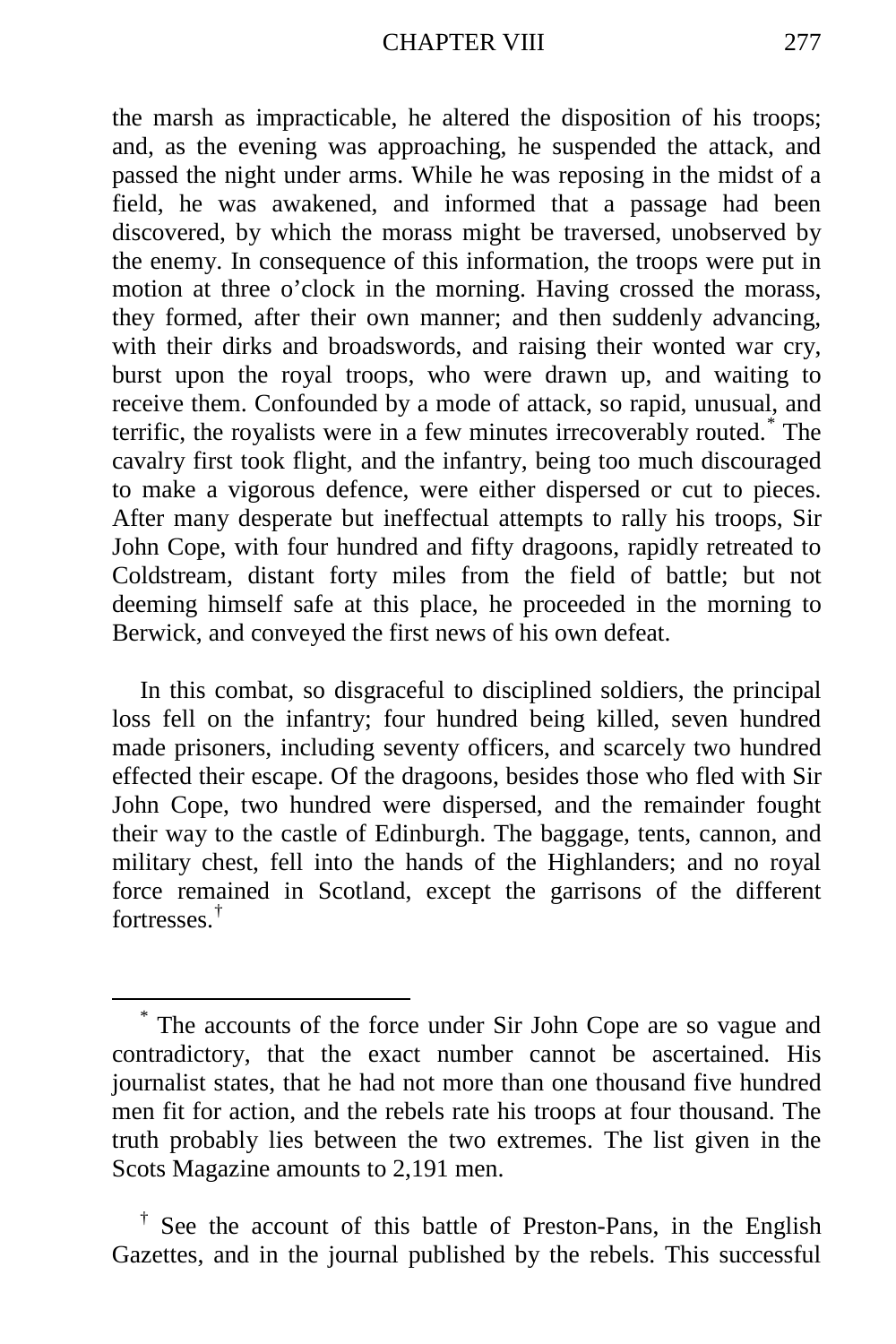This sudden and alarming increase of danger appeared to disconcert the opponents of the Pelhams; though the aversion of the king continued undiminished. The reinforcements, which had been summoned from the British army on the continent, fortunately arrived, before the defeat was made known, and prevented any sudden explosion in the capital.

The crisis is described, with those exaggerations, which terror would naturally produce, in a letter from the duke of Newcastle to the duke of Cumberland.

## *"Newcastle House, Sept. 25th,* 1745.

"Your royal highness will hear the melancholy account of the entire defeat of the king's army, under Sir John Cope. Dragoons and foot did as ill as possible; and now there is no army between Scotland and London. The Pretender, having entirely got possession of the whole kingdom of Scotland, except the castle of Edinburgh, where is all the wealth of the country, ten thousand arms, &c., which it is thought cannot hold out long, and Sir John Cope being most thoroughly defeated, by an army of six thousand determined and well-disciplined rebels, with the Pretender's son at their head will, I hope, justify the early fears and humble application of your Royal Highness's faithful servants here, for a considerable reinforcement from your army. Had not that reinforcement providentially arrived, the day before<sup>[\\*](#page-89-0)</sup> the news

surprise is commemorated in the well-known national ballad, of "Hey Johnny Cope are ye wauking yet, or are ye sleeping I wad wit," the air of which is still preserved among the martial music of the Highlanders. During their gallant services on the continent, in the late war, it was frequently the signal of onset; and in the celebrated attack, made by Sir Rowland, afterwards lord Hill, when at daybreak he surprised the French army at Arroyo Molinos, one of the Scottish regiments rushed to the charge, while their bagpipes played this animating national air.

<span id="page-89-0"></span>In conformity with this opinion, Mr. Pelham declared publicly in the House of Commons, in his speech on the army establishment. January 26th, 1753, that if the reinforcements from the continent had been detained but a few weeks, by contrary winds, London could not have been defended against the rebels.

 $\overline{a}$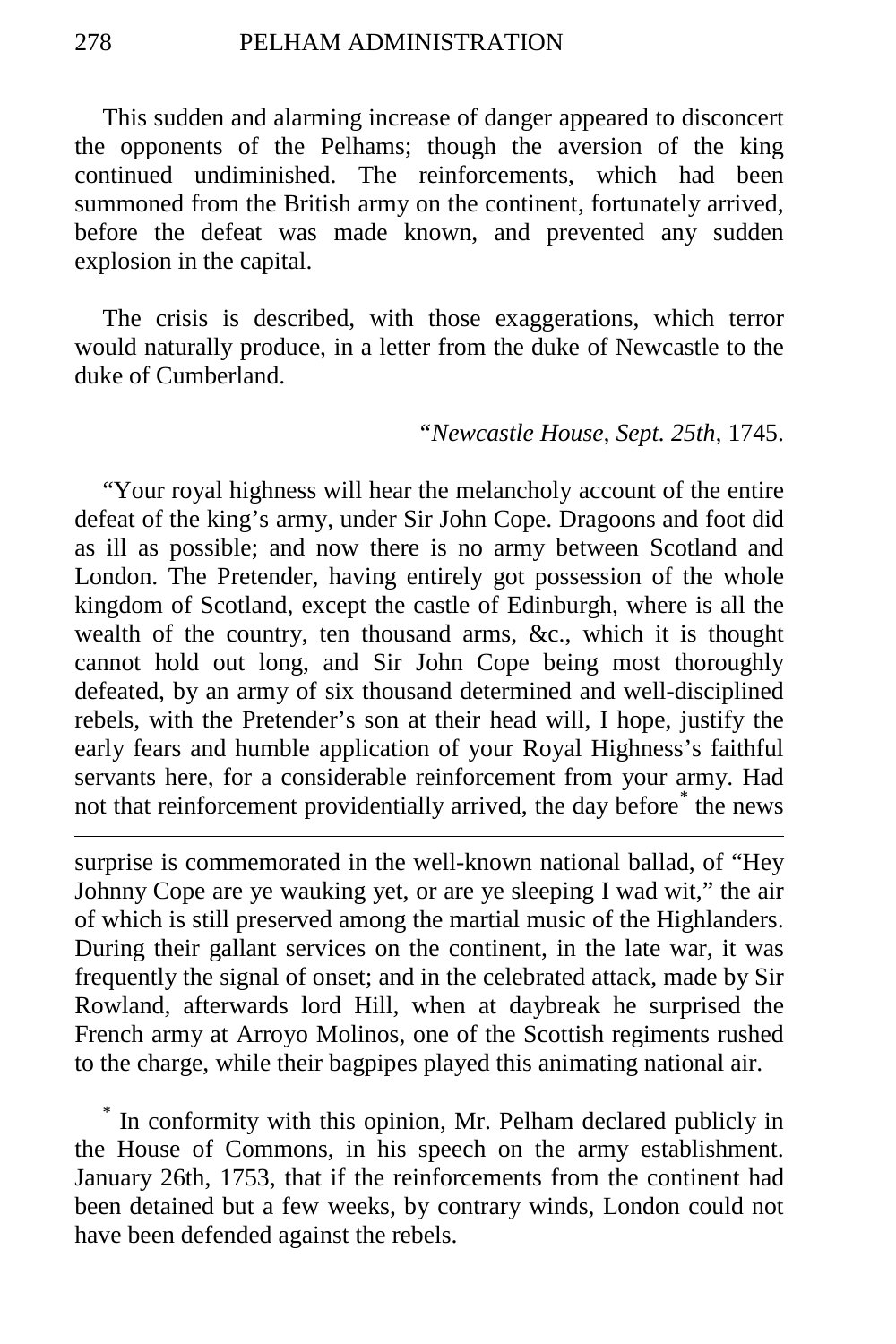came, of Sir John Cope's defeat, the confusion to the city of London would not have been to be described, and the king's crown, I will venture to say, in the utmost danger.

"Marshal Wade will now, with the assistance of your Royal Highness's army, march immediately to meet the rebels, with near ten thousand men, two regiments of one thousand men each, being sent for from Ireland to join him. But if the rebels should increase, as may very well happen, or should France, who has set this young gentleman to work, support him, now he has conquered one kingdom, we have no way to save this country but by farther reinforcements from your Royal Highness's army; and therefore, I am persuaded, your Royal Highness will send them in all the cases mentioned in lord Harrington's letter.

"As you are so good as to interest yourself in what concerns your faithful servants here, I can only assure your Royal Highness, that we, to the utmost of our power, do our duty to our king and our country; have endeavoured to prevent the misfortunes that have happened; and do endeavour to extricate his Majesty out of them, as well as we can; and yet we are far from having the satisfaction of being approved or supported. I am," &c.

After the victory of Preston-Pans, Charles Edward returned in triumph to Edinburgh, at the head of his exulting followers, accompanied by one hundred pipers, playing the national air of "The king shall enjoy his own again;" and, amidst the acclamations of the populace, proceeded to Holyrood House, the palace of his ancestors. Among other edicts, he issued a proclamation, offering for the head of the king, whom he styled elector of Hanover, the same sum of £30,000, which had been set as a price upon his own. He was encouraged to blockade the castle; but, at the instance of the inhabitants, who were terrified by a few cannon shot, which general Guest fired by way of menace, he relinquished his purpose, and the garrison continued to exact provisions from the citizens. He however remained at Edinburgh, collecting money and supplies, and thus wasted the month of October, in mere preparatory arrangements, or in idle ostentation.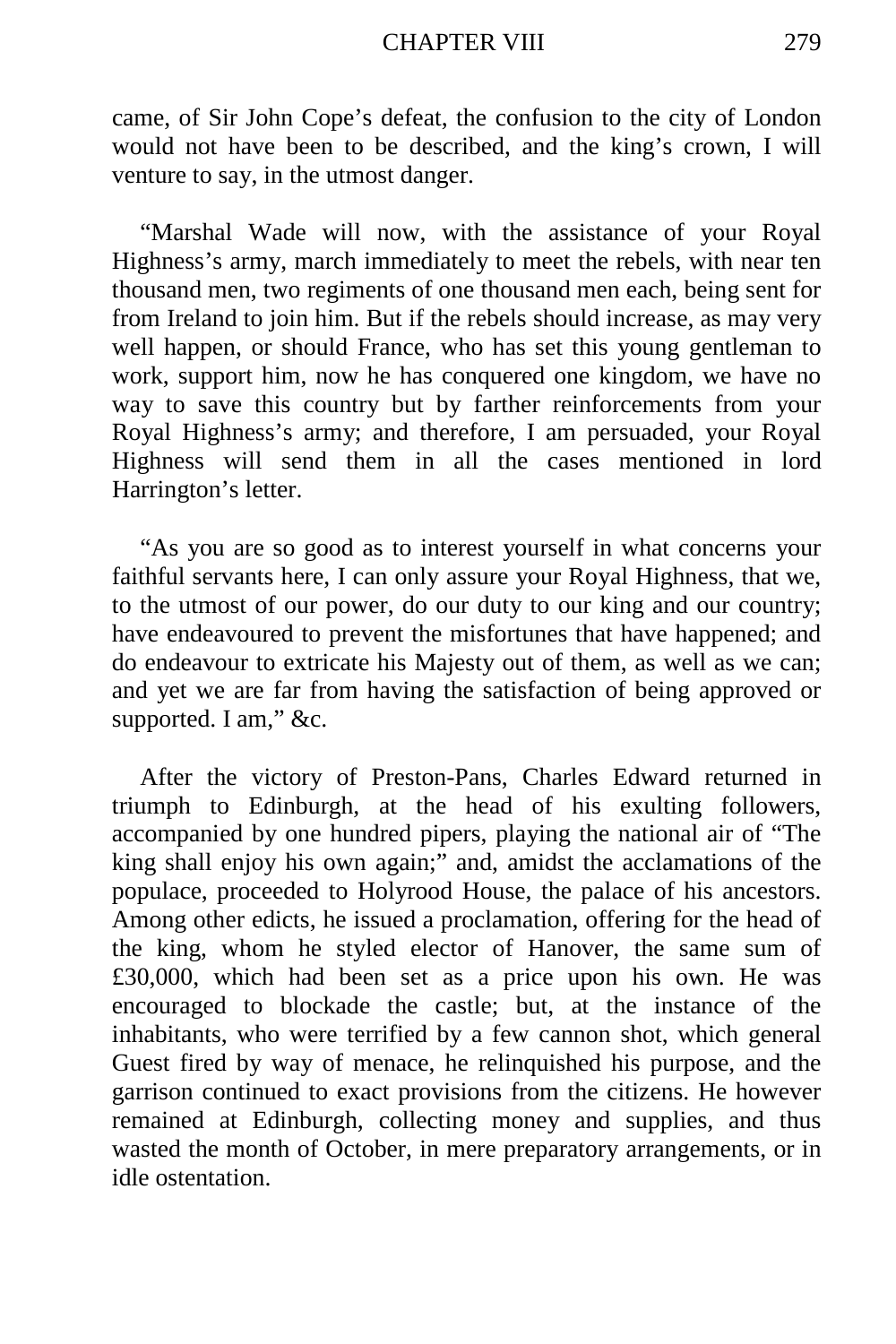At length, having received additional arms and stores from France, he roused himself to action. He quitted Edinburgh on the 31st at night:[\\*](#page-91-0) and on the 3d of November, commenced his march southward, at the head of five thousand five hundred infantry, and two hundred horse, with a few pieces of artillery.

His first intention was, to pass through Northumberland; but ascertaining that a considerable force, under marshal Wade, was advancing in that direction, he took the route through Dumfries to Carlisle. On the 15th he compelled the royal garrison in that city to surrender; obtained a large supply of arms; and proclaimed his father king. Calculating on the support which his ancestor, king Charles, had found in the north-western counties, during the great rebellion, he marched through Westmoreland and Lancashire, and on the 29th was welcomed at Manchester, with illuminations and other tokens of rejoicing. The militia of the county had indeed been called out by the earl of Derby, the lord lieutenant; but being ill disciplined, and worse equipped, they could not venture to make a stand against the rebels.

The rapid progress of the adventurer, had now awakened the servants and friends of the Crown, to a full sense of their danger, and had effectually silenced that factious opposition in the cabinet, by which the views of the Pelhams had been so long obstructed. Even the displeasure of the king was vanquished by his apprehensions; and he could no longer withhold his confidence from those who had shewn such ardent zeal for the maintenance of his throne. Vigour and decision were soon manifest, in every department of government. As the six thousand Dutch troops were recalled, by the Republic, in consequence of the threats of France, arrangements were made for procuring, from the continent, a similar number of Hessians in British pay. Farther detachments of native soldiery were also recalled from Flanders; preparations were made for forming a camp on Finchley Common, under the command of the king in person; the militia was regularly officered and disciplined; and the loyal associations were sufficiently organised to cooperate in the general defence. Bodies of troops were dispatched towards Lancashire, to check the movements

<span id="page-91-0"></span> <sup>\*</sup> On the following day, when the rest of the Highlanders departed, the city companies resumed the main guard.—*Scots Mag.* 1745.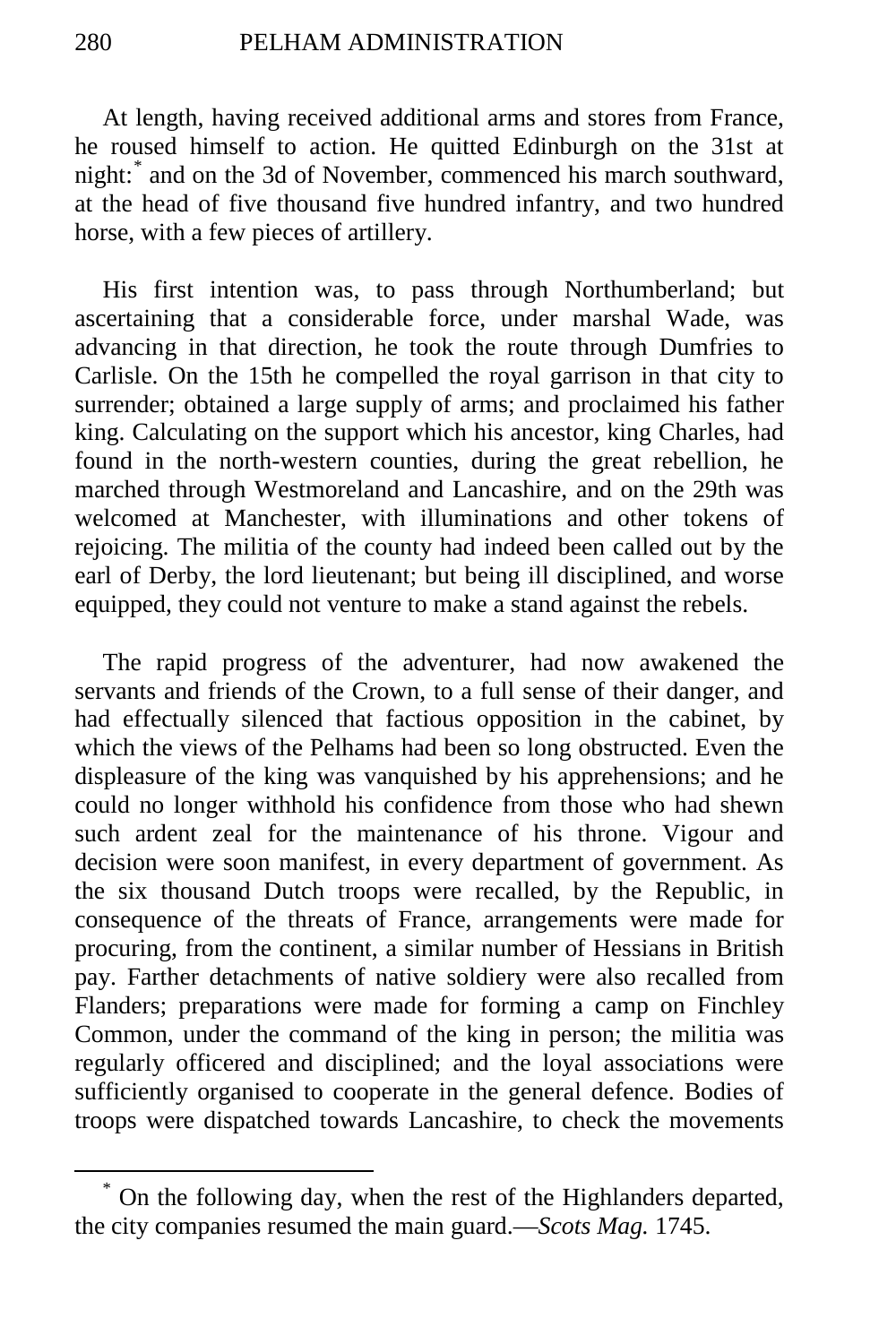of the rebels, in that quarter; while marshal Wade continued to obstruct their communications with the north eastern counties. The duke of Cumberland, having quitted the continent in the middle of October, assumed the supreme command, on his arrival in England, and adopted direct and decisive measures for arresting the progress of the domestic enemy. The troops under general Wade, were strengthened by considerable reinforcements, and effectively harassed the flank and rear of the rebel army. In Scotland, the friends of government were roused and encouraged; and advantage was promptly taken, of the departure of the young adventurer towards the South. The servants of the Crown, resuming their functions at Edinburgh, were protected by two regiments of infantry, and by Gardiner's dragoons, detached from the army of general Wade; and, in the interior of the country, bodies of troops were collected on different points to awe the disaffected, particularly at Inverness where lord Loudon organised the armed clans, and checked the attempts of the Jacobite chiefs in the Highlands.

The main army, under the duke of Cumberland, assembled in Staffordshire. It consisted of eleven battalions of foot, six regiments of horse, and several bodies of volunteers and militia. Its advance did not intimidate the young Pretender; although his hopes had proved so ill founded, that since his departure from Carlisle, only two hundred followers had joined him, under colonel Townley. Relying on a concerted invasion from France, he continued his daring progress, and advanced through Stockport to Macclesfield, on the 1st of December. The royal duke, attentive to his movements, sent a detachment from Stafford to Newcastle-under-line, and it was supposed, that the rebels would at length accept an offer of battle. But they suddenly filed off by Leek and Ashbourn; and on the 4th, took up their quarters at Derby. Here the absent Pretender was again proclaimed king of England, under the title of James III, with the usual formalities. The young prince, impelled by the representations of the more ardent among his followers, formed the resolution of marching directly to the capital; but he was dissuaded from this dangerous enterprise, by his more prudent counsellors, who were discouraged by the loyal spirit that now pervaded the country, and by the superior force approaching them on all sides. In the midst of the debates, which these conflicting opinions occasioned, the intelligence that a French corps had landed in Scotland, furnished a pretext for retreat, with a view to join that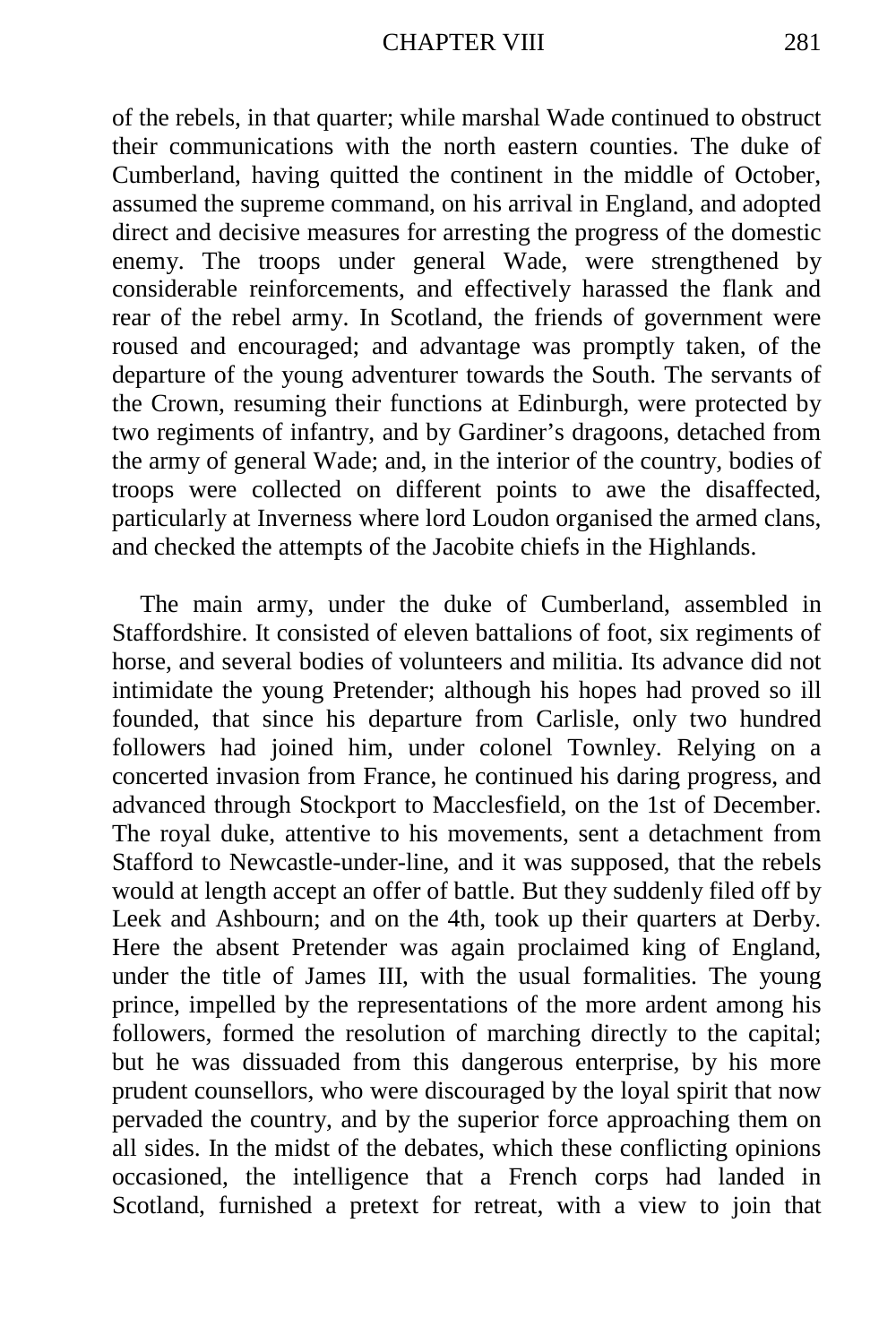reinforcement; and, after staying two days at Derby, the rebels returned northward, with the utmost celerity.

The duke of Cumberland had reached Macclesfield by forced marches, intending to intercept them, by effecting a junction with marshal Wade, who had advanced to Doncaster. They, however, so rapidly retraced their steps through Manchester and Preston, that even their rear guard was not overtaken, until the 18th of December, at Clifton, near Penrith, where a skirmish ensued. A momentary resolution seems to have prompted the young prince, to return and attack the royal forces, while fatigued and scattered by their rapid pursuit; but he again listened to prudent counsels, and leaving as a garrison in Carlisle, the small number of his English adherents, and a few Highlanders, he crossed the Solway, and continued his retreat to the Clyde, levying heavy contributions on his route, especially at Dumfries and Glasgow.

On the 1st of January, the rebel forces entered Stirling, and made immediate preparations to reduce the castle, the possession of which would secure their communications with the north, and enable them to maintain themselves in the centre of the Lowlands. Having, therefore, brought up a few pieces of artillery, they attacked that fortress on the 12th, while they sent detachments as far as Linlithgow, to watch the movements of their adversaries on the side of Edinburgh. The royal army, in consequence of their rapid march, having failed to cut off their retreat into Scotland, invested Carlisle on the 21st of December, and on the 30th, compelled the garrison to surrender at discretion. On this occasion, the duke of Cumberland acted not only with spirit, in refusing to grant any terms to the besieged, but also with great humanity, in permitting them to retain their clothes and effects.<sup>[\\*](#page-93-0)</sup>

As but little hope was entertained, of crushing the rebellion during the winter, in a country so favourable to the habits of Highlanders, the duke of Cumberland returned to London, having left the principal command to marshal Wade, then at Newcastle, and confided the prosecution of hostilities in Scotland, to general Hawley, who was posted at Edinburgh.

<span id="page-93-0"></span> <sup>\*</sup> Continuation of Rapin, vol. xxi. p. 212.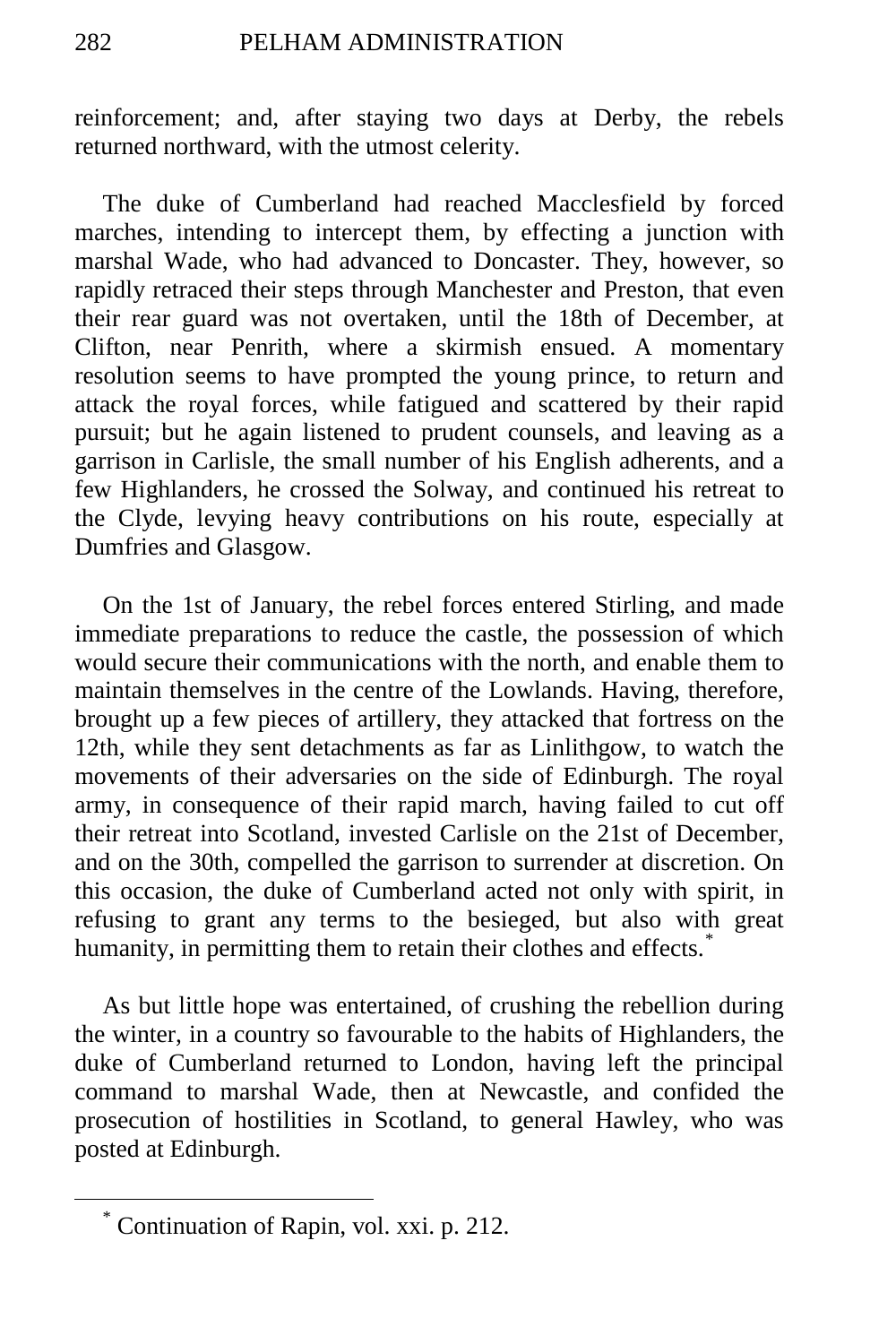In conformity with the views of his royal highness, general Hawley, at the head of eight thousand infantry, and three regiments of cavalry, advanced to relieve Stirling castle. After driving back the detached parties of the rebels, he on the 17th of January, approached Falkirk, where their main body was stationed, in number equal to the royal forces, and under the command of prince Charles himself. Both armies being drawn up on the moor of Falkirk, Hawley hoped to anticipate the impetuous onset of the Highlanders, by directing his cavalry to charge. Instead, however, of obeying this order, they slowly and timidly advanced; and, on receiving a volley from the fire arms of their opponents, suddenly wheeled round, and rode through the infantry of the left wing, exclaiming in their flight, "we shall all be massacred to day!" A considerable body of the Highlanders profited by this confusion. Favoured by a violent storm of wind and rain, they rushed on the royal infantry, which was thrown into the utmost disorder, and a total rout must have ensued, had not Cobham's dragoons, and a few battalions of foot, gallantly covered the retreat. Seven pieces of artillery were lost; and general Hawley found it necessary to destroy the greater part of his tents, and fall back to the vicinity of Edinburgh. The rebels then resumed their operations against Stirling castle, hoping that their recent victory would discourage the garrison. But, being ill provided with artillery, and unskilled in the prosecution of sieges, they were repulsed with considerable loss; and this important post, the key of Scotland, was preserved, to the infinite advantage of the royal cause.[\\*](#page-94-0)

During the progress of these events, the ministers had been justly alarmed, by the repeated attempts of the French government to land troops and arms on the Scottish coast, and by preparations for a descent in the vicinity of Dover. To meet these dangers, a squadron, under admiral Vernon, took its station in the channel; while another, under admiral Byng, sailed for the eastern coast of Scotland. By the

<span id="page-94-0"></span> <sup>\*</sup> We have drawn the account of these operations from the Gazettes, the Journals of the Rebels, the intelligence respecting their movements, in the periodical publications, and correspondence on the subject, in the Newcastle and Pelham Papers. We have also continued the narrative beyond the end of the year, in order to preserve the connection of the military events.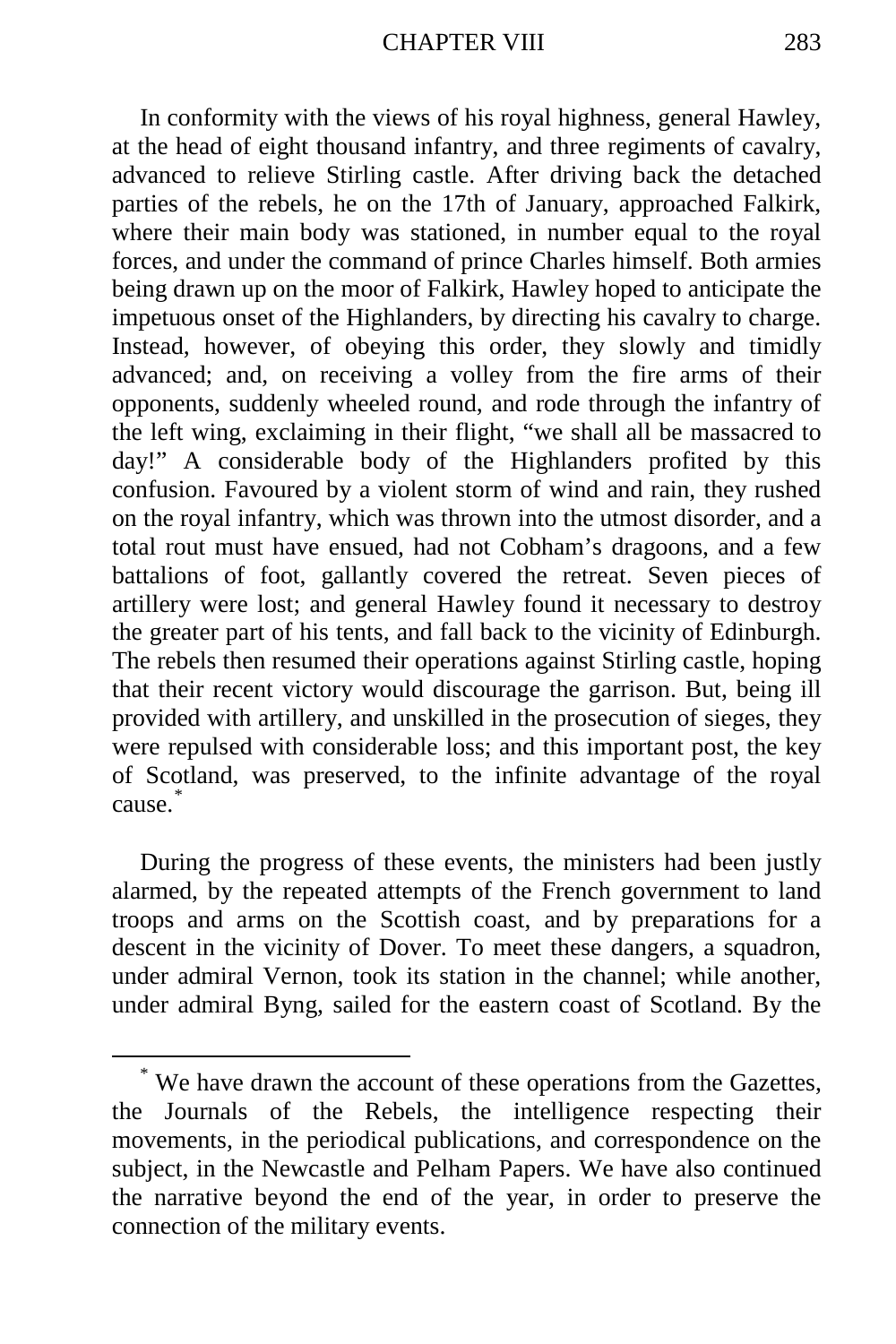skill and vigilance of those commanders, the main design of the French was frustrated; and many of their transports, bound to the northward, were intercepted, while others were driven back into their ports. Only one of these ships, having on board a few companies of soldiers, arrived in Scotland; but they landed too late to be of essential service.

Amidst the alarm created by the rebellion, parliament met on the 18th of October. The king opened the session, with an earnest appeal to the affection and loyalty of the two Houses, declaring that he had called them together sooner than he intended, in consequence of the open and unnatural rebellion which had broken out, and still continued, in Scotland. "So wicked and daring an attempt," he continued, "in favour of a Popish pretender to my crown, headed by his eldest son, carried on by numbers of traitorous and desperate persons within the kingdom, and encouraged by my enemies abroad, requires the immediate advice and assistance of my parliament, to suppress and extinguish it. The duty and affection for me and my government, and the vigilant and zealous care for the safety of the nation, which have with so much unanimity been shewn by my faithful subjects, give me the firmest assurance, that you are met together, resolved to act with a spirit becoming a time of common danger, and with such vigour as will end in the confusion of all those, who have engaged in, or fomented this rebellion.

"I have, throughout the whole course of my reign, made the laws of the land the rule of my government; and the preservation of the constitution in church and state, and the rights of my people, the main end and aim of all my actions. It is, therefore, the more astonishing, that any of my Protestant subjects, who have known and enjoyed the benefits resulting from thence, and have heard of the imminent dangers these kingdoms were wonderfully delivered from, by the happy Revolution, should, by any arts and management, be deluded into measures, that must at once destroy their religion and liberties, introduce Popery and arbitrary power, and subject them to a foreign yoke."

<span id="page-95-0"></span> <sup>\*</sup> Continuation of Rapin, vol. xxi. p. 200.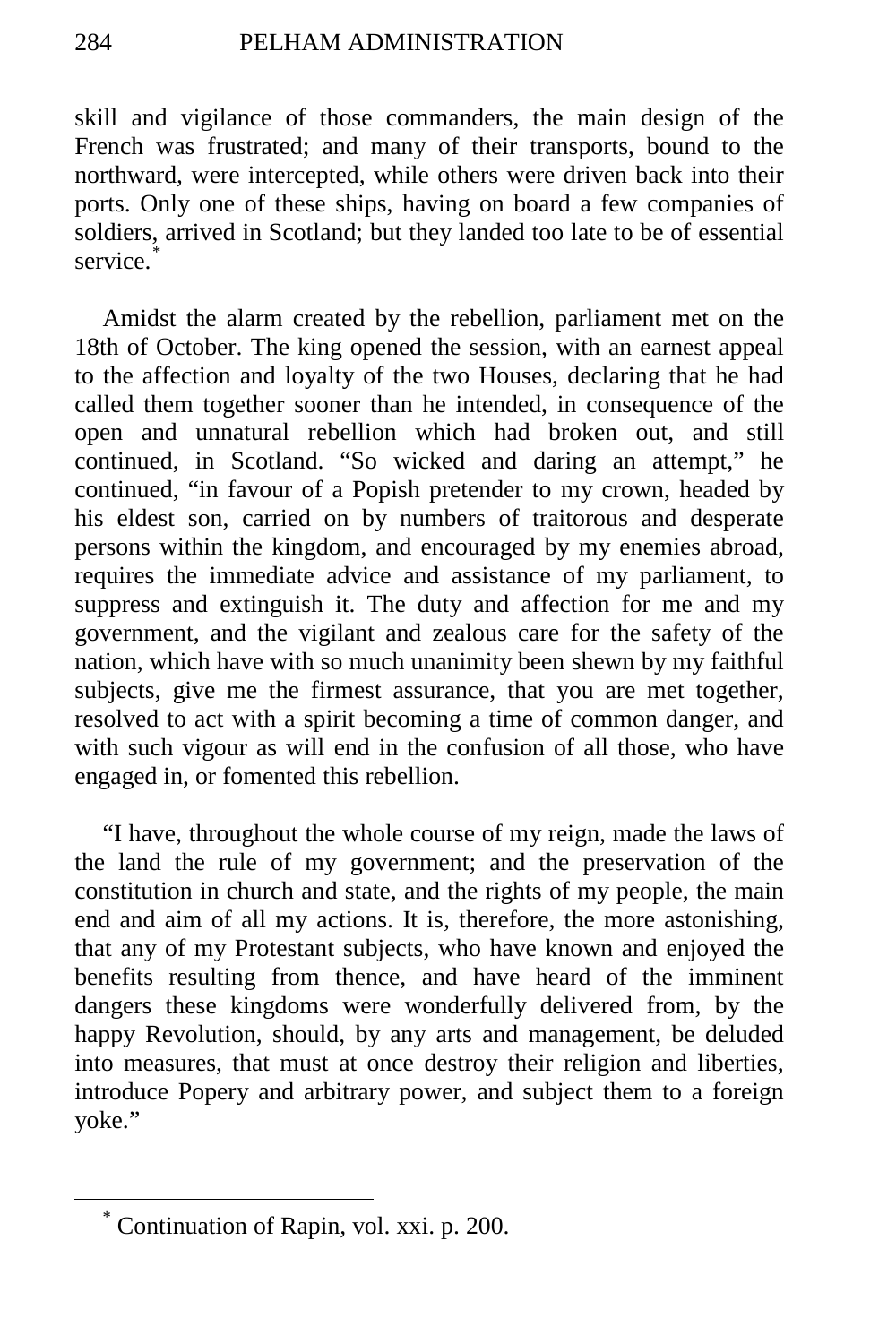### CHAPTER VIII 285

After appealing to the House of Commons, for the grant of those supplies, which were necessary to enable him to extinguish the rebellion, he concluded: "My Lords and Gentlemen; I am confident, you will act like men, who consider that every thing dear and valuable to them is attacked; and I question not, but, by the blessing of God, we shall, in a short time, see this rebellion end, not only in restoring the tranquillity of my government, but in procuring greater strength to that excellent constitution which it is designed to subvert. The maxims of this constitution shall ever be the rules of my conduct. The interest of me and my people is always the same, and inseparable. In this common interest let us unite; and all those who shall heartily and vigorously exert themselves in this just and national cause, may always depend on my protection and favour."

By the House of Lords, a loyal address was unanimously voted, in which, after expressing their utmost concern at this unnatural rebellion, and congratulating his Majesty on his happy and seasonable return, they declared, that they were unable fully to testify their just indignation and abhorrence at so wicked, traitorous, and desperate an attempt, in favour of a Popish Pretender, whose claims they had abjured, and whose principles and designs they heartily detested. They proceeded to assure his Majesty, that this presumptuous enterprise would have no other effect, than to strengthen their loyalty, and excite them to employ their unanimous efforts, to extinguish for ever the hopes of the Pretender and his adherents.

They then adverted, with feelings of satisfaction, to the cheerfulness and unanimity evinced on this occasion, by the whole people of England, in a higher degree than had ever before been known, unless at the happy Revolution, wrought by their great deliverer, king William III.

"With hearts full of the sincerest gratitude," they added, "we acknowledge your Majesty's paternal regard for the laws of the land, our constitution in church and state, and the rights of your people. It is with the deepest conviction, that we declare to your Majesty and the whole world, that the continuance of these blessings does, under God, entirely depend on the maintenance of your Majesty's undoubted title to the crown of these realms, the support of your throne, and the preservation of the Protestant succession in your royal House.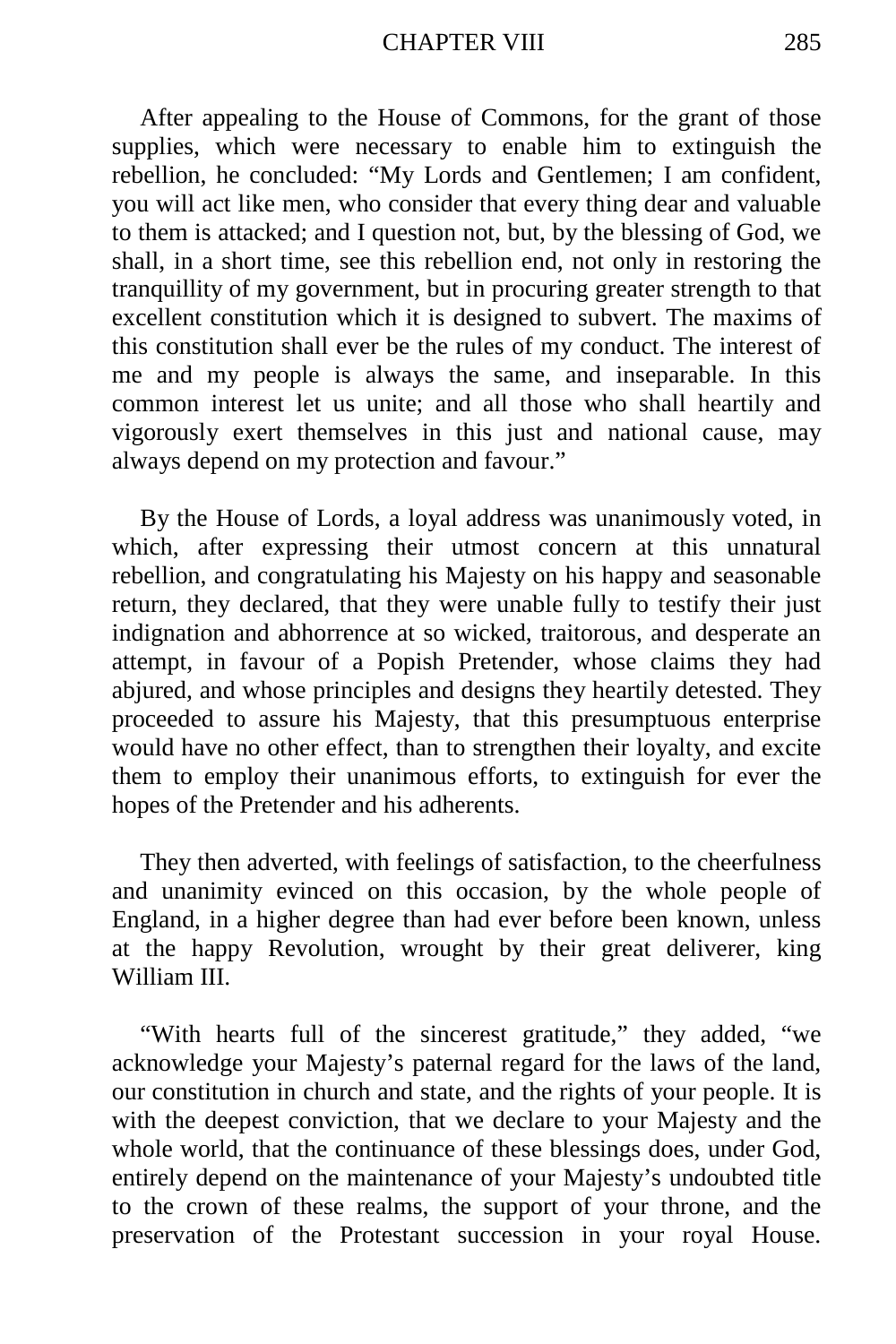Whoever can entertain a thought of exchanging those just rules of government, bounded by the laws and maxims of this free constitution, for the exercise of tyranny and arbitrary power, learned in the most despotic courts of Europe, and of parting with the purest religion in the world, for the superstitious and persecuting spirit of Popery, must be the most abandoned of mankind.

"Warmed with these moving sentiments, and unshaken in these principles, we give your Majesty the strongest assurances, that, in defence of your sacred person, and of all those valuable interests, which we have already described, we stedfastly resolve to unite, and hazard our estates and our lives; that from this resolution we will never depart, but will heartily and zealously concur in all such measures as may most effectually conduce to extinguish this rebellion; to deter any foreign power from presuming to support it; to restore the tranquillity of your Majesty's government; and to add strength to that excellent constitution, which this flagitious attempt is intended to subvert.

"May the divine Providence guard and protect your Majesty's precious life, give success to your councils and arms, against all your enemies, and stability to your throne."

In the House of Commons, Mr. Legge, a lord of the Admiralty, moved an address, in a similar strain of loyalty and affection, expressing the zealous determination of the members to act like men, sensible of the blessings they enjoyed, and resolved to preserve those blessings to themselves and to posterity; and concluding with the usual promise of granting to his Majesty the most effectual supplies.

In the existing temper of the nation, even the most violent of the disaffected did not venture to object to any part of the address; but Sir Francis Dashwood proposed to add the following amendment:

"And, in order to the firmer establishment of his Majesty's throne, on the solid and truly glorious basis of his people's affections, it shall be our zealous and speedy care to frame such bills, as, if passed into laws, may prove most effectual for securing to his Majesty's faithful subjects, the perpetual enjoyment of their undoubted right, to be freely and fairly represented, in parliaments frequently chosen, and exempted from undue influence of every kind; for easing their minds, in time to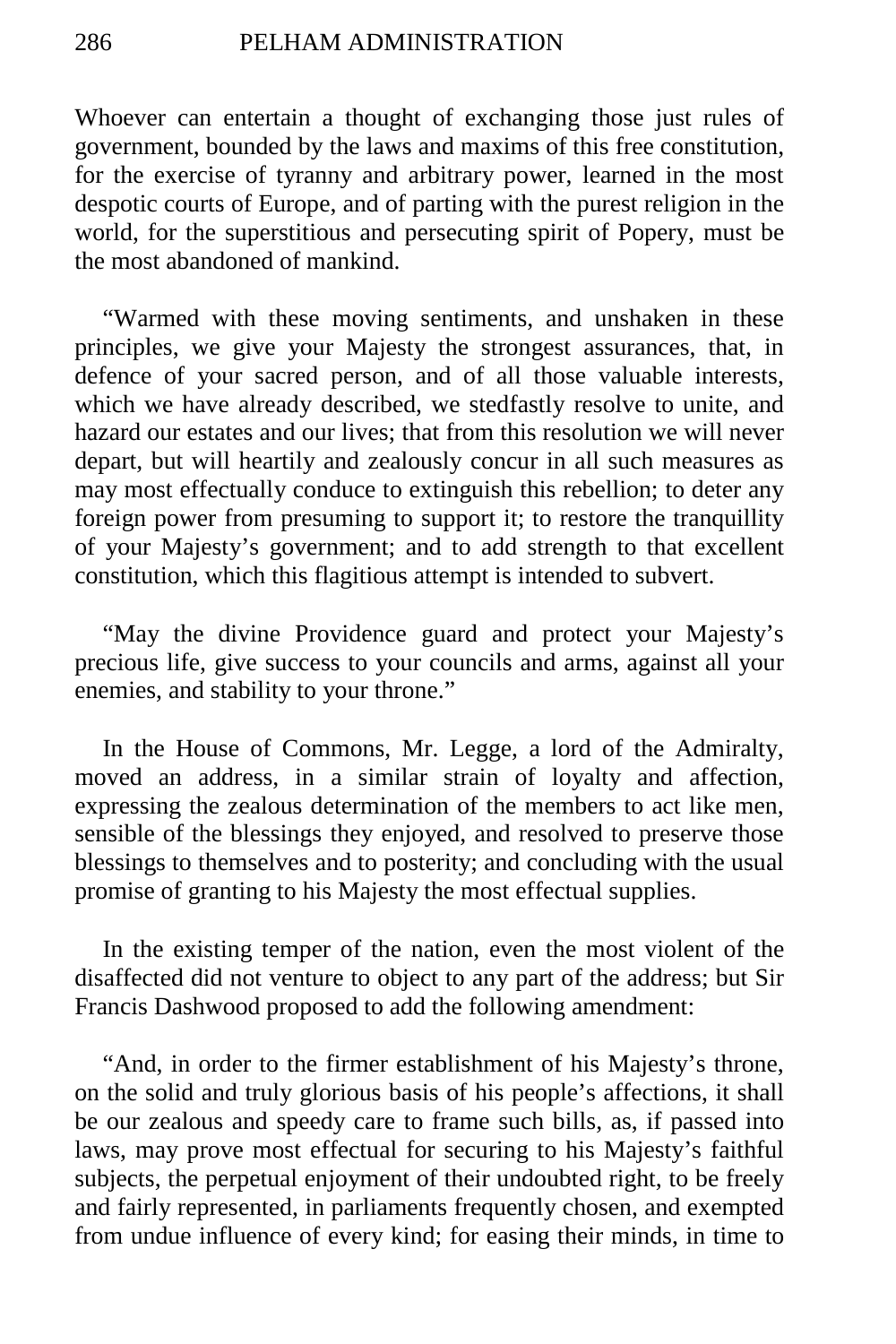#### CHAPTER VIII 287

come, of the apprehensions they might entertain, of seeing abuses in offices rendered perpetual, without the seasonable interposition of parliament to reform them; and for raising, in every true lover of his king and country, the pleasing hopes of beholding these realms once more restored, to that happy and flourishing estate, which may reflect the highest honour on his Majesty's reign, and cause posterity to look back, with veneration and gratitude, on the source of their national felicity."

This factious amendment was feebly seconded by Sir John Philips, and supported only by Mr. Sydenham. Mr. Pelham, and the principal members of administration, treated it with contempt; and the only servant of the Crown, who condescended to speak against it, was Mr. Lyttelton, a lord of Treasury. Mr. Pitt deprecated the agitation of such a momentous question at this critical juncture, and exhorted the House to place implicit confidence in the king and his ministers, adroitly insinuating that a more convenient season would present itself for instituting the proposed reform. Even lord Strange ably resisted the amendment, which was negatived without a division, and the original address unanimously adopted.[\\*](#page-98-0)

Another insidious effort, to excite party spirit, was made on the 28th of October, when Mr. Hume Campbell moved for an inquiry into the causes which had facilitated the progress of the rebels. The motion was warmly supported by Mr. Oswald and Sir John Barnard; but, after a speech from Mr. Winnington, who ably vindicated the conduct of ministers, it was rejected by 194 against 112.

Notwithstanding the attempts of a few disaffected persons, to obstruct the proceedings of government, in the midst of a dangerous rebellion, the spirit of loyalty was predominant in both Houses.

The Commons instantly granted the necessary supplies, for raising an efficient force, both for the land and sea service. They voted, for the year 1746, 49,229 troops of the line, 11,550 marines, and 40,000 seamen. They empowered the king to raise the militia, in any part of England; and subsequently passed a bill for their better regulation. To

<span id="page-98-0"></span> <sup>\*</sup> Journals of the Lords and Commons.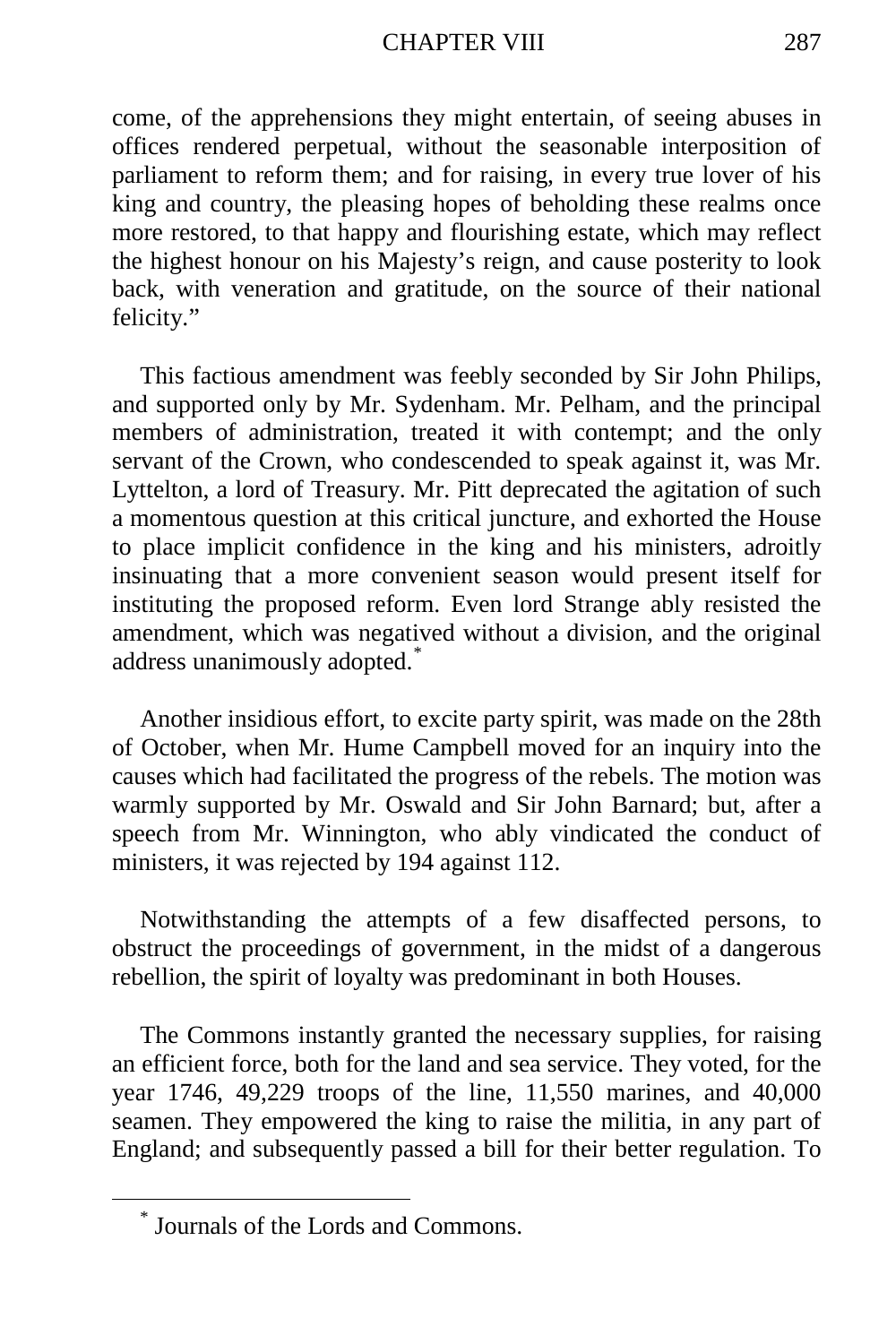strengthen the military force, a grant of £64,360 was proposed, on the 4th of November, by Sir William Yonge, as secretary at war, for the pay of thirteen volunteer regiments of foot, raised by several noblemen, and placed under their command, for the space of one hundred and twenty-two days.<sup>[\\*](#page-99-0)</sup>

But this loyal and salutary grant, although trifling when compared with the ample supplies, which had been so cheerfully voted, was strenuously resisted. The principal opponents of the motion were Sir John Philips, who had resigned his post, and Sir John Hinde Cotton, who was still in the service of government. Their chief arguments were directed against the dangerous influence, which it was calculated to give to the aristocracy; the detriment which such a precedent might produce to the prerogatives of the Crown; and the discontent it might occasion in the regular army. They derided the fears expressed by the friends of government; ridiculed their prognostics of an invasion; and treated such alarms, as the trite expedients of an ambitious ministry, to acquire an extension of power.

On this occasion, Mr. Pelham ably defended the proposal itself, as well as the principle on which it was grounded. After severely reprehending the ambition, pride, and perfidy, of the French, as the causes of the war, and the true sources of that danger, which menaced the liberties of Europe, he contended, that the only means of preserving those liberties, consisted in a vigorous prosecution of hostilities. Then, adverting to the point in debate, he observed—"The necessity of raising new regiments is obvious; and I am surprised to hear it doubted, that the method now proposed is not the best. That it is the cheapest, no one can deny, especially if we consider the extravagant levy money now paid for recruits, and the large sums, that must be expended for clothes, horses, arms, and accoutrements, if these regiments were to be raised at the public charge. When all these things are considered, every gentleman who has a regard for his king or his country, must deem himself obliged to those noble peers, who have generously undertaken this service, by their personal interest, and at their own expense, or the expense of those gentlemen of fortune, whom they shall honour with commissions in their regiments; for it is

<span id="page-99-0"></span> <sup>\*</sup> Journals of the Commons, from 18th October, to 10th November.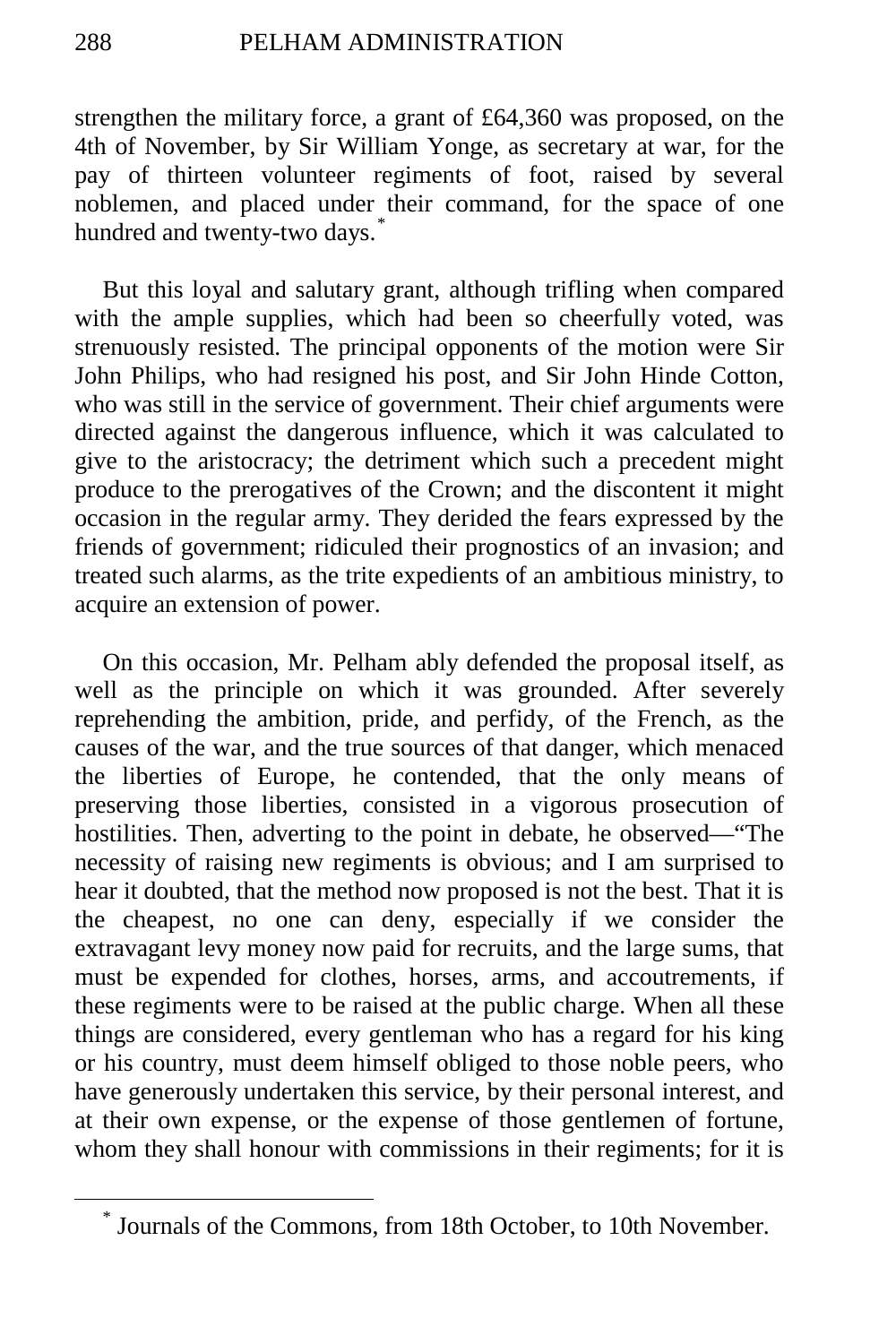a very ill-grounded insinuation, that they will or can dispose of those commissions for money. In regular regiments, commissions may perhaps be sold for large sums, because they are a provision for life, including also the hopes of, and even a right to, preferment. But it is not to be supposed, that any man would give money for being an officer only for a few days; and, therefore, we must conclude, that those gentlemen, who hold commissions in these new regiments, have accepted them merely for the honour of serving their country in time of danger. It is a mistake, also, to suppose that the raising of new regiments, in this method, can occasion any discontent among the officers in our regular army. These regiments are to be raised but for one hundred and twenty-two days; they are to be maintained for no longer time, unless the parliament shall find it necessary to extend the period; which necessity will not, I hope, arise. No lieutenant-colonel, in any old regiment, would accept the command of such a new regiment, because he could not afterwards serve as a lieutenantcolonel; and, consequently, after the reduction of these regiments, he must be placed on half-pay, and in a manner dismissed from the army, perhaps for life; for, should a peace, as is probable, ensue, soon after the extinction of the rebellion, it would be many years before these reduced colonels could be provided with regiments. The case would be the same with regard to the majors, captains, and subalterns, of our regular regiments. All of them, or by far the greater part, would chuse to remain in their present posts, rather than be preferred in these new short-lived regiments. And, as to the objection, that the Crown has left the disposal of the inferior commissions to the respective colonels, that was absolutely necessary, in the present case, because each colonel must have the assistance of the inferior officers whom he appoints, for raising and completing his regiment; and he is the most proper, nay, the only judge, of gentlemen whose interest in the county will be most effectual for this purpose. If the regiments were to be continued, it might perhaps be of dangerous consequence to the Crown, to leave the appointment of the inferior officers to the respective colonels; but, as those regiments are to be disbanded, as soon as the rebellion is at an end, such a privilege can be of no dangerous consequence, nor can it be a precedent for any thing relating to our regular army. Therefore, I hope that those who advised the king to accept this offer, will not be charged as unfaithful to their sovereign, much less as hostile to our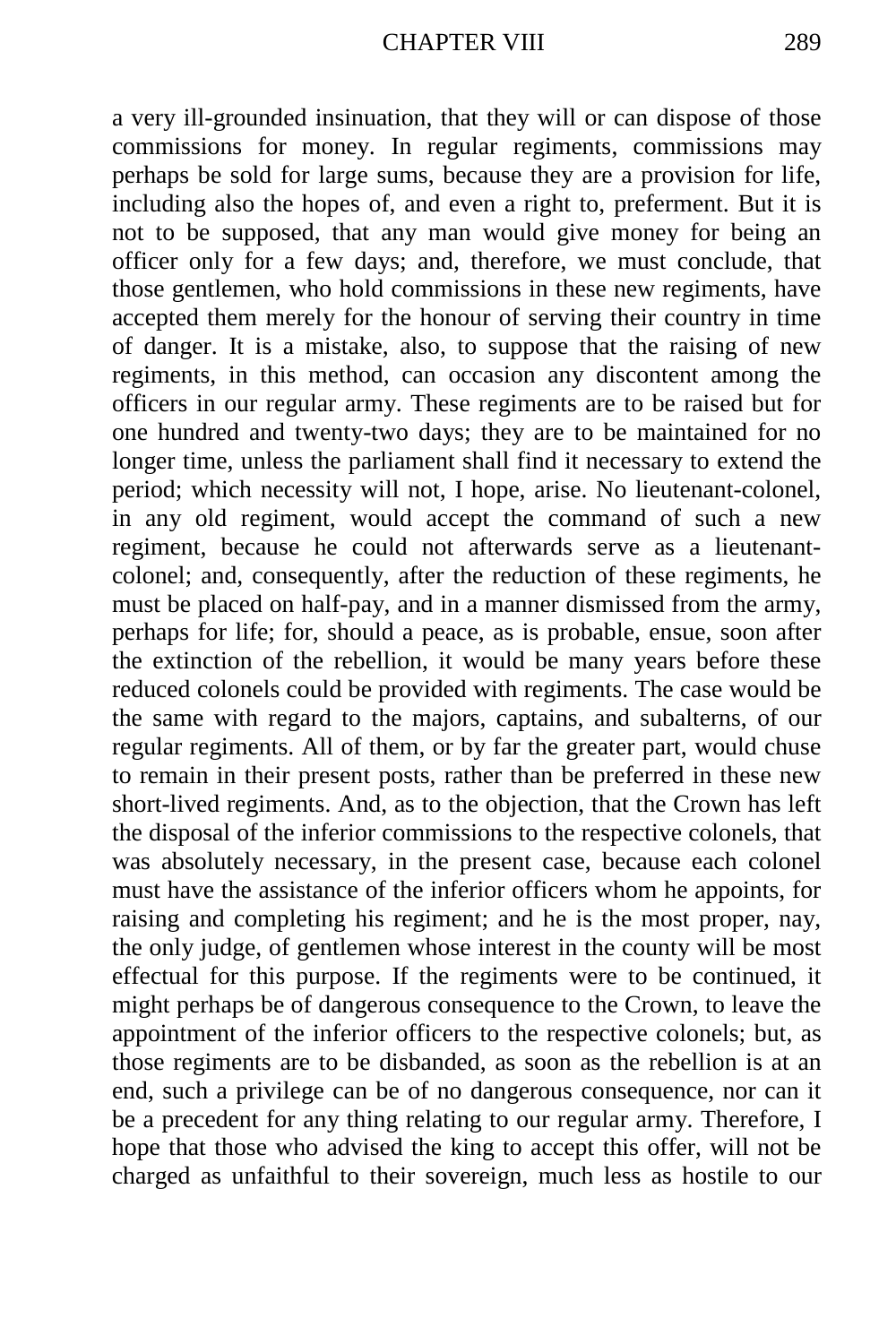happy constitution, the subversion of which may probably be prevented by this advice, more effectually than by any other."[\\*](#page-101-0)

The motion was carried without a division; but the Opposition immediately proposed an address, beseeching his Majesty, that in the new regiments then raising, or already raised, the officers might not be allowed the rank attached to their commissions, after the respective corps should have been disbanded.

Mr. Pitt indignantly reprobated this address as irrational, impracticable, and impolitic, and as tending to stifle the loyal zeal of those noble persons, who were exerting all their influence in the service of their country. It was negatived by 155 against 132.<sup>[†](#page-101-1)</sup>

On the same day, also, a motion, made by the secretary at war, for the grant of £13,176 as pay for two volunteer regiments of horse, was carried without opposition;<sup> $\ddagger$ </sup> and, on the 6th, the sum of £35,952 was granted, for the pay of twenty independent companies, during the space of a year, for the defence of the Highlands.

Soon afterwards, both Houses formally denounced, as false, scandalous, and traitorous libels, certain manifestos and proclamations, issued by the Pretender at Rome, and by his son during his expedition, under the respective titles of king and regent, in which George II. was called an usurper, the parliament represented as an unlawful assembly, and the people invited to rise, in support of their legitimate sovereign. On this occasion, conferences were held between the two Houses, and resolutions unanimously voted, ordering these papers to be burnt by the common hangman. This determination proved the more gratifying, as the respective committees contained not only some violent members

<span id="page-101-0"></span> <sup>\*</sup> Debrett's Parliamentary Debates, vol. ii. pp. 45, 50. Lond. Mag. 1766.

<span id="page-101-1"></span><sup>†</sup> Journals of the Commons. Hansard, vol. xiii. p. 1382.

<span id="page-101-2"></span><sup>‡</sup> Journals of the Commons, Nov. 4, 1745.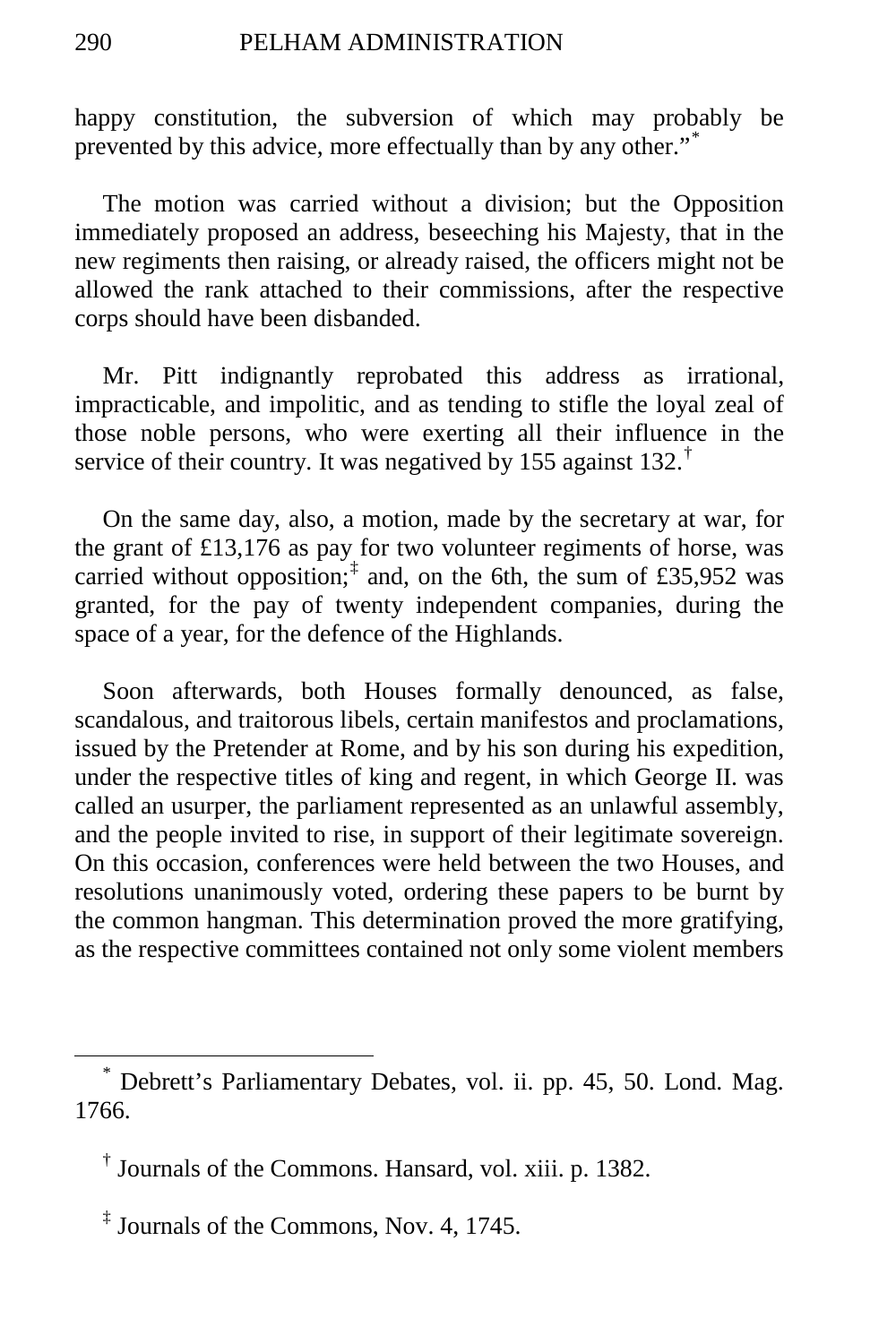#### CHAPTER VIII 291

of Opposition, but several decided Tories, and others who had even been suspected of secretly promoting the cause of the Stuarts.<sup>[\\*](#page-102-0)</sup>

On the 19th of December, a message was presented to the House of Commons, by Mr. Pelham, announcing that preparations were in progress at Dunkirk, and other French ports, to invade England, and requesting the aid of parliament to fulfil the engagements made with the king of Sweden, as landgrave of Hesse Cassel, for six thousand auxiliaries, rendered necessary by the recal of the Dutch troops. A fruitless attempt was made, to frustrate this appeal, by representing the national force as competent for all emergencies, and recommending the speedy discharge of all foreign mercenaries; but an amendment, proposed to this effect, was negatived by 190 against 42, and the original address was carried by 180 against 32. On the same day, a similar message was presented in the House of Lords, by the duke of Newcastle, and an address, resembling in substance that of the Commons, was voted without opposition.[†](#page-102-1)

Collateral expedients were proposed, for suppressing the rebellion, for augmenting the regular army, and for giving efficiency to the militia; and these obtained the sanction of parliament, without encountering any objection, of sufficient importance to be specifically mentioned.

<span id="page-102-0"></span>Journals of the Lords and Commons, Nov. 5th, 6th, and 7th, 1745. Hansard's Parl. Hist. vol. xiii. p. 1391. Continuation of Rapin, vol. xxi. p. 178.

<span id="page-102-1"></span><sup>†</sup> Journals of the Lords and Commons.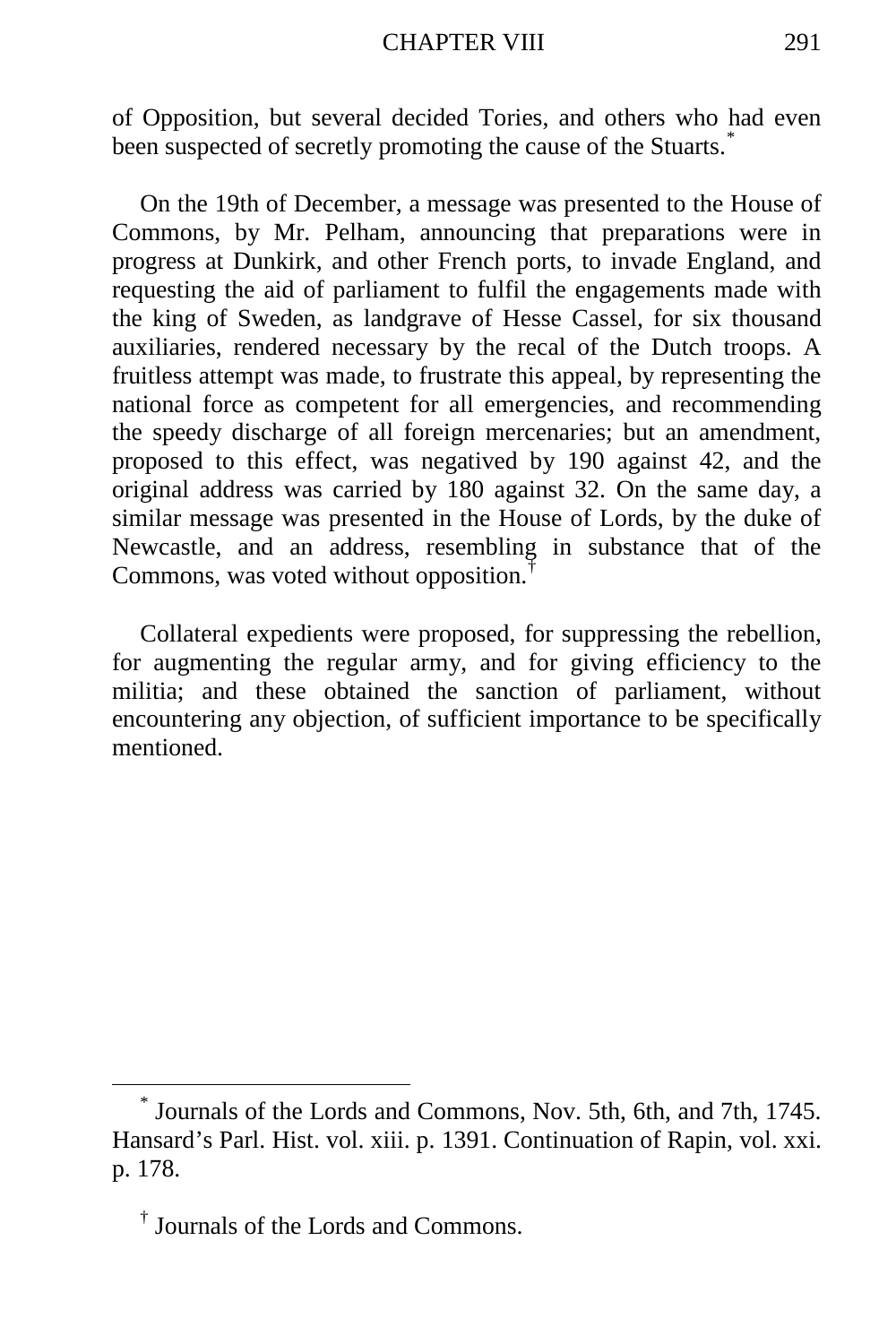# CHAPTER IX.

# 1746.

*Negotiations with the Dutch Republic, contrary to the inclination of the king*—*Letter of Mr. Pelham to Mr. Trevor, on the relative situation of England and Holland, and on the state of the alliance in general*—*Letter from lord Harrington to the States General*— *Speech of the king to Parliament, on the subject of the negotiations*  —*His displeasure against the Pelhams*—*Attempts to remove them, and form a new administration, under the earls of Bath and Granville*—*Resignation, and re-establishment of the Pelham ministry*—*Correspondence on the subject*—*The king consents to the appointment of Mr. Pitt, as joint-Vice-Treasurer of Ireland.*

WHILE the fate of the monarchy was still in suspense, a sudden revolution occurred in the cabinet. The king had never cordially acquiesced in the arrangements for the Broad Bottom administration; and his displeasure was heightened by the importunities with which he was now assailed, for the admission of Mr. Pitt into office, in recompense for the support, which the government had derived from his powerful eloquence.

His Majesty was farther alienated from the Pelhams, by their continued opposition to his favourite scheme, for prosecuting the war on the continent. For, though he was secretly encouraged by lord Granville, to connive at the equivocal policy of the Dutch, while pursuing a system of operations as extensive as the grand alliance, the Pelhams persisted in attempting to extort from the States General, a declaration of hostilities against France. They laboured also, to render the assistance, afforded to the Dutch, dependent on the nature and extent of their cooperation, and on the circumstances in which Great Britain might be placed; since, until the rebellion should be suppressed, they considered the country as incapable of making extraordinary exertions on the continent.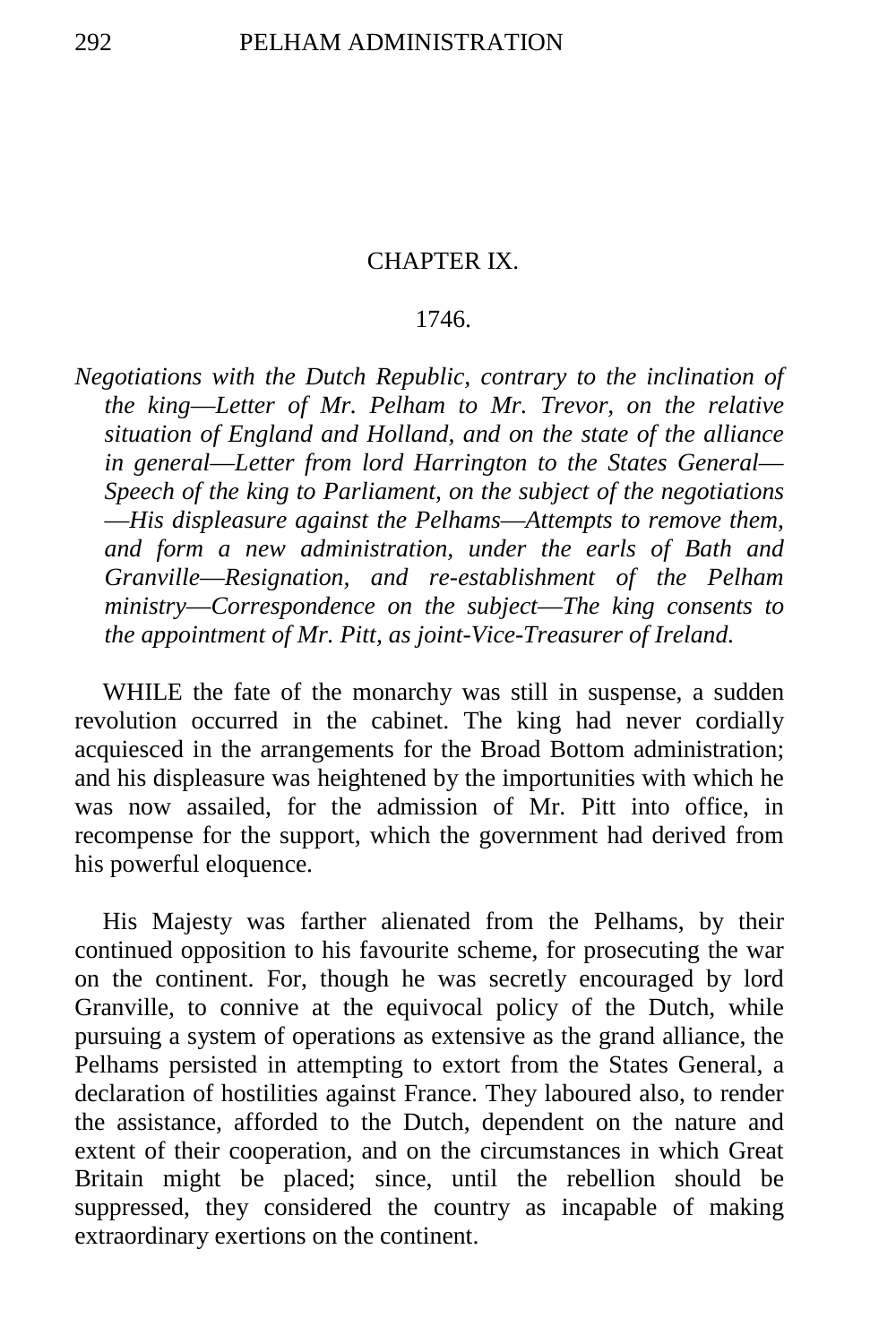So far, indeed, were the dangers of the rebellion from restoring harmony, that an open misunderstanding soon arose between the king and his ministers. The progress of the French in the Netherlands, had spread the utmost alarm in Holland, and produced earnest appeals to the British court, for prompt and vigorous assistance. Proposals were also offered by the Dutch, for the adoption of a more extensive system of warfare, by an augmentation of their own army, and an increase of the subsidiary troops, combined with a proportionate increase of force on the part of England. Still, however, the States evinced their jealousy of the British interest, by excluding the prince of Orange from the command of the army, and continuing it to the prince of Waldeck, a foreigner. These overtures were consequently received with coolness by the British ministers, who disapproved the temporising conduct of the Republic, and seemed determined on forcing them into direct hostilities against France. A letter from Mr. Pelham to Mr. Trevor, developes his sentiments on this subject, and shews his full conviction, that England could make no greater exertions abroad, while threatened and harassed by a domestic enemy.

"DEAR SIR, "*December* 11*th,* 1745.

"I had the favour of your confidential letter last night, which gives us as melancholy a prospect of affairs on your side the water, as we have for some time experienced the reality to be, on ours. You state the condition and apprehensions of the Republic in too clear a light, for me to have the least hope or expectation, that it is not a true one. I can only say, I am convinced of the danger, and yet cannot give you any certain assurances of a remedy from hence; I rather fear that the contents of lord Harrington's dispatch will throw the best intentioned into absolute despair. We have nothing to say for ourselves, but that our condition is so like their own, that they have nothing to do but to look at home, and then they will see a true picture of this country. It is in vain to look back; but you know my thoughts so well, that I am sure you are beforehand with me in what I have to say. \* \* \* \* \* \* \* \*

"Our hasty engagements, three years ago, making ourselves principals in all the wars upon the continent, without any plan concerted, or any obligations from the parties we were serving, except it was to take our money and apply it as they pleased, have rendered this country incapable of doing what its inclination and interest always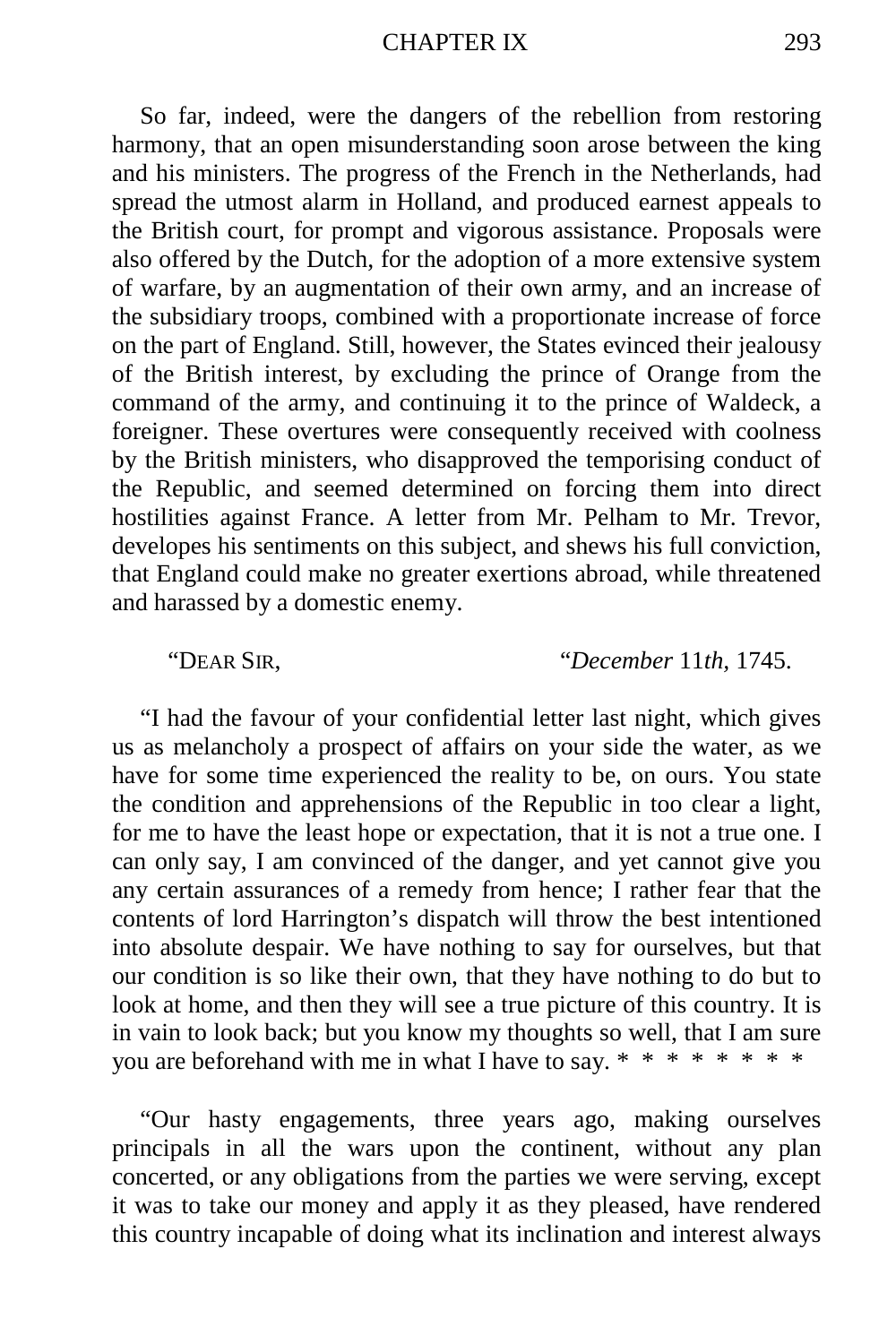induce it to do. We have provoked our enemy, till they have brought the seat of war into our own country; and we have no authority over those that should be our friends, to compel them to pursue such methods, as might possibly have extricated us out of some of our difficulties.

"The bulk of the nobility and gentry are hearty for the present royal family; and it is with pleasure I can assure you, that no one man of consequence has joined the rebels, since their passing the Tweed; nor, indeed, have many of the lower rank done it either. But the particularity of those Highlanders is such, that there is no getting at them; for though we have had two armies in pursuit, either of which would eat them up, yet by dodging and making forced marches, they have been able to plunder the country, raise contributions, and escape, I fear, back to their own country. The terrible part to us, therefore, is, that whilst this race is running, our own troops are dwindling every day; our credit is in a manner totally stopt; and though the public funds still keep up to a pretty good height, yet all the zeal and endeavours, which on this occasion have been shewn, by many of the most substantial people in the city, cannot get the better of the fears of mankind; nor can the hopes of gain, the most powerful influence that I know of amongst monied men, bring out the specie that is in the kingdom; but every one is locking up his own, and raking as much as he can into his own private coffers. This being the case, I am of opinion, that whatever puts a speedy end to this rebellion is the best measure for our allies, as well as ourselves. Till that is done, we are not a nation; and whatever good words we might send you, I am sure it would not be in our power to keep them.

"First, the parliament has got too great an influence on the cabinet; and perhaps the cabinet itself not thoroughly fixed, and of consequence cannot have its due weight; yet were we delivered from this canker in our own bowels, I am pretty sure there is still so much of the old system left in this kingdom, that whenever the question shall be, that Holland wants the support of this country, there would be strength enough left in both, to exert it to the utmost, for the preservation of the union which has so long subsisted between the two nations. The queen of Hungary has, undoubtedly, lost the affection of the people; and I cannot say she deserves it. They see no end of perpetually crying out, 'Support the House of Austria;' when that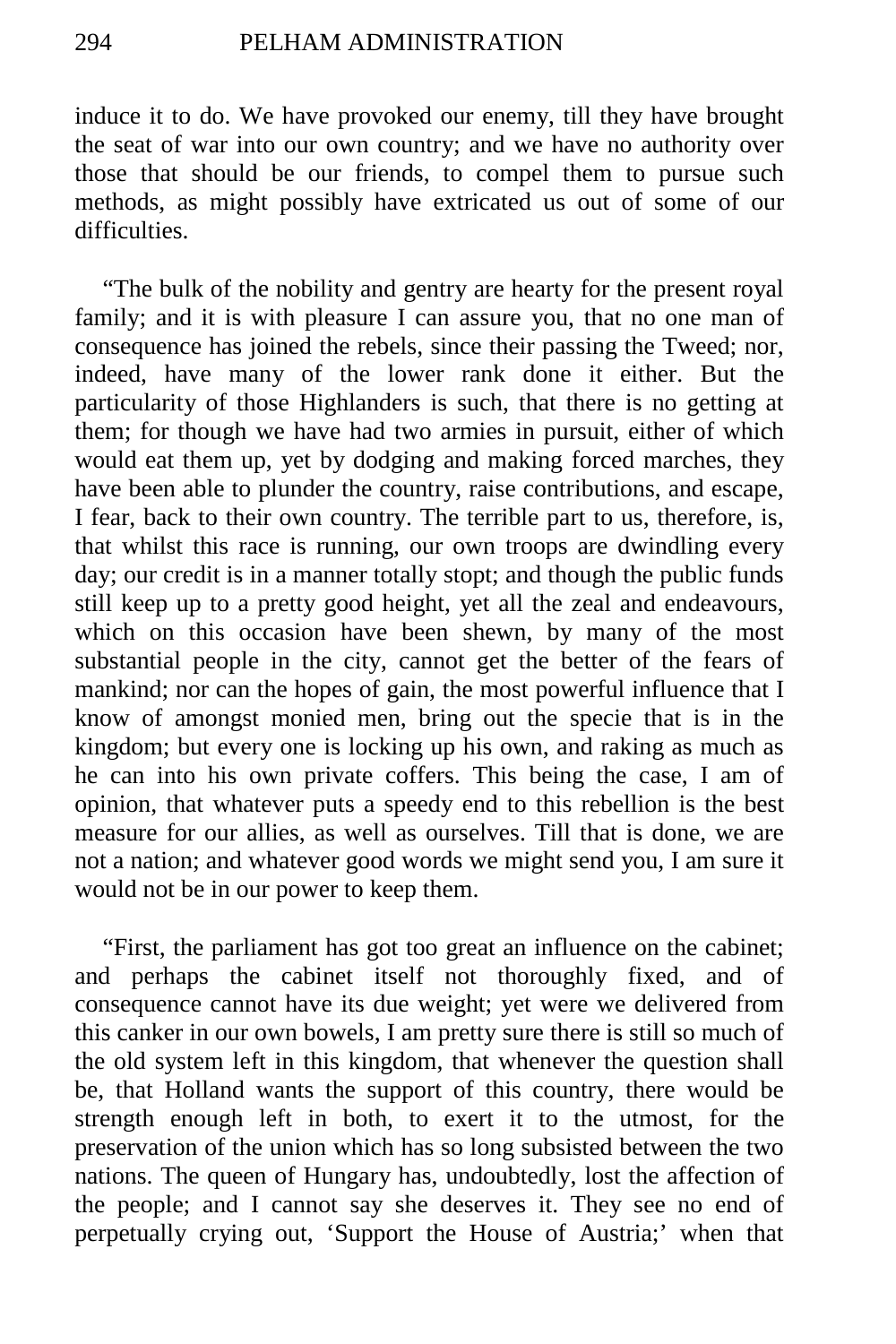## CHAPTER IX 295

House totally neglects the general view, for which alone every honest man is their friend. A good peace is every man's wish; an indifferent one would be gladly accepted; a sad one, I am afraid, will be our lot. You say, the pensionary does not yet know what judgment to form of France. I am sorry for it; for then, I doubt, extremities will be their option.

"I don't find we have any body fixed as yet, for an emissary to Rotterdam: I conclude it will fall to your lot; and, if it can go on that way, without observations where you are, I think it cannot be in better hands. But let who will be employed, I much fear success. Cape Breton will be a stumbling-block to all negotiation; though I am not so taken with sound, as to venture losing my whole substance with it. But that is not the sense of the generality: they look upon it as a most valuable possession for this country; as indeed it is, if it did not endanger the quiet possession of what is more valuable. Gibraltar and Minorca have kept us, for thirty years, at variance with Spain; I am of opinion. Cape Breton will do the same with France; and to speak as a financier, the balance of that account is much against us.

"I doubt, I have tired you with this long letter; and that you think me in a more desponding way than I ought to be. I acknowledge I am so, but as I write to you my natural thoughts, as a private man, you will easily separate what I say, from that of the public minister. My chief view is, to open the truth to you, to remove any prejudices that may have crept into the minds of your friends, as if what England was doing proceeded from coolness, or inattention to the common interest, especially that of the Republic. I can assure you it is not so; it is merely necessity; and if I were as sanguine, and as desirous to carry the arms and purse of England to the heart of Germany, as ever lord Granville was, I should still advise, with the measures we have hitherto pursued, to release this country from its present fetters, that it might be enabled to exert its natural strength, when required.

"I am sorry, the Prussian accommodation does not go on so well with you, as it does here. We look upon it, that, now the queen of Hungary has done her part, France would have been soon reduced to tolerable terms of accommodation; but that, I doubt, is over. We must look forward and act for the best; but never lose sight of that unalterable principle, that the maritime powers have one and the same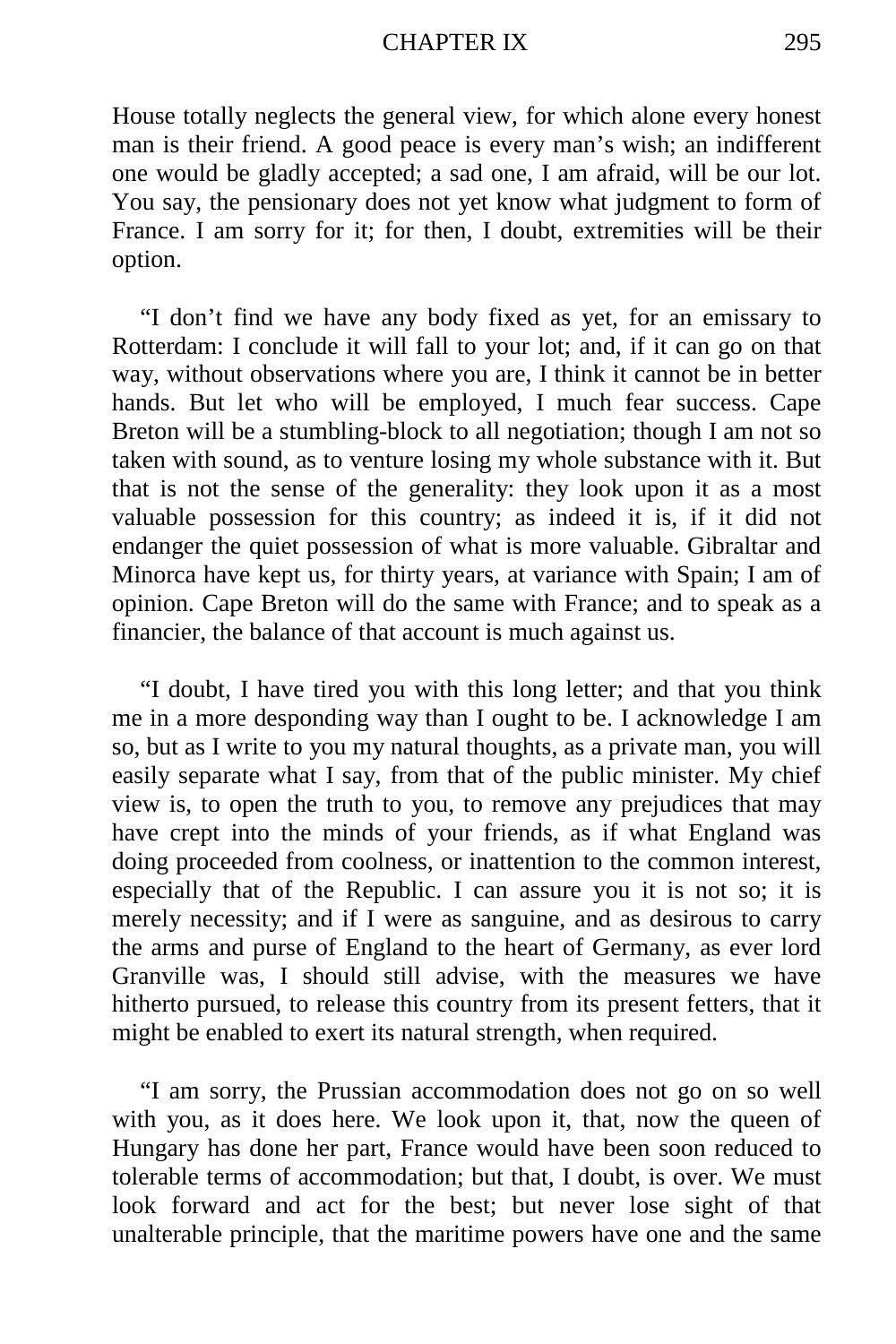interest, as nations, whatever individuals may find their account by dividing them.

"You may be assured, I will be very careful not to expose your letter improperly; and I depend on your friendship and secrecy not to communicate my crude indigested thoughts any where, but look on them as a proof of my regard to you, that I can trust even my weakness with one for whom I have a most sincere respect."

Notwithstanding this determination to make no augmentation of force on the continent, until all domestic danger should be removed, the ministers could not venture entirely to reject the overtures of the Dutch, because they knew, that some of their leading men were at this time tampering with France; and that, without the assistance of Holland, there was no hope of an honourable peace, or even of an effectual prosecution of the war. Acquiescing, therefore, in the proposed relative proportions of force, they agreed to give to the Republic that assistance, which England possessed the means of affording. The sanction of the king was with difficulty obtained, to a mode of proceeding which he disapproved, but could not resist, in opposition to the unanimous sentiments of the cabinet.

Accordingly, lord Harrington, in a letter dated January 3rd, 1745-6, announced to the Dutch envoys, Boetzlaar and Hop, who had been dispatched to London, with the propositions of the Republic, the principle which the British cabinet proposed to adopt, in the operations of the ensuing campaign. "The exhausted state of the revenues," he observed, "arising from the consequences of the rebellion, and apprehensions of invasion, prevent the king from raising funds for the war, in the same proportion as was formerly done; and the security of the Netherlands is to the Dutch a domestic consideration, but a foreign, though important one to England." He then adds, that, as the States had evaded a declaration of war against France, and consequently had retained their commercial relations, their revenues must be supposed in good order; and the reasons which they had urged, of their danger from the French, ought to induce them to double their efforts in the approaching campaign. They could not, however, depend on a continuance of the same exertions which his Majesty had made in the last year, though he was resolved and ready to cooperate with the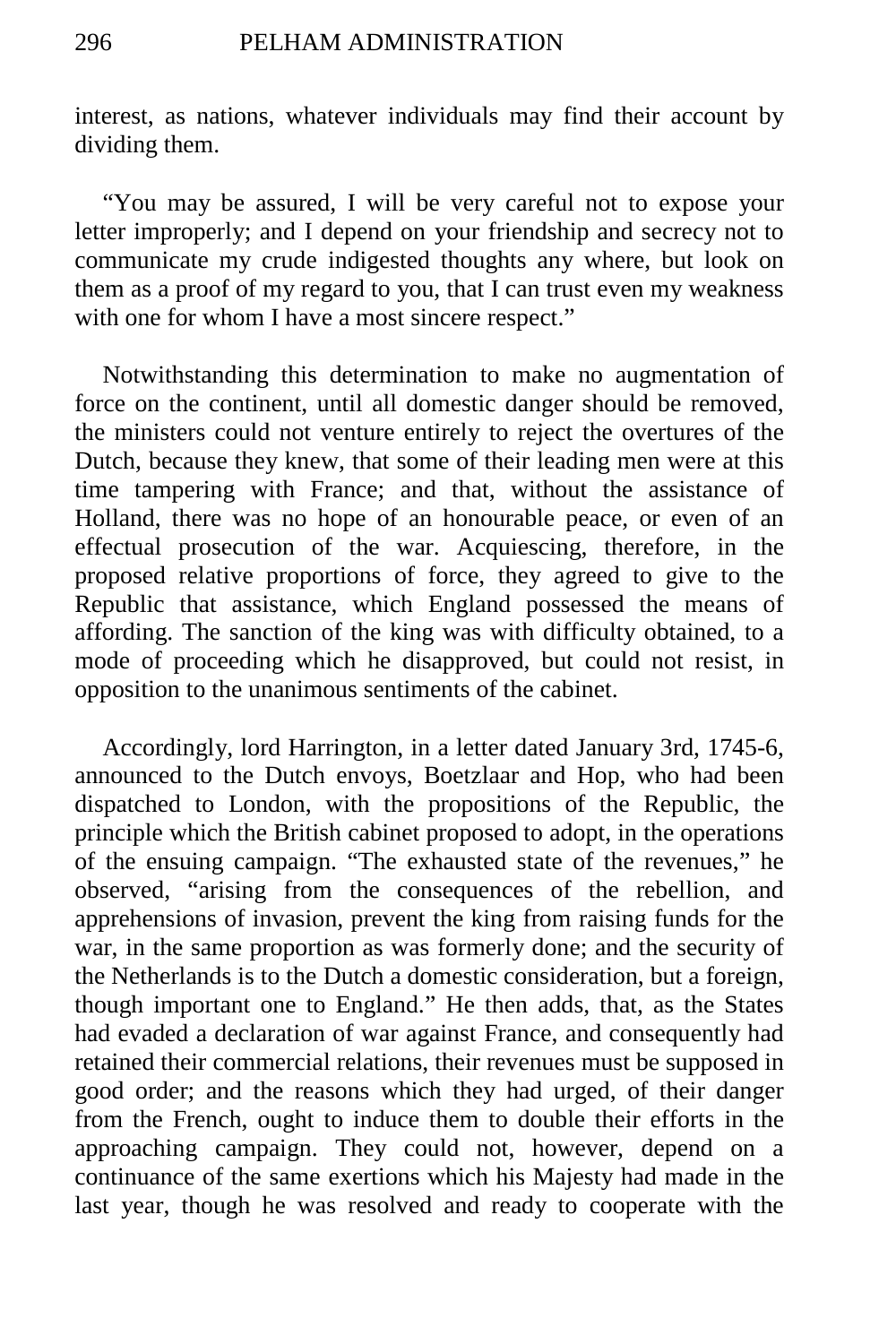Republic, as far as the present circumstances of his dominions would admit, in opposing the progress of the French.

He then announced the king's approbation of the plan offered by the prince of Waldeck, relative to the formation of an army of one hundred thousand men; and, for its accomplishment, proposed forty thousand men on the part of the Republic, thirty thousand Austrians, exclusive of the garrison of Luxemburg, eight thousand Hanoverians, and ten thousand Saxons, to be jointly taken into the pay of England and the States. To these, were to be added, the six thousand Hessians in England, as soon as the rebellion should be suppressed. His Majesty, being unable to contribute to the defence of the empire, must leave that object to the court of Vienna and the circles of Germany. Lord Harrington concluded, with expressing the condition for which the Pelhams had so long and strenuously contended, by stating, that, as the very being of the States was now menaced, as they had been treated by France with the utmost insolence and contempt, and had thought it necessary to recur to the assistance of his Majesty, they ought no longer to hesitate in putting themselves on the same footing with the British nation, by declaring war against France.<sup>[\\*](#page-108-0)</sup>

In conformity with the sentiments of the cabinet, expressed in this dispatch, the king, on the 14th of January, made a speech to the parliament, explanatory of his views and policy. After adverting, in terms of satisfaction, to the election of the emperor Francis, and the accommodation with Prussia, and hinting at the intended succours, to be sent to the king of Sardinia, his Majesty entered into a more elaborate statement of the relations between England and Holland.

"The States General," he observed, "have made the most pressing instances to me, to assist them at this critical conjuncture. The imminent dangers, to which they are at present exposed, which do so nearly affect the safety of Great Britain, as well as the very being of Holland, demand our most serious attention; for, the interests of the two nations are so closely united, that whatsoever brings ruin upon the one, must, in consequence, be attended with the most fatal mischiefs to

<span id="page-108-0"></span>See this letter in the Journals of Parliament, and also in the Continuation of Rapin, vol. xxi p. 246.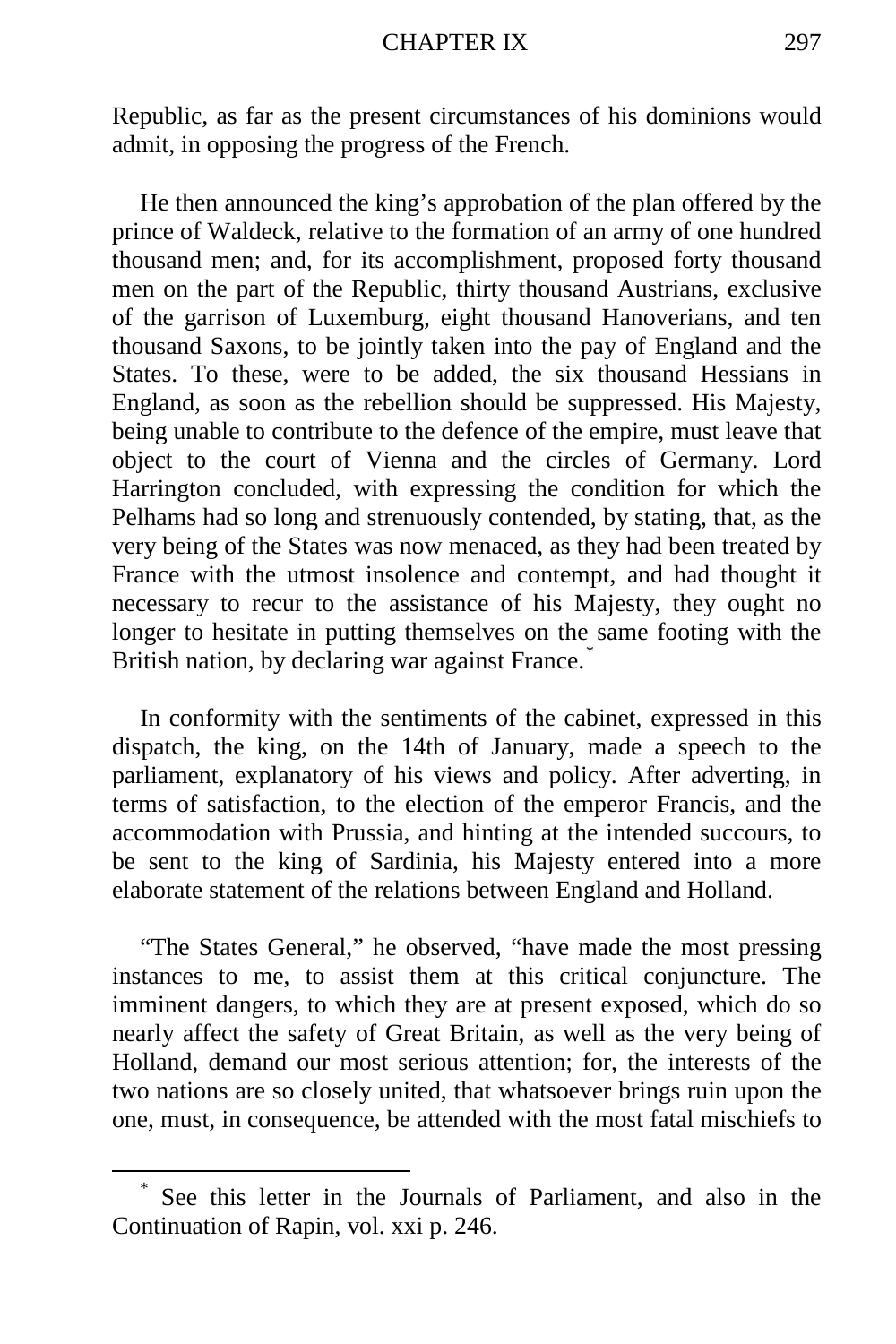the other. These reasons have induced me to assure the States, that I will, *to the utmost of my power, according to the circumstances of my own dominions,* cooperate with them, towards opposing the farther progress of our enemies in the Netherlands, and procuring a proper security against the ambitious and destructive designs of France. In order to this necessary end, measures are now actually concerting between me and the States, for furnishing this assistance, on my part, as early and effectually as possible, and for making such augmentation of their present forces, as their own immediate preservation, and the necessity of affairs, absolutely require."

The lords, in their address, expressed their conviction, that the civil and religious rights of the people depended on the preservation of his Majesty, and of the Protestant succession in his line. In applauding the conduct of foreign affairs, they particularly rejoiced in the election of the emperor Francis, and the accommodation between Austria, Saxony, and Prussia, which would ensure immediate succours to the king of Sardinia, and an adequate defence for the Netherlands. Adverting, then, to the negotiations with the Dutch Republic, they indirectly censured the course pursued by lord Granville, and approved the conduct of the present ministry; assuring his Majesty of their zealous exertions, to make good the requisite arrangements for defending the Netherlands, and securing the States General against the ambitious and destructive designs of France, as well as for obtaining a safe and honourable peace. They particularly acknowledged his Majesty's tender concern for his people, and testified their confidence that it would have its due weight with his allies, and infuse into the States General an energy adequate to the present exigency of affairs. They concluded, by avowing their satisfaction at the successes of the British fleet, and by applauding his Majesty's resolution to strengthen his maritime forces.

The Commons, in their address, adopted the leading principle of the speech, and declared their determination to assist his Majesty, *as far as the circumstances of the kingdom would permit,* in giving that succour to the States General, which, with a proper exertion of their own strength, might protect the Netherlands against France, and contribute to an honourable termination of the war. A trifling amendment, moved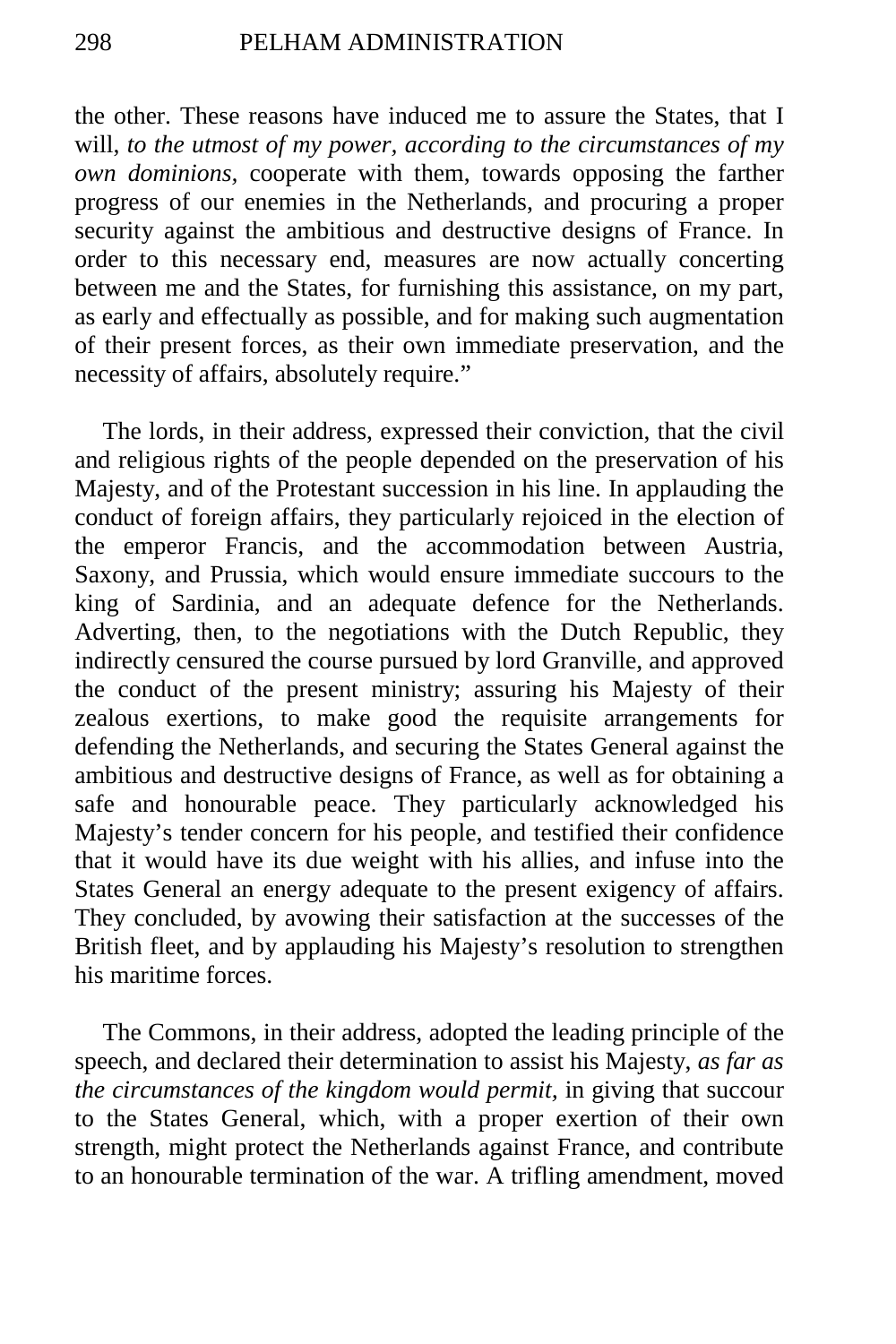by the Opposition, was rejected by 249 against 53, and the original address was carried.<sup>[\\*](#page-110-0)</sup>

The refusal of England to make greater efforts in favour of the Dutch, during the continuance of the rebellion, disappointed and exasperated the leading members of the Republic. In reply to the letter of lord Harrington, a spirited declaration was communicated, through the ministers of the States General in London, dated January 25th,[†](#page-110-1) professing perfect devotion to the interests of England, and the utmost readiness to cooperate with the allies; but insisting that a more active part might have been taken by the British government. The finances of the Republic were asserted to be in a more dilapidated state than had been represented; and it was argued, that England being equally interested in the safety of the Netherlands, ought to furnish prompt and efficient reinforcements, to avert the common danger. To the demand of a declaration of War against France, the States General gave a peremptory refusal, alleging that the reasons which had hitherto restrained them, in that particular, were now more than ever imperative.

Hitherto the ministers deemed themselves secure of the king's approbation, and felt confident, that he would sanction their system of foreign policy, in conformity with his declaration to both Houses of Parliament.

A change, however, was effected in the royal mind, by the strong remonstrances of the Dutch; by the urgent representations of lord Granville; and, at the same, time by the importunities of the ministers themselves for the appointment of Mr. Pitt, to the office of secretary at war. Indignant at being controlled by persons whom he disliked, and disdaining to be restricted to what he considered a weak and inefficient prosecution of the war, he resolved, even in the course of the session, and in the midst of the rebellion, to reinstate lord Granville in the

 <sup>\*</sup> Journals of the Commons.

<span id="page-110-1"></span><span id="page-110-0"></span><sup>†</sup> Register of the States General, in reply to the letter of lord Harrington; laid before the House of Commons on the 10th of April.— Journals of the Commons.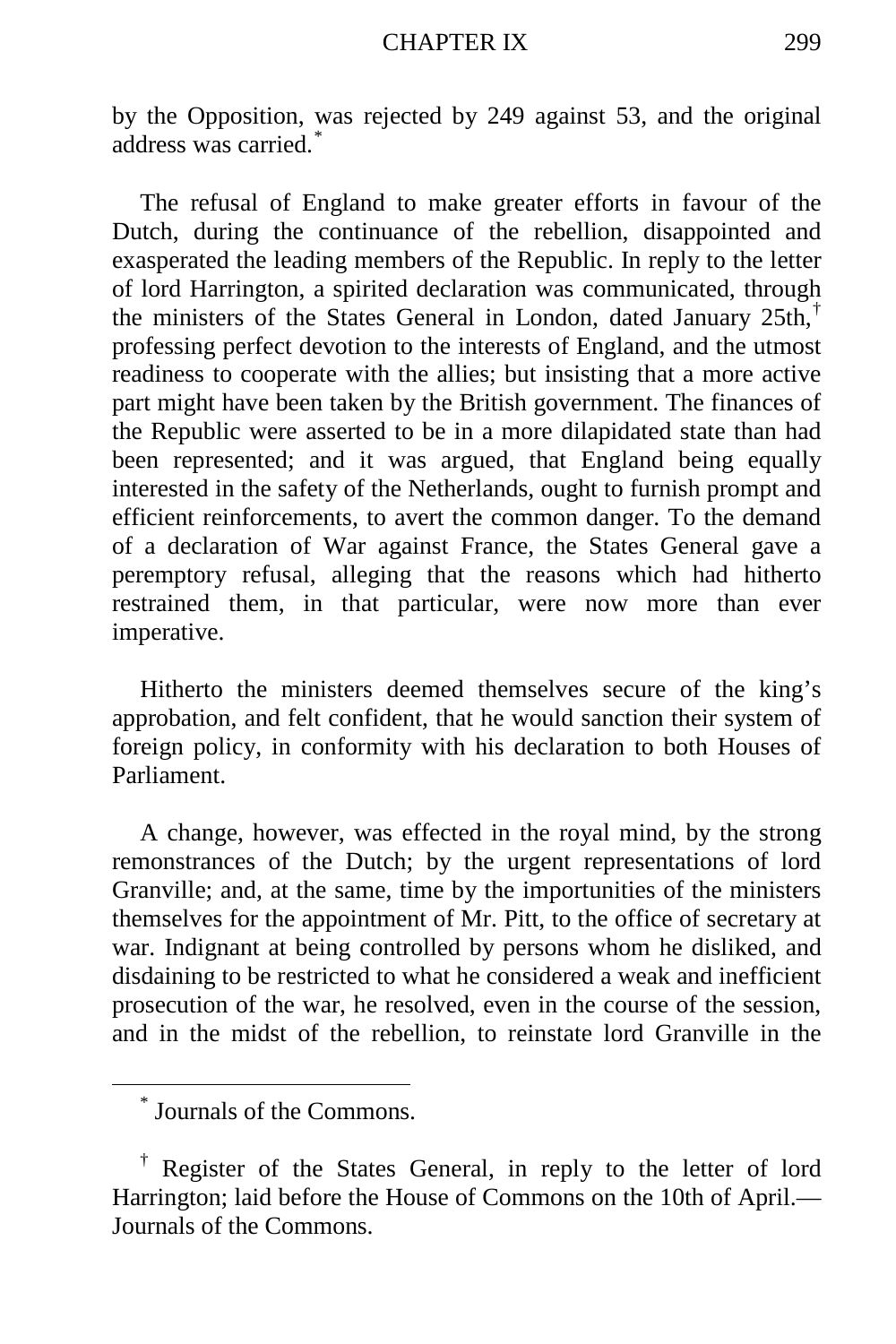office of secretary of state, with the hope, that such a ministry might be formed, as would assist in relieving him from this official thraldom.

The course, however, which his Majesty pursued for the attainment of these objects, evinced rather an impatience of restraint, than a knowledge of the state of parties, and the temper of parliament. He addressed himself to the earls of Bath and Granville, at that time the most unpopular noblemen in the kingdom. He complained to lord Bath, that he was a prisoner on his throne; governed by a party, who engrossed all power; compelled to receive into his service, persons whom he had cause to dislike; and permitted to have no share in the management of his own affairs. He, therefore, solicited assistance, to liberate himself from this irksome bondage; and confided to him and lord Granville, full powers to form a new administration, which should be inclined to prosecute the war, on more vigorous principles. He expressed his sanguine hopes of the attachment of lord Harrington, who principally owed his elevation to his favour; and calculated on the concurrence of Mr. Winnington, who was deemed a proper person to manage the House of Commons. He looked forward, also, to the support of other persons in both Houses, particularly of Sir John Barnard, whom he supposed to be adverse to the ascendancy of the Pelhams, and to whom he intended to offer the chancellorship of the Exchequer.

Lord Bath received this delicate commission, with some degree of hesitation; but answered for the concurrence of lord Granville, and declared, that ultimate success must depend on the king's own firmness.

As the principal difficulty to be apprehended, was that of raising the supplies, lord Bath first addressed himself to Mr. Gideon, and the other monied men in the city, and procured from them the promise of a loan, on terms which were considered as more advantageous than those already obtained by Mr. Pelham. He then applied to different members of both Houses; and, calculating that he should succeed in separating the several parties, which were connected with the ministry, he returned to the king to communicate the result of his proceedings. The plan of an administration, of which he and lord Granville were to be the leaders, as first lord of the Treasury, and secretary of state, was then sketched out; and in retiring from the closet, on the 6th of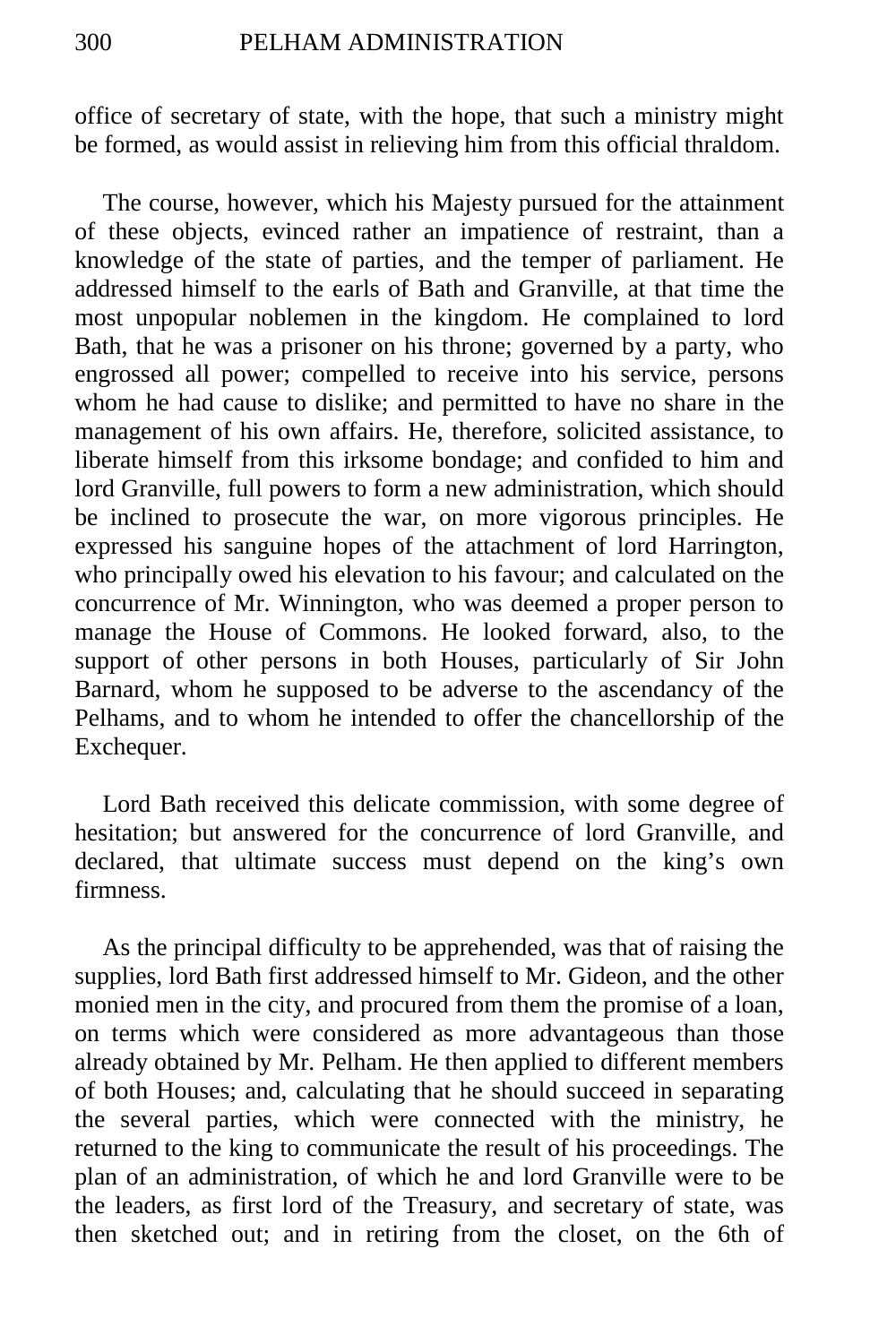February, he exultingly said to lord Harrington, whom he met in the anti-chamber, "I have advised the king to negative the appointment of Mr. Pitt, and to pursue proper measures on the continent."

The communication did not produce the effect that was intended; for it called forth from lord Harrington only a cold and severe remark, that "those who dictated in private, should be employed in public."[\\*](#page-112-0) Notwithstanding this indication of his sentiments, lord Harrington was, on the next day, summoned into the closet. The king condescended to employ every argument and intreaty, calculated to detach him from his party; but, finding them all unavailing, he gave way to a transport of indignation, and bitterly reproached the inflexible secretary with ingratitude.

The Pelhams and their friends were now sensible that the die was cast*;* and a meeting of the party took place on the ensuing evening, at the house of the lord chancellor. All their adherents proving faithful, a resolution was taken, to convince the king of the weakness and impolicy of his scheme, by a prompt and general resignation. Lord Harrington relinquished the seals on the 10th; and his example was followed by the duke of Newcastle. On the morrow Mr. Pelham and the duke of Bedford, with all the members of the Boards of Treasury and Admiralty resigned; and, in conformity with the general resolution, the whole of the ministry either renounced their employments, or expressed their intention to retire. This event produced a deep and general sensation of regret throughout the country. The change was regarded as the signal of the most fatal calamities; and the levees of the two brothers were crowded beyond all former precedent. Even the duke of Cumberland, with all his respect for the king his father, could not refrain from testifying, in the strongest terms, his concern at a proceeding, which threatened the dissolution of the Whig interest, that had placed and maintained his family on the throne.[†](#page-112-1)

<span id="page-112-0"></span> <sup>\*</sup> From the communication of bishop Douglas, who received it from lord Bath.

<span id="page-112-1"></span><sup>&</sup>lt;sup>†</sup> Letter from the Duke of Cumberland to the Duke of Newcastle, Feb. 16, 1746. Illust. Corresp.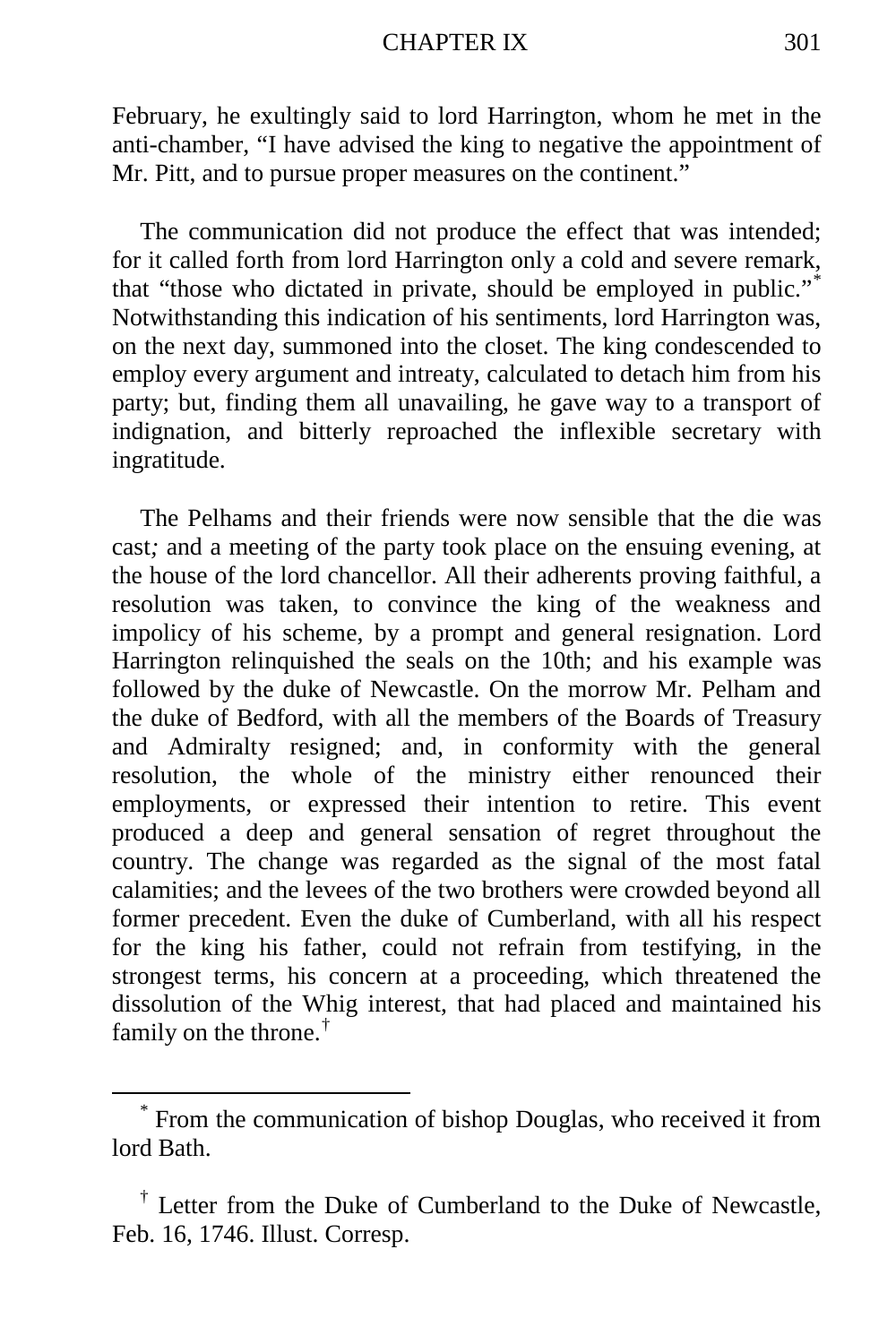The king, though astonished, was not immediately discouraged. Hoping to prevent farther defection, he nominated lord Bath to the head of the Treasury, and intrusted to him the seals of the two secretaries, to be delivered to lord Granville, for himself, and for that person, whom he should best approve. Other appointments were also settled, in conformity with the determination previously adopted; and lord Bath was encouraged with the promise of the royal confidence and support. On the 9th, lord Granville offered the usual homage, on admission to office, and announced his elevation, in a circular, to the ministers at foreign courts. The farther details of this change are best described in the words of one, who appears to have been a witness of the transaction, and of whose letter a copy was dispatched to Sir Thomas Robinson, by Sir James Grey, the British envoy at Venice.

"DEAR SIR, [\\*](#page-113-0) "*Venice, March* 26*th,* N. S. 1746. \* \* \* \* \* \* \* \* \* \* \* \* \* \* \* \* \* \* \*

"I am very happy to be able, in some measure, to satisfy your curiosity about what has passed lately at home; and will venture to transcribe part of a letter, which seems to give a true and natural account of the whole transaction.

"'I gave you a hint, last week, of an insurrection in the closet, and of lord Bath's having prevented Pitt's being secretary at war. The ministry gave up that; but finding a change had been made, in a scheme of foreign politics, which they had laid before the king, and for which he had thanked them; and perceiving some symptoms of an intention to dismiss them, at the end of the session; they came to a sudden resolution not to do lord Granville's business, by carrying the supplies, and then be turned out; so on Monday morning, to the astonishment of every body, the two secretaries of state threw up the seals; next day, Mr. Pelham, with the Treasury; duke of Bedford, with the Admiralty; lord Gower, and lord Pembroke,<sup>[†](#page-113-1)</sup> gave up too; the

<span id="page-113-0"></span> <sup>\*</sup> Grantham Papers.

<span id="page-113-1"></span><sup>†</sup> Groom of the Stole.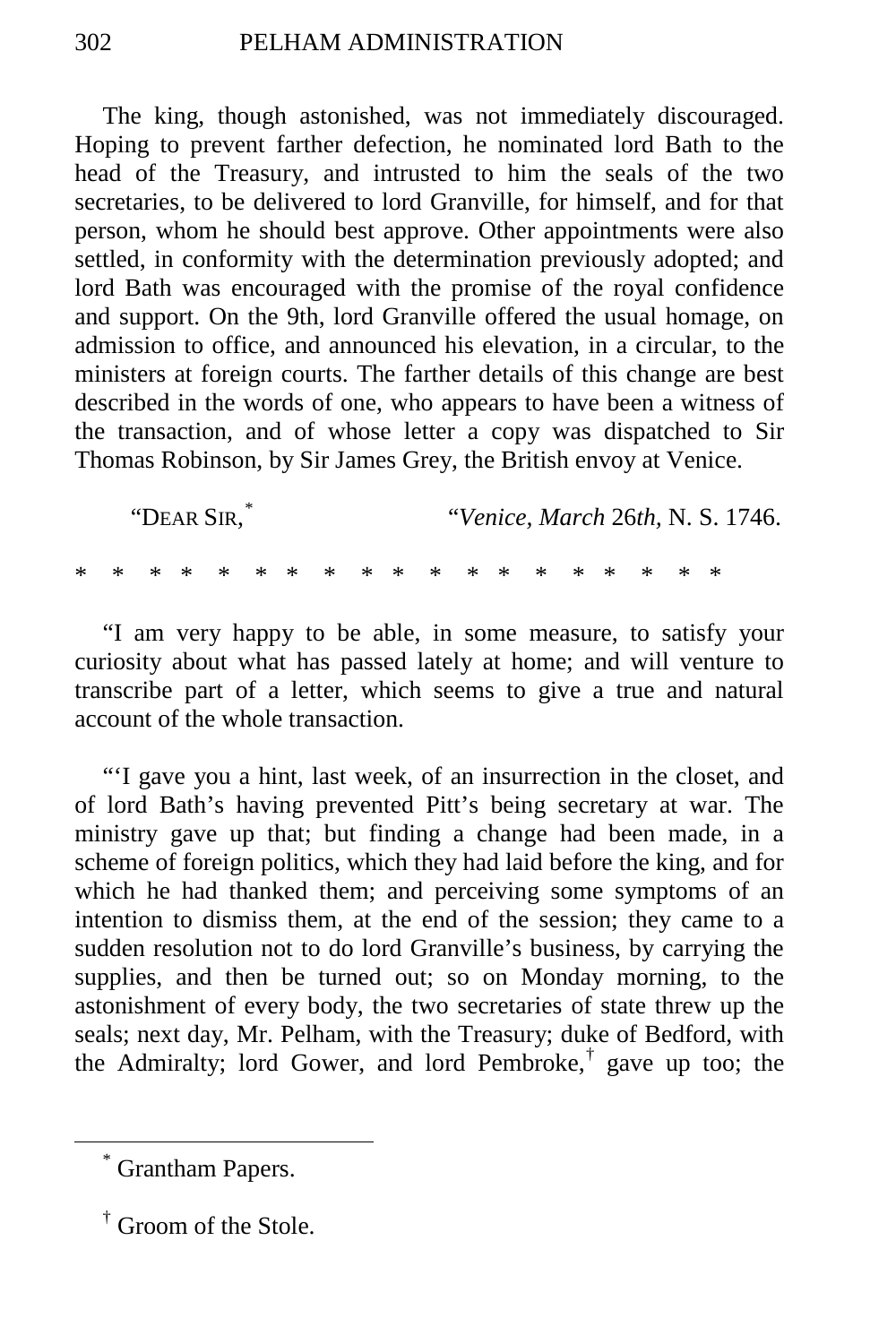dukes of Devonshire, $*$  Grafton, $*$  and Richmond, $*$  the lord Chancellor, Mr. Winnington, and almost all the great officers, and offices, declaring they would do the same. Lord Granville had immediately both seals, one for himself, and the other to give to whom he pleased. Lord Bath was named first commissioner of the Treasury, lord Carlisle privy seal, and lord Winchelsea reinstated in the Admiralty.

"Thus far all went swimmingly. They had only forgot one little point; which was, to secure a majority in both Houses. In the Commons, they unluckily found, they had nobody to take the lead, better than Sir John Rushout, Sir John Barnard having refused to be chancellor of the Exchequer; so did lord Chief Justice Wills to be chancellor; and the wildness of the scheme soon prevented many from giving into it. Hop, the Dutch minister, did not a little help to increase the confusion, by declaring, that he had immediately dispatched a courier to Holland, and did not doubt but the States would send to accept France's own terms. I should tell you, that lord Bath's being of the enterprize, helped hugely to poison the success of it. In short, his lordship, whose politics were never characterized by steadiness, had not courage enough to take the Treasury.

"'On the Wednesday after the Monday, on which the change happened, he went to the king, and told him he had tried the House of Commons, and *found it would not do.* Bounce went all the project into shivers, like the vessels in the Alchymist, when they are on the brink of the Philosopher's Stone. The king, who had given into these alterations, was fatigued and perplexed; shut himself up in his closet; and refused to admit any more of the people, who were pouring in upon him, with white staffs, gold keys, commissions, &c. At last he sent for Mr. Winnington, and told him he was the honestest man about him, and should have the honour of the reconciliation; and sent him to Mr. Pelham, to desire they would all return to their employments. Lord

<span id="page-114-0"></span>\* Lord Steward.

<span id="page-114-2"></span> $\frac{1}{4}$  Master of the Horse.

<span id="page-114-1"></span><sup>†</sup> Lord Chamberlain.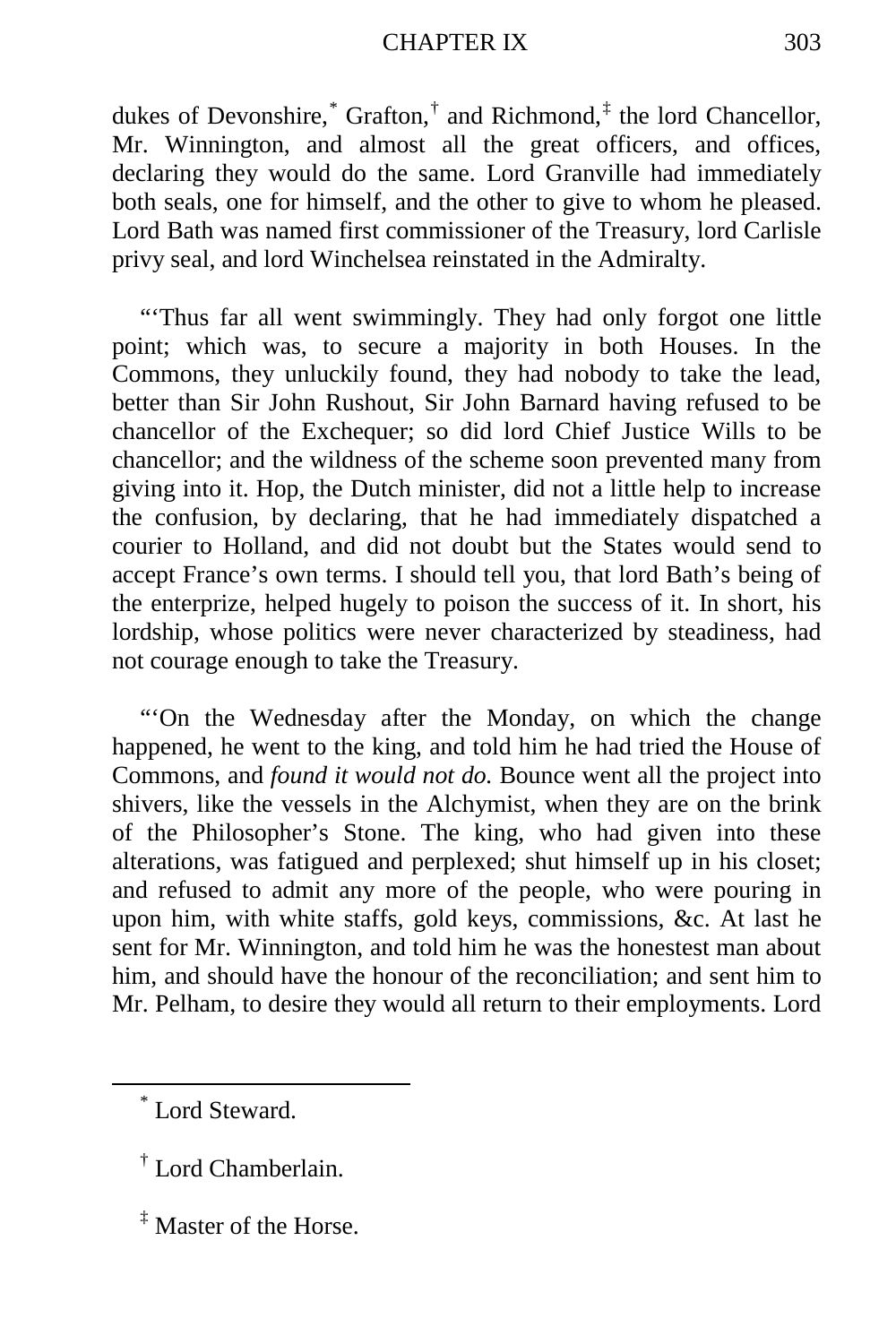Granville is as jolly as ever; laughs and drinks; [\\*](#page-115-0) owns it was mad, and that he would do it again to-morrow.'

"In another letter, I am told lord Cholmondeley was to be the other secretary, the duke of Bolton lord lieutenant of Ireland, and the duke of Portland master of the horse. Upon lord Granville's resignation, Sir William Stanhope said, that his only surprise was, how he had kept it so long; and another joker observed, that it was not safe to walk the streets at night, for fear of being pressed for a cabinet counsellor.''

Such is the account of this political convulsion, as drawn principally from the communications of lord Bath himself, $\phi$  and confirmed by the private correspondence of Sir James Grey. We rejoice in enabling the reader to compare it with a still more interesting account, contained in a letter written by the duke of Newcastle to the earl of Chesterfield, who had resolved to resign his post of lord lieutenant of Ireland, if the Pelhams had not been restored to office.<sup> $\ddagger$ </sup> In this letter, the motives, origin, progress, and termination of this political feud, are very minutely traced. The authenticity and candour of the communication will be a sufficient apology for its insertion, although it may contain a repetition of a few particulars already related.

<span id="page-115-1"></span>† From the communications of lord Bath to the late Dr. Douglas, bishop of Salisbury; and from the account of this political transaction, given, on his lordship's authority, in the Life of Bishop Newton. See also Memoirs of Lord Walpole, chap, xxviii.

<span id="page-115-0"></span> <sup>\*</sup> We learn from Glover (p. 31 of his Posthumous Memoirs), that lord Granville, far from being discouraged, as lord Bath was, "boldly advised the king to summon the Commons, and declare from the throne, to them and the House of Lords, what usage he had received from his servants, in the midst of a rebellion;*"* but the king prudently declined taking so rash a step.

<span id="page-115-2"></span><sup>&</sup>lt;sup>‡</sup> See lord Chesterfield's letter in the Illust. Corres. dated February 18th, 1746.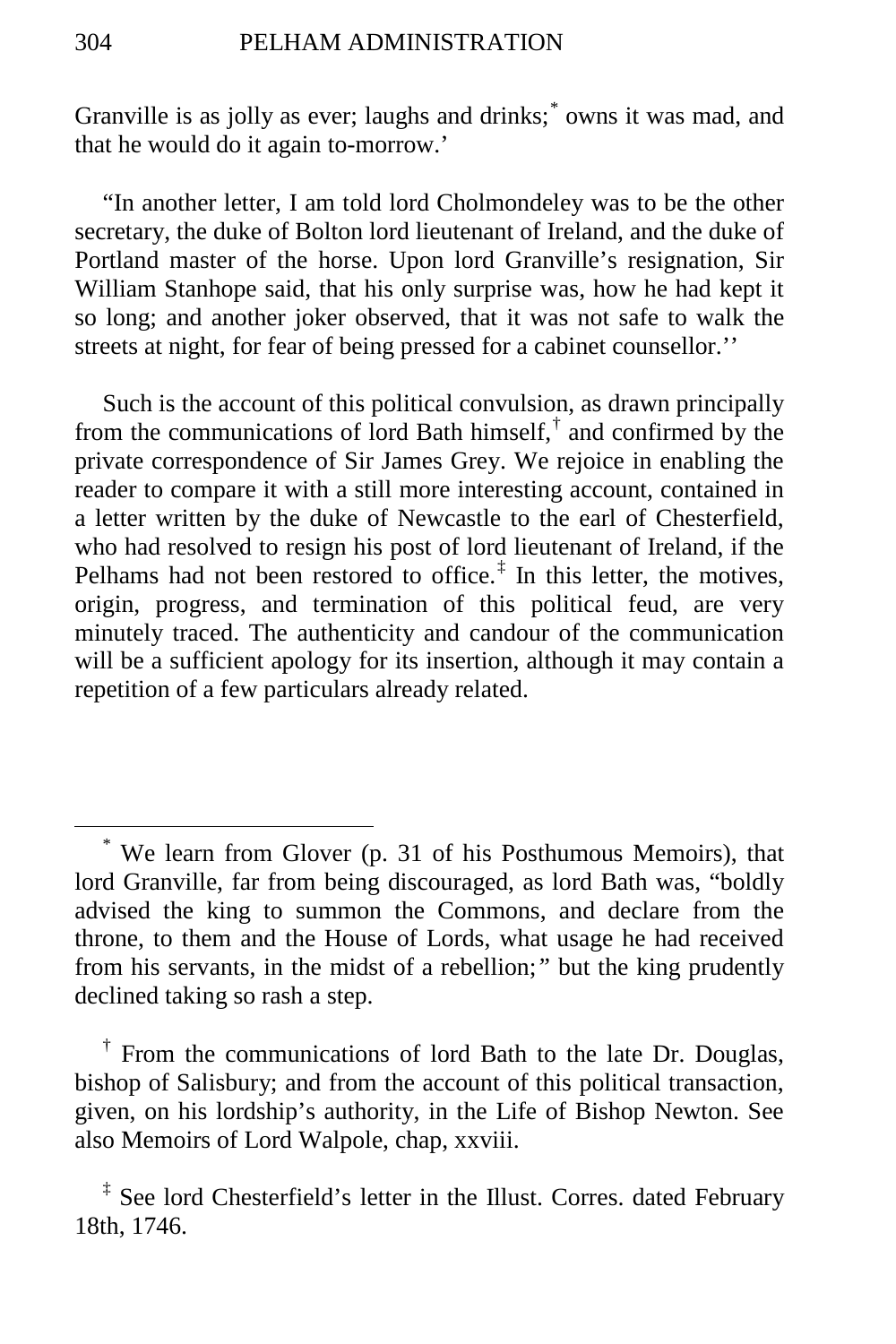"MY DEAR LORD, "*Newcastle House, Feb.* 18*th,* 1745- 6[\\*](#page-116-0)

"I am now to give you an account of the most surprising scene that ever happened in this country, or, I believe, in any other; and, that you may have as perfect an idea of it as I can give you, you shall have a short account of every thing that has any immediate relation to it.

"Some few days before the meeting of the parliament, after Christmas, Mr. Pitt, who had, for some time before, had no commerce upon business with any of us, went to the duke of Bedford, expressed an inclination to know our foreign scheme, shewed a disposition to come into it, and wished that some of us would go and talk with lord Cobham, into whose hands they had now entirely committed themselves. I went accordingly, the next day, to lord Cobham, and opened our whole scheme to him, which he owned was much more reasonable than he imagined we could have made it; and that, if we would support the continent at all, he thought it could not be in a better or cheaper manner. He seemed very desirous to come in to us, and to bring in *his boys,* as he called them, exclusively, as he expressly said, of the Tories, for whom he had nothing to say. The terms were; Mr. Pitt to be secretary at war; lord Barrington in the Admiralty; and Mr. James Grenville to have an employment of £1,000 a-year. He flung out lord Denbigh, the duke of Queensberry, and some Scotch politics, but not as points absolutely to be insisted on.

"Upon this, I soon opened the budget to the king, which was better received than I expected. And the only objection was, to the giving Mr. Pitt the particular office of secretary at war; for, any other his Majesty was willing he should have. We had all of us several conferences with his Majesty upon it; the king insisting that he would not make him secretary at war; afterwards, that he would use him ill if he had it; and, at last, that he would give him the office, but would not admit him into his presence to do the business of it.

"You may easily imagine, we shewed his Majesty, that the giving the office, in the two last instances, would not be doing the thing. We

<span id="page-116-0"></span> <sup>\*</sup> Newcastle Papers.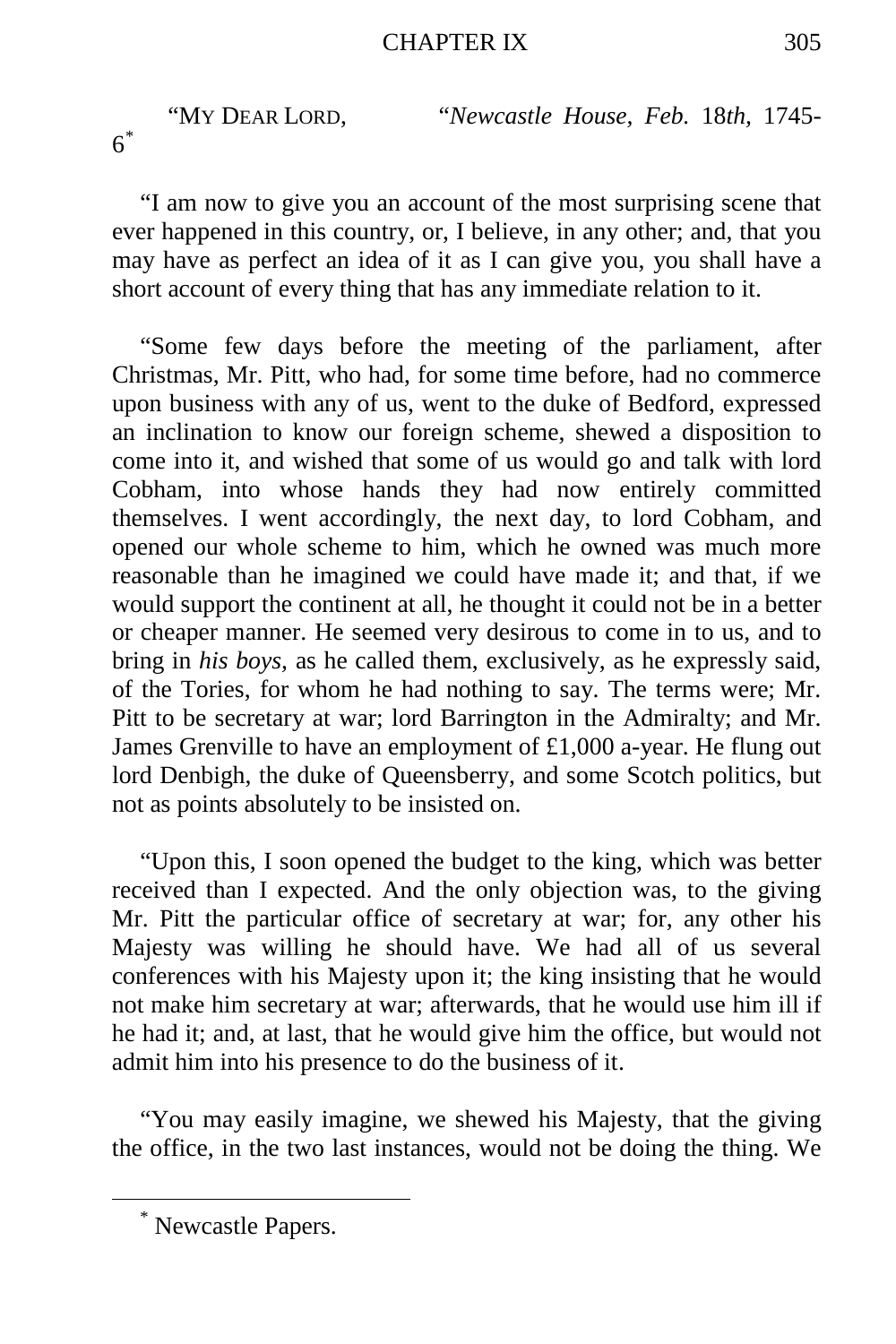represented to him, how necessary the making Mr. Pitt secretary at war was, for the service of his affairs, and for enabling his administration to carry them on with success. The king grew very uneasy, and complained extremely of being forced; but, when the difficulty seemed in a way of being removed, lord Bath got to the king, represented against the behaviour of his ministers, in forcing him, in such a manner, to take a disagreeable man into a particular office, and thereby dishonouring his Majesty both at home and abroad; and encouraging the king to resist it, by offering him, I suppose, the support of his friends in so doing. This strengthened the king in his dislike of the measure, and encouraged, I conclude, his Majesty to think, that he had a party behind the curtain, who would either force his ministers to do what he liked, or if they did not do it, would be able to support his affairs without them. Though lord Bath was, luckily for us and for the public, the open transactor of this affair, it is not to be imagined but that my lord Granville was in the secret.

"Mr. Pitt, very decently and honourably, authorized us immediately to renounce all his pretensions to the office of secretary at war; but it was thought proper, at the same time, to suggest to the king, that after so public an éclat, as my lord Bath had made of this affair, it was deemed absolutely necessary that his Majesty should give some public mark of his resolution to support, and put confidence in his then administration; or, otherwise we should be at the mercy of our enemies, whenever they should be able to take any advantage of us, without having it in our power to do the king or the public any service.

"His Majesty was extremely irritated; loudly complaining of our conduct, both at home and abroad; unwilling to give us any satisfaction, or any assurance of his countenance or support; and plainly shewing a most determined predilection for the other party.

"Upon this, we thought, in duty to the king, and in justice to ourselves, the wisest and honestest part that we could take, was, to desire leave to resign our employments: and we determined that lord Harrington should go first*;* myself next, then my brother, and afterwards my lord chancellor. Accordingly, my lord Harrington went (as you know), on Monday the 10th, and resigned the seals. My lord Bath went into the closet after him; and I after my lord Bath. My lord Pembroke, my brother, the duke of Bedford, and my lord Gower,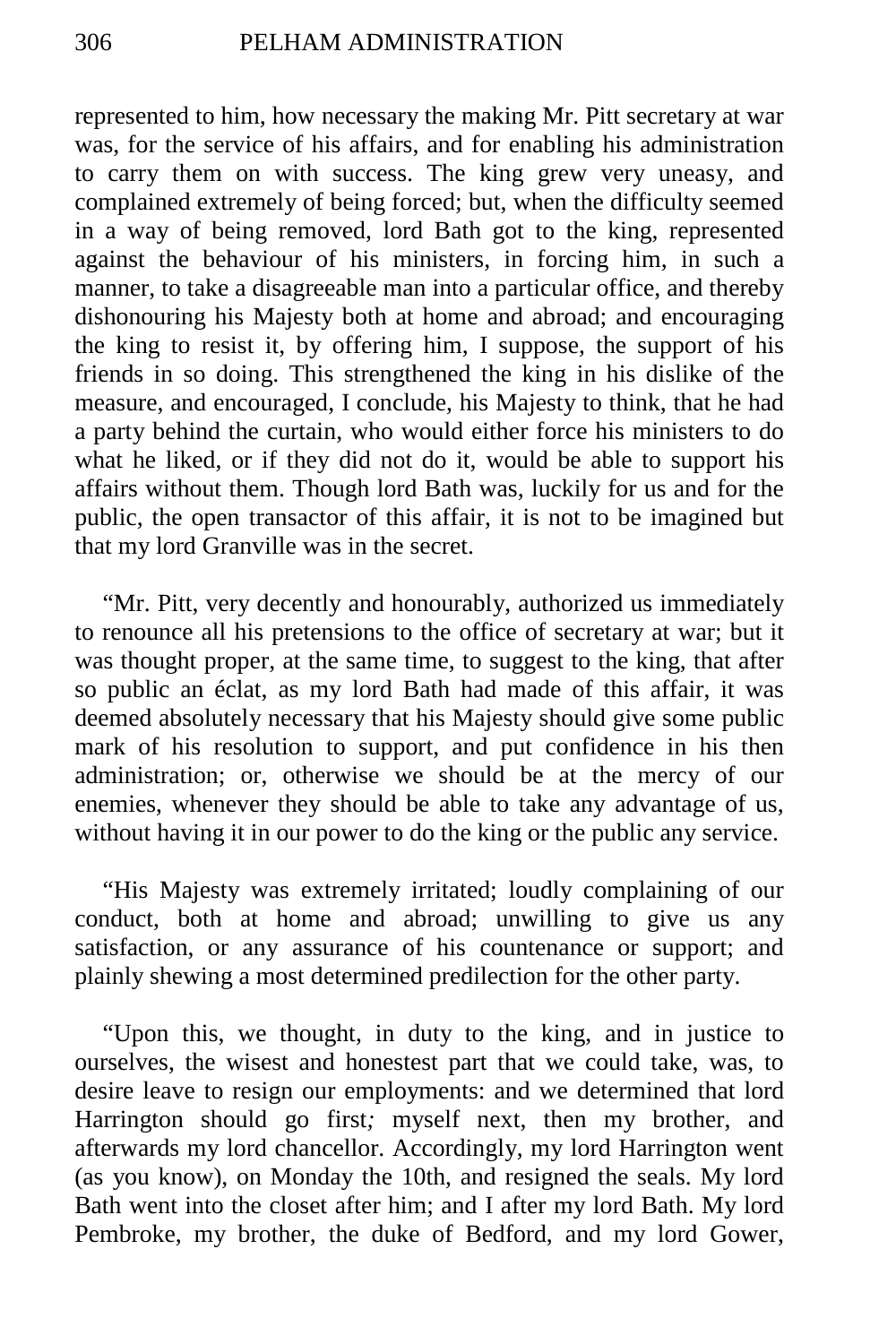#### CHAPTER IX 307

resigned the next day. The chancellor was prevented from going, till the Friday following, by the king's going to the House of Lords.[\\*](#page-118-0)

"The interview with lord Harrington, I believe, was pretty warm. With me it was otherwise; very civil, kind enough, and we parted very good friends.

"The next day, it began to be seen how this thing would be taken in the world; and great resentment and distress were shewn in my brother's audience on Tuesday. It was soon evident that the resignations would have been almost universal, though without any concert, or any endeavours used, of any kind, for that purpose. This struck such a terror upon the new ministers, that lord Bath went on Wednesday, to declare to the king, that he could not undertake it; and the king sent Mr. Winnington to us that day, to desire that we would return to the court, and to our old employments.

"We represented to his Majesty, that it would be necessary for him to make some public declaration of his design to make us his ministers, if we were to return to his service. We then considered, that, on that condition, as the public had already declared so strongly in our favour, if we refused to serve the king and the public, when called upon, the torrent would turn against us, especially as it was plain, that they could not carry on government without us. We immediately desired, that the court might be purged of all their friends and dependents; that lord Bath might be out of the cabinet council; the duke of Bolton, lord Berkeley of Stratton, Mr. William Finch, the vicechamberlain, the groom of the bedchamber, Mr. Boone, and the advocate of Scotland, which were all that were left of that sort, should be removed. We were told that all should be done, except what related to the bedchamber; and, accordingly, we returned to court, on Friday last.

"My brother had a long conference on Saturday evening; wherein the chief resentment was shewn to lord Harrington, and that in the strongest and bitterest manner; and hints flung out, that if we would give him up, every thing else should be done. But, as my brother saw

<span id="page-118-0"></span>The king went to the House on Thursday, February 13th.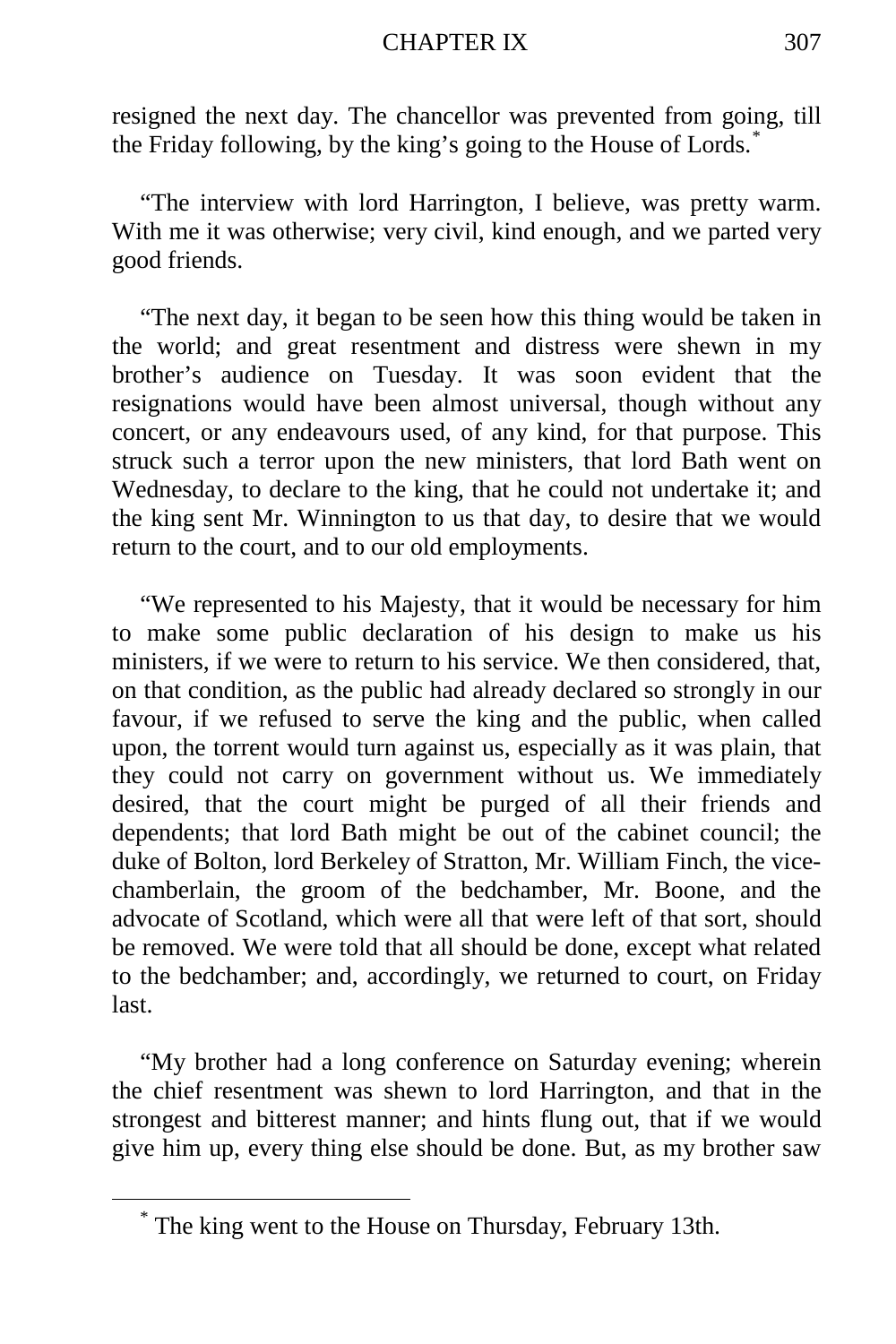lord H's chief fault was, his having stuck to us, you may easily imagine we had more honour than to give into any thing of the kind; and that conference, which began tolerably well, ended very unsuccessfully, with strong declarations against making some of the alterations proposed.

"The duke of Grafton had a long conversation, on Monday morning, which certainly had a good effect. I went in alone that day; was very graciously received; and got every thing done that we wanted, except the removal of the vice-chamberlain,<sup>[\\*](#page-119-0)</sup> which the king begged us not to insist upon, in such a manner, and said he should take it so kindly, if we did not do it, that, in the opinion of every body, it would have been indecent to have pressed it.

"As to Ned Finch, we all thought the bedchamber could not be attacked. And, indeed, considering the part we found ourselves under the necessity of acting, and the public declaration there was in our favour, we did apprehend, that the insisting too strongly upon a particular point, which the king appeared to have so much at heart, would have been universally blamed.

"The duke of Bolton<sup>[†](#page-119-1)</sup> and lord Berkeley were this day removed; lord Portsmouth is to be governor of the Isle of Wight, and the duke of Bedford warden of the New Forest; Mr. Pitt is to have lord Torrington's place,  $\frac{1}{k}$  who is to succeed lord Berkeley, as captain of the Yeomen of the Guard.

"Lord Barrington comes into the Admiralty in the room of lord Archibald Hamilton; Mr. James Grenville is to succeed Mr. Bladen at the Board of Trade; and Mr. Thomas Gore is to have Mr. Boone's place of mustermaster-general. The behaviour to lord Harrington is

<span id="page-119-0"></span>\* Mr. William Finch.

<sup>†</sup> Governor of the Isle of Wight, and warden of the New Forest.

<span id="page-119-2"></span><span id="page-119-1"></span><sup>‡</sup> Joint vice-treasurer of Ireland. He was appointed to this office, on the 22nd of February.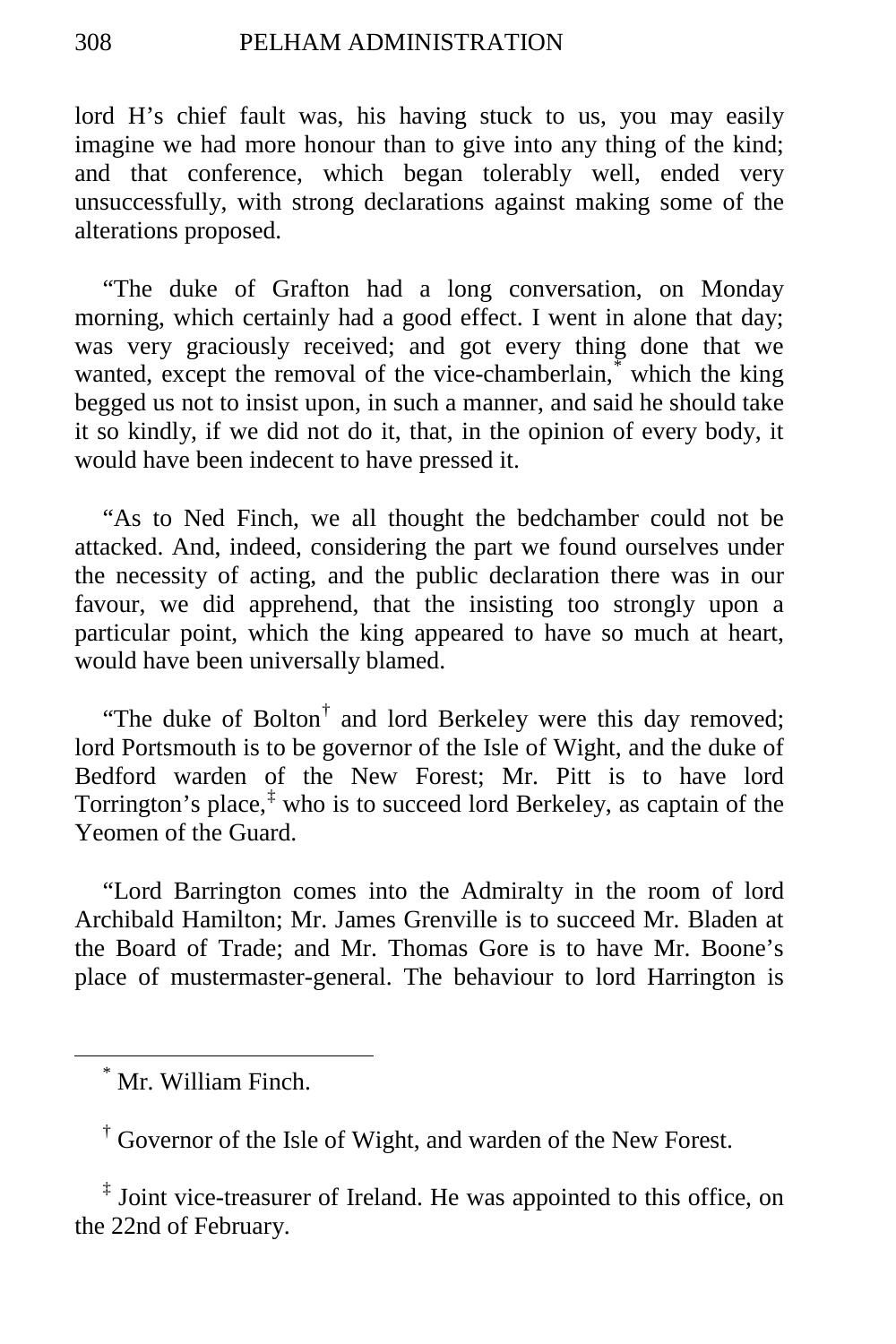already better than could have been expected; so I hope that will soon come right.

"Thus our affairs are so far settled. There seems to be the best disposition in old and new friends to make one strong, solid, and irresistible corps, which, I think, will succeed, if our new friends do not insist too much upon our engaging, at present, that the bill for limiting the officers of the army shall be passed, some time this session. If they do, in the unsettled state things are, it will, I am afraid, create new difficulties.

"I have now troubled you with a pretty long, but true narrative, of this great affair; and I have spoken very freely, both of things and persons. I hope you will approve what we have done: if you do not, it will be a great mortification to me. I should be glad to hear from you; but infinitely more so, to have the pleasure of seeing you. In all situations, your presence is most agreeable to your friends. In our present circumstances, it is absolutely necessary; and, therefore, I must conjure you to make what haste you can to us. For, though your Irish subjects will detain you as long as they can, I should hope you would think near seven months royalty sufficient.

"My brother sends you his best compliments; and I hope you will believe that I am, with the sincerest respect and affection,<sup>[\\*](#page-120-0)</sup> my Dear Lord," &c.

The result of this imprudent attempt to remove the ministers, produced the natural effect of strengthening the victorious party. In public, the failure of the scheme had been confidently anticipated; congratulations poured in from all quarters; its projectors were overwhelmed with ridicule and contempt;[†](#page-120-1) and the Pelhams having

<span id="page-120-0"></span>See Postscript to lord Chesterfield's letter to the duke of Newcastle, dated February 18th, 1746; also extract of a letter from the duke of Cumberland to the duke of Newcastle, dated February 28th, 1746. Illust. Corres.

<span id="page-120-1"></span><sup>†</sup> Among other *jeux d'esprit,* was "*A History of the Long Administration,"* bound up like the works printed for children, and sold for a penny. It concluded with the following ironical eulogium:—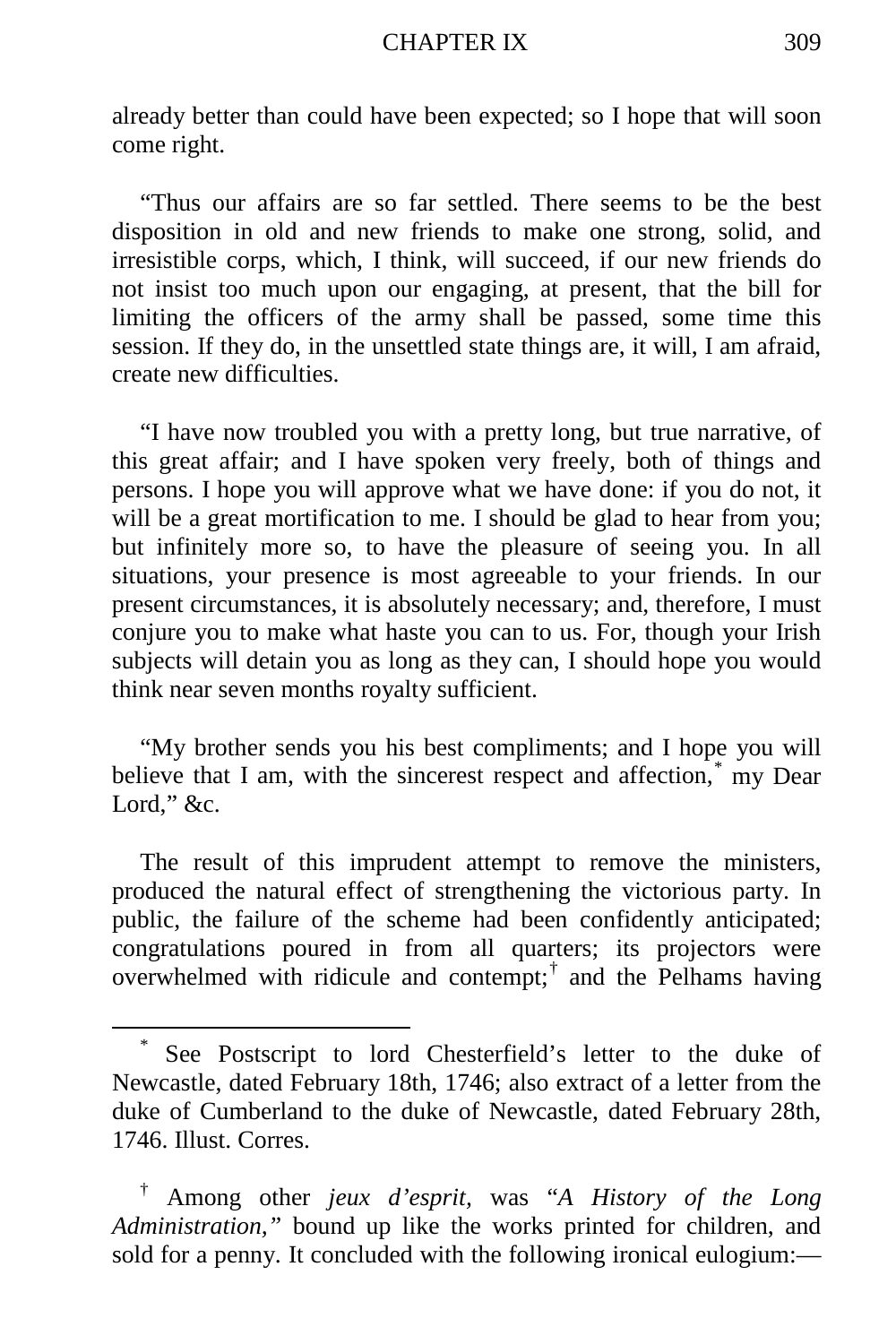espoused the popular side of the question, rose as high, as their opponents sunk low, in general estimation. The king, sensible of his own weakness, reluctantly submitted to the counsels of his former servants; and, though he still continued to oppose the admission of Mr. Pitt into any official employment in the English ministry, yet he made no objection to his appointment to the lucrative post of joint vicetreasurer of Ireland. He was likewise prevailed upon to restore Mr. Legge, against whom he entertained an equal antipathy, to his seat at the Board of Admiralty. He finally consented to the dismissal of lord Tweeddale, notwithstanding the attachment of that nobleman to lord Granville; and, as the office of secretary of state for Scotland had been found nugatory, if not injurious, it was at this period suppressed.

 $\overline{a}$ 

<sup>&</sup>quot;And thus endeth the second and last part of this astonishing administration, which lasted forty-eight hours, three quarters, seven minutes, and eleven seconds; which may truly be called the most wise and most honest of all administrations, the minister having, to the astonishment of all wise men, never transacted one rash thing; and, what is more marvellous, left as much money in the T—y, as he found in it. This worthy history I have faithfully recorded, in this mighty volume, that it may be read with the valuable works of our immortal countryman, Thomas Thumb, by our children, grand-children, and great-grand-children, to the end of the world."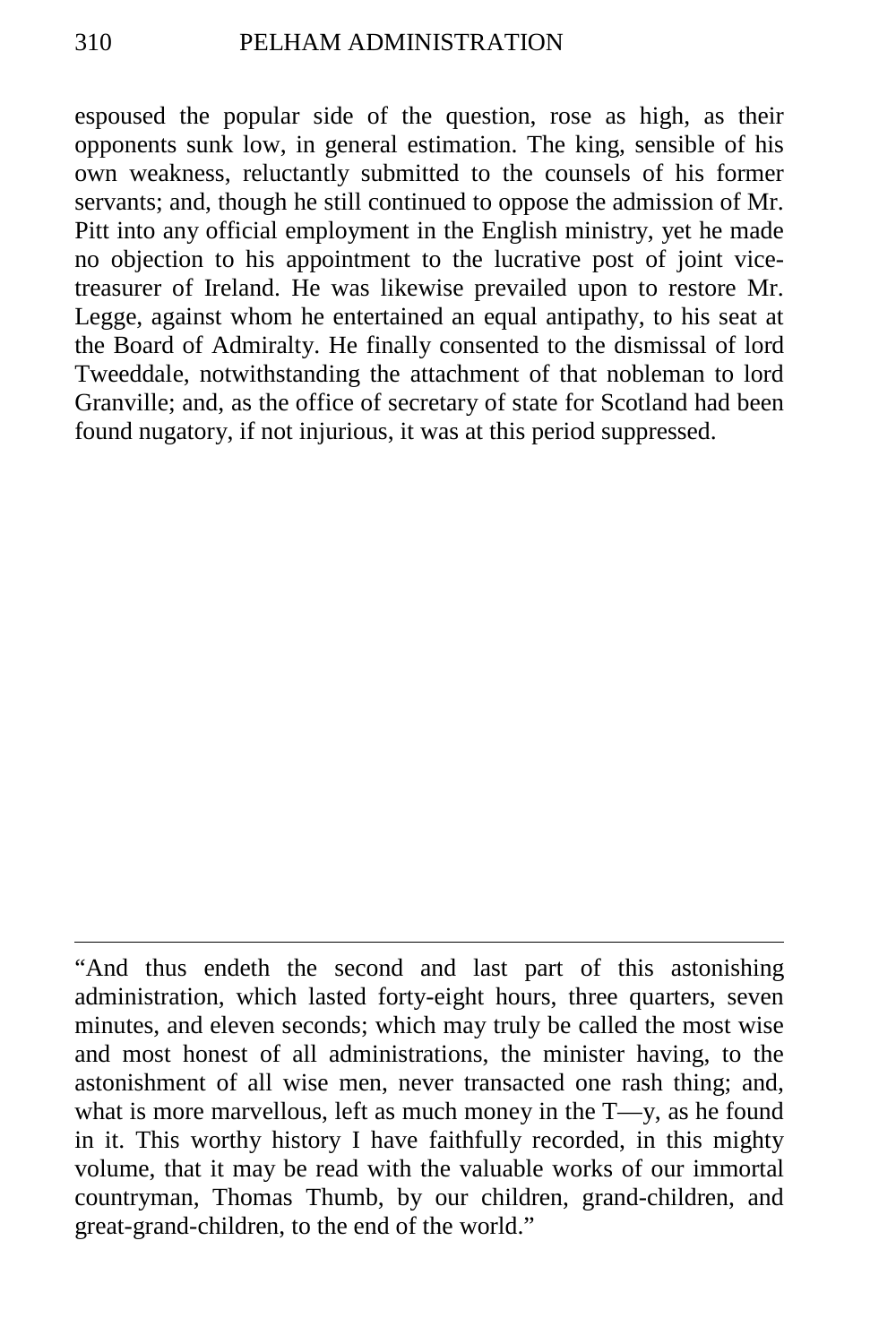## CHAPTER X.

## 1746.

*Progress of the war against the Rebels*—*Victory of Culloden*—*Letters from the Duke of Cumberland*—*Suppression of the Rebellion*— *Escape of the young Pretender*—*Plan for prosecuting hostilities on the Continent, concerted with the Dutch and the queen of Hungary*—*Ministers desist from urging the States General to declare war against France*—*Lord Harrington's letter to the Dutch envoys, and other papers, laid before parliament*—*Supplies demanded for the expenses of the war—Debate on the Hanoverian troops—Congratulatory addresses on the victory at Culloden*— *Grant of a pension to the Duke of Cumberland*—*Acts for disarming the Highlanders, restraining the use of the national dress, and imposing penalties on the nonjuring clergy*—*Mr. Pitt appointed*  Pay-master of the Forces, and a member of the privy council— *Debates in the House of Peers, on motions for relinquishing the war on the Continent*—*Supplies*—*Acts for the conservation of public morals, and for the improvement of manufactures and commerce*—*Prorogation of Parliament*—*Trial and execution of the rebel lords.*

FORTUNATELY the feuds in the cabinet did not essentially interrupt the proceedings of parliament, or impede the prosecution of hostilities against the domestic enemy. While the royal troops were reduced to inactivity by the battle of Falkirk, the insurgents, pursuing their advantage in a district almost abandoned to their discretion, not only made many successful, though petty incursions, but levied contributions on all who were attached to government, or who refrained from openly espousing their cause.

This state of affairs hastened the return of the duke of Cumberland, that he might crush the rebellion before it again became dangerous, particularly as the French were encouraging the young Pretender, by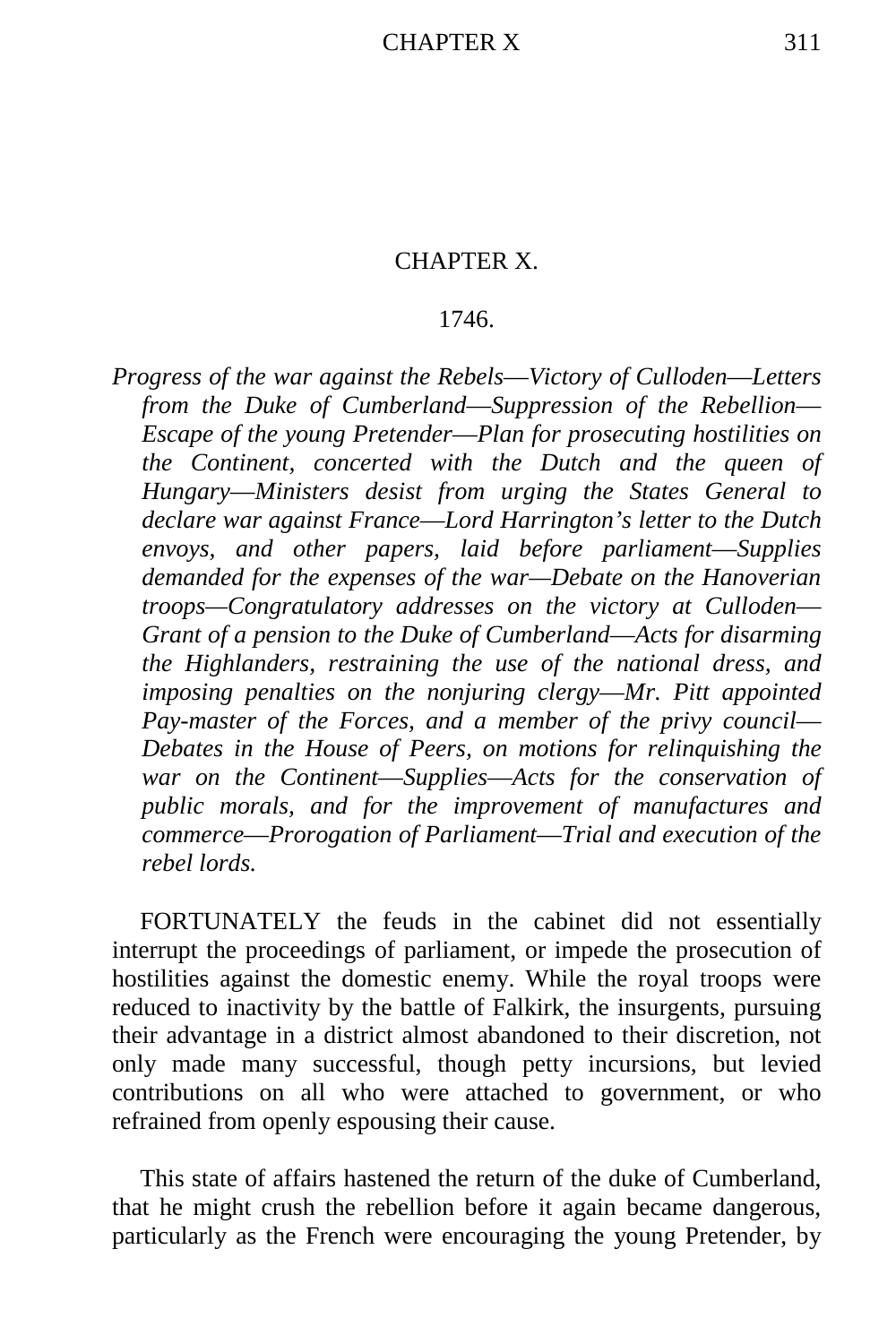supplies of ammunition, and even small military detachments, which were sent out in single ships, and landed at different points of the coast. The arrival of the royal duke at Edinburgh, on the 30th of January, reanimated the king's troops, and dismayed their adversaries. After a repose of only thirty hours, the gallant prince put in motion the army, which consisted of ten thousand men, including four regiments of cavalry; and advanced to Falkirk, with the hope of surprising the Highlanders, while engaged in the siege of Stirling castle. But, their forces being reduced to five thousand men, they did not venture to oppose him. On his approach, they blew up their powder magazine, and withdrew over the Firth at Frew, leaving their cannon, and a number of their sick and wounded. They reached Perth, in straggling parties, on the 2nd of February; and, taking the route of Montrose and Aberdeen, arrived, towards the middle of the month, on the banks of the Spey.

The advance of the royal army being retarded by the severity of the season, the rebels drove lord Loudon from Inverness, reduced Fort George, and, in a few days, compelled the garrison of Fort Augustus to surrender. Masters of the country beyond the Spey, with access to mountain fastnesses almost impregnable, and secretly favoured by numerous partisans in the Lowlands, they required only time to organize a most formidable resistance; and, from the general state of the country, it was to be apprehended, that no effectual aid would be given to his Majesty's government.

The duke of Cumberland, therefore, displayed an activity and promptitude equal to the emergency. While employed in repairing bridges and roads, to facilitate his progress northwards, he was reinforced by the six thousand Hessians, who had landed, on the 13th of February, at Leith. Preparations being instantly made, the royal forces were again put in motion, and assembled at Aberdeen on the 1st of March. As a premature advance, at this season, might have given advantage to the enemy, they were distributed over the country, in cantonments, and trained to stricter discipline; while their commander acquainted himself more accurately with the habits and manners of the Highlanders, and devised means to weaken the impression produced upon the soldiery, by the defeats at Preston-Pans and at Falkirk.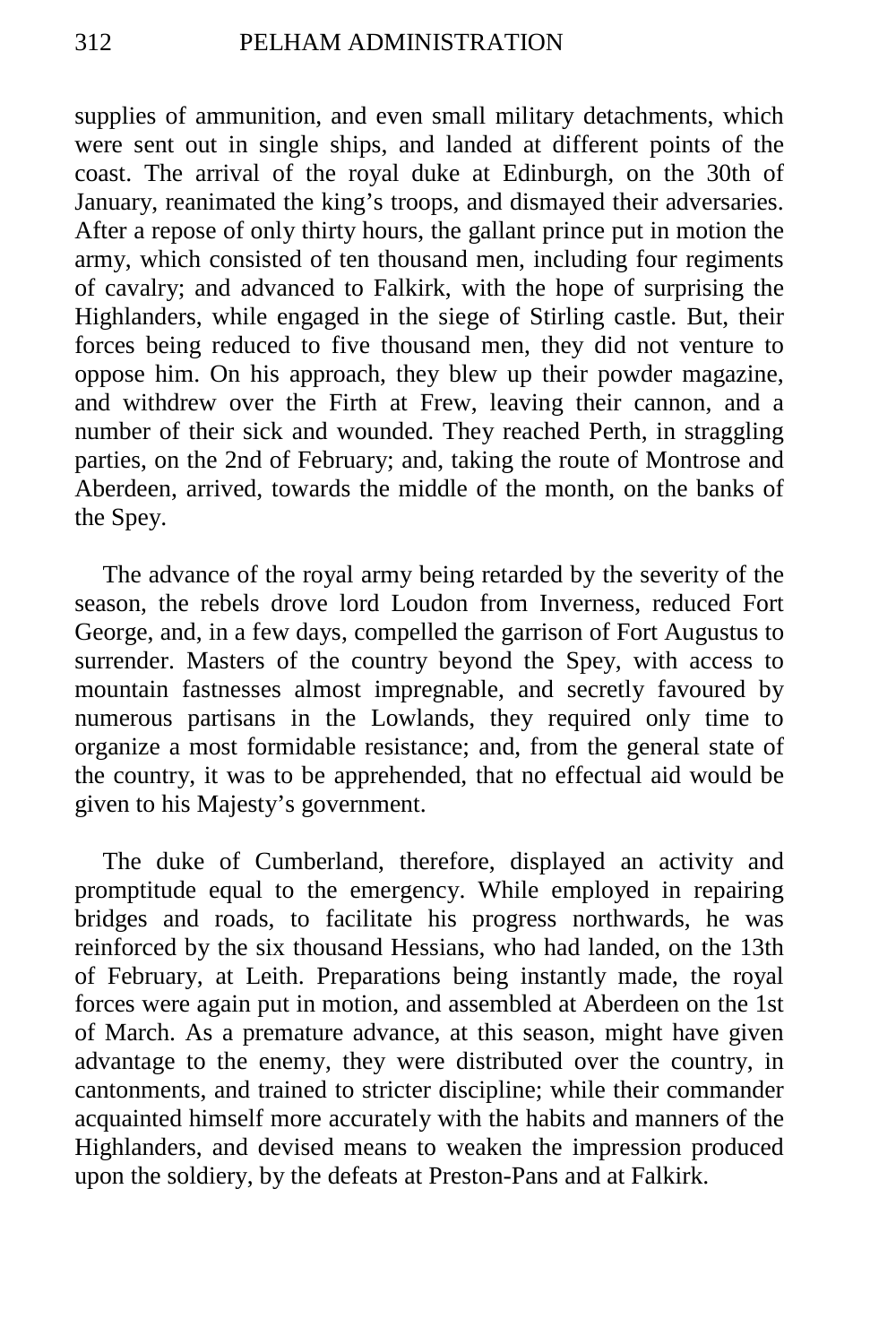He describes the state of the country, at this period, in a letter to the duke of Newcastle.

"MY LORD, "*Aberdeen, April* 4*th,* 1746.[\\*](#page-124-0)

"I am sensibly obliged to you for your private letter of the 21st of March. Though I could have wished the king's order had been fuller, yet I take the hint, and will do all in my power to put an end to the unhappy rebellion. I really think the *éclat* of it over, but believe there will be left such seed, that God knows how soon it may break out again, if a care and caution, unusual in this island, be not, on this occasion, kept. All in this country are almost to a man Jacobites; and mild measures will not do. You will find, that the whole of the laws of this *antient kingdom* must be new modelled; and for that purpose, by the next dispatch, I shall send a very few undigested hints, but such as lord Leven and lord Findlater approve of. I must now own, that my going down to Scotland was necessary, as it required one of more weight than Hawley, to stand against Scotch influence in court. I am sorry to say, that, though all in this country are as ill inclined as possible, and though their spirit for rebellion is extremely great, yet the managers of this part of the kingdom have made it, if possible, worse, by putting the power of the Crown into the most disaffected hands, for the sake of elections. The duke of Athol has proved himself of no consequence in the king's scale; and all his people that are now about him, are public Jacobites. Were I to enumerate the villains and villainies this country abounds in, I should never have done. In short, there does not remain the least vestige of any government, throughout the whole. The Hessians behave sadly, which is all owing to Crawford and the Scotch, who have their ear. I remain your affectionate friend,

"WILLIAM."

"P. S. Pray make my compliments to Mr. Pelham; and do not imagine, that threatening military execution, and many other such things, are pleasing to do; but nothing will go down without it, in this part of the world."

<span id="page-124-0"></span> <sup>\*</sup> Newcastle Papers.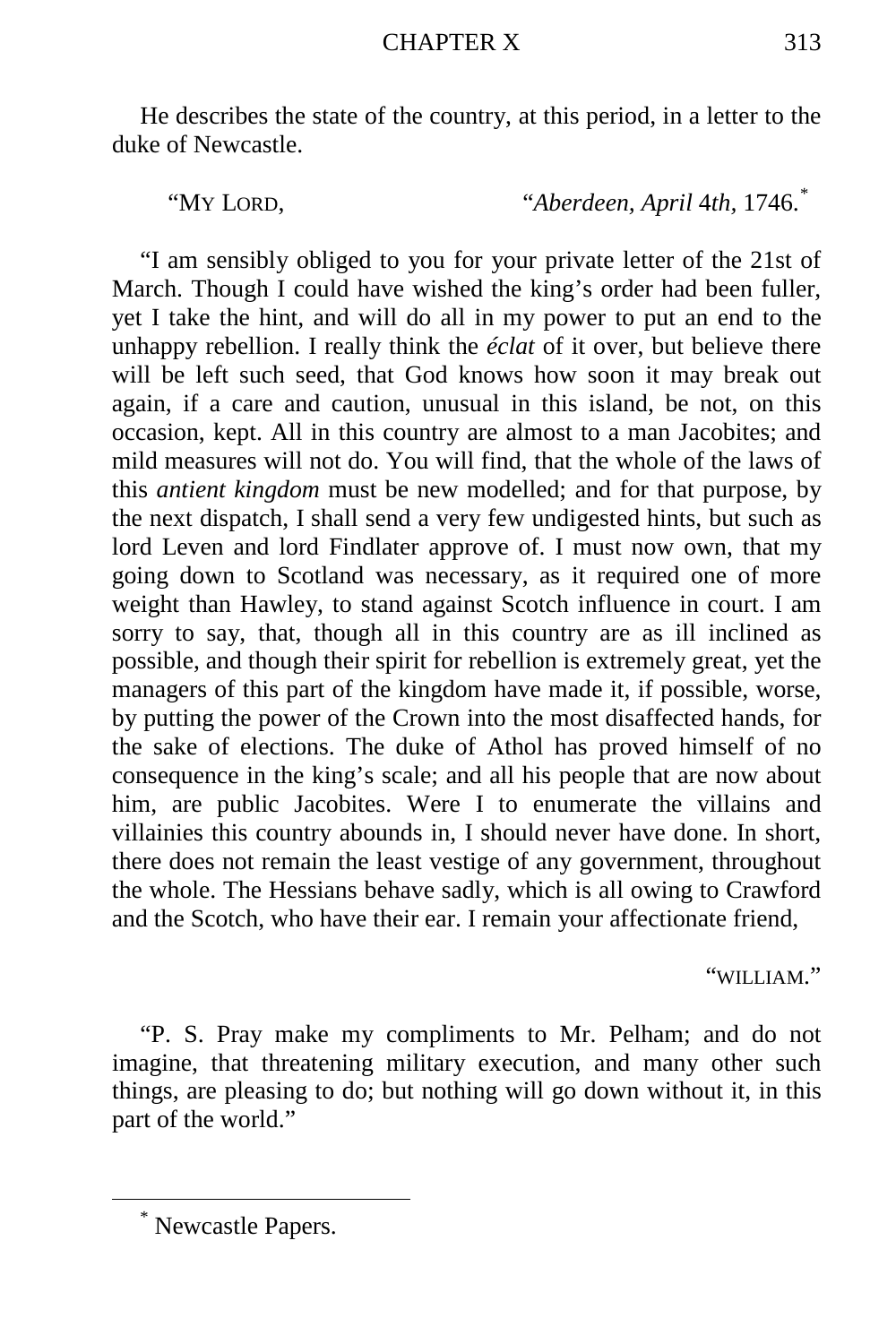On the 8th of April, the duke again advancing, passed the Spey without opposition from the rebels, whom he pursued through Banff and Nairn, at which last place he encamped on the 15th. On the 16th he found their army, amounting to nearly seven thousand men, posted on a moor near Culloden House, in the vicinity of Inverness. Both parties having prepared for battle, the Highlanders, about mid-day, opened a fire with their field-pieces; but finding this cannonade inefficient, while their own ranks were thinned by the well-directed artillery of their opponents, they made one of their impetuous charges with the broad sword, on the right wing of the royalists. Though repulsed in this attempt, they rushed a second time, with unabated spirit, against the left, with no better success. In the midst of the discouragement attending these failures, and the loss occasioned by a deadly fire of musketry, the royal cavalry, advancing on their flanks, threw them into irreparable confusion. After a short but desperate conflict, their desultory and ill-armed hordes were completely routed; and the scene was no longer a battle but a carnage.<sup>[\\*](#page-125-0)</sup> The young adventurer, with a few attendants, remained on the field, until all hope was lost. Of his followers, no fewer than two thousand were killed, while numbers were cut to pieces or captured in their flight. The victors immediately advanced to Inverness, and secured a small body of French troops, who had taken no part in the engagement. By this decisive blow, the rebellion may be said to have been terminated; for nothing remained, but to disperse the small predatory bands wandering about the country, and to re-establish, in their former efficiency, the functionaries of government.

<span id="page-125-0"></span> <sup>\*</sup> As a proof of the minute attention, which the duke of Cumberland paid to the Highland mode of attack, and the means of obviating its effect, we quote the following remark from a private letter, published in the Scots Magazine.

<sup>&</sup>quot;Before this, the bayonet man attacked the swordsman right fronting him; now, the left-hand bayonet man attacked the swordsman fronting his right-hand man. He was then covered by the adversary's target, where he was open on his left, and the adversary's right was open to him. This manner made an essential difference; staggered the enemy, who were not prepared to alter their way of fighting, and destroyed them, in a manner rather to be conceived than told."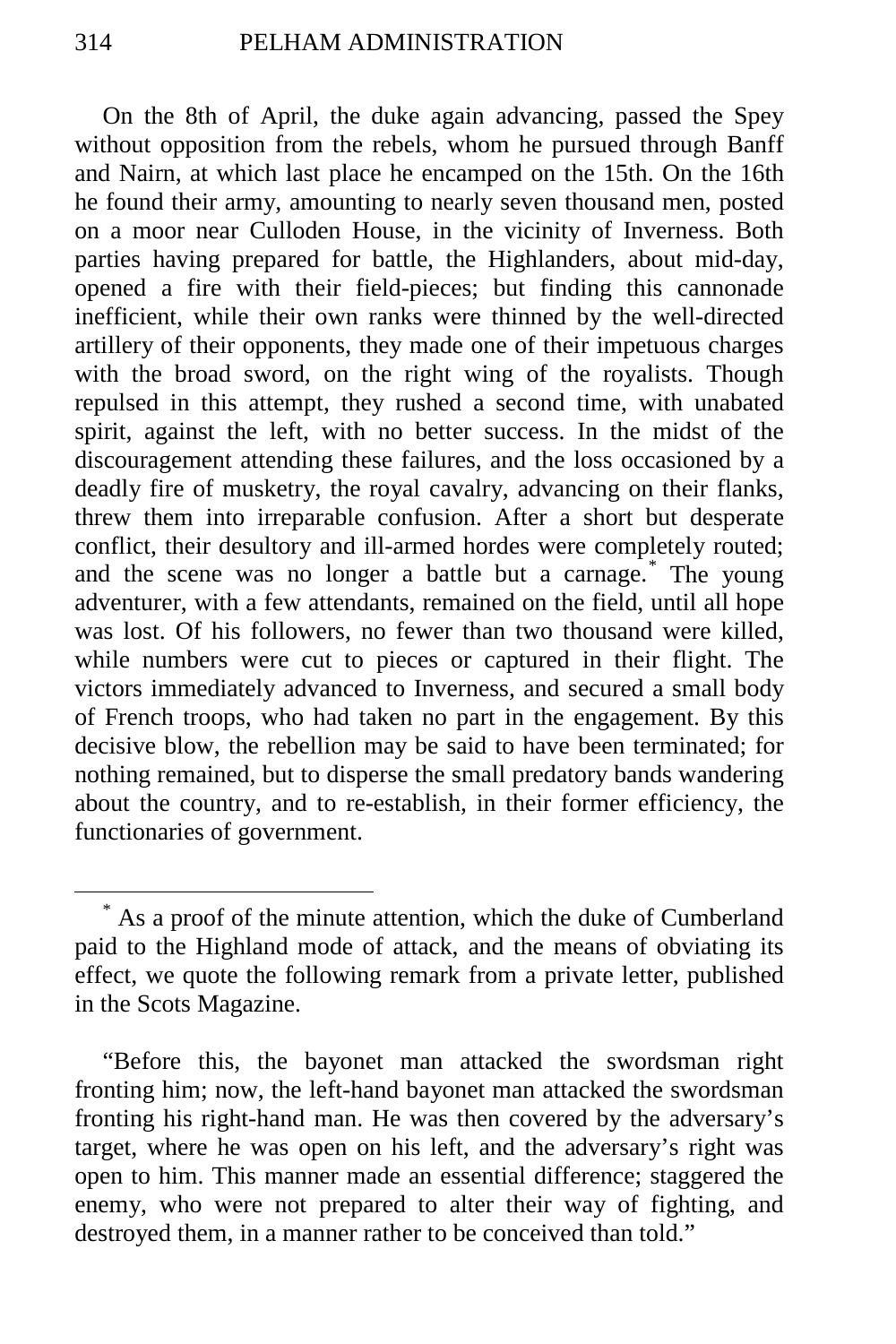#### CHAPTER X 315

Indeed, in a letter to the duke of Newcastle, written from Inverness, a few days after the battle, the duke of Cumberland considers the extinction of the rebellion as complete, though he represents the spirit of Jacobitism to be still unsubdued.

# "*Inverness, April* 23*rd,* 1746.[\\*](#page-126-0)

"From your particular friendship, as well as for the general good of these kingdoms, I am very well assured, that you shared my joy sincerely with me, on the complete victory we gained over the rebels, on Wednesday last. I thank God, most heartily, that I was an instrument in the affair, and that the glory of the day was owing entirely to the British troops, who have fully retrieved the little stain of Falkirk, without any assistance from the Hessians, though they might have saved us a good deal of trouble, and were of some use, even in their inactive state.

"The reason of this letter, is on the subject of lord Findlater's journey to town. I have, with a little trouble, persuaded him to go to London, to represent the true state of this part of the island. He is thoroughly master of the laws, as they now stand, and of what will be of absolute necessity to be done by parliament, this summer. I really believe that a month or six weeks will enable me to do all that will be necessary for the military; and I would to God that I could be in town to explain a number of things, that cannot be explained by writing. If we had destroyed every man of them, such is the soil, that rebellion would sprout out again, if a new system of government is not found out for this country.

"Lord Findlater, I perceive, is much afraid of the duke of Argyle; so that he must be watched, that he do not make him recant all he has said to me.

"I believe old Lovat<sup>[†](#page-126-1)</sup> will not escape. I have several parties out for him; and papers, some I already have, and such as will suffice to prove

<span id="page-126-0"></span> <sup>\*</sup> Newcastle Papers.

<span id="page-126-1"></span><sup>†</sup> Lord Lovat, who was afterwards taken and executed.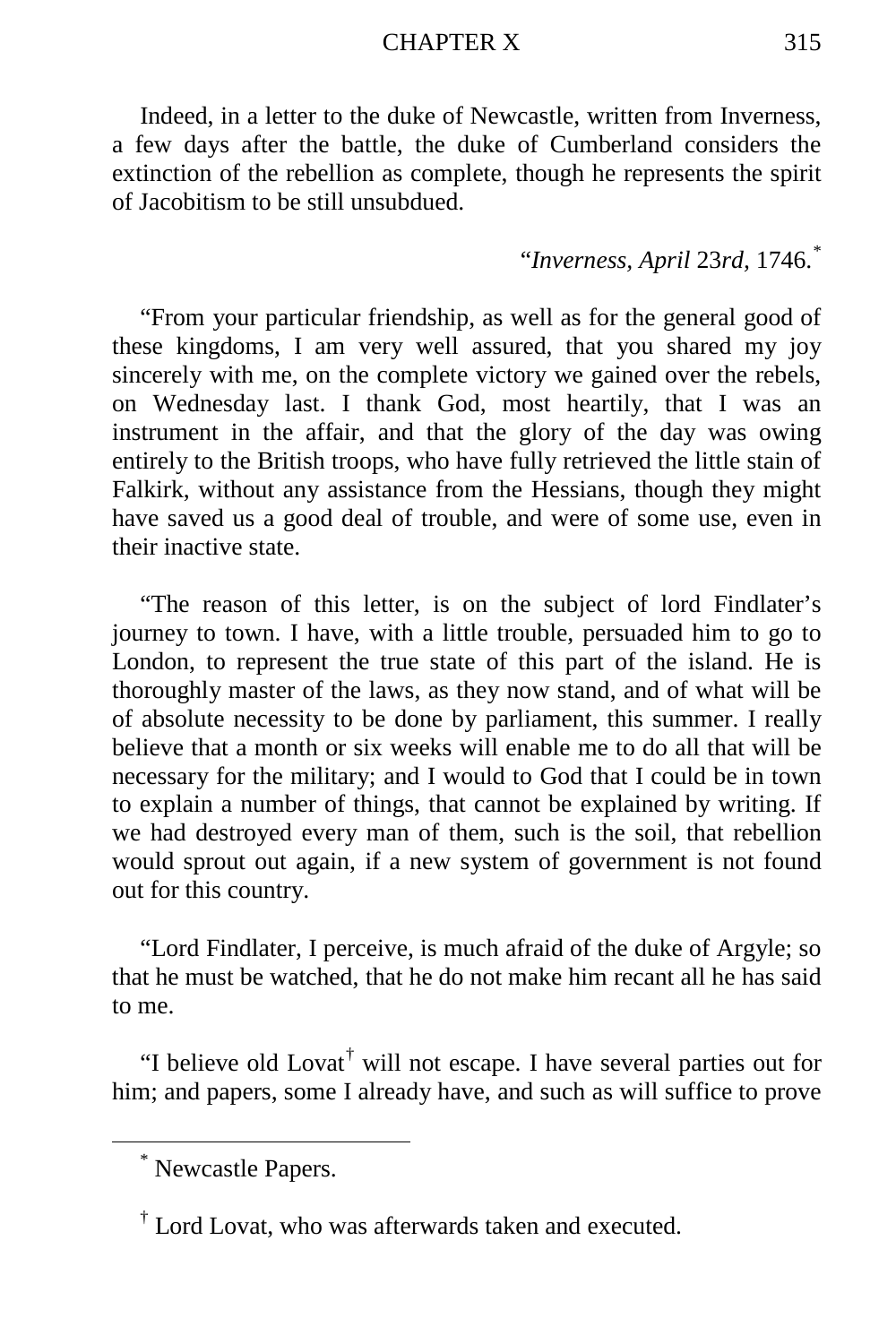*high treason* upon him. All I have time to add, is, that I believe the greatest blow to the Jacobites in this country, would be, to have the king move all the justiciary courts from Edinburgh to Glasgow; for the former is the nest of rebellion."

In another letter, dated Inverness, April 30th, the royal duke resumes the same strain of invective. Alluding to his exertions for bringing the dispersed fugitives to justice, he accuses one half of the magistrates of Scotland, as aiders or abettors of the rebellion; and declares that the others dared not act, lest they should offend their chiefs, or hang their relations. He also affirms, that the Jacobite principle would not be eradicated, until a new generation should have arisen. In reference to a message from the king, approving his conduct and that of the troops, he adds, "The king's gracious letter says so much more than I deserved, that I am happier and more flattered than I can possibly express; but my greatest pleasure is, in hoping, that the king may have restored his favour to the troops, and that the nation in general find, that their own army is almost as good as a foreign one."

Having dispersed the rebels, and re-established the authority of his father's government, the Duke prepared to leave Scotland; and his last letter from Inverness, to the duke of Newcastle, shews that his prejudice, respecting the real temper of the Scottish people, remained unabated.

"MY LORD, "*Fort Augustus, July* 17*th,* 1746.[\\*](#page-127-0)

"I shall only acknowledge the receipt of your two last letters, as I am very much hurried, settling matters before I set out, which I hope will be the day after to-morrow. *Snader* has accepted the command handsomely, for it is not a desirable one; but I am certain you could not have found out so proper a person in the rest of the army, and I do not doubt but that way of acting will be supported by his friends above, and then he need not fear the Scotch, who are dreadful enemies, if they dare attack.

<span id="page-127-0"></span> <sup>\*</sup> Newcastle Papers.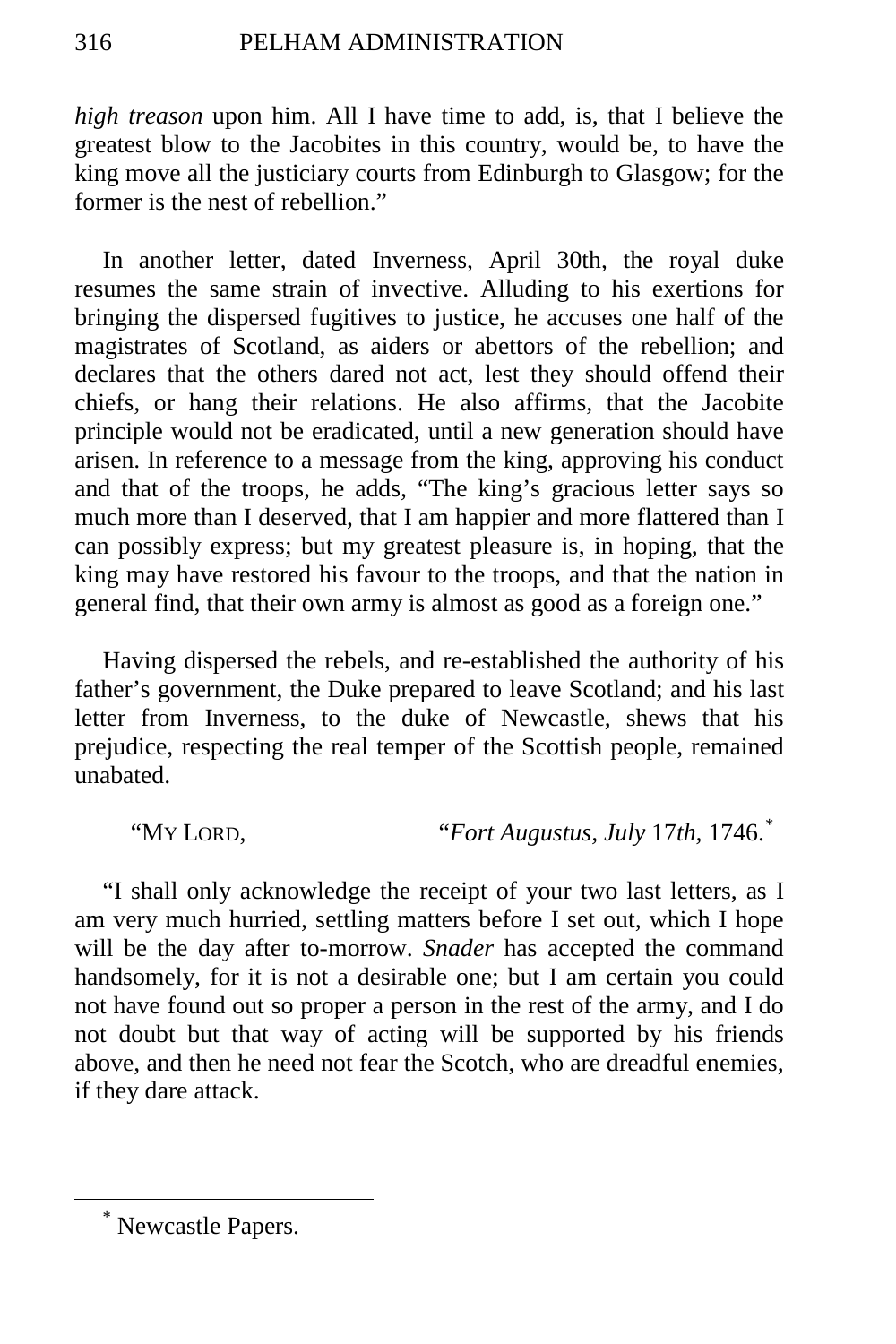#### CHAPTER X 317

"I am sorry to leave this country, in the condition it is in; for, all the good that we have done has been a little bloodletting, which has only weakened the madness, but not at all cured; and I tremble for fear that this vile spot may still be the ruin of this island, and of our family; for I know that when we come to be heard, you will imagine almost every word I say slander, and that I am prejudiced against them; so I am, but by so many different incidents that have happened, that I recollect the whole with horror. But, as I fear I shall often din your ears with it hereafter, I will break off this disagreeable subject, and do what common gratitude requires; which is, my most sincere thanks, for your many kind and obliging offices, since I have had the pleasure of your correspondence, and I shall remain your affectionate friend," &c.

Throughout the whole of this correspondence, indeed, we trace the strongest reprobation of the Scots, and the fullest conviction, that an inveterate hostility against the House of Brunswick was interwoven in all their habits, feelings, and institutions. Soon after this last letter was written, the duke of Cumberland returned to England, and was received with increased affection, by his royal father. He was no less gratified with the applauses of the nation, on the success of his military operations, by which the rebellion had been subdued, and the liberties and religion of the kingdom preserved,

In his reverse of fortune, Charles Edward did not manifest the spirit which had marked the outset of his career, and his daring irruption into England. Destitute of that military genius, which would have appreciated the counsel of his ablest friend, lord George Murray, he relied on advisers, who were either incompetent, pusillanimous, or treacherous, and was unable to vanquish the local prejudices, or to correct the predatory habits of his brave, but desultory followers.<sup>[\\*](#page-128-0)</sup> Dejected by defeat, he refused the offers of his more spirited partisans to rally his army, and became a fugitive in the Highlands and the Hebrides; sometimes destitute of food or raiment, and occasionally disguised as a female or a menial, but exposed in every vicissitude, to the severest hardships and privations. For five months he encountered

<span id="page-128-0"></span> <sup>\*</sup> Johnson's Memoirs of the Rebellion. Continuation of Rapin, vol. xxi. p. 162-242. Letters, Gazettes, and printed documents of the period.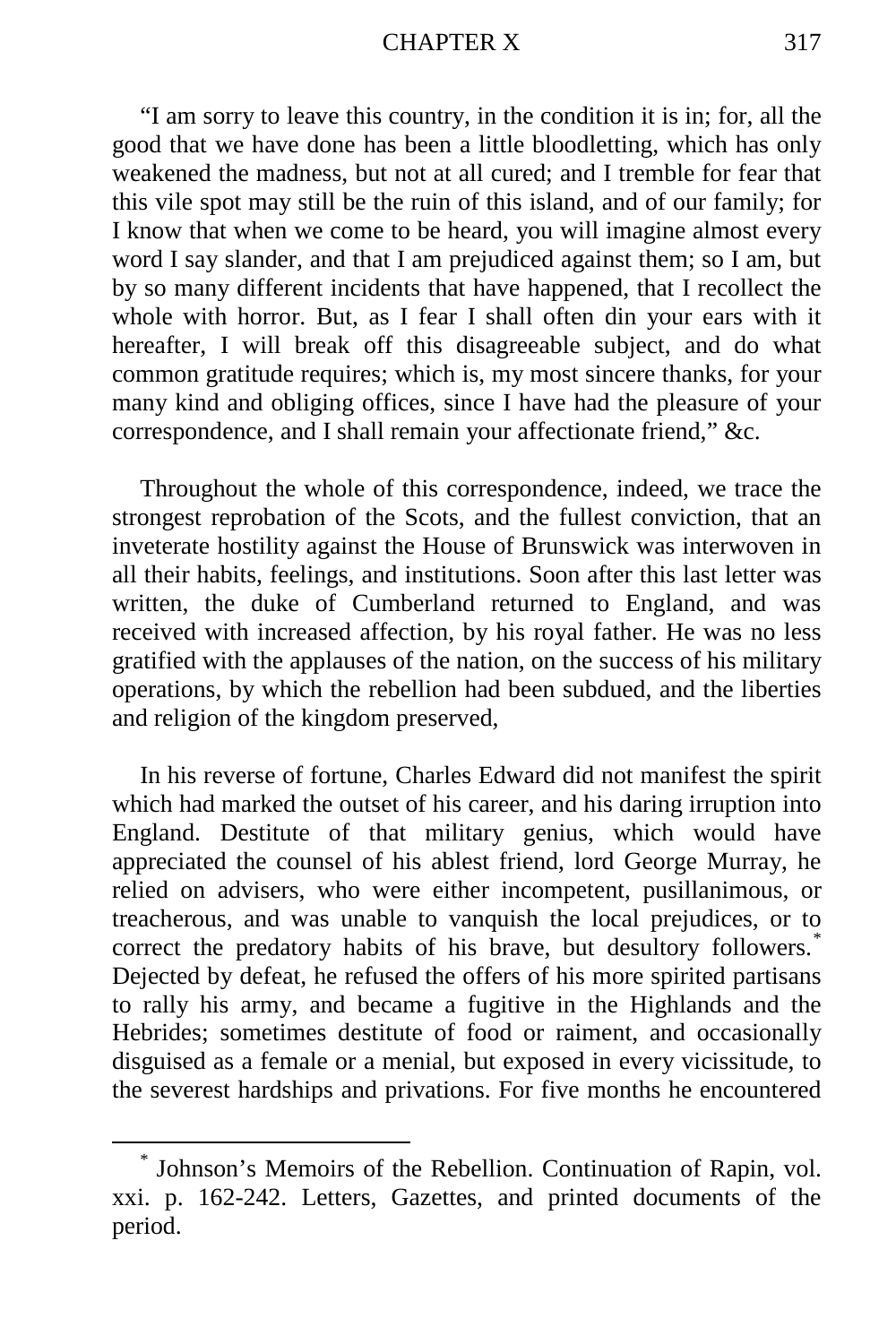a series of adventures, more painful certainly, but not less romantic, than those of his grand-uncle, Charles the Second, after the battle of Worcester; and he finally effected his retreat into France, on board a vessel bound for Nantes, which landed him at Mortaigne, in the latter end of September."[\\*](#page-129-0)

In the mean time, the fate of the Netherlands had become critical in the extreme. Early in February, the French, by the capture of Brussels,<sup>[†](#page-129-1)</sup> had obtained access into Brabant, and threatened Holland itself with invasion. But the attention of the English ministry was so engrossed by the rebellion, by intestine cabals, and by the continental schemes, which lord Granville infused into the mind of the king, that the month of April arrived, before specific demands, relative to foreign subsidies, were laid before parliament. At length, when the rebels were ceasing to be formidable, preparations were made, though too tardily, for resisting the victorious progress of the French. Arrangements were concerted, with the Dutch and the queen of Hungary, for assembling a force to maintain the unconquered part of the Netherlands; but, finding that the States General would not declare war against France, the ministers had no other alternative than to consent, though reluctantly, to treat with them as auxiliaries. They also digested, with the empress queen, and the king of Sardinia, a plan of military operations for Italy. The state of these negotiations was, on the 10th of April, communicated to the House of Commons.

On this occasion, Mr. Pelham, by order of his Majesty, presented memorials from the queen of Hungary, and the king of Sardinia, together with lord Harrington's letter to the Dutch envoys, and the answer of the States General. These papers were, the next day, taken

<span id="page-129-0"></span> <sup>\*</sup> The Prince has left a journal of his wanderings and escapes, which is no less interesting for variety of adventure, than for the proofs of fidelity, adroitness, perseverance, and courage, manifested by many of his partisans in all ranks of society. It is remarkable, also, that he experienced these affecting proofs of respectful commiseration, from many persons in the humblest station of life, when a reward of thirty thousand pounds was offered for his capture.

<span id="page-129-1"></span><sup>&</sup>lt;sup> $\dagger$ </sup> See chap. xi. p. 320, for an account of this capture.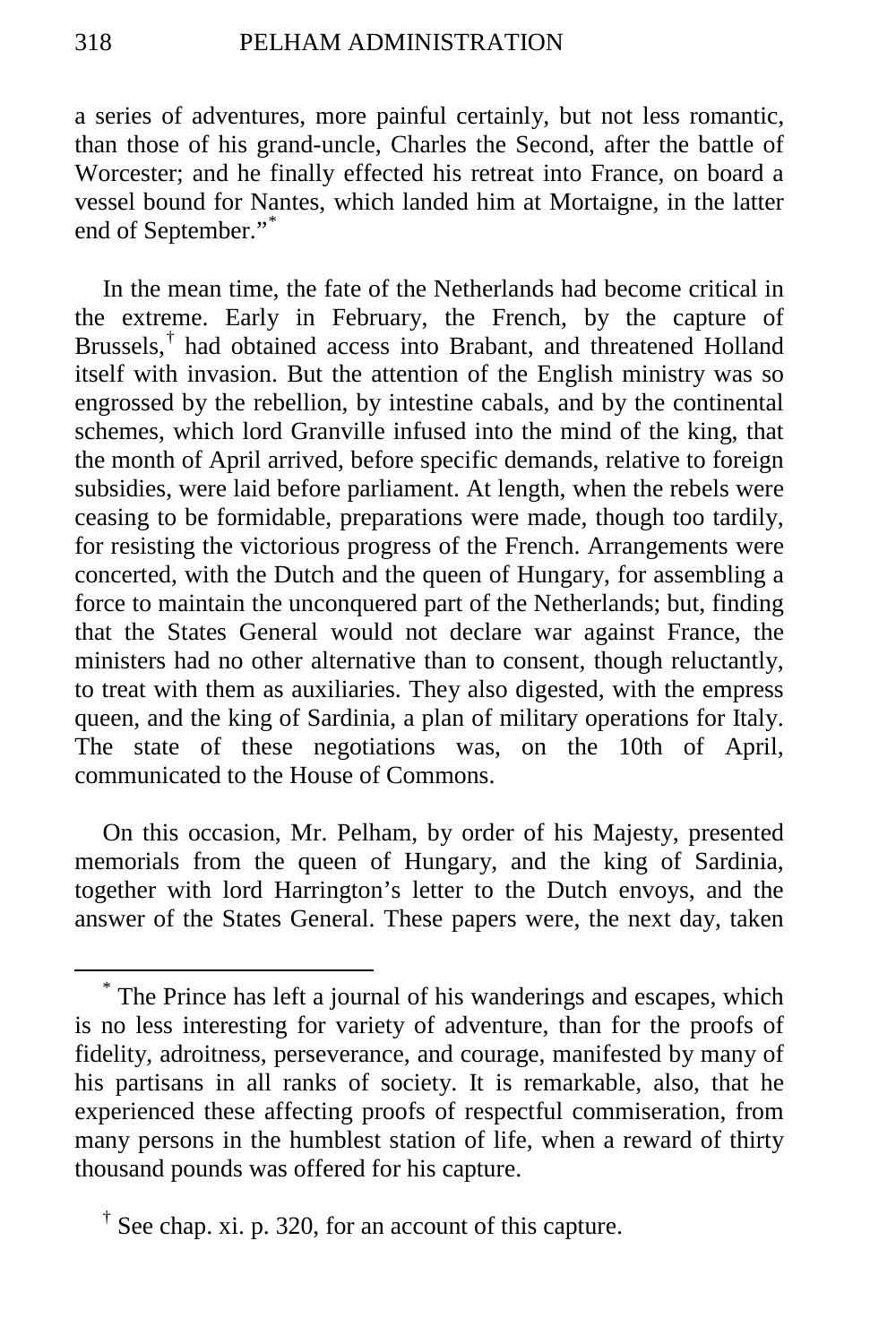#### CHAPTER X 319

into consideration, by a committee of the whole House; and several resolutions founded upon them, were proposed by Mr. Pelham.

After alluding to the causes which had delayed these important affairs, and congratulating the House on the approaching close of the rebellion, he strongly represented the necessity of providing for the vigorous prosecution of hostilities on the continent. In exciting and fomenting that rebellion, the Bourbons, he observed, had shewn what they would do, if they had the power. Hence a successful war would alone enable us to frustrate the designs of that ambitious House, and prevent them from compelling all the princes and states of Europe, to assist in forcing upon us "a sham king, a superstitious religion, and a slavish yoke."

In proceeding to explain the propositions which he had to lay before the committee, he requested to begin with that which was most liable to objection; and announced his intention of moving, that a sum, not exceeding £300,000, should be granted to his Majesty, for the pay and subsistence of certain Hanoverian troops, consisting of five thousand horse, and thirteen thousand foot, to act in the Netherlands, with the Austrian forces, and those of the States General, for the year 1746.

He also moved, that a sum, not exceeding £10,000, should be granted for a train of artillery, to attend those troops.

His third proposition was, that a sum, not exceeding £300,000, should be granted, for enabling the queen of Hungary to support her allies, and maintain fifty thousand men in the Netherlands, for the year 1746; and the fourth, that an additional sum, not exceeding £100,000, should be granted to the king of Sardinia,[\\*](#page-130-0) for enabling him the better to maintain and prosecute the war in Italy, during the same period. Having referred to the documents before the committee, for the principles on which these propositions were respectively founded, he deemed it unnecessary to represent how strongly the nation was urged, by interest and self-preservation, to assist the queen of Hungary, the king of Sardinia, and the States General, in prosecuting the war; and he concluded by moving the grant of the sum first mentioned.

<span id="page-130-0"></span> $*$  In addition to his previous subsidy of £200,000.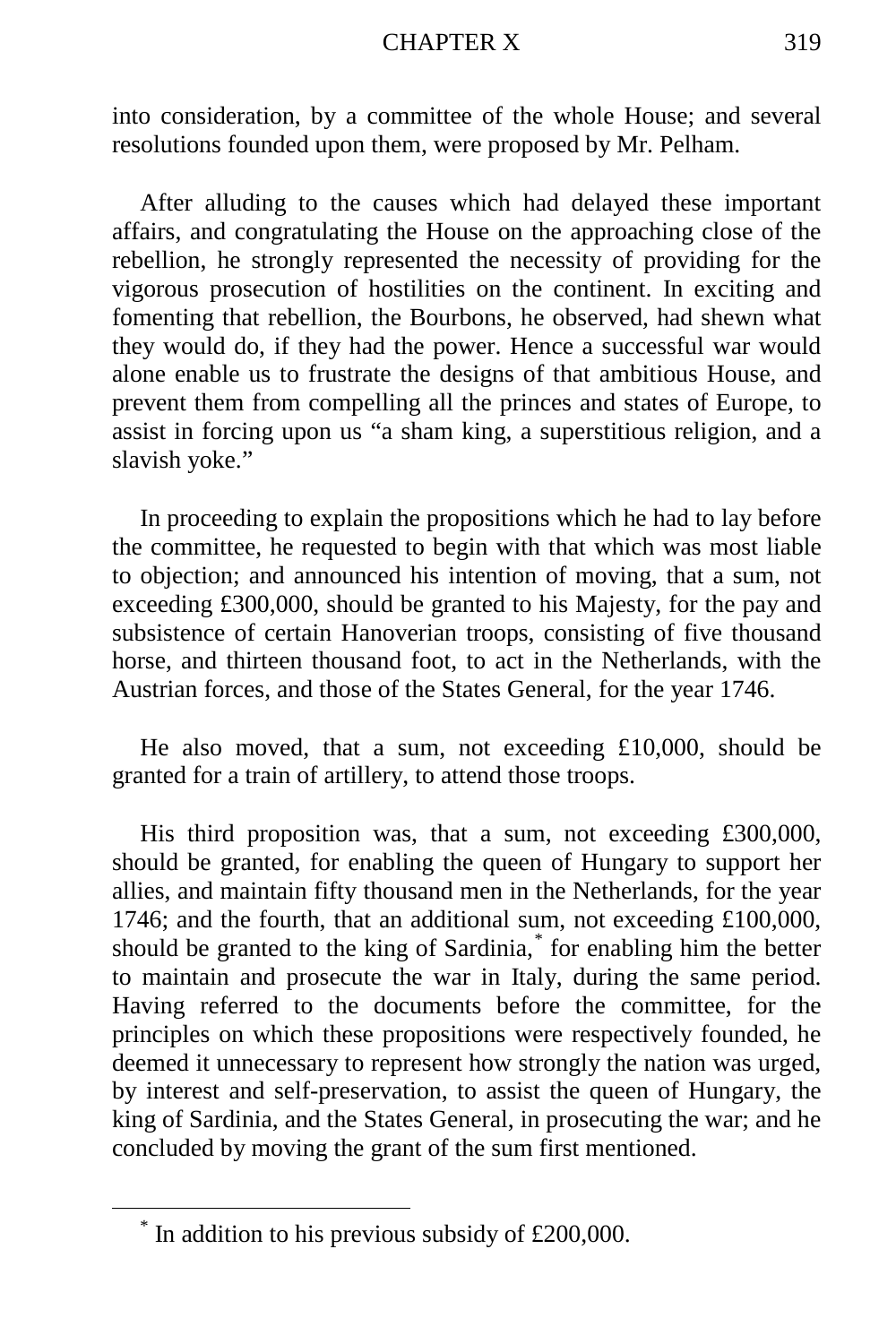This motion was seconded by Sir William Yonge, who expatiated on the danger that must ensue, if no resistance were offered to the ambitious designs of the Bourbons, respecting Italy*;* and insisted on the necessity of giving the most effectual aid to the empress queen, and to the king of Sardinia. He concluded by commending the Hanoverians, as preferable to all other auxiliaries. "They are," he said, "the troops upon whose service and fidelity we can most depend; they are nearest to the scene of action; and their behaviour, at the late battle of Fontenoy, plainly proves, that there are none better in Europe."

It is remarkable, that, in this debate, the opposition members in general abstained from their wonted invectives against the Hanoverians, to whom they objected, merely as foreign mercenaries, and that they directed their main arguments against the prosecution of the war in the Netherlands. They denied that the balance of Europe was in any danger of disturbance from France; and pronounced the policy of supporting the House of Austria, to be inconsistent with the former declarations of ministers. They observed, that in 1725, at the conclusion of the treaty of Hanover, the doctrine of the cabinet had been, that the wings of the imperial eagle ought to be clipped, lest he should soar too high; and, in 1733, when the House of Austria was exposed to the joint attacks of France, Spain, and Sardinia, ministers asserted, that it would be madness for us to engage in the war, without the cooperation of the Dutch. They then dwelt on the late refusal of the States General, to comply with the demand, so strongly urged in the letter of lord Harrington, that they should declare war, as principals, against France; and inveighed against the folly of supporting a people, manifestly unwilling to make any effort to support themselves. It would be preferable, they argued, to allow them to enter into a neutrality with France, and abandon what remained of the Netherlands, which was not worth defending. They proposed, therefore, that all the British forces in Flanders should be withdrawn; that all the auxiliaries in British pay should be instantly dismissed; and that our attention should be exclusively directed to the war in Italy, as more expensive and dangerous to France, less onerous to ourselves, and requiring from us only subsidies to the queen of Hungary and the king of Sardinia, with the presence of our fleet in the Mediterranean, to favour their military operations. They inforced their arguments, by insisting, that, in the exhausted condition of her finances, England, a country more burthened with taxes than any other state in Europe, was no longer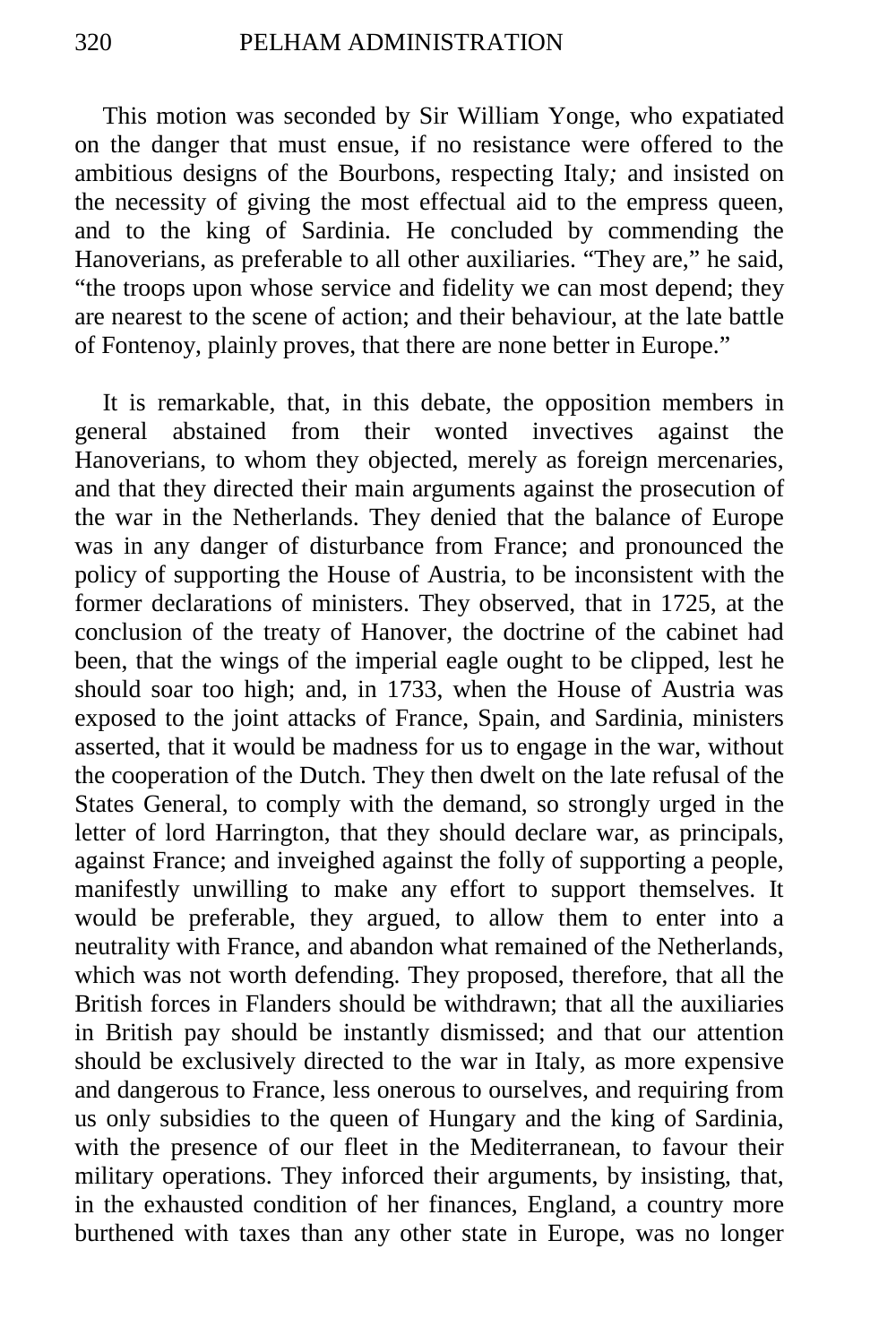#### CHAPTER X 321

able to support the vast expenses of a continental war. They farther observed, that the papers laid before the House, did not afford sufficient grounds for deciding a question, which so much depended on the cooperation of the Dutch; and demanded the production of additional documents, particularly that dated Nov. 25th, N. S., containing the resolution of the States General.

These observations again called up Mr. Pelham, who expressed his surprise, that any gentleman should consider the documents presented, as inconclusive and unsatisfactory. The sovereign had spontaneously ordered them to be communicated, as sufficiently explanatory; and it would be ungracious not to infer, that those which had been withheld, were either unimportant, or of too confidential a nature to be made public.

He defended the treaty of Hanover, as justifiable, from the necessity of obviating the evils, to be apprehended from the alliance between Spain and the House of Austria; and vindicated the policy of avoiding all participation in the war of the Polish succession, because the equilibrium of Europe did not then appear to be endangered.

He denied that the perils apprehended from the ambitious designs of the House of Bourbon were chimerical; and contended, that, to preserve the balance of power, we ought to resist those designs, whether the Dutch gave or withheld their full concurrence. In censuring the proposal to abandon the Netherlands, he shewed also that we were bound by political interest, as well as by positive treaty, to prevent that important territory from falling into the hands of France.

He even vindicated the conduct of the States General, in declining to declare war as principals. "The Dutch," he observed, "are as fully impressed as we are, with the necessity of resisting the ambition of the House of Bourbon. They would now join us with all their force, if their immediate safety did not require them still to maintain a sort of neutrality; for, as they have only a few fortified towns, to defend them against an irruption of the French .armies, and as recent experience shews, that this kind of defence affords no permanent security against a vigorous attack, they are bound, in common prudence, not to provoke hostility from France, until they have an army equal to cope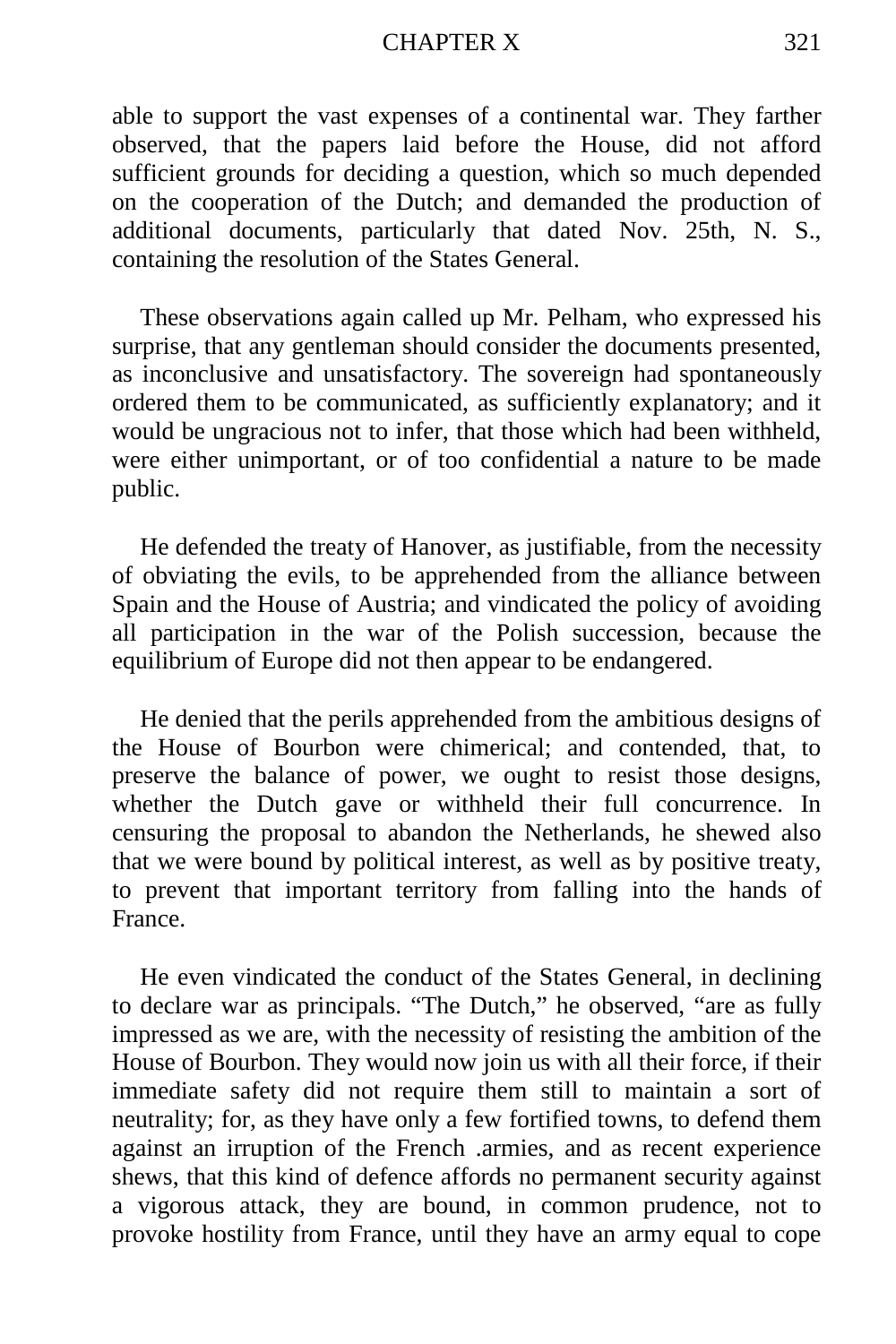with any force, which that power can direct against them; and on this they cannot now depend. So unfortunate are the present circumstances of the German empire, such is the fatality prevailing over most of its princes, that few or none of them will lend their troops to the Dutch, or to us. Nay, the Dutch have some reason to fear, that if they should declare war against France, some of the most powerful princes of Germany would unite with France against them. We ought not, therefore, to censure the Dutch for their cautious conduct: on the contrary, we have cause to be surprised at the exertions which they have made; for, as auxiliaries, they have been almost as effective as if they had been principals in the war.''

"But, can it reasonably be said," he continued, "that we ought now to follow their example, and act the same cautious part? Is our country liable to be over-run, and laid waste by French armies? No: as long as we have a navy superior to that of France, as long as we are masters of the ocean which surrounds us, we may bid defiance to the armies of France, were they ten times more numerous than they are. We have only to consider, then, whether the balance of power may be endangered by the success of those designs, which are now openly avowed by the House of Bourbon, Even supposing that such danger did not exist, yet, being in open war with France and Spain, we ought to bear in mind, that the freedom of our trade and navigation, as well as the safety of our American colonies, undoubtedly must depend on the issue of the contest."

He candidly admitted, that the nation was heavily burthened with taxes; but, at the same time, declared his full conviction, that the honour and safety of the country demanded the continuance of the war, and, if the necessity should arise, even the endurance of additional expense, or, as he termed it, the sacrifice of a part, to preserve the remainder. But, on the present occasion, he had the satisfaction to say, that the sum demanded might be supplied, without imposing any new tax, merely by appropriating the sum of £810,000, from the produce of the sinking fund.

The dishonour, as well as the danger, which England would have incurred, by withdrawing her troops from the continent, and abandoning her allies, were so evident, that the motion, on the first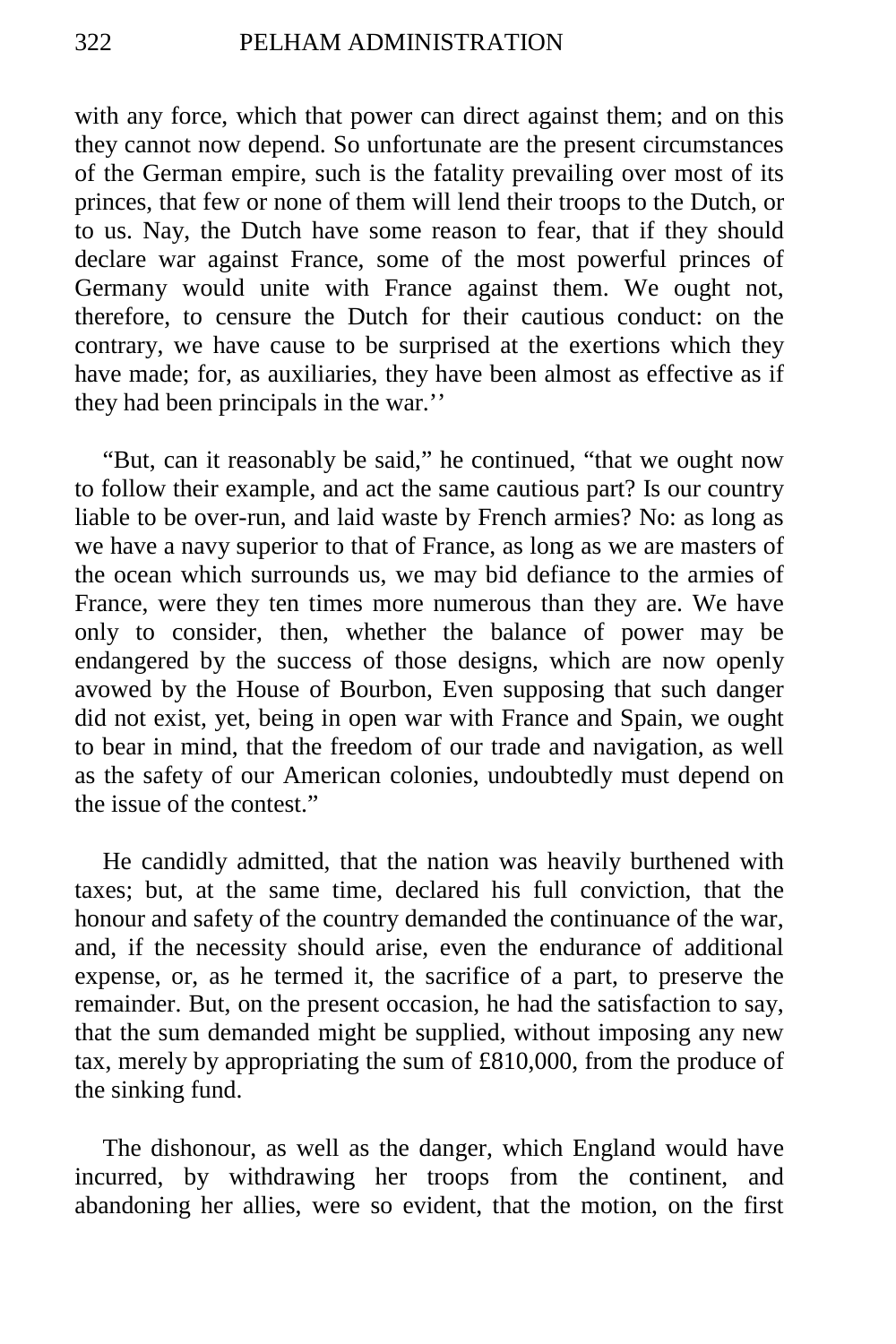### CHAPTER X 323

proposition, was carried in the committee by 255 against 122.<sup>[\\*](#page-134-0)</sup> Another debate took place on the 14th of April, when the report of the committee was brought up; and the motion was carried by 199 against  $83<sup>†</sup>$  $83<sup>†</sup>$  $83<sup>†</sup>$  The other propositions of Mr. Pelham, relative to the artillery for the Hanover troops, and the subsidies to the empress queen, and the king of Sardinia, passed without a division.[‡](#page-134-2)

The opponents of government had, indeed, lost their principal champion, through the defection of Mr. Pitt, who, though not gratified to the extent of his wishes, yet zealously defended the measures of administration. The duke of Newcastle thus communicates the result of the discussion, on the Hanoverian troops, in a letter to the duke of Cumberland, dated April 17th.

"Our affairs in parliament go better than the warmest of us could expect. A subsidy of one million, viz. £400,000 for fifty thousand Austrians, £310,000 for eighteen thousand Hanoverians, and £300,000 for the king of Sardinia, was carried the other day, by 255 against 122. Mr. Pitt spoke so well, that the premier told me he had the dignity of Sir William Wyndham, the wit of Mr. Pulteney, and the knowledge and judgment of Sir Robert Walpole. In short, he said all that was right for the king, kind and respectful to the *old corps,* and resolute and contemptuous of the Tory opposition. This majority and success does

<span id="page-134-0"></span>No allusion is made to this interesting debate, either by the continuator of Rapin, or by Smollett; nor does any abstract of it occur in the Debates for 1746, in the collections of Debrett and Hansard, though many of the speeches are printed in the London and Gentleman's Magazines for 1746 and 1747. These journals, however, have recorded only part of the discussion; and both have omitted the speech of Mr. Pitt, who, as we learn from a letter of the duke of Newcastle to the duke of Cumberland, dated April 17th, spoke most ably and eloquently. This speech is not given in the anonymous Life of Lord Chatham. Neither does Mr. Thackeray, in his Life of Lord Chatham, make any allusion to it.

<span id="page-134-1"></span><sup>†</sup> Journals of the Commons.

<span id="page-134-2"></span> $\ddagger$  Ibid.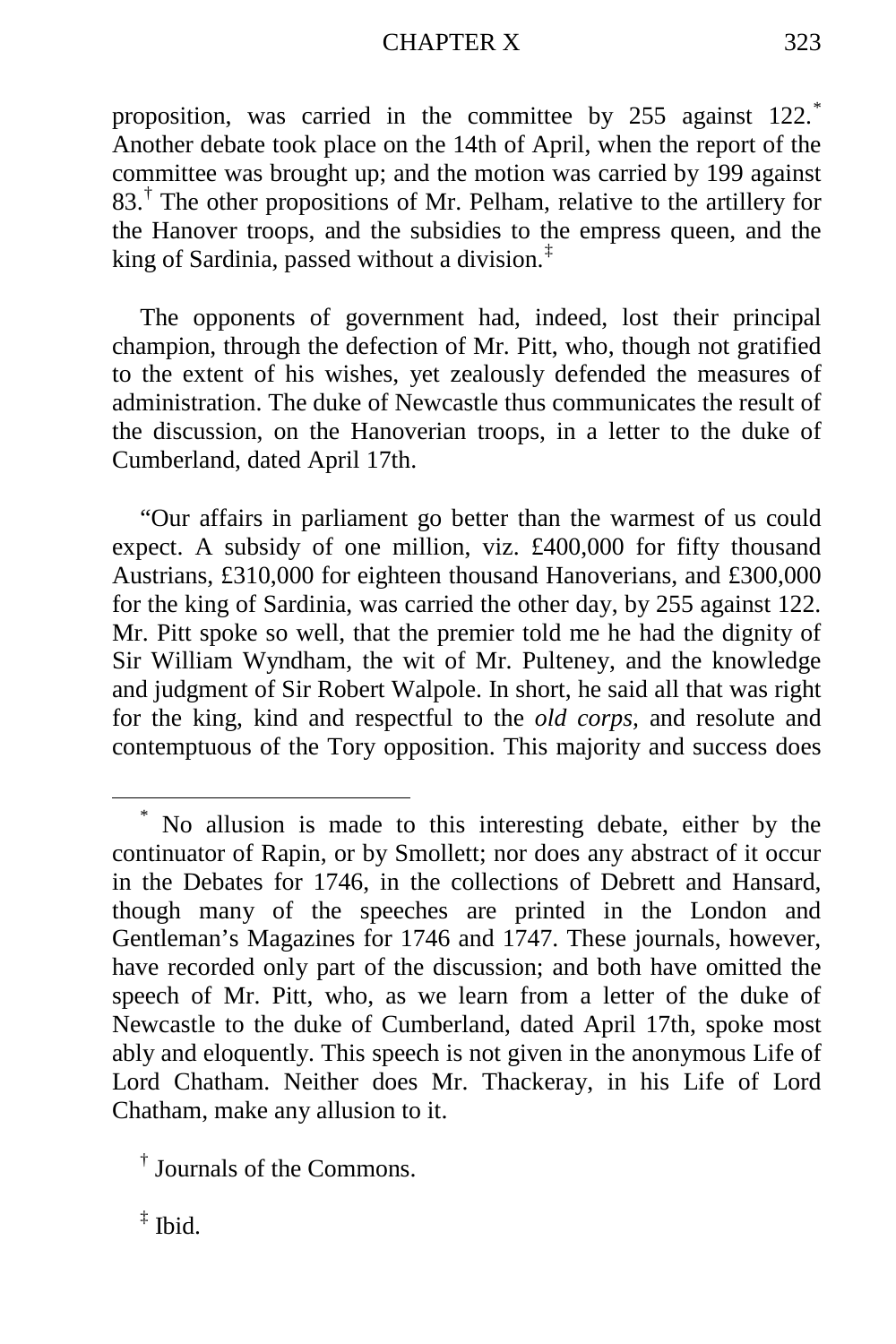certainly great good in the closet, where I have the honour generally to be graciously received."[\\*](#page-135-0)

At the moment of this auspicious result, the news of the victory at Culloden produced an impression still more encouraging. Congratulatory addresses were presented by the Lords, on the 29th, and by the Commons, on the 30th of April, conveying to the king the warmest assurances of their vigorous support, in quelling the rebellion, and in crushing this last effort of a Popish abjured Pretender. The Commons, after applauding the conduct of the duke of Cumberland, declared their readiness to confer on his Royal Highness, "such distinguishing marks of public gratitude, as should be most agreeable to his Majesty, and justly due to his superior merit."[†](#page-135-1) These congratulations were accompanied by votes of thanks to his Royal Highness himself, expressing a due acknowledgment of the eminent services which he had rendered to his country.

On this occasion, the Pelhams evinced their grateful sense of the king's returning favour, and of the successes achieved by the royal duke, in proposing for him a pension of £40,000, of which £25,000 was to be granted by parliament, and £15,000 to be paid from the privy purse. This act of liberality was, in the highest degree, pleasing to the king, who testified his change of sentiment towards Mr. Pitt, by expressing a wish, that the intended motion, in the House of Commons, should be made by him. Such a mark of distinction was not the less gratifying, though the forms of office did not allow its adoption; and the duke of Cumberland was desirous that the motion should be made by Mr. Pelham.<sup> $\ddagger$ </sup> Accordingly, on the 23rd of May, Mr. Pelham, as chancellor of the Exchequer, moved the grant of a

<span id="page-135-2"></span><span id="page-135-1"></span><sup>‡</sup> Letters from the Duke of Newcastle to the Duke of Cumberland, April 24th and 30th; and replies of his Royal Highness, April 30th and May 7th, 1746. Illustrative Correspondence.

<span id="page-135-0"></span> <sup>\*</sup> Newcastle Papers.

<sup>†</sup> Address of the Commons, Ap. 30th, 1746.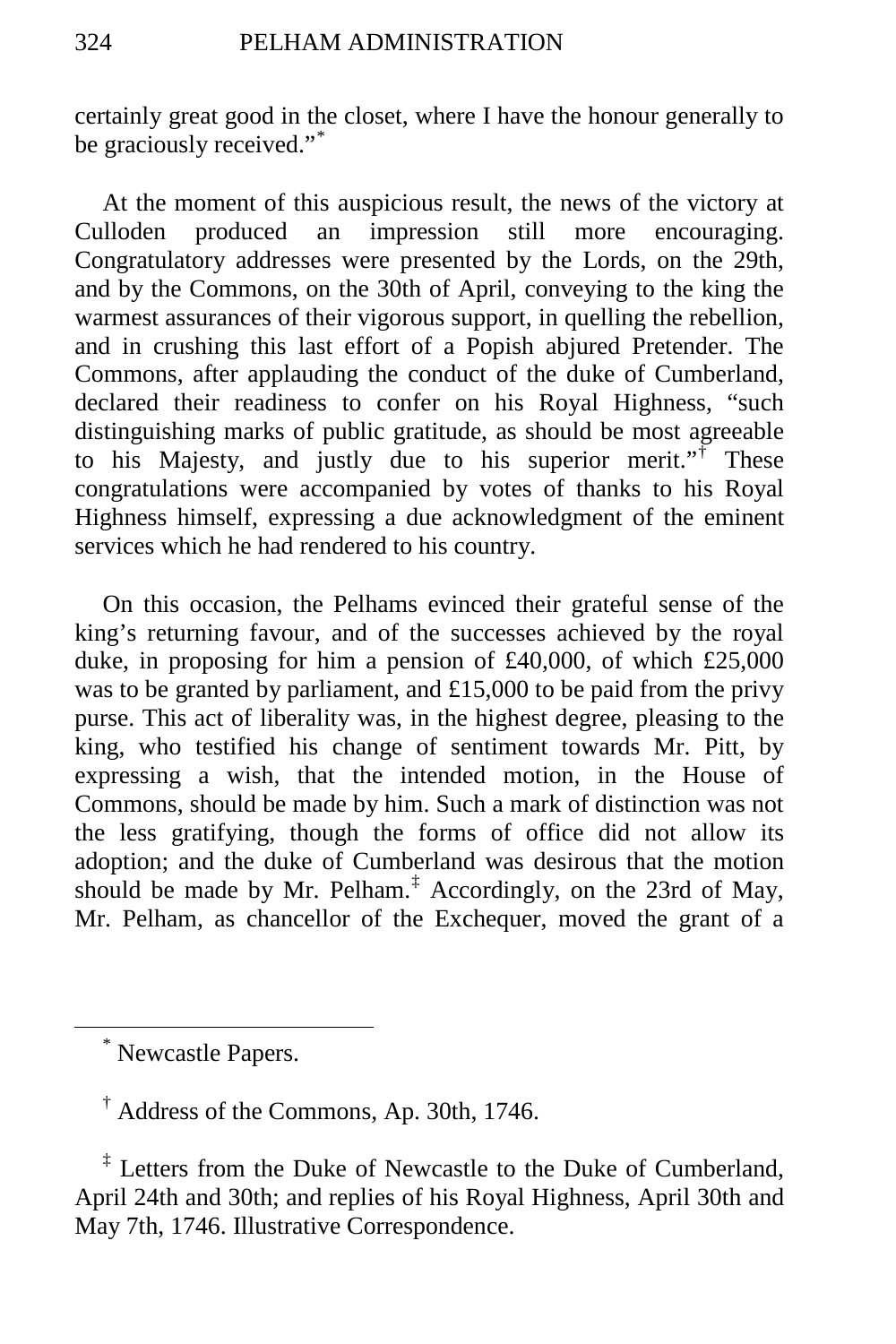pension of £25,000 to the duke of Cumberland, and his heirs male.[\\*](#page-136-0) It was carried through the Commons, by acclamation; and experienced an enthusiastic reception in the Upper House, where it was introduced by the duke of Newcastle.

Amidst these demonstrations of loyalty and gratitude to the royal family, the parliament sanctioned such measures as were necessary for the suppression of the rebellion. A law was enacted for compelling suspected persons in Scotland to appear and give bail for their good behaviour; bills of attainder were voted against lords Kellie, Strathallan, and other chiefs of the rebels; and acts of indemnity passed, in favour of such persons as had exerted themselves for the defence of his Majesty's person and government. Preparatory arrangements were also instituted, for the speedy trial of lords Kilmarnock, Cromartie, and Balmerino, who were already in custody.

The rebellion being suppressed, government omitted no precaution for preserving the tranquillity of Scotland. To secure the peace of the Highlands, a bill was passed, not only for disarming the clans, but for restraining the use of their national garb, which was deemed obnoxious, in its tendency to keep alive party distinctions, to encourage martial habits, and to perpetuate the devotion of the people to the Stuart line. The first of these precautions was absolutely necessary, since the possession of arms, by a turbulent and discontented people, would have been extremely dangerous; but the proscription of the national dress was by many dispassionate men deemed cruel and oppressive, though no opposition appears to have been made to it, in either House of Parliament. By the same act, the masters and teachers of private schools in Scotland, were obliged to swear allegiance to his Majesty, his heirs, and successors, and to register their oaths.

Another act of great severity was passed against the episcopal clergy, and their followers, who had warmly supported the rebellion. Although the number of these dissenters from the kirk of Scotland was very considerable, yet in not more than three congregations, and those

<span id="page-136-0"></span> <sup>\*</sup> A captious amendment, proposing to insert after "heirs male," the qualification, "being Protestants," was negatived by fifty-four to one.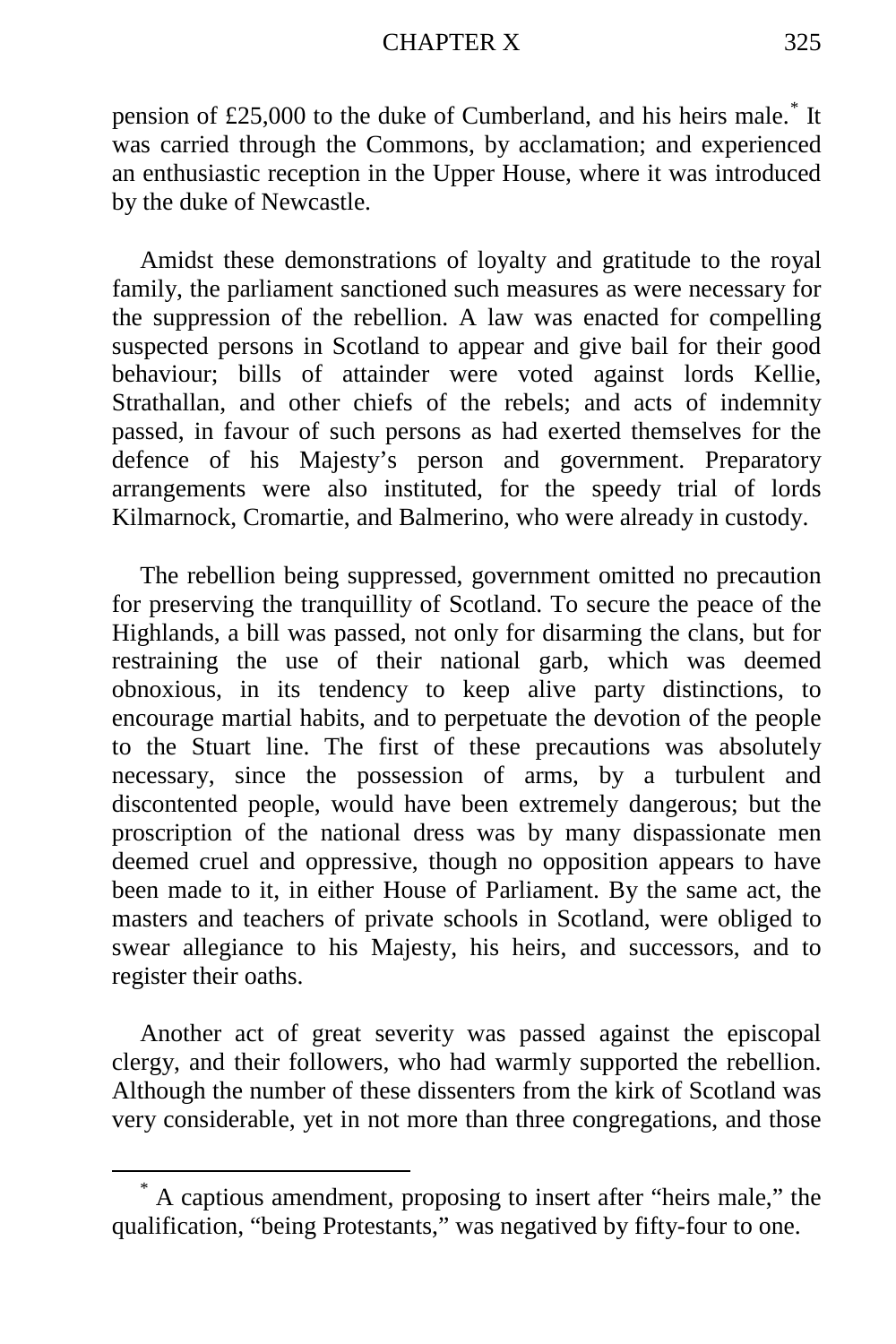far from numerous, was the service performed by ministers, who had taken the oaths of allegiance, and who prayed for the king by name. The rest of the clergy, officiating in the numerous episcopal chapels and meeting-houses, were non-jurors, and had been ordained, either by Popish prelates, or by Protestant bishops appointed by the Pretender; and most of them were very illiterate. These pastors were naturally inclined to foster in the minds of their followers, an attachment to the Stuarts, under whom episcopacy had been the established religion in Scotland; and to encourage an equal antipathy to the Protestant sovereigns, under whom Presbyterianism had been declared predominant, while the episcopalians had been reduced to the level of other sects, enjoying simple toleration.

The government, therefore, deemed it necessary to propose an act, more effectually to prohibit pastors or ministers from officiating in episcopal meeting-houses in Scotland, who had not duly qualified themselves according to law; and to punish persons attending any meeting-house, where such unqualified ministers should officiate. This act was approved in the House of Commons, but encountered considerable opposition among the peers, as an infringement on religious liberty. It was, however, passed, on the consideration, that pastors who refused to acknowledge the sovereign, or to give a pledge of their attachment to the government, ought to be prohibited from the public exercise of their functions.<sup>[\\*](#page-137-0)</sup>

The sense which his Majesty entertained, of the services rendered by the Pelhams, in the late crisis, was evinced by his compliance with their representations in favour of Mr. Pitt. Instead of the post of secretary at war, which was conferred on Mr. Fox, he received, on the 6th of May, the more honourable and lucrative appointment of paymaster of the forces, vacant by the death of Mr. Winnington, and was also created a member of the privy council.<sup>[†](#page-137-1)</sup>

<span id="page-137-0"></span> <sup>\*</sup> Continuation of Rapin, vol. xxi. p. 252.

<span id="page-137-1"></span><sup>†</sup> London Gazette.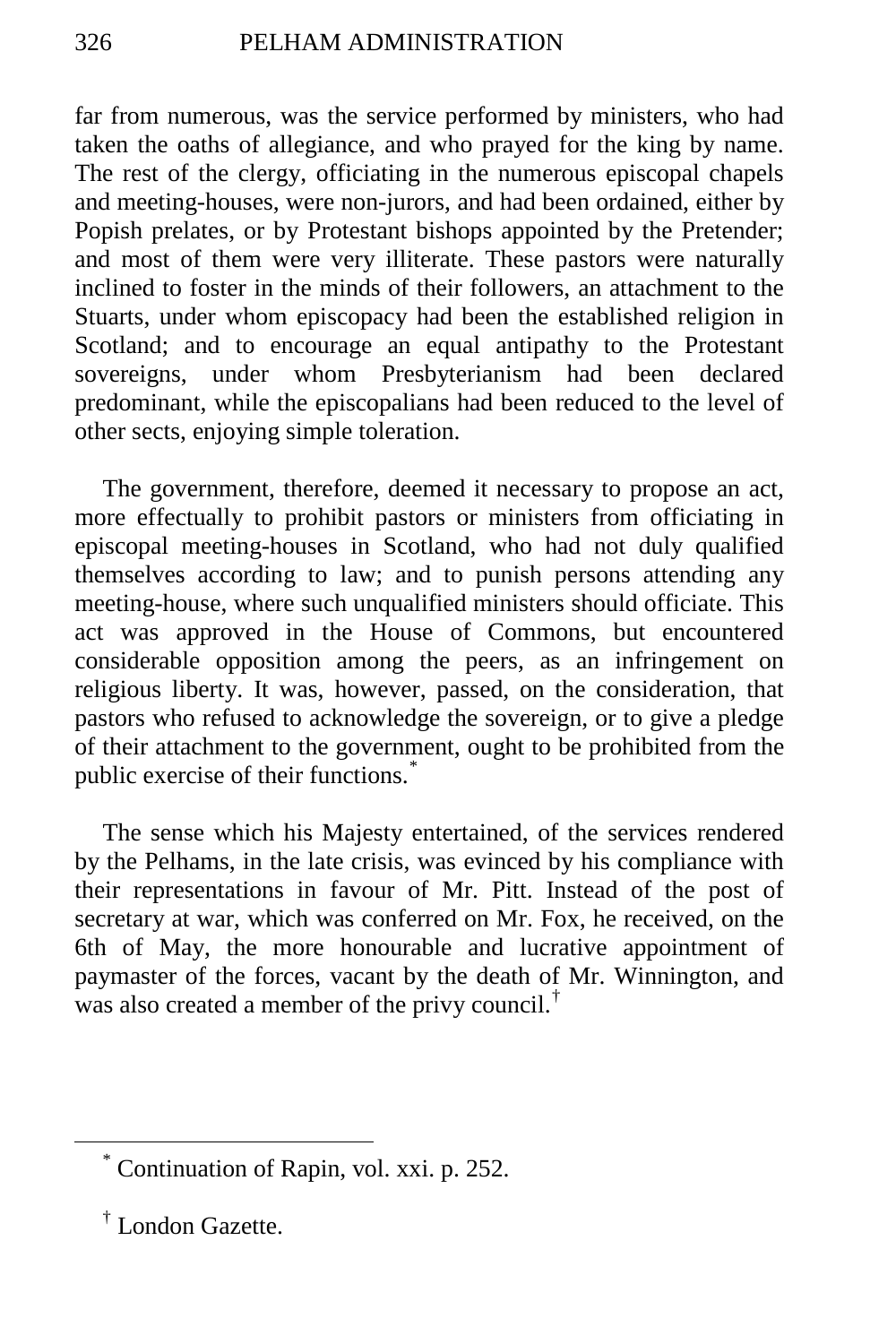# The following is a statement of the financial provisions for the year—[\\*](#page-138-0)

#### SUPPLY. WAYS AND MEANS.

| Navy.-Maintenance of 40,000 seamen,<br>and 11,550 marines, victualling,<br>Army.-Maintenance of 49,229 men,<br>ordnance, guards, and garrisons, in Great | £2,661,534 | Land Tax of 4s. in the pound, deducting                                        | 1,933,600 |
|----------------------------------------------------------------------------------------------------------------------------------------------------------|------------|--------------------------------------------------------------------------------|-----------|
| Britain, Jersey and Guernsey, &c                                                                                                                         | 1,761,299  | Malt Tax, deducting similar interest                                           | 616,981   |
| Temporary pay of volunteer regiments                                                                                                                     | 191.026    |                                                                                |           |
|                                                                                                                                                          |            | Loan for the purchase of Annuities<br>Lottery: the interest on such annuities, | 2,500,000 |
| Extraordinary expenses on account                                                                                                                        |            | payable by additional duties on glass,                                         |           |
|                                                                                                                                                          | 137,027    |                                                                                | 500,000   |
| Garrisons in the Plantations, &c<br>Charge of 1,264 horse and 4,908 foot                                                                                 | 391,196    |                                                                                | 1,000,000 |
|                                                                                                                                                          | 201,936    |                                                                                |           |
| Charge for expenses of the 6,000                                                                                                                         |            |                                                                                |           |
| Charge of 5,000 horse and 13,000 foot,                                                                                                                   | 21,545     |                                                                                |           |
|                                                                                                                                                          | 310,000    |                                                                                |           |
| Subsidy to the Queen of Hungary                                                                                                                          | 400,000    |                                                                                |           |
|                                                                                                                                                          | 300,000    |                                                                                |           |
|                                                                                                                                                          | 24,299     |                                                                                |           |
|                                                                                                                                                          | 8,620      |                                                                                |           |
|                                                                                                                                                          | 500,000    |                                                                                |           |
| Building We5tminster Bridge                                                                                                                              | 25.000     |                                                                                |           |
| Compensation for loss of horned cattle                                                                                                                   | 12,949     |                                                                                | 6,550,581 |
| For making good deficiencies, interest, &c                                                                                                               | 227,567    | Balance                                                                        | 623,417   |
|                                                                                                                                                          | 7,173,998  |                                                                                | 7,173,998 |

Thus only two additional taxes were imposed, namely, that on glass, and increased duties of trifling amount on spirituous liquors.

By adding the civil list, the surplus of taxes, and £2,301,638 interest on the national debt, of £56,525,447, exclusive of the debts unprovided for, the sum raised, this year, amounted to between ten and eleven millions.

Of the motions for these supplies, only two appear to have encountered any opposition. The first was the proposal of a grant, on the 5th of May, of the trifling sum of £21,545 for the expenses of the six thousand Dutch troops. Such was the unpopularity of the Dutch, at

<span id="page-138-0"></span> <sup>\*</sup> From Postlethwaite's History of the Public Revenue.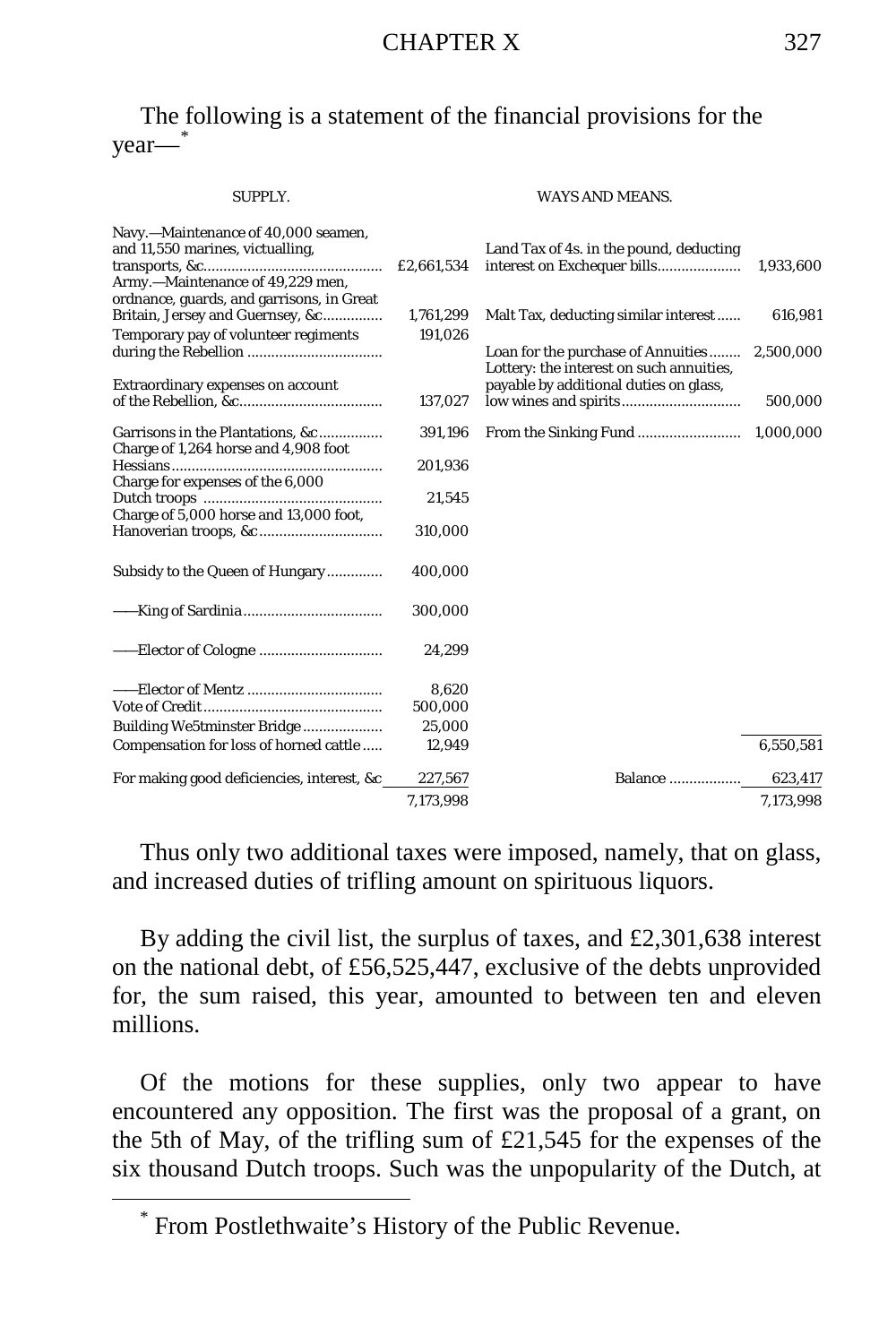this time, that the motion was strongly resisted, and 71 members appeared in the minority against 109. The second proposition, brought forward on the 12th of May, was a vote of credit for £500,000, to enable his Majesty effectually to suppress the rebellion, to prosecute the war with vigour, by sea and land, and to make good any treaty which might be concluded with the allies for the year 1746. It was triumphantly carried by 124 against 31.[\\*](#page-139-0)

Before we close our account of the session, we shall notice two debates, which took place in the House of Lords, and in which the foreign policy of ministers was arraigned, even more vehemently than in the Commons.

As the king had not transmitted, for the consideration of the peers, copies of lord Harrington's letter to the envoys of the States General, and of the other papers presented to the Commons on the 10th of April, lord Oxford moved for their production. They were accordingly laid before the House on the 28th, by the earl of Harrington; and, on the 2nd of May, were taken into consideration.

On this occasion, lord Oxford proposed an address to his Majesty, declaring it to be the opinion and advice of the House, that the prosecution of the war in Flanders, at so vast an expense, tended more to exhaust the nation, and destroy public credit, than to weaken the common enemy; an object which might better be attained, by a vigorous exertion of our naval strength, and by enabling the friendly powers on the continent to imitate the magnanimous conduct of the king of Sardinia, in carrying on the war, as principals, for the deliverance of Europe from the ambitious designs of France.[†](#page-139-1)

 <sup>\*</sup> Journals of the Commons.

<span id="page-139-1"></span><span id="page-139-0"></span><sup>†</sup> The address also reprobated the extreme impolicy of the British cabinet, in maintaining so large an army on the side of the Netherlands, while the Dutch, although they had lost the greater part of their barrier, had not only refused to declare war against France, but were actually negotiating for themselves, at the court of Versailles.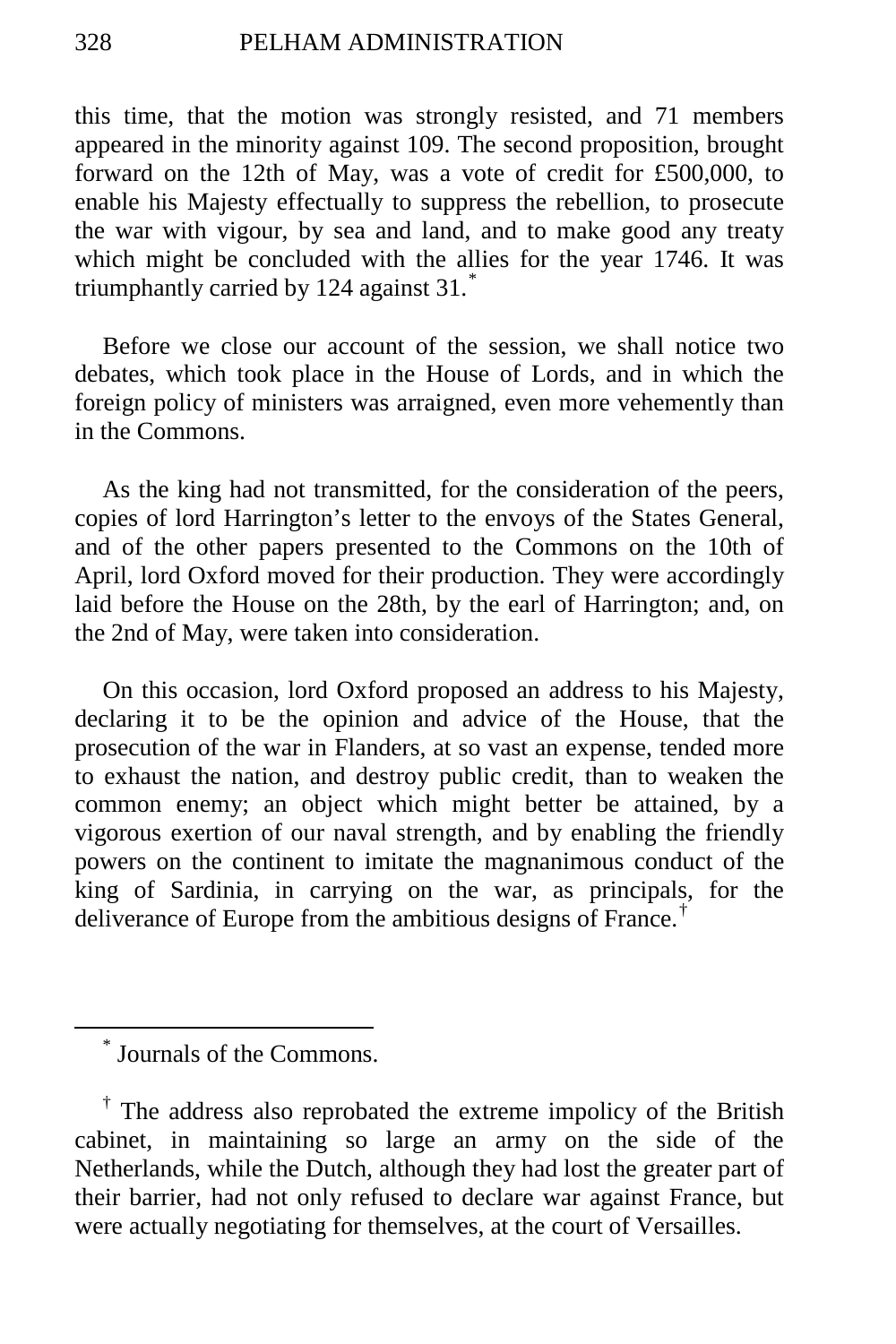After a long and violent speech from lord Oxford, this motion was seconded by the duke of Beaufort, and supported by lords Westmoreland, Halifax, Lonsdale, and Talbot. They employed similar arguments to those advanced in the Commons, for relinquishing hostilities on the continent, and for encouraging by subsidies, the military operations in Italy, as well as for confining the national efforts to maritime warfare. But their language, on this occasion, was far more inflammatory than that of the members in the Lower House. They expatiated on the inordinate expenses of a continental war; complained that the nation was wasting its last blood and treasure, in impracticable enterprises; and lord Oxford, in particular, even asserted that the public debt, which, by an extravagant computation, he estimated at sixty-four millions, was nearly one-fourth of the value of the whole kingdom. They lamented that the country was exhausted by the rebellion, and no longer able to act as a principal in a war, for the support of a people, unwilling to help themselves, and who were privately treating with France. Hence they affected to commend the resolution of ministers, as announced in the letter of lord Harrington, to extort a declaration of hostilities from the States General; and condemned their present conduct in receding from that policy. They ridiculed the argument, imputing inability to the Dutch; and declaimed against the inconsistency of practising the very same connivance, for which lord Granville had been so severely blamed. Denouncing the general principle of hiring foreign troops, they particularly censured the recal of the Hanoverians into British pay; not only reviving the old complaint, that the engagement had been contracted on disadvantageous terms, without the consent of parliament, but declaring that those troops were especially obnoxious, from the jealousy and discontent which their cooperation would necessarily excite. Lastly, they dwelt on the unpopularity of an engagement, which would create in the national mind an apprehension that those troops would be retained, even after a peace, and perhaps a small body of them introduced into the country, which might be gradually increased to an amount, dangerous to the liberties of the people, and even to the Protestant succession.

The duke of Newcastle and lord Sandwich were the only members of administration, who spoke against the motion. They defended the policy pursued by government, with arguments similar to those which had been employed by Mr. Pelham and his friends, in the House of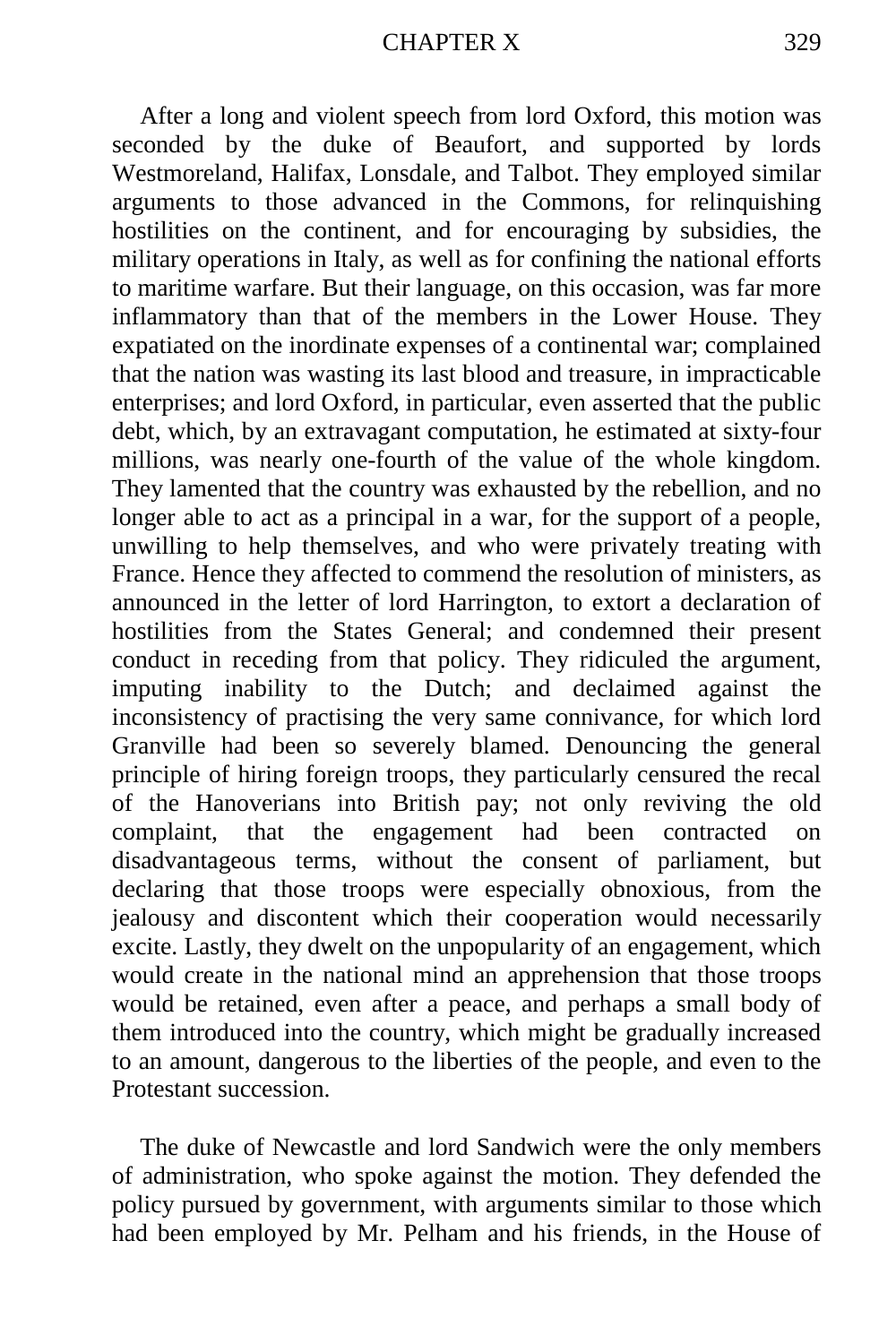Commons. The charge of inconsistency in their negotiation with Holland, they could not directly repel; and, therefore, contented themselves with stating the general reasons, which prevented the Dutch from breaking their neutrality, and which they represented to be so strong, as to induce the servants of the Crown to countenance that resolution.

To the assertion, that the Dutch were privately negotiating with France, the duke of Newcastle replied, that so far from considering that circumstance as a reason for relinquishing the war, he regarded it, if true, as a decisive argument for vigorous proceedings, as the only means of preventing them from concluding a separate treaty.

Notwithstanding the specious reasonings of opposition, the majority of the peers were convinced of the dishonour and impolicy of abruptly withdrawing the British forces from Flanders, and leaving the allies at the mercy of France. The motion was therefore negatived, by 81 against 26; but twenty peers recorded their dissent, in a long and violent protest, $*$  which embodied all the arguments of opposition.<sup>[†](#page-141-1)</sup>

On the 12th of June, lord Lonsdale moved an address, representing, that in consequence of the failure of his Majesty's strenuous efforts, for the common cause of Europe, at a time when his own kingdom was in danger, he should be pleased to defer sending any of his British troops beyond seas, until domestic tranquillity was restored. In support of this motion, he argued, that the proposed reinforcements would cause a diminution of our national force, equal to twenty-five thousand men, and declared his belief, that only two regiments of foot, besides the guards, were left in England, and only a few weak battalions in Scotland. He insisted on the futility of sending only seven regiments to Flanders, when the army in that quarter, estimated at one hundred

<span id="page-141-0"></span>See this protest in the Journals of the Lords, and in Hansard's Parliamentary History, vol. xiii. p. 1409

<span id="page-141-1"></span><sup>†</sup> The only account of this debate is given in some short notes by lord chancellor Hardwicke, which are printed in Hansard's Parliamentary History, vol. xiii. p. 1407, and which contain chiefly the arguments of the Peers in opposition.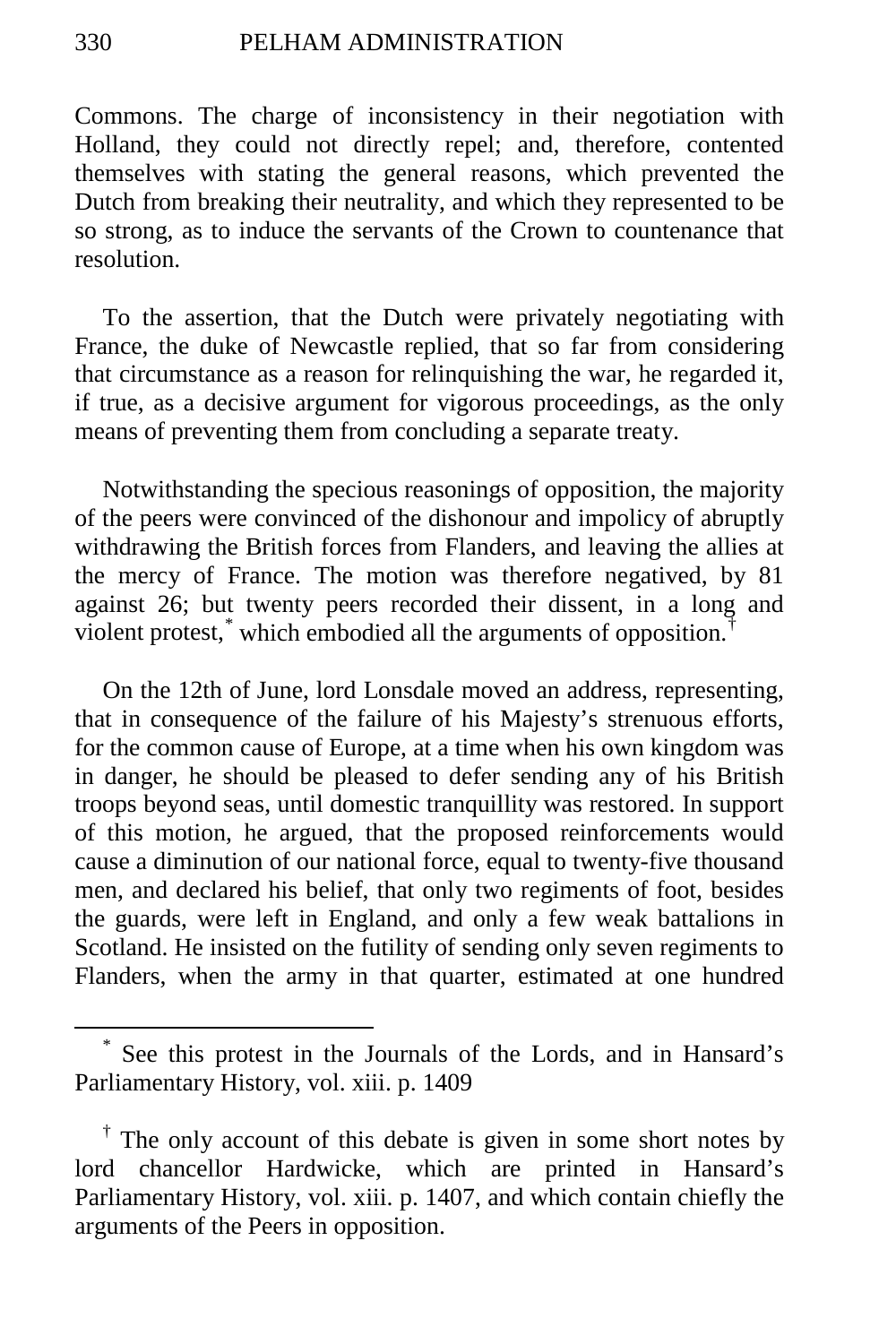#### CHAPTER X 331

thousand men, really amounted to no more than forty thousand; while the French had in the field one hundred and twenty thousand men, a force double that of the allies, even with the Hessian and Hanoverian contingents. He contended, that no dependence could be placed upon the Dutch, who had suffered Antwerp to be taken, and had not raised a single man. The reasons assigned for their inability, he suspected not to be serious, but affirmed, that, at all events, the addition of seven regiments would neither enable, nor induce them, to continue the war; and, if compelled to negotiate, they must submit to terms dictated by France. After ironically observing, that as ministers did not effectually prosecute the hostilities, their sole intention was to make peace, he adverted to an expedition of six regiments, about to sail under the command of general St. Clair. He conjectured that its destination was America, and its purpose conquest; when ministers must be aware, that, as a much larger force was embarking at Brest for Quebec, to defend the French settlements, such conquests as might be made by our petty expedition, must either be restored at the conclusion of peace, or become the cause of a protracted conflict, until France should consent to relinquish them; and he condemned the impolicy of leaving the nation defenceless, for the sake of prosecuting so useless and so ruinous an enterprise.

Adverting to the theatre of war, he said, "France, by the conquest of Flanders, is mistress of Holland, and may, therefore, dictate terms to the Dutch. Holland reduced to a peace, Germany rendered neutral, and the House of Austria necessarily withdrawn from the contest, the king of Sardinia must follow the example, leaving England alone, to combat France and Spain, in a disastrous warfare on her own soil. Such, he concluded, is the state, to which a weak, vacillating, and disjointed administration has degraded this once flourishing country."

In reply to this philippic, the duke of Newcastle combated the objections urged in the proposed address, as resting on two erroneous principles, the defenceless state of the country, and the inutility of sending abroad an army to support foreign measures.

The first of these principles, namely, the defenceless state of the country, he said was unfounded; for the rebellion was as much suppressed, as was possible, by a military force, and would be entirely extinguished by the acts of the legislature. "Already," he observed.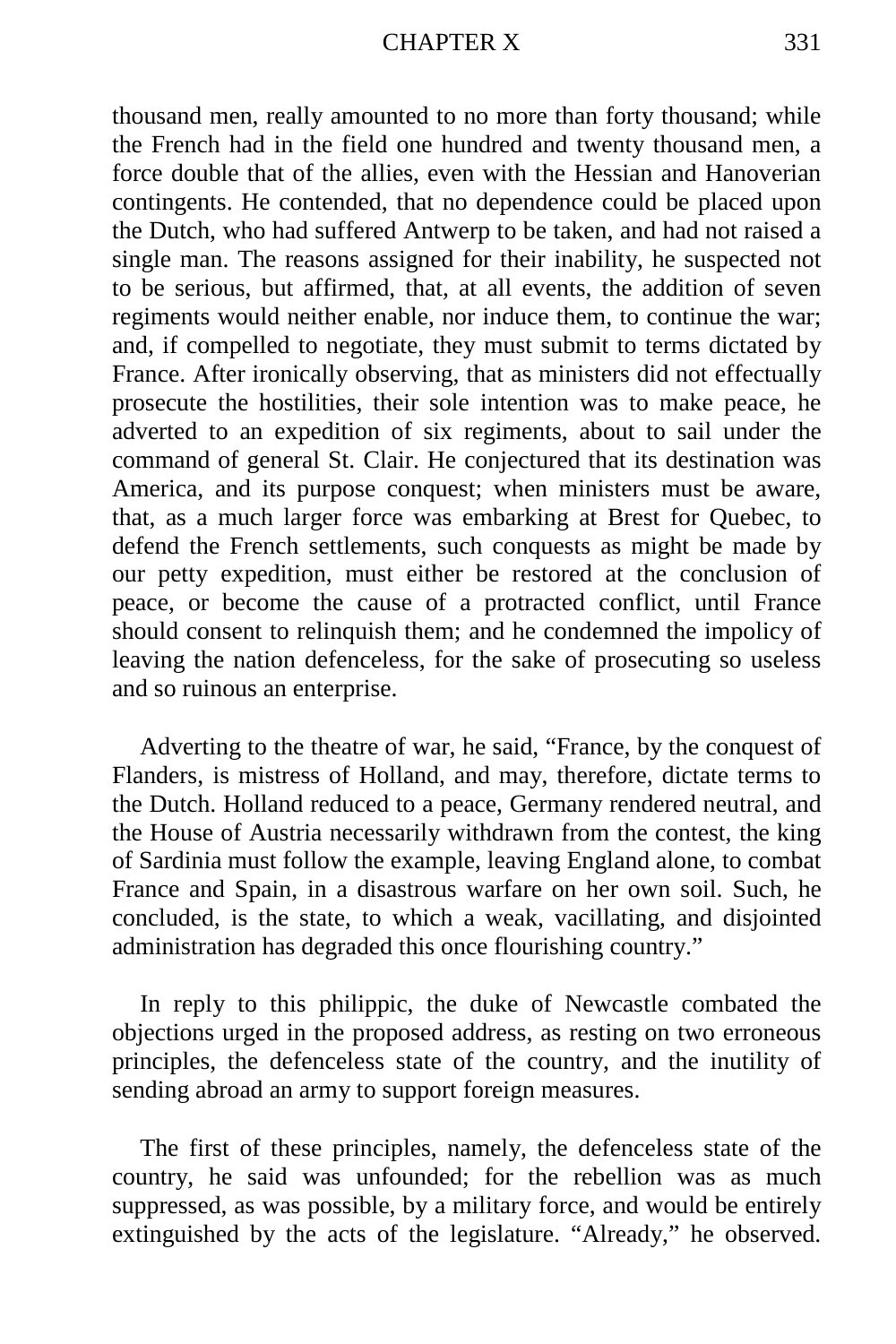"the duke of Cumberland has announced the rebels to be in a state of total dispersion; and England is manifestly secure against foreign attack, or internal commotion. We shall shortly have twenty-four sail of the line and six frigates at sea, under Admiral Martin, besides a number of armed vessels, for the defence of our coast. After the departure of the troops for Flanders, the land force will be amply sufficient; for there will be seventeen thousand five hundred soldiers in England, and nineteen regiments of infantry, and six of cavalry, in Scotland. The other principle, namely, the inutility of sending troops abroad, to support foreign measures, is equally groundless; because the employment of those troops will avert the great source of apprehension, that England may be left alone, to contend against France and Spain. The force of the allied army in Flanders has been under-rated. The seven battalions, with the Hessians, will amount to ten thousand men; the Austrian contingent may be computed at forty thousand, and the Hanoverians at ten thousand, making a total of sixty thousand, to which must be added twenty thousand Austrians, already arrived at Cologne, and five thousand, drawn from the neighbouring garrisons. Allowing for a possible deficiency of five thousand, in the Austrian contingents, the whole aggregate force will reach eighty thousand effective men. This army, when complete, will effectually protect the Dutch, encourage them to continue hostilities, and ultimately obtain for them, advantageous terms of peace. The reinforcements from England will convince them of his Majesty's desire to furnish more effectual aid, whenever it shall be in his power, and enable the allies to improve their advantages in Italy." He defended the policy of an expedition to America, for the protection of Cape Breton, which would be especially requisite, if the squadron at Brest were really destined for Canada; and deprecated, as dishonourable, the loss of Cape Breton, at this particular time. He concluded by observing, that, if the garrison were not opportunely reinforced, the public would consider such a surrender as effected by connivance with France, which no minister would dare to sanction with his open consent.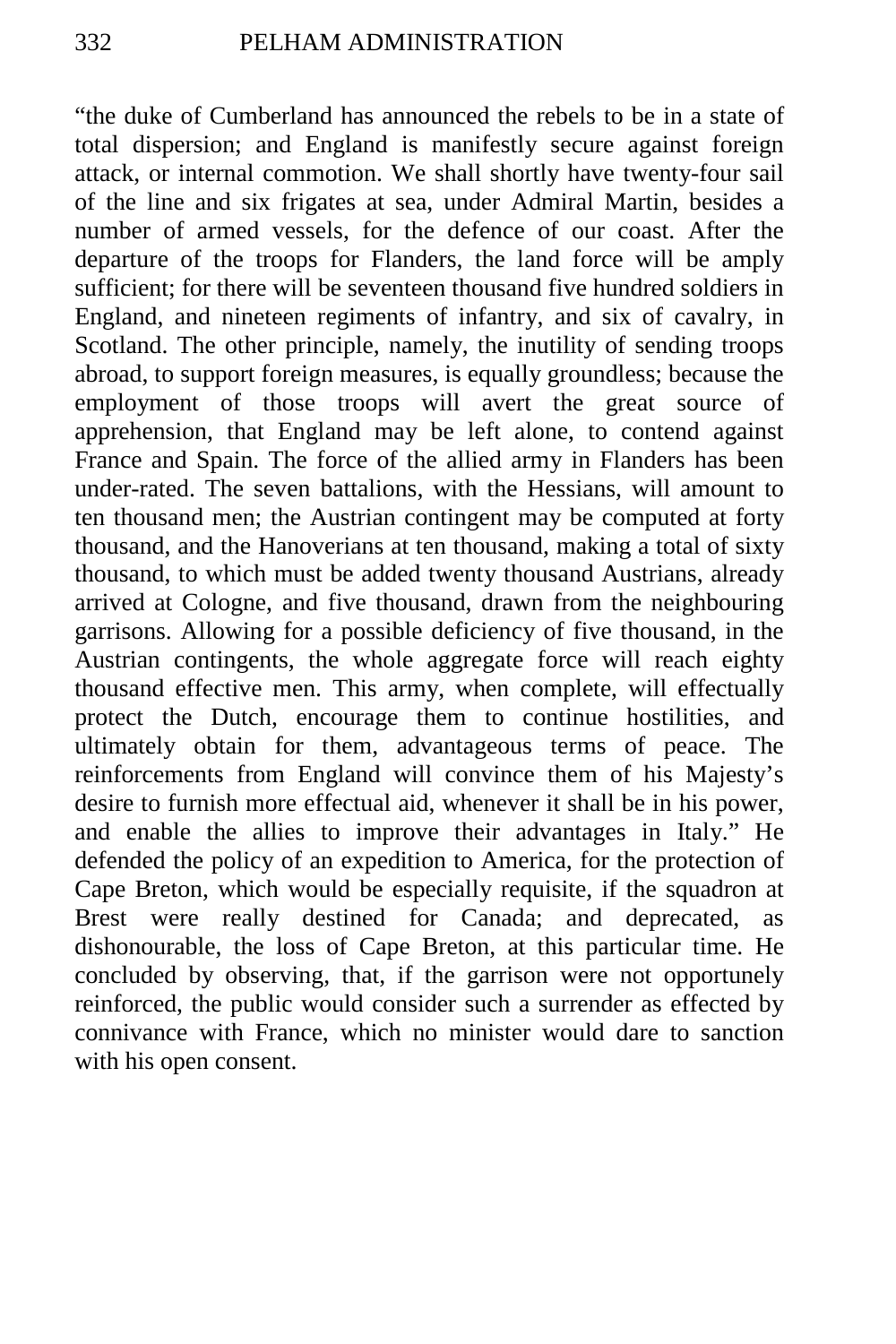## CHAPTER X 333

After a short reply from lord Lonsdale, expressing his doubts that the Austrian corps had reached Cologne, the question, on the proposed address, was negatived without a division.<sup>[\\*](#page-144-0)</sup>

On the 18th of June, a motion was made in the House of Commons, for a similar address, to dissuade the king from sending any more troops to the continent. The discussion of this proposal, and the division upon it, tended only to manifest the weakness of opposition, and the increasing strength of the ministry; for it was negatived by the great majority of 103 against 12.<sup>[†](#page-144-1)</sup>

Notwithstanding the disorder caused by the rebellion, the laws of this session evince an unremitted attention to the national industry and morals.

To restrain the vice of profane swearing, prevalent among all orders of people, a bill was enacted, imposing a fine, proportionate to the rank of the offender.

The manufacture of sail-cloth, so essential to the interests of a maritime people, had already been encouraged by various acts of parliament, especially by two, passed in the ninth and thirteenth years of this reign, requiring distinct stamps on foreign and British sail-cloth, to prevent frauds on exportation; and imposing on every ship, built in Great Britain or her colonies, the obligation of having one complete set of sails, of either home or colonial manufacture. As these acts were on the point of expiring, they were now prolonged for the term of seven years.

To obviate the inconvenience, occasioned by the carelessness of shipmasters, in unloading ballast, a bill was passed, for the better preservation of havens, roads, and navigable rivers, imposing a penalty

<span id="page-144-0"></span>The account of this debate is taken from lord chancellor Hardwicke's notes, printed in Hansard, vol. xiii. p. 1413. See also Journals of the Lords.

<span id="page-144-1"></span><sup>†</sup> Journals of the Commons.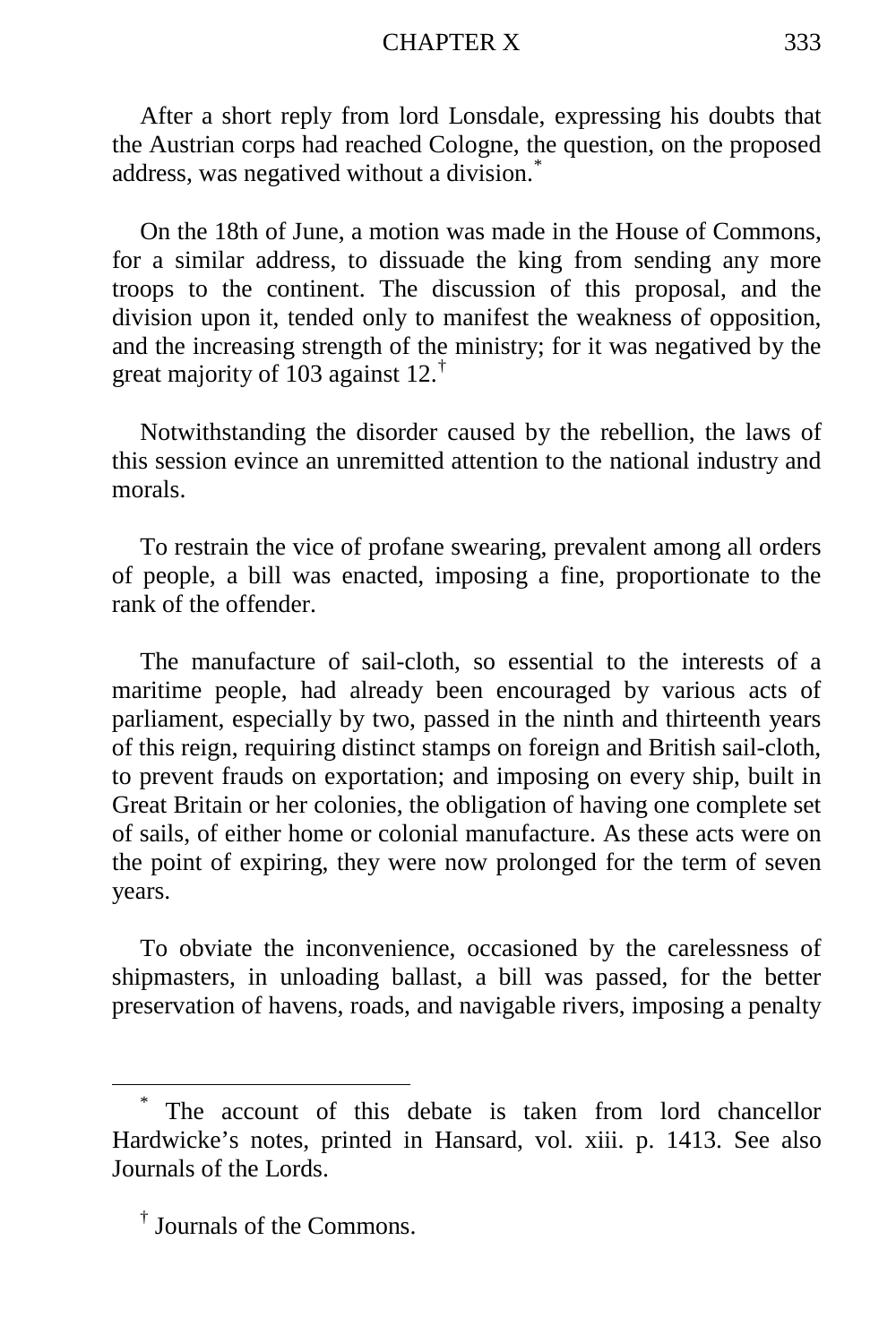on the offence of throwing gravel or rubbish, within the limits of the tide.

The interests of the American colonies were promoted, by various enactments for encouraging the growth of coffee and sugar. Regulations were also introduced, to correct the practice of maritime insurance, which had degenerated into a species of gambling.

To improve that important branch of commerce, the linen trade, a company was erected by royal charter, dated July 5th, 1746, with power to raise a joint stock of £100,000, under the title of the British Linen Company. The purpose of this incorporation was, to supply the British traders to Africa and America, with such linens as they had been hitherto obliged to purchase of foreign nations. The principal residence of the company was fixed at Edinburgh, and its first governor was Archibald, duke of Argyle.<sup>[\\*](#page-145-0)</sup>

It was not until the 12th of August, that this long and memorable session of parliament was closed, by a speech from the throne. After gratefully and piously adverting to the success against the rebels, the king spoke with confidence of affairs abroad, as presenting a more hopeful aspect; and announced, that he had taken the earliest opportunity, which the safety of his own kingdoms permitted, to send such succours to the States General, as had raised the army in the Netherlands to a much more efficient state, than had been expected at the commencement of the campaign. He thanked the Commons for their prompt supplies; and on dismissing the two Houses, expressed his conviction, that the respective members would, all in their several stations, zealously endeavour to restore and preserve the peace of the kingdom, to heal the wounds which an unnatural rebellion had inflicted, and to encourage and cultivate in his subjects, that spirit of loyalty to the existing establishment, which had been so strikingly displayed. "The impression," he added, "shall ever remain on my

<span id="page-145-0"></span>See Anderson's History of Commerce, vol. ii. p. 252.—This beneficial Company has answered the expectation of its founders, and is now one of the national banks of Scotland.